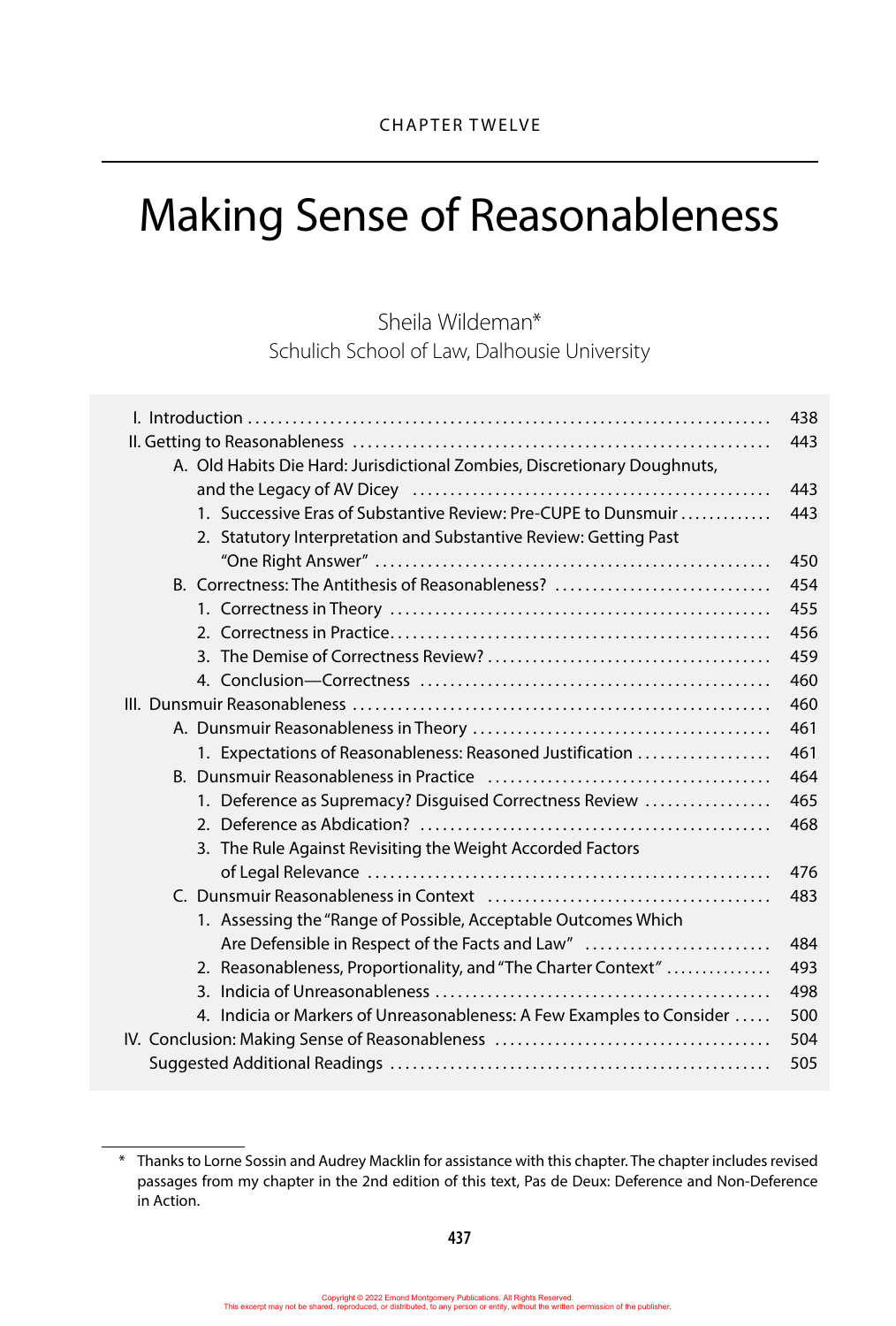## **I. INTRODUCTION**

When the Supreme Court of Canada released its judgment in *Dunsmuir v New Brunswick*1 in 2008, there was general (if cautious) agreement that this development was likely to simplify substantive review. That is, *Dunsmuir*'s downsizing of the standards from three to two (cutting out patent unreasonableness and leaving only reasonableness and correctness), together with its streamlining of the work of selecting the standard (by way of a set of categorical presumptions), was regarded, not least by the judges issuing the decision, as a win for efficiency and judicial economy.2 What the implications of *Dunsmuir* would be for judicial deference was another question. Some raised the obvious worry that loss of the most deferential standard would mean more (unjustified) judicial intervention.<sup>3</sup> But it was difficult to argue with the reasons for cutting patent unreasonableness loose. The *Dunsmuir* majority had affirmed a strong line of criticism on the conceptual incoherence and pragmatic unworkability of the distinction between the two deferential standards.4 This, plus the majority's rule-of-law-based rejection of the idea that *some* unreasonableness was good enough for administrative law (so long as it was not "patent") pulled the common law rug out from patent unreasonableness as a respectable legal standard.

Yet, in this, the *Dunsmuir* majority hinted at a further prospect, beyond the attractive prospect of simplifying the standard of review analysis: that of freeing up judicial energies to engage more directly and seriously with the meaning of reasonableness, and deference, and how these should interact in administrative law.<sup>5</sup> The newly consolidated reasonableness standard called out for this kind of attention, uniting as it did the imperative of judicial deference to administrative decisions and the expectation that administrative decisions be justified. Now that deference no longer required judges to conduct review according to fictional distinctions about the permissible "depth of probing" or "magnitude of error"asking "how much deference?" or "how much error?" in an effort to distinguish patent unreasonableness from reasonableness review<sup>6</sup>—one anticipated that further guidance would be forthcoming on how the imperatives of deference and justification should work together. But would the courts follow through and invest more intellectual resources into clarifying the purposes, structure, and implications of reasonableness review, and how exactly it differs from correctness review? That was, and is, no idle question; rather, it goes to a project central to repairing the legitimacy crisis (the growing sense that the standards of review are a waste of time) that provoked *Dunsmuir*'s refashioned standards in the first place.

<sup>1</sup> [2008 SCC 9, \[2008\] 1 SCR 190](https://www.canlii.org/en/ca/scc/doc/2008/2008scc9/2008scc9.html?autocompleteStr=Dunsmuir v New Brunswick%2C 2008 SCC 9&autocompletePos=1) [*Dunsmuir*].

<sup>2</sup> See Chapter 11 by Audrey Macklin.

<sup>3</sup> See David Mullan, "Dunsmuir v New Brunswick, Standard of Review and Procedural Fairness for Public Servants: Let's Try Again!" (2008) 21 Can J Admin L & Prac 117 at 133, 137-40 ["Let's Try Again!"]; Ron Goltz, "'Patent Unreasonableness Is Dead. And We Have Killed It.' A Critique of the Supreme Court of Canada's Decision in *Dunsmuir*" (2008) 46 Alta LR 253 at paras 1, 31. Both authors suggest that the worry is eased because the newly unified reasonableness standard is likely to incorporate a spectrum of deference, shading into something like patent unreasonableness review at one extreme.

<sup>4</sup> See *Toronto (City) v CUPE, Local 79*, [2003 SCC 63, \[2003\] 3 SCR 77](https://www.canlii.org/en/ca/scc/doc/2003/2003scc63/2003scc63.html?resultIndex=1) at paras 60-135, LeBel J and *Dunsmuir*, *supra* note 1 at paras 40-42.

<sup>5</sup> This shift in emphasis is brought out most clearly in the concurring opinion of Binnie J in *Dunsmuir*, *supra*  note 1 at para 145. See also, *Alberta (Information and Privacy Commissioner) v Alberta Teachers' Association*, [2011 SCC 61, \[2001\] 3 SCR 654](https://www.canlii.org/en/ca/scc/doc/2011/2011scc61/2011scc61.html?autocompleteStr=Alberta (Information and Privacy Commissioner) v Alberta Teachers%27 Association&autocompletePos=1) at para 38, Rothstein J for the majority [*ATA*].

<sup>6</sup> *Dunsmuir*, *supra* note 1 at paras 40-42.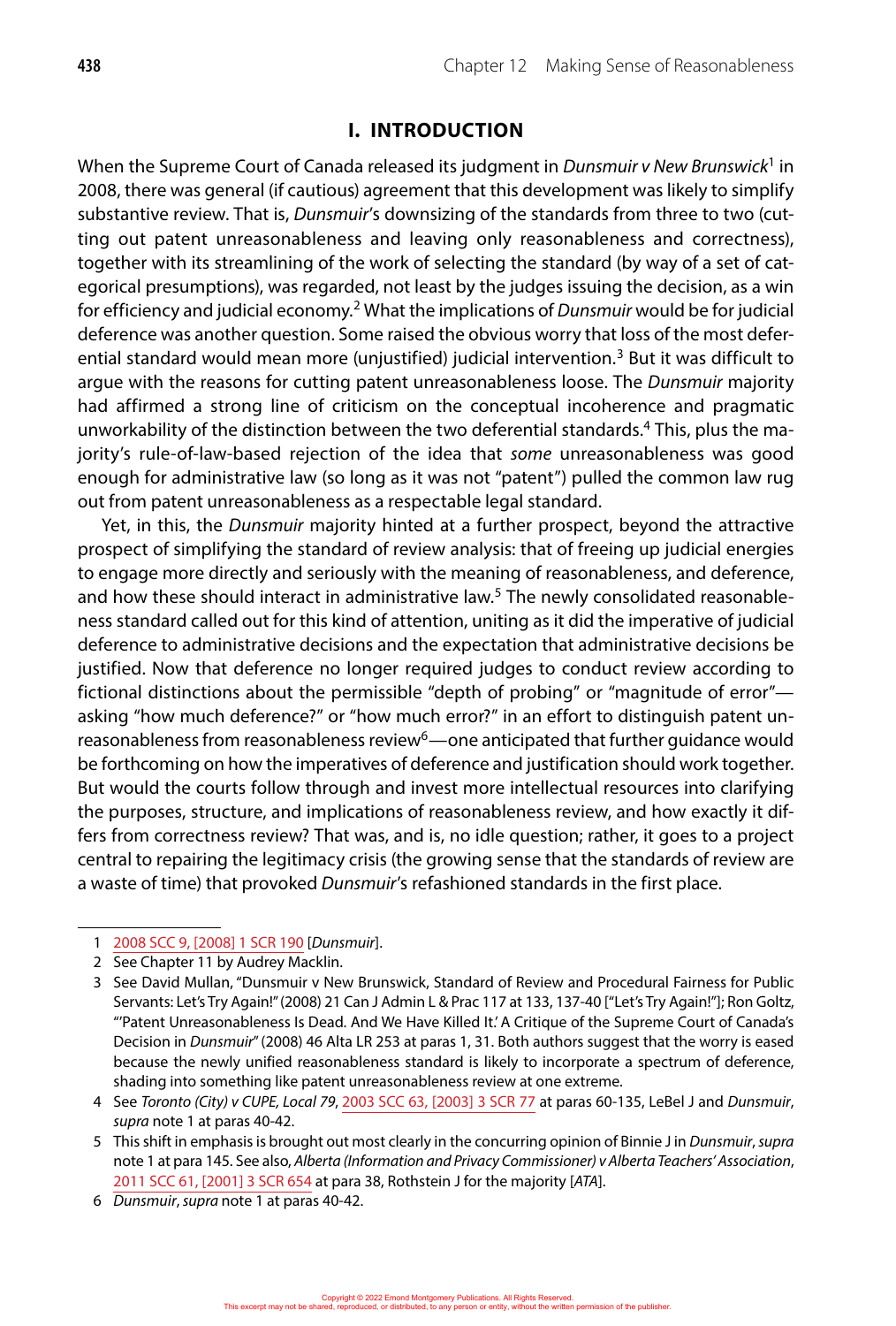Nearly ten years on from *Dunsmuir*, there is general agreement that the work of selecting the standard to be applied in judicial review of substantive administrative decisions has been nicely economized.7 Moreover, it is quite clear that *Dunsmuir*'s categorical approach to selecting the standard has shifted substantive review away from correctness as the default on questions of law (including questions involving the limits of discretion) toward reasonableness as the presumptive standard on all categories of question—with rare exceptions.<sup>8</sup> That is, *Dunsmuir*'s "standard of review analysis" and the principles it identifies as scaffolding have precipitated a fundamental shift toward selecting a deferential standard of review in matters that, for much of the history of judicial review, were presumed to rest within the exclusive constitutional authority of the courts.

One may be forgiven, then, for thinking that the twisting paths of the standards of review in Canadian administrative law have finally reached their proper terminus: the "triumph of reasonableness,"9 and with this, a new understanding of administrative decision-makers as institutionally and constitutionally equipped (and expected) to justify their decisions in law. But as Binnie J predicted in his concurring judgment in *Dunsmuir*, 10 neither the majority's simplification of the standard of review analysis nor the rise of reasonableness as default standard means that we are done fighting about substantive review—in particular, as applied to questions of law. Setting aside the emerging schisms among members of the Supreme Court of Canada about whether or how *Dunsmuir*'s presumptions may be rebutted,<sup>11</sup> much of the instability and contestation once expressed at the stage of selecting the standard has, as Audrey Macklin noted in Chapter 11, moved downstream to the stage of application—more specifically, to application of the reasonableness standard.

The question that drives this chapter's inquiry into reasonableness review—now the presumptive standard on questions of law (or nearly all such questions),<sup>12</sup> fact, mixed law and fact, and discretion—is whether or how deference to administrative decision may be reconciled with the expectation that those decisions be justified. This raises a host of sub-questions. For instance, how important is the quality of reasons, or reasoning, to the assessment of reasonableness? More specifically, if reasons for decision may sometimes be implicit rather than express (as the Supreme Court of Canada has indicated),<sup>13</sup> how far can this principle be extended before it undermines the duty of public authorities to justify their decisions? Moreover, is inconsistency among administrative decisions or interpretations an unavoidable byproduct of deference (given the lack of *stare decisis* among administrative

<sup>7</sup> See Lauren J Wihak, "Wither the Correctness Standard of Review? Dunsmuir, Six Years Later" [\(2014\) 173](http://www.austlii.edu.au/cgi-bin/LawCite?cit=%282014%29 Canadian Journal of Administrative Law %26 Practice 173) [Can J Admin L & Prac](http://www.austlii.edu.au/cgi-bin/LawCite?cit=%282014%29 Canadian Journal of Administrative Law %26 Practice 173) at 182; Robert Danay, "Quantifying Dunsmuir: An Empirical Analysis of the Supreme Court of Canada's Jurisprudence on Standard of Review" (2016) 66 UTLJ 555 ["Quantifying Dunsmuir"].

<sup>8</sup> *Ibid*.

<sup>9</sup> The Hon John M Evans, "Triumph of Reasonableness: But How Much Does It Really Matter?" (2014) 27:1 Can J Admin L & Prac 101 ["Triumph of Reasonableness"]; Paul Daly, "The Scope and Meaning of Reasonableness Review" (2015) 52 Alta L Rev 799 at 800 ["Scope and Meaning of Reasonableness Review"].

<sup>10</sup> *Dunsmuir*, *supra* note 1 at para 139, Binnie J.

<sup>11</sup> See Chapter 11 by Audrey Macklin.

<sup>12</sup> See the discussion of the narrowing of the *Dunsmuir* categories said to attract correctness review in Chapter 11.

<sup>13</sup> See the discussion of implicit reasons in Chapter 11 and Section III.B of this chapter.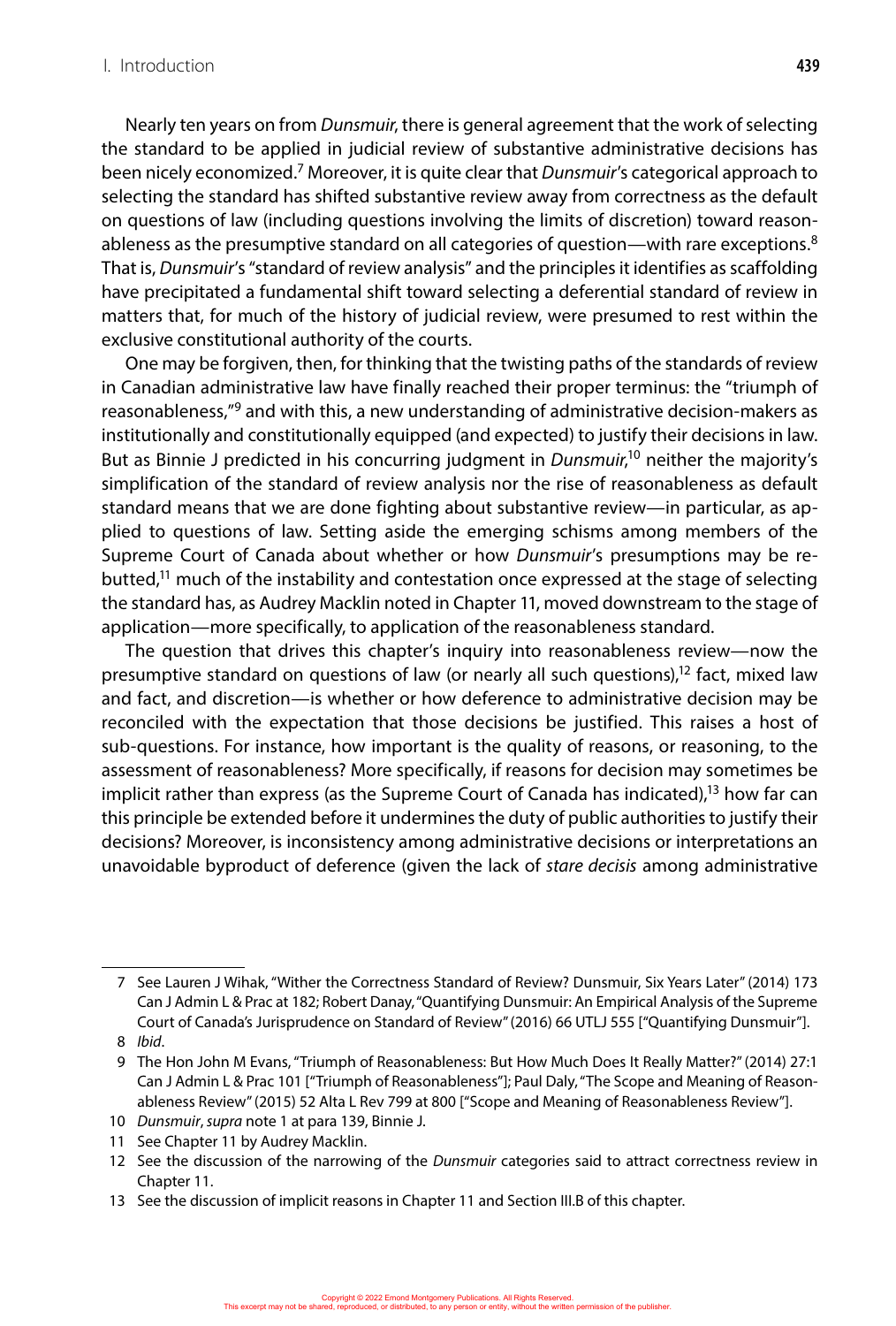decision-makers)?14 Is such inconsistency as may be promoted by deference consistent with a principled approach to reasonableness—or the rule of law?

In recent years, leading commentators have decried the thinness of Supreme Court guidance on these and other matters.15 The economizing ethos of *Dunsmuir*, commentators have argued, has failed to produce a coherent and workable set of guiding principles on how to conduct substantive review. This is particularly true of reasonableness review, where the Supreme Court's decisions seem to shuttle unpredictably between postures of judicial supremacy ("disguised correctness review")<sup>16</sup> and judicial abdication.<sup>17</sup> All this does little to alleviate the suspicions of administrative lawyers that reasonableness, like correctness, means nothing more or less than agreement with the opinion of the reviewing court.

This chapter takes a back-to-basics approach and asks: how does one begin to make sense of reasonableness in administrative law? Relatedly, how does one engage in effective administration and advocacy under the cloud of confusion (or is it a context-saturated rainbow<sup>18</sup>) that has settled around the application of this now-dominant standard? Given the high stakes of administrative decisions that come before the courts on review—whether one is dealing with the decision of a front-line immigration officer to refuse humanitarian and compassionate grounds relief to one who wishes to avoid deportation and apply for permanent residency from within Canada (as in *Baker*19 and *Kanthasamy*20) or the decision of the governor in council to approve a pipeline argued to jeopardize the environment as well as the rights and interests of Indigenous communities (*Gitxaala Nation v Canada*) 21—the

<sup>14</sup> See Section III.C.1 of this chapter. And see *Altus Group Limited v Calgary (City)*, [2015 ABCA 86](https://www.canlii.org/en/ab/abca/doc/2015/2015abca86/2015abca86.html?autocompleteStr=Altus Group Limited v Calgary (City)%2C 2015 ABCA &autocompletePos=1) at paras 16-18 [*Altus Group*].

<sup>15</sup> See e.g. David Mullan, "Unresolved Issues on Standard of Review in Canadian Judicial Review of Administrative Action—The Top Fifteen!" (2013), 42 Adv Q 1 ["The Top Fifteen!"]; David Mullan, "2015 Developments in Administrative Law Relevant to Energy Law and Regulation" (2016) 4:1 Energy Regulation Quarterly ["2015 Developments"]; The Hon David W Stratas, "The Canadian Law of Judicial Review: A Plea for Doctrinal Coherence and Consistency" (2016) 42:1 Queen's LJ 27 ["A Plea for Doctrinal Coherence"]; Paul Daly, "Struggling Towards Coherence in Canadian Administrative Law? Recent Cases on Standard of Review and Reasonableness" (2016) 62:2 McGill LJ 527 ["Struggling Towards Coherence"]; "Scope and Meaning of Reasonableness Review," *supra* note 9; John M Evans, "Triumph of Reasonableness," *supra* note 9; Matthew Lewans, "Deference and Reasonableness Since Dunsmuir" (2012) 38 Queen's LJ 59 ["Deference and Reasonableness"].

<sup>16</sup> See Mullan, "The Top Fifteen!," *supra* note 15 at 76-81, and *Wilson v Atomic Energy of Canada Ltd*, [2016 SCC](https://www.canlii.org/en/ca/scc/doc/2016/2016scc29/2016scc29.html?autocompleteStr=Wilson v Atomic Energy &autocompletePos=1) [29, \[2016\] 1 SCR 770](https://www.canlii.org/en/ca/scc/doc/2016/2016scc29/2016scc29.html?autocompleteStr=Wilson v Atomic Energy &autocompletePos=1) at para 27, n8 [*Wilson*].

<sup>17</sup> See the sources cited *supra* note 15.

<sup>18</sup> The metaphor of reasonableness as rainbow (a context-sensitive spectrum, or continuum, of expectations or levels of intensity on review) was famously put into play in common law judicial review theory by Michael Taggart in "Proportionality, Deference, Wednesbury" (2008) NZL Rev 423 at 451 ff ("We must get beyond simply talking about context and actually contextualize in a way that can generate generalizable conclusions … [W]e need a map of the rainbow of review that is reliable and helpful, and we need willing cartographers" (at 454).). See also, e.g., Dean Knight, "Mapping the Rainbow of Review: Recognizing Variable Intensity" (2010) NZL Rev 393.

<sup>19</sup> *Baker v Canada (Minister of Citizenship and Immigration)*, [\[1999\] 2 SCR 817](https://www.canlii.org/en/ca/scc/doc/1999/1999canlii699/1999canlii699.html?autocompleteStr=Baker v Canada (Minister of Citizenship and Immigration)%2C &autocompletePos=1) [*Baker*].

<sup>20</sup> *Kanthasamy v Canada (Citizenship and Immigration)*, [2015 SCC 61, \[2015\] 3 SCR 909](https://www.canlii.org/en/ca/scc/doc/2015/2015scc61/2015scc61.html?autocompleteStr=Kanthasamy v Canada (Citizenship and Immigration)%2C &autocompletePos=1) [*Kanthasamy*].

<sup>21</sup> *Gitxaala Nation v Canada*, [2016 FCA 187, \[2016\] 4 FCR 418](https://www.canlii.org/en/ca/fca/doc/2016/2016fca187/2016fca187.html?autocompleteStr=Gitxaala Nation v Canada%2C %5B2016%5D 4 FCR 418.&autocompletePos=1) [*Gitxaala*].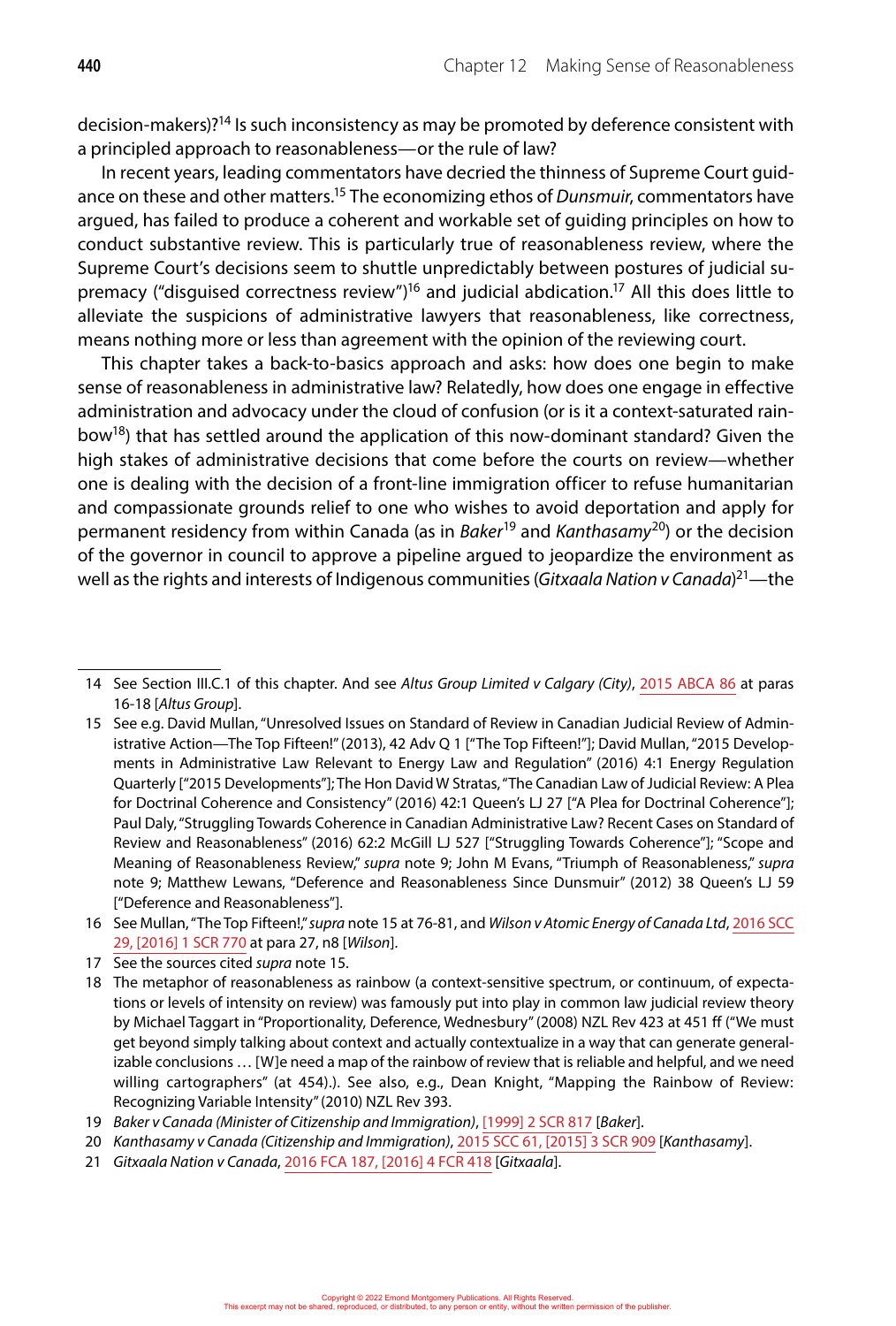question of what courts should expect under the heading of "reasonableness" is likely to provoke intense disagreement. Is the legal doctrine (or for that matter the model of constitutional democracy) underlying the standard robust enough to support all the weight the standard must bear?

Section II addresses in brief three key elements that continue to shape and inform the law on reasonableness review: (1) shifting and competing views on the proper roles and relationships of administrative decision-makers and courts; (2) shifting and competing approaches to statutory interpretation; and (3) shifting and competing rationales (related to both (1) and (2) on the nature and function of the correctness standard of review. The section concludes with Abella J's recent endorsement of the proposal that the correctness standard be retired.<sup>22</sup> The question this raises is whether reasonableness review is or could be adequate to the institutional and constitutional imperatives that correctness review has been understood to serve.

Section III turns more squarely to *Dunsmuir* reasonableness. Section A sets out the leading judicial statements on the standard. Section B offers a critical assessment of how the standard has been applied, with attention to judgments argued to represent "disguised correctness review" on the one hand and abdication of the proper supervisory role of the courts (particularly with regard to implied decisions and reasoning) on the other. Section C takes up developments in the case law and commentary through which it has been suggested that the principled structure of reasonableness review may be enhanced, by paying more attention to context—while at the same time heightening vigilance concerning certain common indicia or markers of *un*reasonableness.

A central point of the final section, and indeed the chapter as a whole, is that understanding reasonableness review is not a matter of memorizing ready-made tests or categories of error, or, for that matter, of unreasonableness. Rather, it requires that one develop a critical appreciation of—even a theory about—the proper function of administrative decisionmaking in the constitutional order. In accordance with the central commitment of this text to understanding administrative law in context, one should be prepared to critically evaluate administrative decisions, as well as judgments on review, not only on the basis of their consistency with existing legal doctrine, but also and more fundamentally on the basis of their theoretical and ideological underpinnings and material effects. Yet such critiques are likely to be most effective, and coherent, when grounded in a positive account of how the work of administrative decision-makers and judges *should* be distributed and coordinated in a constitutional democracy, that is, a theory of how administrative law may best advance the dual values of democracy and the rule of law.

The chapter approaches reasonableness review in light of such a theory, or thesis—one that centres on the proposition (put in play by David Dyzenhaus 20 years ago) that deference, and so review for reasonableness, requires judicial "respect for," but not "submission"

<sup>22</sup> *Wilson*, *supra* note 16.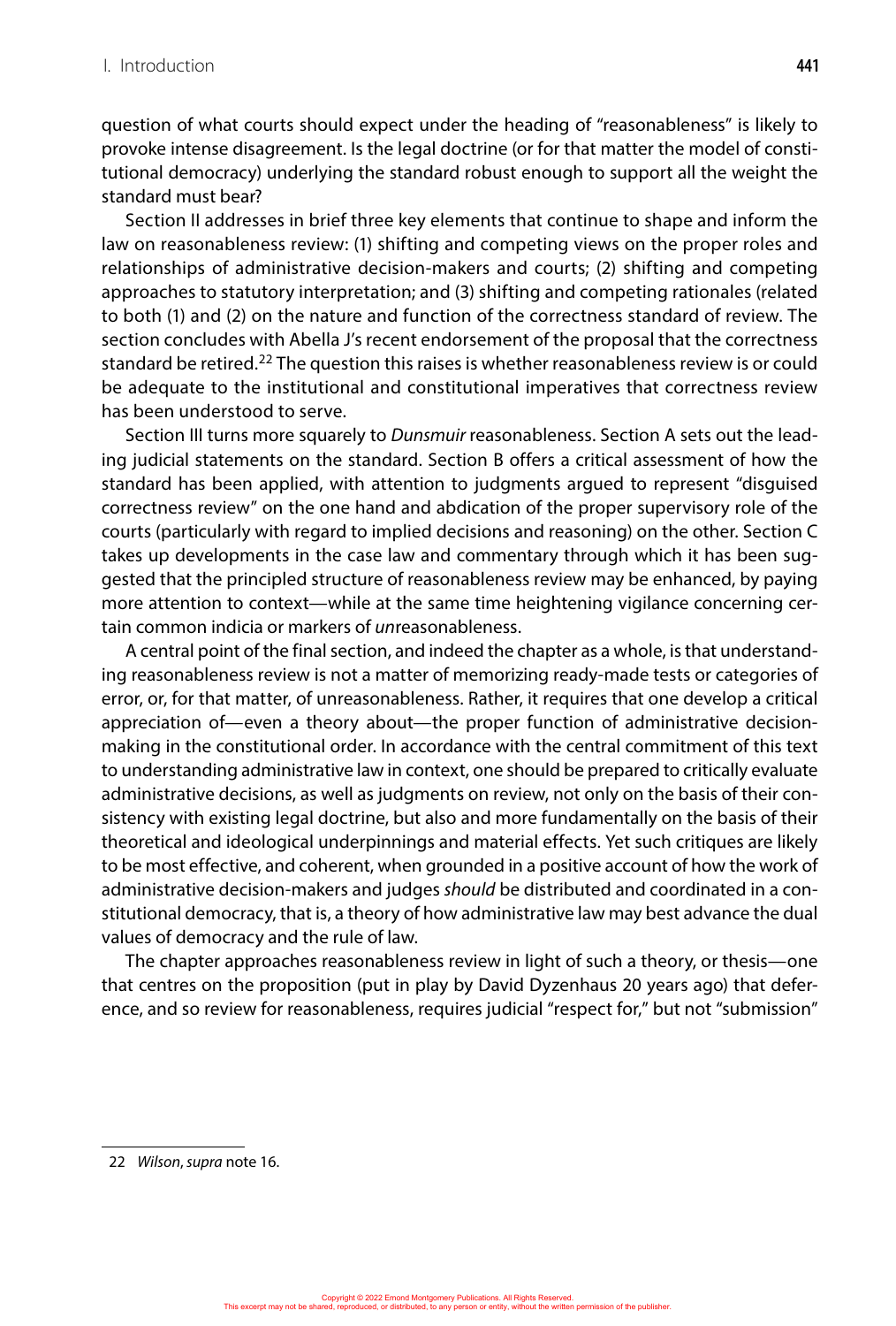to, the decisions and reasons of administrative decision-makers.<sup>23</sup> To conceive of deference "as respect" is to displace the traditional approach to selection and application of the standards of review, as a kind of rarified turf war between courts and administrative decision-makers—an approach focused on identifying zones of exclusive jurisdiction. Instead, the approach positions judicial review as an opportunity for inter-institutional dialogue (or conversation, requiring the participation of all three branches along with affected legal subjects) on the justified uses of public power.<sup>24</sup> In other words, deference as respect conveys the expectation, internal to law or to the rule of law and arguably also internal to democracy, that administrative decision-makers (along with courts and legislatures) can and must actively contribute to forging a "culture of justification."25

The deep challenge of reasonableness review is to build in sensitivity or responsiveness to the unique democratic and rule-of-law imperatives arising across the array of decision-making contexts that make up the contemporary administrative state. In particular, the challenge is to ensure that judges respect the purposive insights of administrative decision-makers legally mandated to advance important public ends while also ensuring that those decision-makers show respect for law, including the rights and significant interests of those who find themselves at the "sharp end" of law's administration. Or this is broadly the challenge of substantive review, which at present includes two standards: correctness and reasonableness. Whether reasonableness review is able to internally coordinate these imperatives is a central question of this chapter.

<sup>23</sup> D Dyzenhaus, "The Politics of Deference: Judicial Review and Democracy" in M Taggart, ed, *The Province of Administrative Law* (Oxford: Hart Publishing, 1997) 279 at 286 ["The Politics of Deference"]. As noted later in this chapter, the phraseology from Dyzenhaus quoted in numerous Supreme Court decisions, beginning with *Baker*, is: "Deference as respect requires not submission but a respectful attention to the reasons offered or which could be offered in support of a decision." (*Baker*, *supra* note 19 at para 65.

<sup>24</sup> Geneviève Cartier builds on Dyzenhaus's ideas to arrive at a conception of administrative discretion not as a site of unconstrained or unidirectional power but rather as a site of relationship and reasoned dialogue: Geneviève Cartier, "Administrative Discretion as Dialogue: A Response to John Willis (or; From Theology to Secularization)" (2005) 55:3 UTLJ 629. Evan Fox-Decent, *Sovereignty's Promise: The State as Fiduciary* (Oxford: Oxford University Press, 2012) theorizes the state–subject relationship in a manner that foregrounds the critical relational and normative function of the administrative state.

<sup>25</sup> For development of the idea of a culture of justification, see David Dyzenhaus, "Law as Justification: Etienne Mureinik's Conception of Legal Culture" (1998) 14 SAJHR 11; D Dyzenhaus & E Fox-Decent, "Rethinking the Process/Substance Distinction: Baker v Canada" (2001) 51 UTLJ 193 ["Process/ Substance"]; D Dyzenhaus, "Constituting the Rule of Law: Fundamental Values in Administrative Law" (2002) 27 Queen's LJ 445 ["Constituting the Rule of Law"]. See also The Hon Justice B McLachlin, "The Roles of Administrative Tribunals and Courts in Maintaining the Rule of Law" (1999) 12 Can J Admin L & Prac 171 at 174-75):

<sup>[</sup>S]ocieties governed by the Rule of Law are marked by a certain ethos of justification. … Where a society is marked by a culture of justification, an exercise of public power is only appropriate where it can be justified to citizens in terms of rationality and fairness. … A culture of justification shifts the analysis from the institutions themselves to, more subtly, what those institutions are capable of doing for the rational advancement of civil society. The Rule of Law, in short, can speak in several voices so long as the resulting chorus echoes its underlying values of rationality and fairness.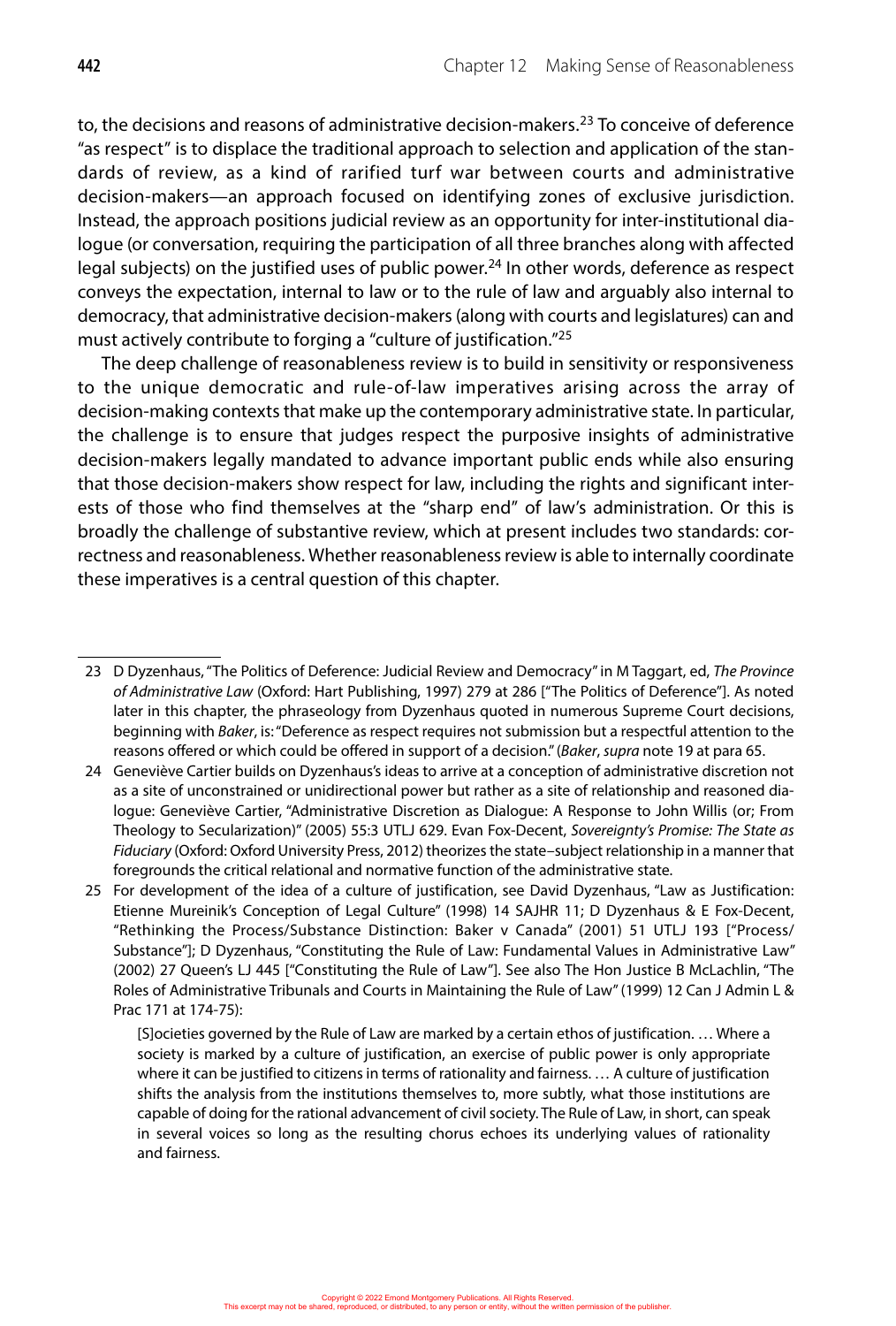# **II. GETTING TO REASONABLENESS**

# **A. Old Habits Die Hard: Jurisdictional Zombies, Discretionary Doughnuts, and the Legacy of AV Dicey**

While the standards of review in administrative law bear some similarities to those that apply on appellate review, $26$  they have arisen out of a distinct institutional and constitutional context, or set of contexts, which present unique reasons for courts to adopt the principle of restraint on review known as deference. In short, whether judicial oversight of administrative decision-making is formally grounded in the inherent supervisory powers of the s 96 courts or in a statutory right of appeal, considerations of democratic legitimacy as well as institutional capacity are brought to bear to inform analysis of the standard of review. Most importantly, unlike the direction taken in the English law on judicial review, $^{27}$  and in Canadian doctrine on appellate review of the decisions of lower courts, this is the case in Canadian administrative law even where the challenge on review is to a question of law. That is, the Canadian law of substantive review requires that no matter what category of question is in issue, there must first be an inquiry (however truncated) into the rationales for and/or against deference: an analysis aimed at identifying the standard of review.

But in order to begin to understand the meaning and function of deference in administrative law, we must take a moment to reflect on the origins and evolution of the Canadian law on substantive review.

## *1. Successive Eras of Substantive Review: Pre-CUPE to Dunsmuir*

The law on judicial review and, in particular, review of substantive administrative decisions, was troubled from the start by the question of whether or in what sense administrative decision-makers were a legitimate part of the constitutional order. As Colleen M Flood explains in Chapter 1, the rise of the administrative state in the 19th and 20th centuries in Canada took the form of Parliament's conferring an increasing range of statutory powers upon decision-makers who were neither democratically elected nor steeped in

<sup>26</sup> The leading authority on appellate review is *Housen v Nikolaisen*, [2002 SCC 33, \[2002\] 2 SCR 235.](https://www.canlii.org/en/ca/scc/doc/2002/2002scc33/2002scc33.html?autocompleteStr=Housen v Nikolaisen 2002 SCC 33. &autocompletePos=1) In short, the appellate standards of review are: correctness on questions of law, "palpable and overriding error" on questions of fact, and a murkier territory (sometimes referred to as a "spectrum" of standards) on questions of mixed law and fact. See also *L (H) v Canada (Attorney General)*, [2005 SCC 25, \[2005\] 1 SCR 401](https://www.canlii.org/en/ca/scc/doc/2005/2005scc25/2005scc25.html?autocompleteStr=L(H) v Canada (Attorney General)%2C 2005 SCC 25&autocompletePos=1). For a cogent argument that the appellate standards of review are, or should be, collapsed from their current state to just two—correctness and reasonableness—following *Dunsmuir*'s two-standard model, see Mike Madden, "Conquering the Common Law Hydra: A Probably Correct and Reasonable Overview of Current Standards of Appellate and Judicial Review" (2010) 36:3 Adv Q 269. See also the judgment of Deschamps J in *Dunsmuir*, *supra* note 1 at para 158.

<sup>27</sup> See *Anisminic Ltd v Foreign Compensation Commission*, [1969] 2 AC 147; Mark D Walters, "Jurisdiction, Functionalism, and Constitutionalism in Canadian Administrative Law" in Christopher Forsyth et al, eds, *Effective Judicial Review: A Cornerstone of Good Governance* (Oxford: Oxford University Press, 2010) 300 at 302.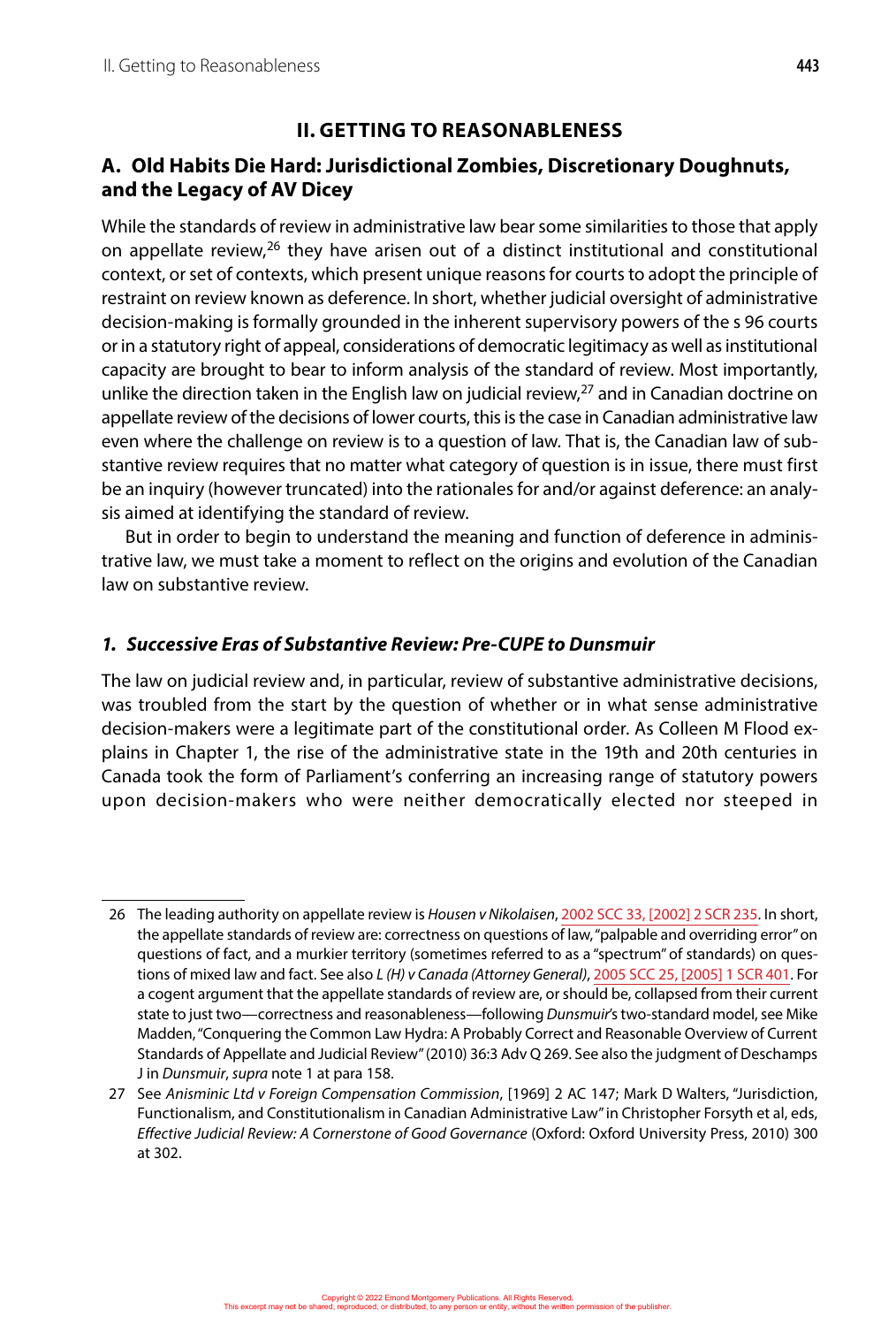the traditions and conventions of the common law. This provoked deep anxieties on the part of judges.28

From the point of view of the judiciary, this new concentration of state power, including powers of adjudication, in the executive and administrative branch was tantamount to putting the fox (the executive) in charge of the chickens (legal subjects—or, more properly, legal powers fundamentally affecting individual rights, including rights in contract and property). But, from the point of view of government, it was necessary to create administrative institutions, often with broad discretionary powers, in order to advance government mandates in the face of unanticipated and shifting regulatory challenges. Indeed, key administrative institutions were created precisely to overcome judge-made law actively obstructing the social welfare state.

There are two apparently contradictory ways that the deep thesis of administrative illegitimacy manifested historically (and arguably continues to manifest) in the law on substantive review. On the one hand, it manifested as reflexive, exclusive prioritization of judicial over administrative judgments on questions given to administrative decisionmakers to decide.<sup>29</sup> On the other, it manifested as an unwillingness to oversee administrative decisions, or some subset of these (in particular, decisions classed as discretionary and/ or those protected by a privative clause) at all—decisions thereby assigned the status of politics or policy, not law.<sup>30</sup> Finding a principled form of judicial review and moreover a theory of administrative legitimacy that avoided these extremes—judicial supremacy on the one side, and judicial abdication on the other—remains the central challenge posed to the law on substantive review.

Matthew Lewans distinguishes three broad eras in the Canadian law on judicial review, each of which illustrates in different ways a pattern of unpredictable veering between extremes of judicial supremacy and abdication. $31$  First was the Formal and Conceptual Era, which ran from the turn of the 20th century to the decision in *CUPE v New Brunswick Liquor* in 1979.<sup>32</sup> The era was marked by legal formalism in that it was committed to an idea of the common law (including principles of statutory interpretation) as a self-contained, internally coherent body of concepts, wholly removed from moral or political controversy and

<sup>28</sup> For a careful examination of how different schools of thought about the nature of law and its place in society informed administrative law theory and practice over the 20th century, see Matthew Lewans, *Administrative Law and Judicial Deference* (Oxford and Portland: Hart Publishing, 2016). See also Mark D Walters, *supra* note 27.

<sup>29</sup> See Audrey Macklin's discussion of the "preliminary or collateral question" doctrine in Chapter 11.

<sup>30</sup> See the judgment of Cartwright J in *Roncarelli v Duplessis*, [\[1959\] SCR 121, 16 DLR \(2d\) 689](https://www.canlii.org/en/ca/scc/doc/1959/1959canlii50/1959canlii50.html?autocompleteStr=Roncarelli v Duplessis%2C &autocompletePos=1) (discretion untrammelled unless clear statutory limits are stated). Contrast this with the judgment of Rand J in that case. For a hands-off approach to administrative jurisdiction (or errors deemed to fall within jurisdiction), see the judgment of Lord Sumner in *R v Nat Bell Liquors*, [1922] 2 AC 128.

<sup>31</sup> Lewans, *Administrative Law and Judicial Deference*, *supra* note 28, ch 5. See also Paul Daly, "The Struggle for Deference in Canada" in Mark Elliott and Hanna Wilberg, eds, *The Scope and Intensity of Substantive Review: Traversing Taggart's Rainbow* (Oxford and Portland: Hart Publishing, 2015) 297.

<sup>32</sup> [1979] 2 SCR 227 [*CUPE*]. Lewans, *supra* note 28 at 141-56. For an historically and biographically contextualized reading of Dicey's *Law of the Constitution* against the grain of more conventional (two-dimensional) portraitures of Dicey's thought, see Mark D Walters, "Dicey on Reading the Law of the Constitution" (2012) 32:1 Oxford J Leg Stud 21.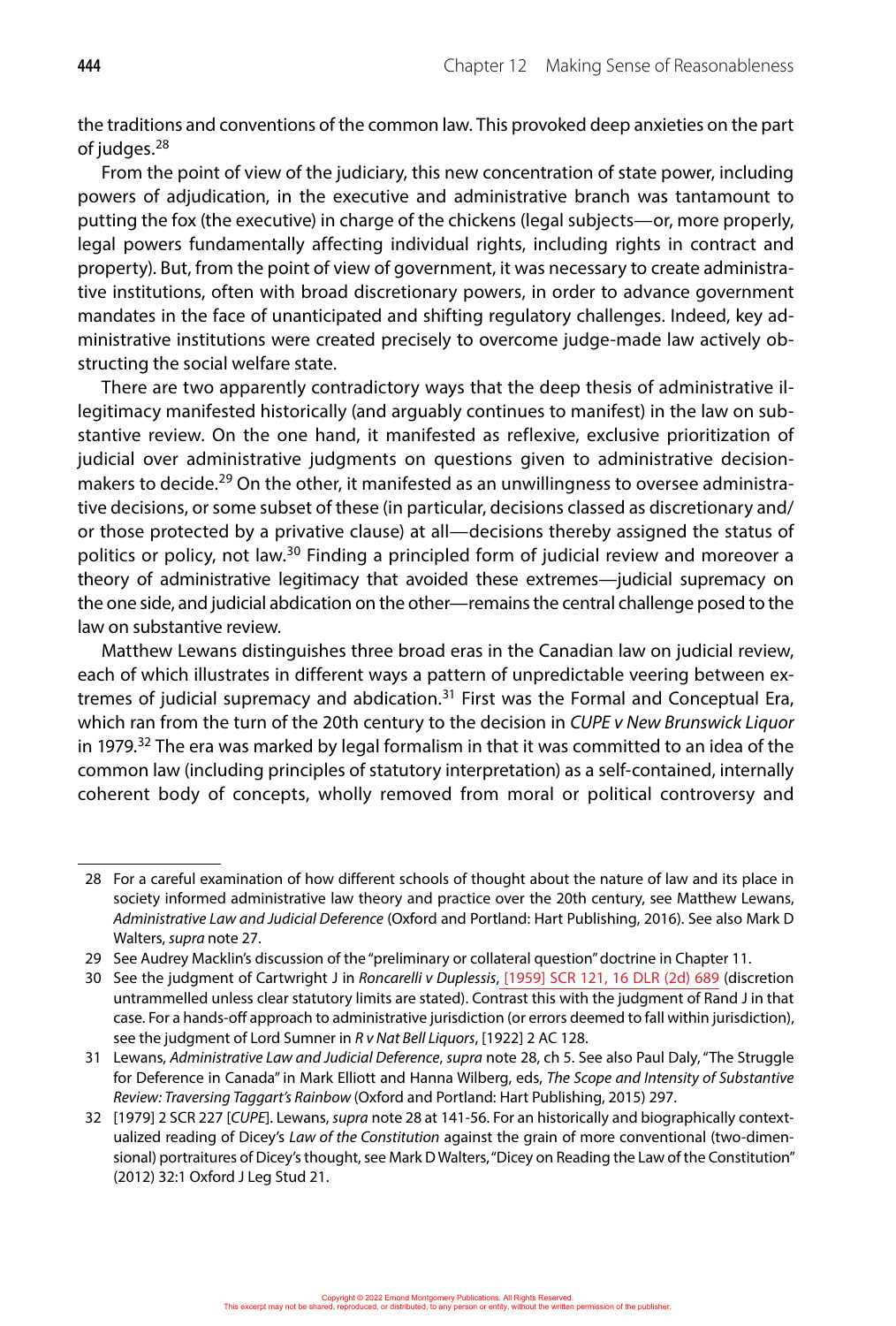presided over by neutral judges.<sup>33</sup> A key expression of the formalist era was the common law judiciary's devising a range of formal or nominate grounds of review (e.g., "asking the wrong question," or the "preliminary or collateral question" doctrine that Audrey Macklin describes in Chapter 11), which judges applied to administrative decisions otherwise protected from correctness review (e.g. discretionary decisions, or decisions shielded by a privative clause) as if to root out self-evident excesses of statutory power or jurisdiction. This approach tended to relieve courts from having to justify, in a more contextualized and responsive manner, their decisions to displace administrative judgments with the alternative valueladen judgments or interpretations they favoured.

This era was also marked by what scholars have characterized as a uniquely Diceyan constitutionalism, centring upon the separation of powers and a profound suspicion of the administrative state (you met AV Dicey in Chapter 1 by Colleen M Flood).<sup>34</sup> On the Diceyan model, constitutionally sound governance required a clear division of labour among the legislature (with exclusive responsibility for making law), the judiciary (with exclusive responsibility for interpreting law), and the executive and administrative state (effectively the "transmission belt" or vehicle for law's application, lacking legitimate authority either to make or interpret law).35 Among the primary responsibilities of judges was to discipline administration in the name of the legislature's will.

However, Diceyan judges struggled with how to accommodate the broad, discretionary powers often conferred on administrative decision-makers. That is, discretion presented a conundrum precisely because it (unlike law interpretation, conceived by the Diceyan as the opposite of discretion) resisted top-down judicial supervision in the name of a clear legislative intent. It was, by definition, a form of legal power that lacked express, determinate conditions or controls.<sup>36</sup> Here the Diceyan judge was wracked by conflicting constitutional imperatives: On the one hand, recognition of parliamentary supremacy (and with this, respect for Parliament's intent to confer broad decision-making authority on administration—in some cases, reinforced through the formal mechanism of the privative clause),<sup>37</sup> and on the other, recognition of the judge's duty to protect the rule of law and to ensure that the executive remained within the limits of law. In effect, the judge was torn between impulses of relinquishing and asserting supervisory power over Parliament's administrative delegates.

<sup>33</sup> Katrina Wyman surveys some of the diverse uses of the term "formalism" in legal academia in her article "Is Formalism Inevitable?" (2007) 57 UTLJ 685. See especially 688, n7. Compare Dyzenhaus: "Formalism is formal in that it requires judges to operate with categories and distinctions that determine results without the judges having to deploy the substantive arguments that underpin the categories and distinctions." ("Constituting the Rule of Law," *supra* note 25 at 450.)

<sup>34</sup> See also Chapter 4 by Mary Liston.

<sup>35</sup> See Dyzenhaus, "Constituting the Rule of Law," *supra* note 25 at 453-57.

<sup>36</sup> See *Baker*, *supra* note 19 at para 54.

<sup>37</sup> Dyzenhaus, "The Politics of Deference," *supra* note 23 at 281. Dyzenhaus adds: "Dicey reconciled [the judiciary's] interpretative authority with the sovereignty of the legislature by adverting to the fact that the English Parliament did not generally use legislation as a blunt instrument to overrule judges' interpretation of statutes in the light of the common law." Yet the "pre-emptive" legislative device of the privative clause, identifying certain administrative decisions as "immune to judicial supervision," threw a wrench in the Diceyan effort to reconcile parliamentary and judicial rule.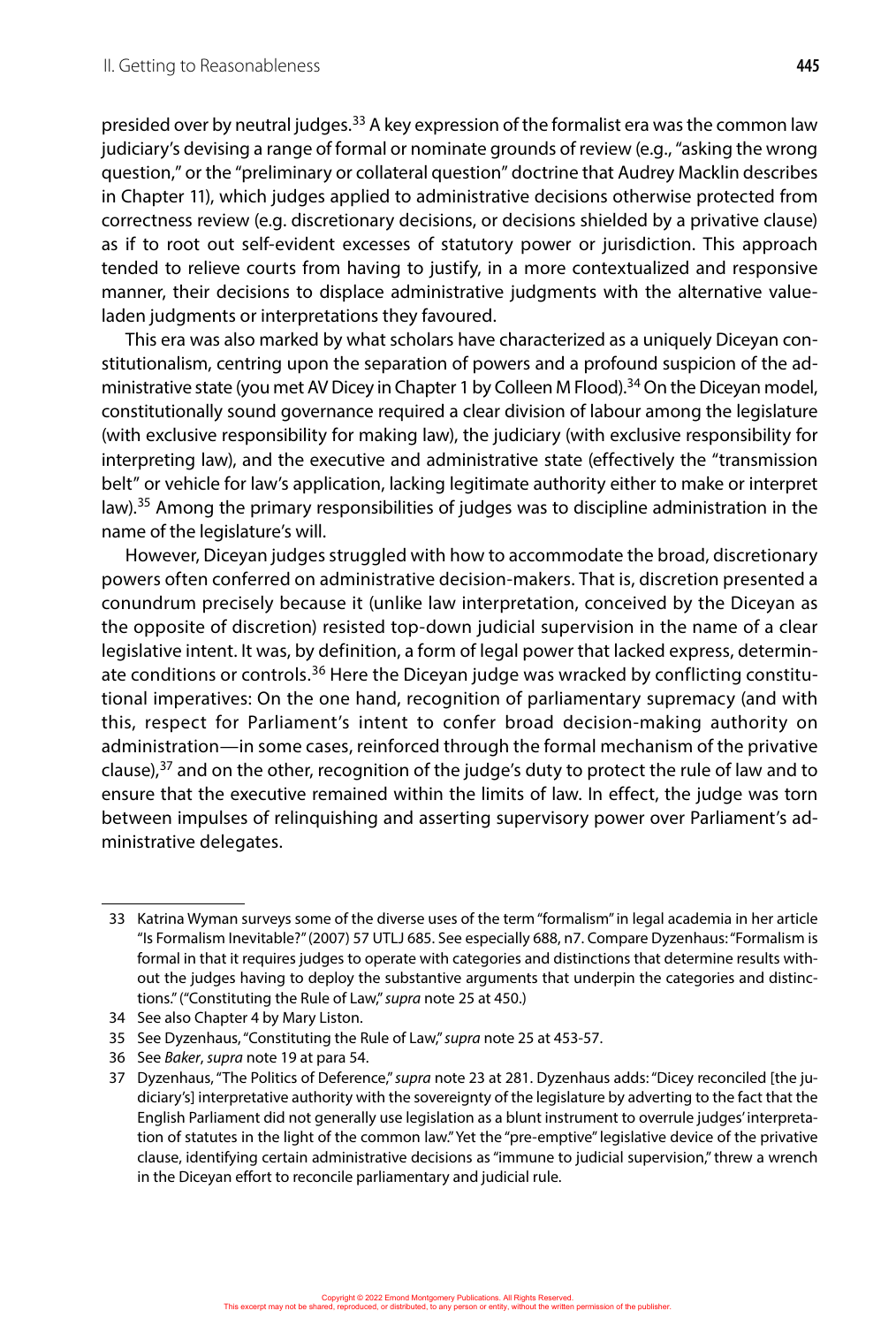The pre-*CUPE* doctrine on substantive review attempted to negotiate these tensions by carving out separate, watertight spheres of exclusive authority for courts and administration, roughly along the lines of "law" versus "policy." But the frustrating thing for the Diceyan judge was that these separate spheres—law/policy, law/discretion, legality/merits, and matters falling within and outside administrative jurisdiction—were and are based on inherently unstable categories.<sup>38</sup>

The next era in the Canadian law on substantive review, the central features of which are described by Audrey Macklin in Chapter 11, was the Pragmatic and Functional Era.<sup>39</sup> This period extended from *CUPE* in 1979 through the consolidation of the four-factor analysis in *Pushpanathan v Canada (Minister of Citizenship and Immigration)*<sup>40</sup> in 1998, until it reached its rough terminus in *Dunsmuir*, in 2008. Over the course of this period, the Canadian law on substantive review began to detach, albeit gradually and unevenly, from the core Diceyan idea that the judiciary holds exclusive authority to interpret law. This was supported by a turn in the doctrine on the standards of review "from formal questions of power, authority or mandate to pragmatic questions about function, perspective, and relative ability."41

As you saw in Chapter 11, judges during this period engaged in meticulous efforts to determine how to approach administrative decisions on review—that is, what standard of review to apply—by attending to multiple (sometimes conflicting) contextual signals said to be expressive of legislative intent, an analysis that ultimately centred on relative expertise. The court adopted correctness review where the legislative signals were said to indicate that the matter on review fell within the proper authority or institutional capacities of the judiciary, and deferential review where the matter was deemed more properly to engage the authority or institutional capacities of administration. As such the Pragmatic and Functional Era was organized, like the prior period, around the idea of competing zones of exclusive jurisdiction. The governing question was: "Who should decide?" What was not clear was what exactly courts should do when called upon to oversee those decisions that commanded deference particularly where the challenge was to administrative law interpretation.

Indeed, deep debates arose around this question, beginning with debates on how courts should operationalize the standard through which Dickson J in *CUPE* first gave expression to the ethos of deference in Canadian administrative law in 1979, using the language of "patent unreasonableness."42 As Audrey Macklin has described in Chapter 11, the judgment in *CUPE* marked a revolution in substantive review in recognizing that not all questions of law give rise to a single correct answer, and moreover, that there are good reasons, both pragmatic and democratic, to defer to administrative decision-makers even on questions of law. The manner in which Dickson J conducted review in *CUPE* was in key ways consistent with this new understanding of the legitimate role of the administrative branch in the legal order. That is, Dickson J's analysis was anchored not in tribunal-independent scrutiny of the

<sup>38</sup> See D Dyzenhaus, "Formalism's Hollow Victory" (2002) NZL Rev 525 at 530-39; "The Politics of Deference," *supra* note 23 at 280-82; "Constituting the Rule of Law," *supra* note 25 at 448-51 and 454-58; Dyzenhaus and Evan Fox-Decent, "Process/Substance," *supra* note 25 at 197-200 and 204-5. See also David Mullan, "A Proportionate Response to an Emerging Crisis in Canadian Judicial Review Law?" (2010) NZL Rev 233 at 251-53 ["A Proportionate Response?"].

<sup>39</sup> See Lewans, *Administrative Law and Judicial Deference*, *supra* note 28 at 156-75.

<sup>40</sup> [\[1998\] 1 SCR 982](https://www.canlii.org/en/ca/scc/doc/1998/1998canlii778/1998canlii778.html?autocompleteStr=Pushpanathan v Canada &autocompletePos=1) [*Pushpanathan*].

<sup>41</sup> See Walters, *supra* note 27 at 305-6.

<sup>42</sup> *CUPE*, *supra* note 32.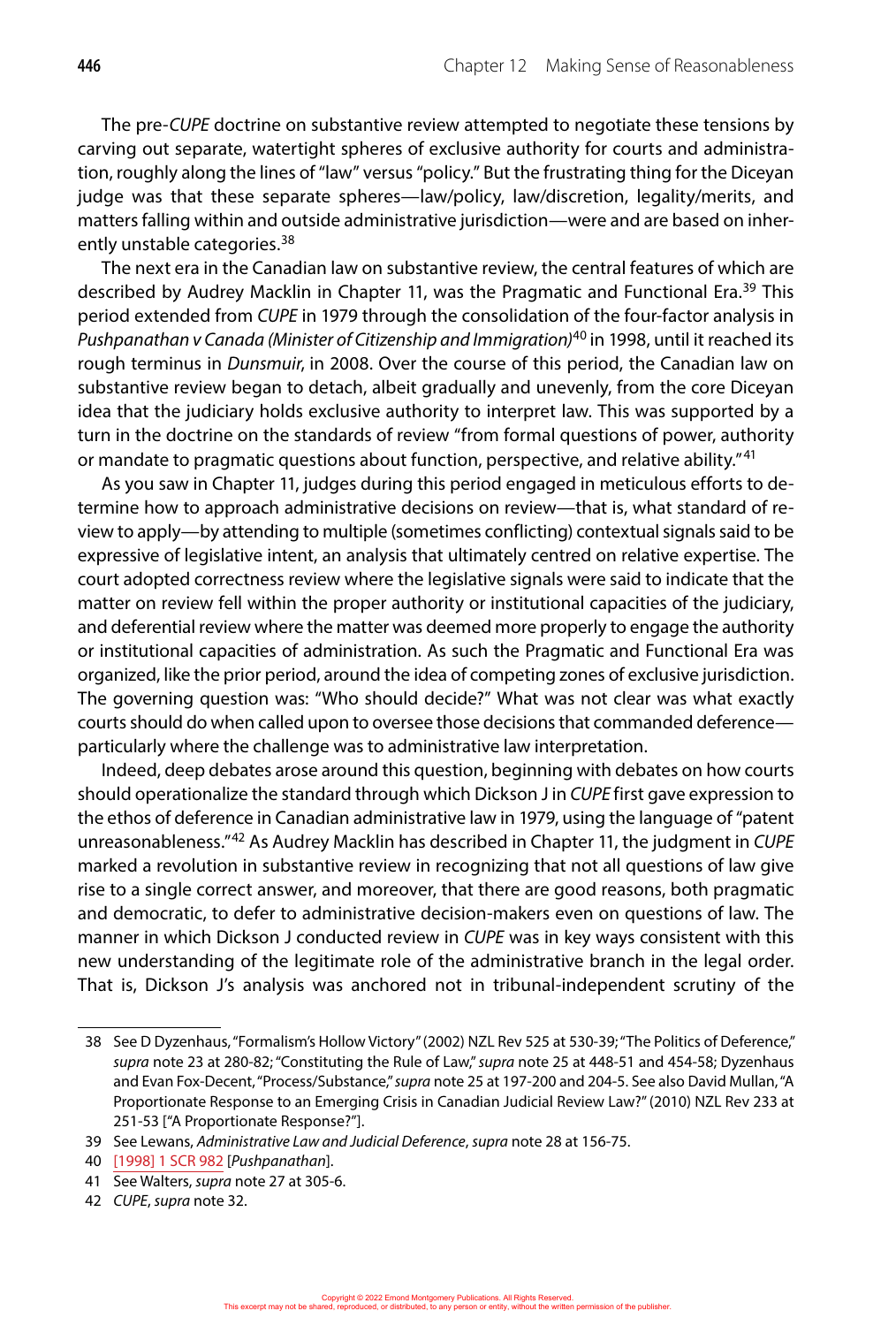statutory text in context, but rather in attentiveness to the decision and reasoning of the tribunal, drawing on and building on its purposive interpretation of the disputed statutory term in dialogical fashion<sup>43</sup> to arrive at the conclusion that it was "no less reasonable than"<sup>44</sup> the conflicting interpretations preferred at the Court of Appeal.

Yet this approach to substantive review raised new questions for reviewing courts. How should they deal with situations where an administrative decision-maker adopted an interpretation that differed from the judge's own understanding of the statutory text in context? This became particularly tricky where the difference lay in competing conceptions of the statutory purpose, or the significance or priority to be given to different and potentially warring elements of the statutory text or mandate. Was it appropriate to allow that competing, even contradictory, approaches to an interpretive problem were equally reasonable? And if (as in *CUPE*) it was recognized that this may sometimes be the case, what were the justified limits of that principle? When should the court's, or for that matter the decision-maker's, opinion trump?

Three competing approaches emerged after *CUPE*, which continue to be discernible in the contemporary law on deference (or reasonableness). These were exemplified in *Caimaw v Paccar of Canada Ltd.*<sup>45</sup> The first approach (illustrated in the concurring majority judgment of Sopinka J) was rooted in the idea that problems of statutory interpretation tend to deliver up one right answer, which courts are best positioned to identify. Sopinka J counselled that courts reviewing a disputed interpretation of law should first seek the correct answer, and only then, if the opinion of the decision-maker differed, grant the decision-maker a "margin of error."46 This approach has since largely been rejected as overly judge-centric. In practical terms, judges are highly unlikely to give credence to administrative interpretations after deeming them incorrect. More broadly, the approach is inconsistent with what has become a core principle of deferential review: that reviewing courts must pay respectful attention to the reasons and decisions of administrative decision-makers, and, moreover, must assess administrative law interpretations in a manner that is informed and enriched by such respectful attention. However, as we will see, the idea that judges engaged in reasonableness review must first apply "the ordinary tools of statutory interpretation<sup>"47</sup> to determine whether there is a single right (or reasonable) answer, before even broaching the possibility of deference (understood, on this approach, as defaulting to the administrator's interpretation where it falls among competing reasonable options), remains prominent in the law on reasonableness review today.<sup>48</sup>

The second approach articulated in *Paccar* (in the concurring majority judgment of La Forest J) was rooted in a more decidedly pluralist understanding of law or of administrative law. That approach regarded administrative law interpretation (or more specifically those interpretations deemed to fall under the protection of a privative clause) as the expression of policy choices within the proper authority of administrators and not courts. The

<sup>43</sup> *Ibid*.

<sup>44</sup> *Ibid* at 242.

<sup>45</sup> [\[1989\] 2 SCR 983](https://www.canlii.org/en/ca/scc/doc/1989/1989canlii49/1989canlii49.html?autocompleteStr=Caimaw v Paccar of Canada Ltd%2C %5B1989%5D 2 SCR 983&autocompletePos=1) [*Paccar*].

<sup>46</sup> *Ibid* at 1017-20, Sopinka J. *Contra* this approach, see e.g. *Law Society of New Brunswick v Ryan,* [2003 SCC](http://canlii.ca/t/1g5lm) [20, \[2003\] 1 SCR 247](http://canlii.ca/t/1g5lm) at paras 52-53 [*Ryan*]: "Even if there could be, notionally, a single best answer, it is not the court's role to seek this out when deciding if the decision was unreasonable."

<sup>47</sup> *McLean v British Columbia (Securities Commission)*, [2013 SCC 67, \[2013\] 3 SCR 895](https://www.canlii.org/en/ca/scc/doc/2013/2013scc67/2013scc67.html?autocompleteStr=2013 SCC 67%2C 3 SCR 895 &autocompletePos=1) at para 38, Moldaver J [*McLean*].

<sup>48</sup> *Ibid* at paras 38-40.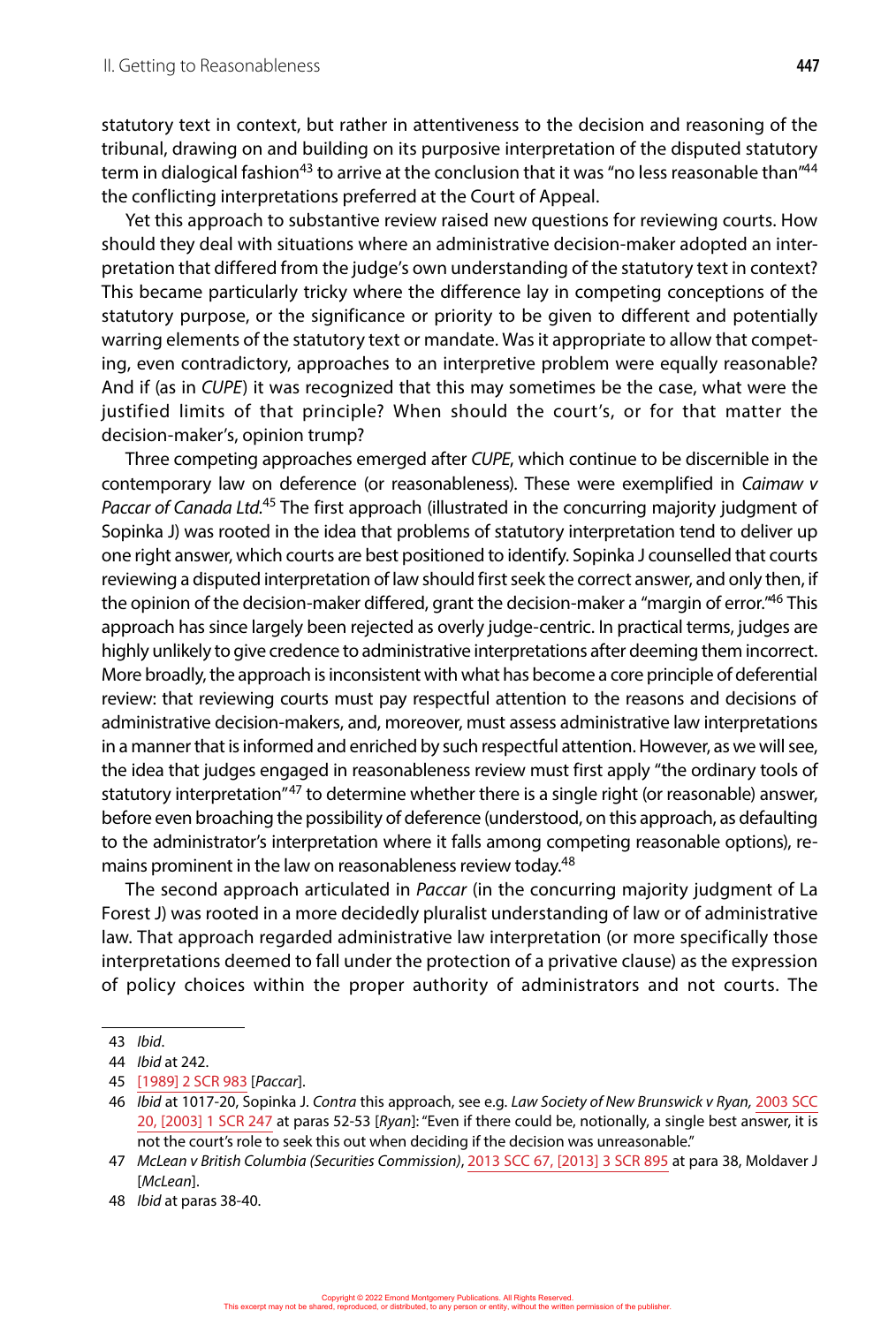approach counselled broad tolerance for such policy choices, including (indeed, in particular) where they conflicted sharply with the judge's construction of statutory purposes. This approach, too, continues to have influence, and may be discerned in contemporary judgments on the ability of reasonableness review to accommodate multiple, even starkly contradictory administrative interpretations and applications of law as so many instantiations of reasonableness.

Finally, a third approach articulated in *Paccar* (most clearly in the dissenting judgment of L'Heureux-Dubé J, and supported in that of Wilson J) centred upon attention to, and acknowledgment of the reasons for deference to, tribunal reasoning. At the same time, this approach allowed for evaluation of administrative decision-makers' interpretive reasoning in light of the wider interpretive field, and invalidation of those interpretations on the basis that they were incompatible with (and/or inattentive to) the judge's best construction of statutory purposes (and/or wider legal norms).49 On applying this approach in *Paccar*, L'Heureux-Dubé J concluded that the statutory purpose animating the collective bargaining regime in issue—namely, advancement of peaceable labour relations through promotion of equality of bargaining power—had been ignored and therefore defeated by the tribunal's interpretation; thus, the interpretation was patently unreasonable.

The question of how exactly to express deference on review was in many ways still unresolved when the third standard, "reasonableness *simpliciter*," was interposed between correctness and patent unreasonableness in the mid-1990s.<sup>50</sup> As Audrey Macklin explains in Chapter 11, this standard reflected an effort on the part of the courts to respond to conflicting signals gleaned from pragmatic and functional analysis (e.g., cases in which there was a statutory right of appeal and yet relative administrative expertise relevant to the question in issue). In other words, reasonableness *simpliciter* was fashioned out of a kind of Goldilocks logic: it was to be neither too interventionist nor too deferential. The new standard also reflected the concern that deference should not (at least, not in the situations attracting this middle standard) allow *any* tolerance of unreasonableness, regardless of whether it might take significant "searching" to root out.<sup>51</sup>

Ensuing efforts to distinguish the two deferential standards tended to take one of two forms: reference to "the magnitude of the defect" or reference to its "'immediacy or obviousness'  $\ldots$  and thus the relative invasiveness of the review necessary to find it." $52$ Neither approach managed to stabilize the practices of courts or the expectations of parties on review. Indeed, the failure of the case law to produce a distinction of any conceptual or practical value as between review for reasonableness *simpliciter* and review for patent unreasonableness led the court in *Dunsmuir* to conclude that the efficiency-based merits of reducing the standards to just two (representing deference and non-deference, respectively) were not outweighed by any competing considerations.

<sup>49</sup> *Paccar*, *supra* note 45 at 1042-44, L'Heureux Dubé J.

<sup>50</sup> *Canada (Director of Investigation and Research) v Southam Inc*, [\[1997\] 1 SCR 748, 144 DLR \(4th\) 1](https://www.canlii.org/en/ca/scc/doc/1997/1997canlii385/1997canlii385.html?autocompleteStr=Canada (Director of Investigation and Research) v Southam Inc&autocompletePos=1) [*Southam*]; there, the newly articulated standard is said to have also been engaged in *Pezim v British Columbia (Superintendent of Brokers)*, [\[1994\] 2 SCR 557, 114 DLR \(4th\) 385](https://www.canlii.org/en/ca/scc/doc/1994/1994canlii103/1994canlii103.html?autocompleteStr=Pezim v British Columbia (Superintendent of Brokers)%2C &autocompletePos=1) [*Pezim*].

<sup>51</sup> See the decision of Gonthier J in *National Corn Growers Assn v Canada (Import Tribunal)*, [\[1990\] 2 SCR](https://www.canlii.org/en/ca/scc/doc/1990/1990canlii49/1990canlii49.html?autocompleteStr=National Corn Growers Assn v Canada (Import Tribunal)%2C %5B1990%5D 2 SCR 1324&autocompletePos=1) [1324, 74 DLR \(4th\) 449.](https://www.canlii.org/en/ca/scc/doc/1990/1990canlii49/1990canlii49.html?autocompleteStr=National Corn Growers Assn v Canada (Import Tribunal)%2C %5B1990%5D 2 SCR 1324&autocompletePos=1)

<sup>52</sup> *Toronto (City) v CUPE, Local 79*, *supra* note 4 at para 78, LeBel J.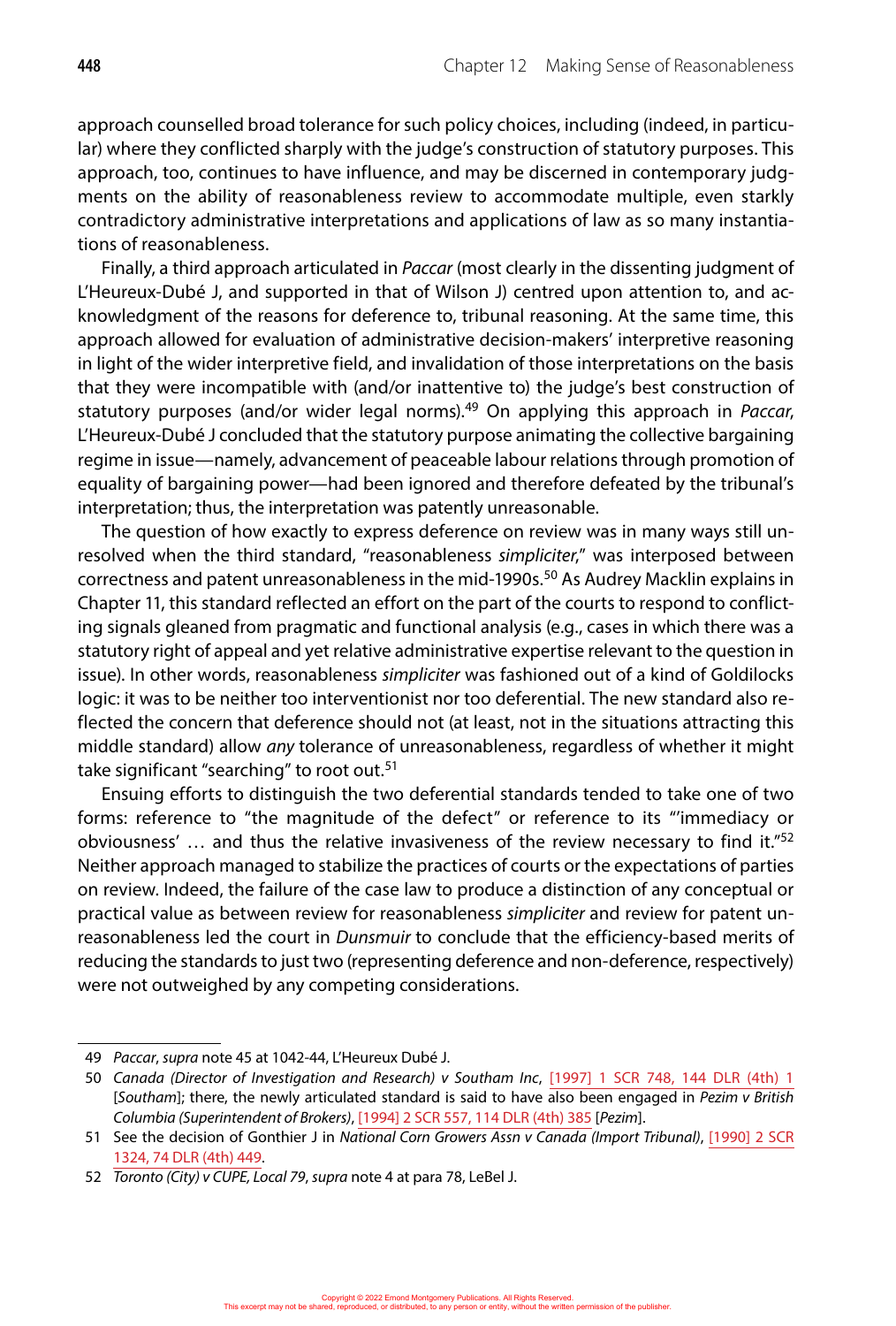The contemporary era (Lewans calls it "the Dis-Functional Era"—we might also call it the era of Neo-Formalism) was consolidated with *Dunsmuir* in 2008.53 As Audrey Macklin explained in Chapter 11, the *Dunsmuir* majority observed that the four-factor pragmatic and functional approach to selecting the standard of review had become both overly complicated and, at the same time, unpredictable. The solution offered involved a partial return to formalism, in a bid to attain the certainty that had been missing from the previous era's multi-dimensional contextual analysis. Thus, *Dunsmuir*'sstandard of review analysis focuses on categories of question typically, or presumptively<sup>54</sup>—or in the case of the correctness categories, always—attracting one of just two standards: reasonableness (deference) or correctness (no deference). *Dunsmuir* also reflects an intensified focus on the democratic and pragmatic bases for deference, such that questions of law (arising under the home statute or closely connected statutes) are said to "usually"<sup>55</sup> attract reasonableness review and so deference. Such categorical shortcuts, however, sit uneasily with continuing anxieties about whether or how the diverse functions and capacities of *particular* administrative decision-makers (elements of the decision-making context once canvassed through the pragmatic and functional analysis) should inform the approach taken to particular questions on review. Which brings us to the present moment, which is marked by signs and portents of another imminent revolution in the law on the standards of review, likely to bring renewed attention to contextually informed reasons *not* to defer (or to defer … differently, in different contexts).

In sum, for much of the history of substantive review in Canada, courts sought to negotiate the felt tensions between democracy (conceived as legislative supremacy) and the rule of law through efforts to carve out competing zones of exclusive jurisdiction for courts and administrative decision-makers. Those competing zones were constructed and manipulated in ways that expressed the Diceyan judge's unease at the prospect of legislatively constructed "black holes," whether in the form of broad discretionary administrative powers or privative clauses ostensibly immunizing administrators' interpretations and applications of law. The contemporary law on substantive review since *CUPE* has struggled against this history to affirm the legitimacy of the administrative state, and so to acknowledge the democratic as well as pragmatic reasons for respecting administrative decisions while preserving a meaningful role for courts in upholding the rule of law.

This is where we now sit: with two standards of review, one of which (reasonableness) is nearly always applied in the review of substantive administrative decisions. The pressing question is: what does (or what should) reasonableness mean in any given case? Or more precisely: how should the imperatives of deference (and so the constitutional and institutional rationales for deference) be reconciled with the expectations of public justification again, in any given case?

With this recap of the evolution of the law on the standards of review and the gradual rise to dominance of the reasonableness standard in mind, that central question can now be pursued. We start with a word on statutory interpretation, which is both the engine of

<sup>53</sup> Lewans, *Administrative Law and Judicial Deference*, *supra* note 28 at 175-80.

<sup>54</sup> See Chapter 11 by Audrey Macklin.

<sup>55</sup> *Dunsmuir*, *supra* note 1 at para 54.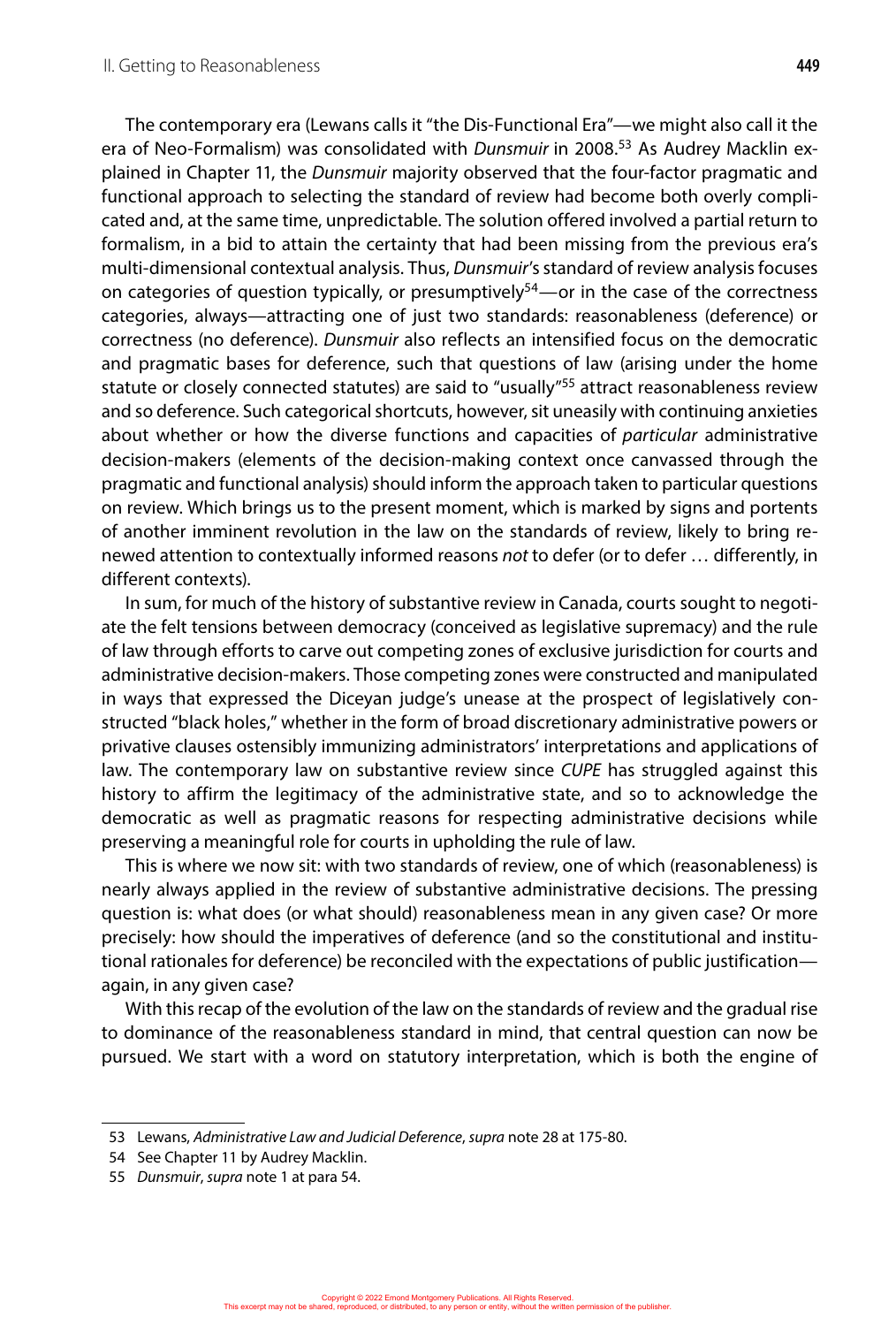substantive review and the site of deep controversies about the nature of law, and the role of judges and of administrative decision-makers in advancing and protecting the rule of law.

## *2. Statutory Interpretation and Substantive Review: Getting Past "One Right Answer"*

Assessment of the substantive legality of an administrative decision is steeped in the work of statutory interpretation.56 Interpretation assists in selecting the standard of review, and in resolving discrete disputes about the meaning of statutory terms, whether classed as questions of law or questions concerning the limits on discretion.

It may be difficult to reconcile the ubiquity of statutory interpretation in substantive review with the deference required under the now-dominant standard of reasonableness review, for the principles of statutory interpretation have been crafted by—and tend to be understood as falling within the exclusive institutional and constitutional capacities of judges. Thus, before moving on to take a closer look at the two standards of review in play post-*Dunsmuir*, it is worth pausing to consider what is involved in statutory interpretation as it arises in administrative settings and on review.<sup>57</sup> The objective is not to attempt an exhaustive account of the relevant principles,<sup>58</sup> but rather to make a few basic observations aimed at disrupting the common assumption that statutory interpretation necessarily or regularly yields a single correct answer that judges are best placed to discern.

The natural starting point is the "modern principle" of statutory interpretation, articulated in the second edition of Driedger's *Construction of Statutes* and repeatedly endorsed by the Supreme Court:

Today there is only one principle or approach [to statutory interpretation], namely, the words of an Act are to be read in their entire context and in their grammatical and ordinary sense harmoniously with the scheme of the Act, the object of the Act, and the intention of Parliament.<sup>59</sup>

General judicial acceptance of this principle tends to obscure continuing conflicts among judges (and sometimes even among decisions of a single judge) as to the factors that should be deemed of primary relevance when interpreting contested statutory texts.<sup>60</sup> As Ruth Sullivan states: "the modern principle has been used in Canada to justify every

<sup>56</sup> "To a large extent judicial review of administrative action is a specialized branch of statutory interpretation": *UES, Local 298 v Bibeault*, [\[1988\] 2 SCR 1048](https://www.canlii.org/en/ca/scc/doc/1988/1988canlii30/1988canlii30.html?autocompleteStr=UES Local 298 v Bibeault%2C &autocompletePos=1) at 1087. Beetz J (writing for the court) is quoting SA de Smith, H Street & R Brazier, *Constitutional and Administrative Law*, 4th ed (Harmondsworth, UK: Penguin, 1981) at 588. Compare JM Keyes, "Judicial Review and the Interpretation of Legislation: Who Gets the Last Word?" (2006) 19 Can J Admin L & Prac 119.

<sup>57</sup> A further question of interest, not explored here, is whether administrators do or should approach statutory interpretation differently than judges. See S Slinn, "Untamed Tribunal? Of Dynamic Interpretation and Purpose Clauses" (2009) 42 UBCL Rev 125; JL Mashaw, "Small Things like Reasons Are Put in a Jar: Reason and Legitimacy in the Administrative State" (2001) 70 Fordham L Rev 17.

<sup>58</sup> An excellent introduction to statutory interpretation in public law is found in C Forcese et al, *Public Law: Cases, Commentary and Analysis,* 3rd ed (Toronto: Emond Montgomery, 2015) at 425-523.

<sup>59</sup> EA Driedger, *Construction of Statutes*, 2nd ed (Toronto: Butterworths, 1983) at 87.

<sup>60</sup> See R Sullivan, "Statutory Interpretation in the Supreme Court of Canada" (1998) 30 Ottawa L Rev 175 ["Statutory Interpretation in the Supreme Court of Canada"]; S Beaulac & P Côté, "Driedger's 'Modern Principle' at the Supreme Court of Canada: Interpretation, Justification, Legitimization" (2006) 40 RJT 131.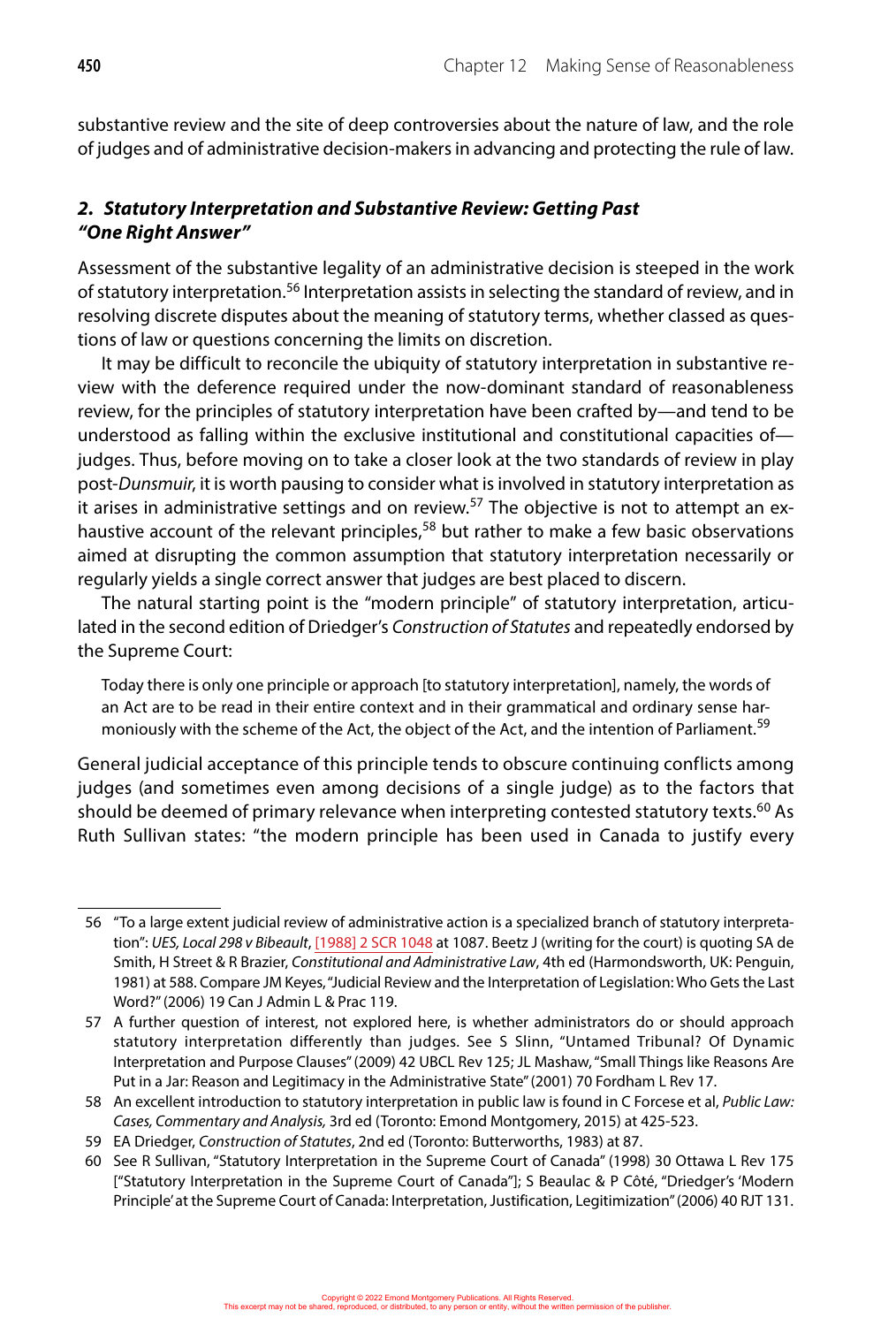possible approach to interpretation and, more importantly, has been used as a substitute for real justification."61

Of course, statutory texts do not always give rise to significant disagreement. But the cases that tend to come before tribunals and courts as contests about interpretation are typically "hard cases." That is, these disputes tend to require the adjudicator to make a contestable judgment involving selection among competing elements of the text or context, or potentially competing fundamental legal norms or values (the rule of law, democracy, equality, liberty). Sullivan observes: "While most cases that come before tribunals and courts are hard, Driedger's modern principle does not acknowledge this problem and offers no guidance on how to resolve it."<sup>62</sup>

It is worth underlining this point so as to correct the misconception that statutory interpretation is in many or most cases simply a matter of finding the right answer by expertly applying the right tools. But does this mean that it is "all subjective"—that is, a matter of the judge's or administrator's personal moral or political preferences? Sullivan advances an approach to hard cases that she presents as a form of "pragmatism." The approach requires decision-makers to prioritize and choose among competing bases for stabilizing interpretation (statutory text, legislative purposes and history, and the wider normative context of interpretive presumptions and legal values). Such strategies are necessarily contestable, and may give rise to deep disagreement even (and perhaps particularly) among those accorded the status of experts. Competing interpretations may admit of ranking as better or worse, or more or less appropriate—based, for instance, on whether a given interpretation is able to account for a wider or narrower range of considerations arising under the different modes of analysis. But the ranking of interpretive judgments, too, is contestable, and so is similarly steeped in the effort to persuade.

Sometimes interpretive conflicts may be mediated by reference to meta-rules, such as the rule that statutory terms must be determined to be ambiguous at the level of text and legislative–historical context before they may be interpreted in light of the values or norms of the Charter or international law.<sup>63</sup> But even these meta-rules require contestable judgments—for instance, on what counts as ambiguity.

#### *a. Competing Approaches to Interpretation and Implications for Substantive Review*

As noted above, contemporary understandings of statutory interpretation have mostly outgrown the simple thesis that statute law necessarily or even often yields a singular and determinate legislative intent. However, it is still possible to identify in the contemporary case law—including the case law on substantive review—what we may call positivist (and

<sup>61</sup> R Sullivan, "Statutory Interpretation in Canada: The Legacy of Elmer Driedger" in T Gotsis, ed, *Statutory Interpretation: Principles and Pragmatism for a New Age* (Sydney: Judicial Commission of New South Wales, 2007) 105 ["Statutory Interpretation in Canada"]. The question of what "real justification" is, is of course at the heart of review for reasonableness.

<sup>62</sup> *Ibid* at 123. Critical examination of the function of Driedger's modern principle in Canadian law is provided in Nicholas Hooper, "Notes Toward a Postmodern Principle," Can JL & Jur (forthcoming, 2018).

<sup>63</sup> *Bell ExpressVu Ltd Partnership v Rex*, [2002 SCC 42, \[2002\] 2 SCR 559](https://www.canlii.org/en/ca/scc/doc/2002/2002scc42/2002scc42.html?autocompleteStr=Bell Express Vu Ltd Partnership v Rex &autocompletePos=2) [*Bell ExpressVu*]; *Gitxaala, supra* note 21. For a critique, see Sullivan, "Statutory Interpretation in Canada," *supra* note 61 at 119-22.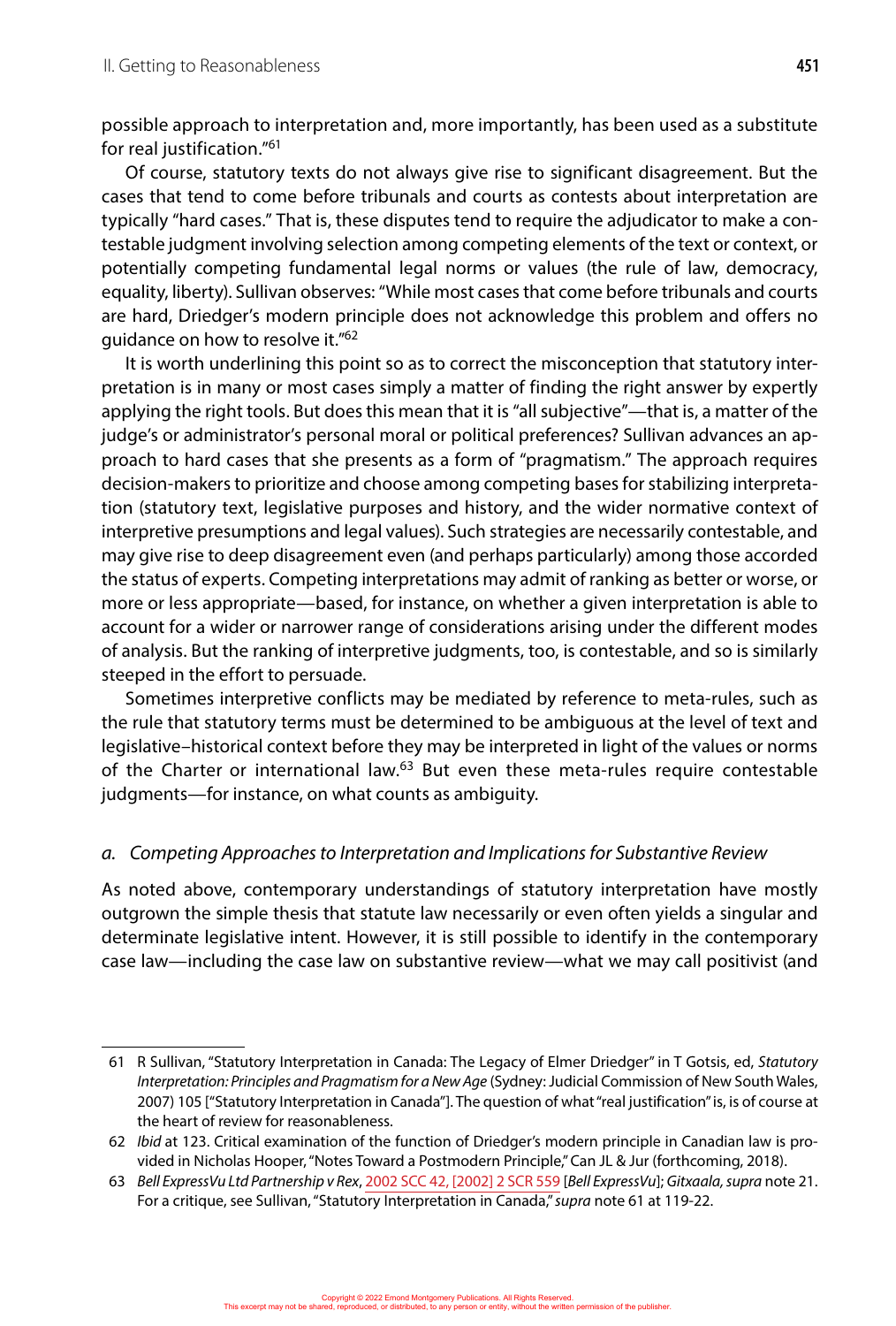static) approaches to statutory interpretation, and to distinguish these from normative (and dynamic) approaches.<sup>64</sup>

A positivist approach to statutory interpretation flows from the presumption, long debunked in linguistic theory, and increasingly marginalized in law, that statutory language contains a singular and unified meaning that is stable over time.<sup>65</sup> Judges adhering to that presumption tend to assume (or to appear to assume) that this stable meaning may be ascertained through interpretive techniques proper to and perfected by the judiciary.<sup>66</sup> Those techniques may involve a strict focus on the statutory text or efforts to situate the text in its legislative–historical context. On either variant of this approach, the objective is to "find" a determinate legislative intent.<sup>67</sup>

A general criticism raised against the positivist approach to law interpretation is that it smuggles into legal judgment contestable value-driven choices, where those choices should be explicitly submitted for public justification.<sup>68</sup> In administrative law, a positivist approach may further be argued to work against deference, in that it restricts the potential for judges to acknowledge their own value-laden presumptions in the face of the potentially competing values or perspectives of administrative decision-makers.

In contrast, it is the explicit submission of the value-laden bases of legal judgment for public justification that marks a normative (and dynamic) approach to statutory interpretation.<sup>69</sup> Such an approach proceeds on the assumption that contested matters of statutory interpretation cannot be resolved by exclusive reference to the text, $70$  or even by situating the text in its social or legislative–historical context,<sup>71</sup> but also require judgments about the competing values or social priorities informing alternative statutory constructions. This approach is reflected in the acknowledgment of L'Heureux-Dubé J, in her judgment in the

- 69 *Ibid* at 184-87 and 220-27 (on the "pragmatic" approach to interpretation).
- 70 Sullivan, *ibid* at 185, makes this point, and canvasses a set of standard critiques of textualist and intentionalist approaches: "[C]ommunication through natural language is never a sure thing; rules drafted by legislatures tend to be general and are often abstract; and legislatures cannot form intentions with respect to how these rules should apply to every possible set of facts."
- 71 See Hanoch Dagan, "The Realist Conception of Law" (2007) 57 UTLJ 607 at 649.

<sup>64</sup> Ruth Sullivan in "Statutory Interpretation in the Supreme Court of Canada," *supra* note 61, distinguishes textualist and intentionalist (which I am loosely calling "positivist") from pragmatic (which I am calling "normative") approaches to statutory interpretation. On the static/dynamic descriptors, see Forcese, *supra* note 58 at 429-32, and William Eskridge, *Dynamic Statutory Interpretation* (Cambridge, Mass: Harvard University Press, 1994). I adopt the "positivist"/"normative" dichotomy because it puts the claim to value-neutrality at the centre of the distinction.

<sup>65</sup> *Cf* N Hooper, *supra* note 62. See also David Dyzenhaus, "David Mullan's Theory of the Rule of (Common) Law" in G Huscroft & M Taggart, eds, *Inside and Outside Administrative Law: Essays in Honour of David Mullan* (Toronto: University of Toronto Press, 2006) 448 at 474 [*Inside and Outside*]: "[T]he point of the positivist conception of law is to insist that real law is the determinate content of valid law, where determinate means determinable in accordance with tests that do not rely on moral considerations and arguments, including arguments about the principles of an internal morality of law."

<sup>66</sup> This approach is therefore consistent with a Diceyan or formalist approach to the rule of law, focused on the separation of powers. See the discussion of Diceyan formalism in Section II.A.

<sup>67</sup> Compare J Gardner, "Legal Positivism: 5½ Myths" (2001) 46 Am J Juris 199 at 218-22. Gardner argues that legal positivism is not committed to either textualism or originalism in statutory interpretation. Again, see "Statutory Interpretation in the Supreme Court of Canada," *supra* note 61.

<sup>68</sup> "Statutory Interpretation in the Supreme Court of Canada," *supra* note 61 at 220-25.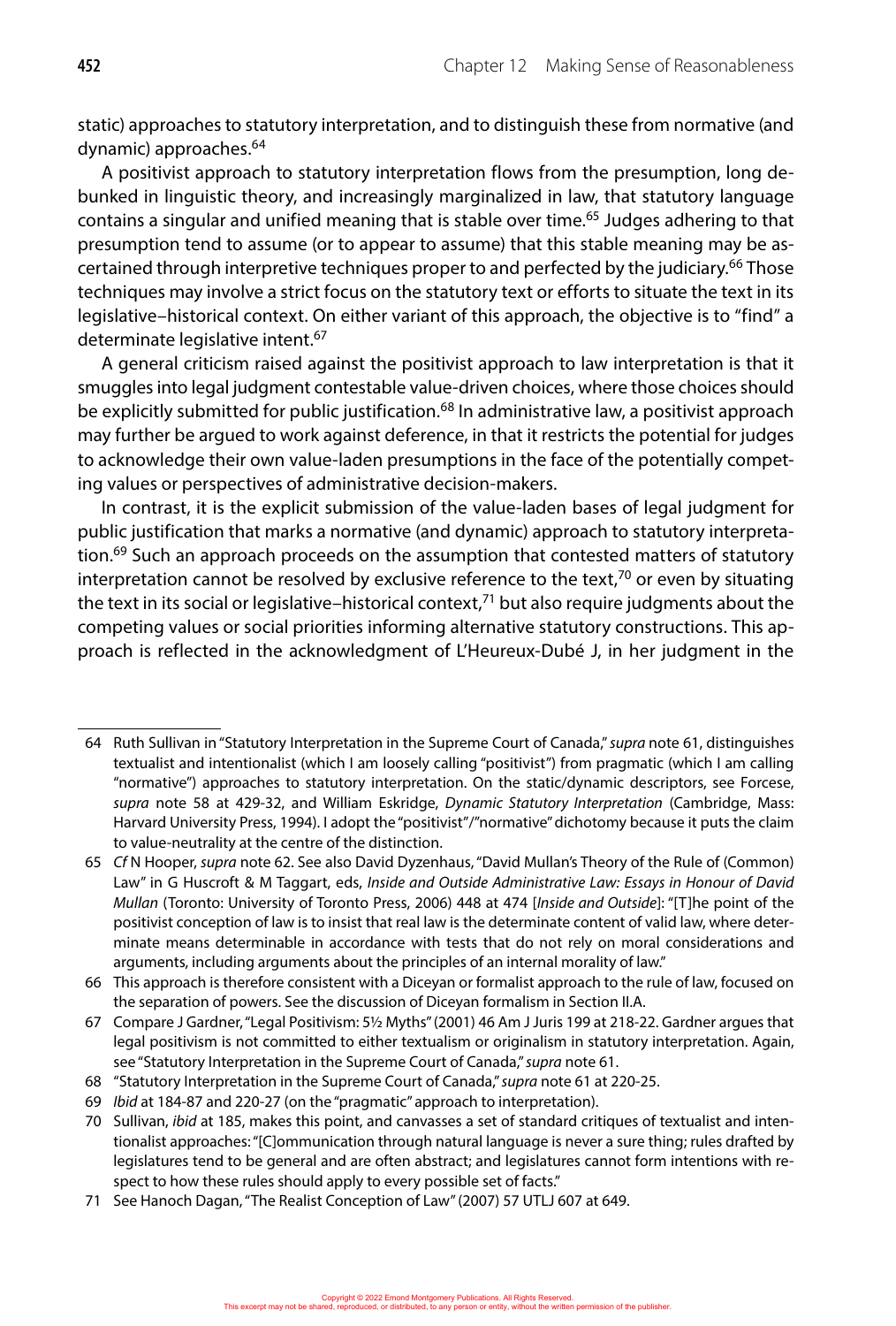*Baker* case,72 that law interpretation is continuous with and not strictly distinct from the exercise of discretion.<sup>73</sup> That is not to say that, on this model, law is without any anchor beyond the whim of the judge—or the administrative decision-maker. Rather, the normative model of law interpretation implies a conception of the rule of law in which the legitimacy of state action (including law interpretation) depends on the efforts of judges and administrative decision-makers alike to justify their decisions in light of the important public values inscribed in our social and legal traditions.<sup>74</sup> Yet just as these values and traditions are not monolithic or static, so does a normative approach to interpretation tend to be dynamic approaching interpretation as an opportunity for ongoing public deliberation about the nature and relative priority of legal norms.

The distinction between positivist and normative approaches to statutory interpretation sheds light on the tension between correctness and reasonableness review. If there is a right and wrong way to interpret a statute, independent of contestable value judgments, then it follows that the rule of law should empower expert, independent courts to correct the errors of administrative decision-makers. Alternatively, if interpreting statutes necessarily involves contestable value judgments, then it follows that administrative decision-makers, steeped in the policy imperatives of particular governments and specialized fields of government activity, are (sometimes? often?) best placed to decide—or, in any case, that their decisions should be accorded respectful attention and even presumptive weight by the courts on review.

A further refinement of the normative model of statutory interpretation, and of the relationship between statutory interpretation and judicial review, is suggested by David Dyzenhaus in his account of "the politics of deference."<sup>75</sup> Dyzenhaus traces the erratic reviewing habits of the Diceyan judge (shuttling between postures of abdication of supervisory authority and supremacist interventionism) to irreconcilable commitments to "democratic positivism" or law-as-legislative-will on the one side (respect for the legislature's will to confer broad discretion on administration), and "liberal anti-positivism" or law-as-liberal-morality on the other (as expressed through the commitment to individual rights). Dyzenhaus suggests a way past these contradictory commitments that turns upon an understanding of judicial review, and deference, not as a zero-sum game of warring claims

<sup>72</sup> *Supra* note 19.

<sup>73</sup> L'Heureux-Dubé J writes (for the majority) in *Baker*, *supra* note 19 at para 54:

It is, however, inaccurate to speak of a rigid dichotomy of "discretionary" or "non-discretionary" decisions. Most administrative decisions involve the exercise of implicit discretion in relation to many aspects of decision making. To give just one example, decision-makers may have considerable discretion as to the remedies they order. In addition, there is no easy distinction to be made between interpretation and the exercise of discretion; interpreting legal rules involves considerable discretion to clarify, fill in legislative gaps, and make choices among various options.

<sup>74</sup> The function of moral values in law and in the claim to legitimate rule (or to the rule of law) is recognized in the following statement of McLachlin CJ for the court in *Reference re Secession of Quebec*, [\[1998\] 2 SCR](https://www.canlii.org/en/ca/scc/doc/1998/1998canlii793/1998canlii793.html?autocompleteStr=Reference re Secession of Quebec%2C %5B1998%5D 2 SCR 217 &autocompletePos=1)  [217 at para 67, 161 DLR \(4th\) 385](https://www.canlii.org/en/ca/scc/doc/1998/1998canlii793/1998canlii793.html?autocompleteStr=Reference re Secession of Quebec%2C %5B1998%5D 2 SCR 217 &autocompletePos=1) [*Secession Reference*]: "[A] system of government … must be capable of reflecting the aspirations of the people. But there is more. Our law's claim to legitimacy also rests on an appeal to moral values, many of which are embedded in our constitutional structure. It would be a grave mistake to equate legitimacy with the "sovereign will" or majority rule alone, to the exclusion of other constitutional values." See also Mary Liston's discussion of the *Secession Reference* in Chapter 4 of this text.

<sup>75</sup> Dyzenhaus, "The Politics of Deference," *supra* note 23.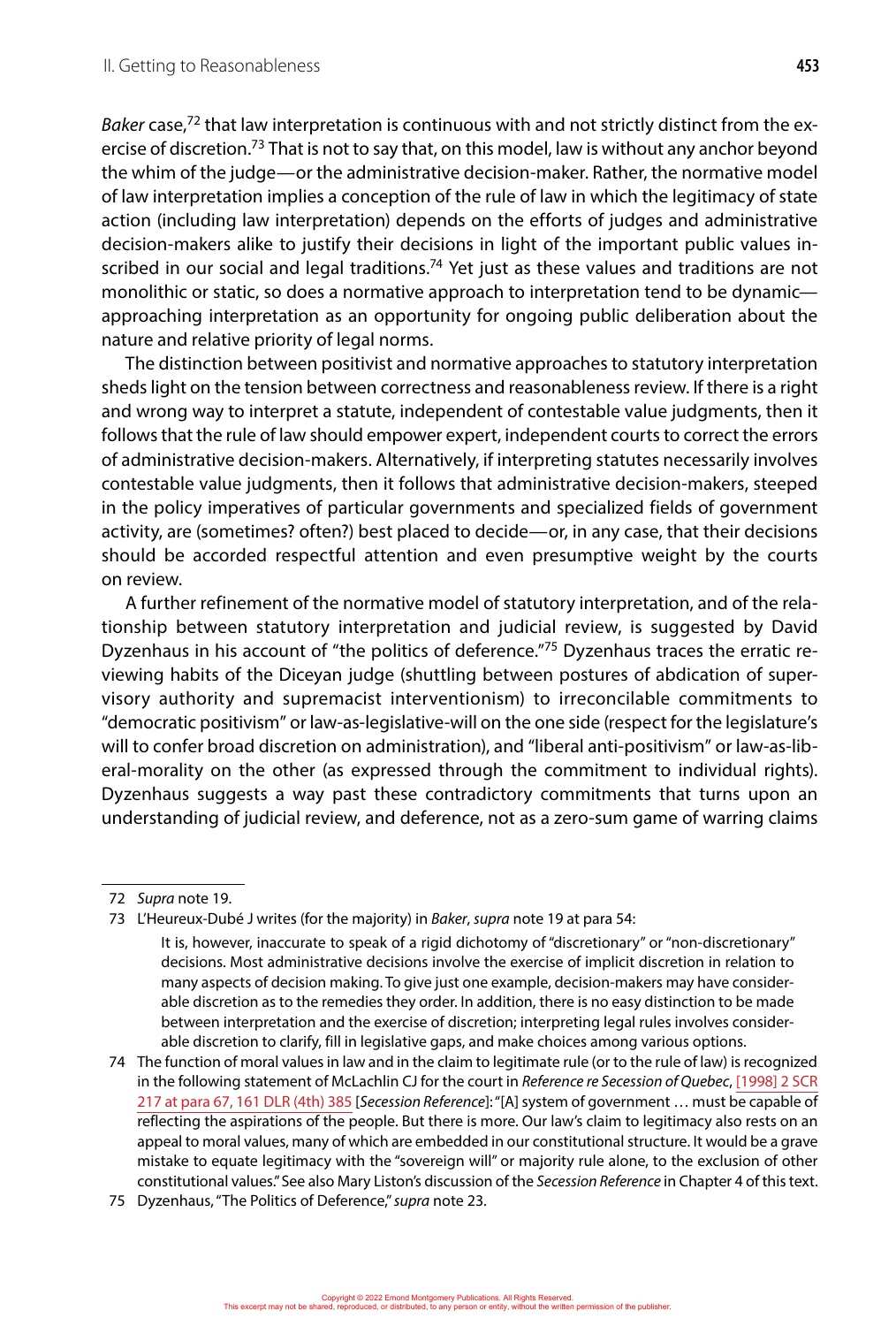to exclusive jurisdiction, but rather as a dialogical encounter based on "respect."<sup>76</sup> More generally, deference "as respect" (an idea that we will see has been adopted by the Supreme Court of Canada) forms part of a wider account in Dyzenhaus's work of the relationship of law or the rule of law to legitimate, or morally justified, governance. On this account, governance according to the rule of law requires the fostering of a "culture of justification" $77 - a$ legal culture that enacts and is expressive of a moral relationship of reciprocity as between legal authorities and legal subjects.<sup>78</sup>

Consistent with this purposive understanding of law or the rule of law, Dyzenhaus conceives of statutory interpretation, and, in particular, the interpretive work of the administrative state, may be regarded as an opportunity for activating inclusive deliberation about how the deep moral and political values inscribed in our social and legal traditions should inform the proper exercise of public power. For Dyzenhaus, this has bearing on the expectations of judges on review. That is, given the critical role of administrative decision-makers in enabling the participation of legal subjects in the interpretation and application of law, and so in ensuring that state action is publicly justified in a way that takes account of and indeed speaks to those directly affected, judges must both hold decision-makers to account in light of the participatory and justificatory norms through which the rule of law is secured, and be respectful of the purposive reasoning through which decision-makers demonstrate their adherence to those norms.<sup>79</sup>

One does not have to accept Dyzenhaus's account of the broad functions of administrative statutory interpretation and judicial review in securing a culture of justification in order to engage seriously with this area of law. However, one's approach to statutory interpretation in the context of judicial review necessarily depends upon and reflects a thesis or theory about the nature and purposes both of law and of the administrative state. That thesis, or theory, will affect one's approach to the central challenge for judicial review as it is expressed through the reasonableness standard: to recognize the capacities and responsibilities of administrative decision-makers to engage in statutory interpretation, without wholly surrendering the work of delimiting executive and administrative powers (or of identifying the deeper legal values of relevance to the legitimate exercise of those powers) to the executive and administrative branch. This is the challenge referred to above as coordinating the imperatives of deference and public justification.

## **B. Correctness: The Antithesis of Reasonableness?**

As the exploration of statutory interpretation above has begun to suggest, one way of making sense of reasonableness review is to ask whether or how it is distinct from correctness review. But is there a practical difference between these standards? If so, what exactly is that difference?

<sup>76</sup> *Ibid* at 286, cited e.g. in *Baker*, *supra* note 19 at para 65.

<sup>77</sup> Dyzanhaus, "Law as Justification," *supra* note 25, on the concept of a "culture of justification."

<sup>78</sup> See Dyzenhaus, "Constituting the Rule of Law," *supra* note 25 at 501 and Fox-Decent, *Sovereignty's Promise*, *supra* note 25. And see Geneviève Cartier, "The Baker Effect: A New Interface Between the Canadian Charter of Rights and Freedoms and Administrative Law—The Case of Discretion" in David Dyzenhaus, ed, *The Unity of Public Law* (Oxford: Hart Publishing, 2004) 61 at 79-85 ["The Baker Effect"].

<sup>79</sup> Mark D Walters "Respecting Deference as Respect: Rights, Reasonableness and Proportionality in Canadian Administrative Law" in Wilberg & Elliott, eds, *The Scope and Intensity of Substantive Review* at 418 ["Respecting Deference as Respect"]. And see Dyzenhaus, "The Politics of Deference," *supra* note 23 at 305, 307.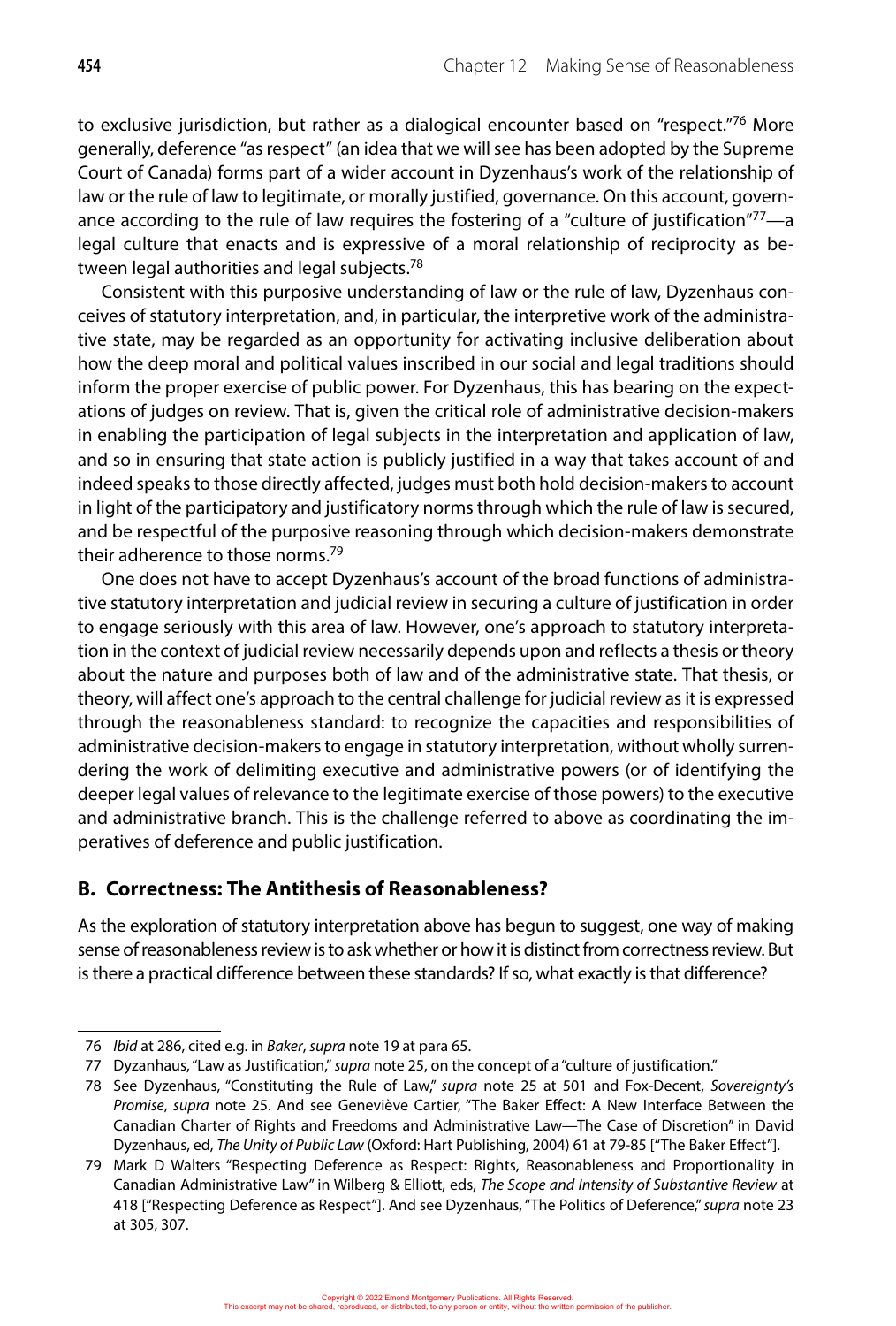#### *1. Correctness in Theory*

As discussed by Audrey Macklin in Chapter 11, the majority in *Dunsmuir* indicates that a correctness standard will presumptively apply in certain types of cases, including those that raise constitutional questions,80 "true questions of jurisdiction or *vires*,"81 questions about the relative jurisdictional scope of different tribunals, $82$  and questions of law that are "of central importance to the legal system as a whole and outside the adjudicator's specialized area of expertise."83 From the start, *Dunsmuir* reduced the reach of correctness review by lending increased specificity to the broad category of questions of "general" law previously attracting this standard, and indicating that a narrow approach should be taken to the category of jurisdictional questions. The subsequent case law has reduced the reach of these categories even further. Consequently, as Audrey Macklin relates, correctness review has only rarely been applied at the Supreme Court of Canada in the years since *Dunsmuir*. It has mostly been overtaken by the presumption of deference to administrative decision-makers' interpretations of their home statutes.<sup>84</sup>

But what does correctness imply in the context of substantive review? Review for correctness may at first appear so obvious or plain in meaning as to need no further explanation. That is, asserting a requirement of correctness appears to amount merely to an insistence that the decision-maker get it right, full stop. On reflection, however, the meaning of "getting it right" and the method by which this should be evaluated are less than transparent; indeed, as suggested in the previous section, these matters open onto fundamental questions about law, interpretation, and the roles and responsibilities of the three branches of government.

Guidance from the courts has focused on a very basic, and important, feature of correctness review as distinguished from review for reasonableness. Thus, in *Ryan*, 85 Iacobucci J wrote that where a correctness standard is imposed, "the court may undertake its own reasoning process to arrive at the result it judges correct."<sup>86</sup> This may be contrasted with what is arguably the most important feature of deferential review—that is, the requirement that judges make an effort to consider the administrative decision-maker's reasoning on its own terms.

The *Dunsmuir* majority confirms this point:

When applying the correctness standard, a reviewing court will not show deference to the decision maker's reasoning process; it will rather undertake its own analysis of the question. The analysis will bring the court to decide whether it agrees with the determination of the decision maker; if not, the court will substitute its own view and provide the correct answer. From the outset, the court must ask whether the tribunal's decision was correct.<sup>87</sup>

Beyond this rather perfunctory description of what it means to review administrative decisions on a correctness standard, the majority in *Dunsmuir* further gestures at the standard's underlying rationale. Thus, the standard is said to find its foundation in a commitment to the rule of law. More specifically, maintaining a correctness standard of review in relation to

87 *Dunsmuir*, *supra* note 1 at para 50.

<sup>80</sup> *Dunsmuir*, *supra* note 1 at para 58.

<sup>81</sup> *Ibid* at para 59.

<sup>82</sup> *Ibid* at para 61.

<sup>83</sup> *Ibid* at para 60.

<sup>84</sup> *Ibid* at para 41. And see Danay, *supra* note 7.

<sup>85</sup> *Supra* note 46.

<sup>86</sup> *Ibid* at para 50.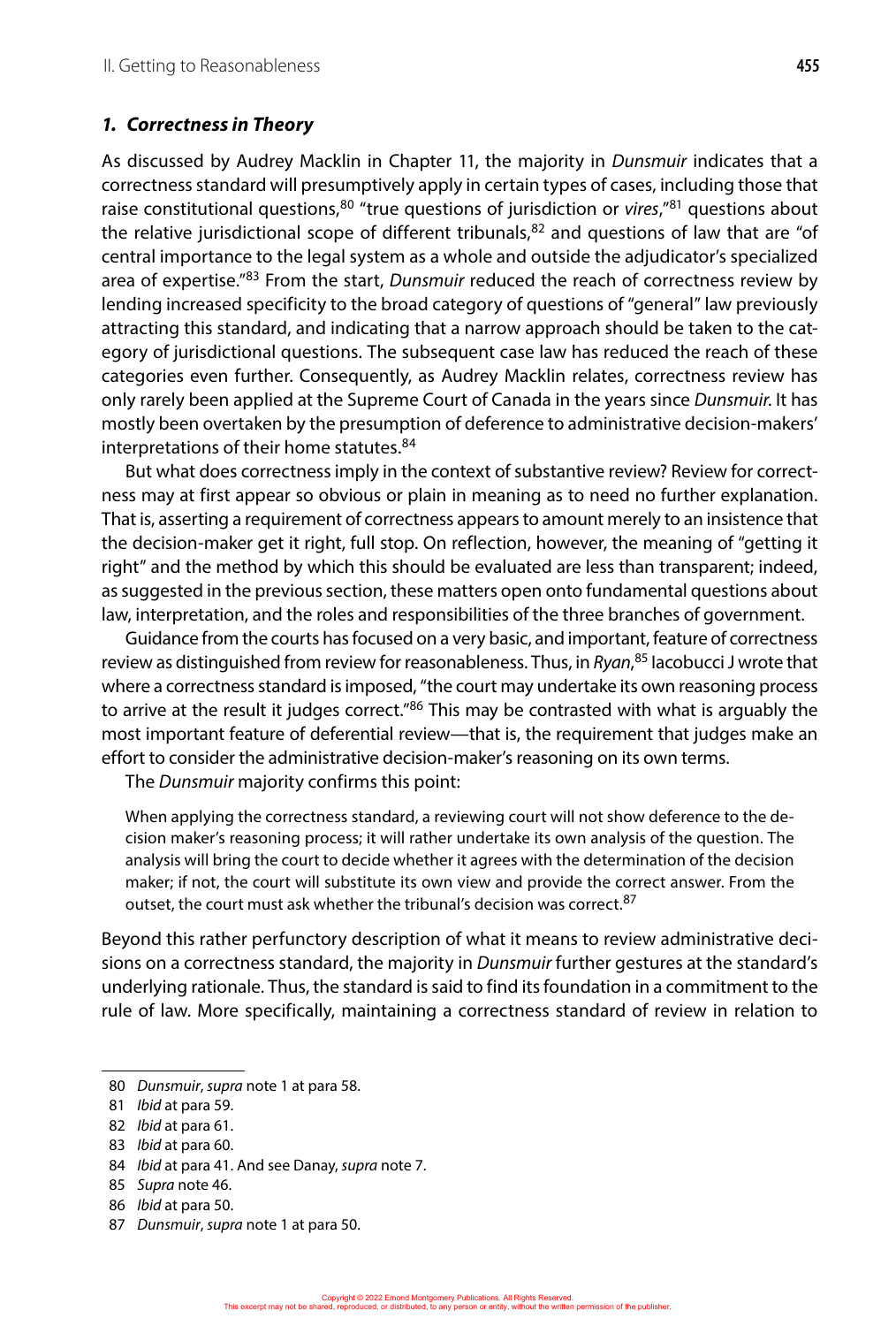"jurisdictional questions and some other questions of law" is asserted to be essential in order to "promot[e] just decisions and avoi[d] inconsistent and unauthorized application of law."88 Implicit in this statement is the suggestion that the reasonableness standard conflicts with these imperatives—at least where the categories of question referred to are in issue. This is a proposition we will have occasion to pursue.

## *2. Correctness in Practice*

To better understand the distinction between correctness and reasonableness review, consider briefly three examples of correctness review in action. First is the pre-*Dunsmuir* case *Barrie Public Utilities v Canadian Cable Television Assn*. <sup>89</sup> *Barrie Public Utilities* involved review of a decision of the Canadian Radio-Television and Telecommunications Commission (CRTC), which had granted the applicant cable television companies access to the power poles of certain provincially regulated electrical power utilities. The CRTC's authority to make that order had turned upon its determination that the poles in question constituted "the supporting structure of a transmission line."90

In his judgment for the majority, Gonthier J characterized this determination as a matter of "pure statutory interpretation"<sup>91</sup> outside the CRTC's expertise, thereby attracting correctness review. He then proceeded to identify the plain meaning of the phrase in question and of other elements of the statutory scheme, $92$  with an emphasis on elements of the text and context suggesting that power poles did not qualify as "supporting structures of a transmission line." The contrary interpretation, favoured by the CRTC, had been based on objectives that it considered fundamental to its mandate. That is, while the CRTC had taken account of various elements of the statutory scheme, its primary focus had been to avoid "the construction of duplicative distribution infrastructures," a consequence that it determined "was not in the public interest."

Bastarache J criticized the majority's approach, in comments that drew on the reasons of L'Heureux-Dubé J for a unanimous court in *Domtar Inc v Quebec (Commission d'appel en matière de lésions professionnelles)*: 93

Substituting one's opinion for that of an administrative tribunal in order to develop one's own interpretation of a legislative provision eliminates its decision-making autonomy and special expertise. Since such intervention occurs in circumstances where the legislature has determined that the administrative tribunal is the one in the best position to rule on the disputed decision, it risks, at the same time, thwarting the original intention of the legislature. For the purposes of judicial review, statutory interpretation has ceased to be a necessarily "exact" science and this Court has, again recently, confirmed the rule of curial deference set forth for the first time in *Canadian Union of Public Employees, Local 963 v New Brunswick Liquor Corp*. 94

The thesis that statutory interpretation is not (or is "no longer") an exact science has gained increasing acceptance in law, and in particular in the law on judicial review, since *Barrie Public Utilities*. Moreover, post-*Dunsmuir* there are few circumstances in which challenges to

<sup>88</sup> *Ibid*.

<sup>89</sup> [2003 SCC 28, \[2003\] 1 SCR 476](https://www.canlii.org/en/ca/scc/doc/2003/2003scc28/2003scc28.html?autocompleteStr=2003 SCC 28 &autocompletePos=1) [*Barrie Public Utilities*].

<sup>90</sup> *Telecommunications Act*, SC 1993, c 38, s 43(5).

<sup>91</sup> *Barrie Public Utilities, supra* note 89 at para 16.

<sup>92</sup> *Ibid* at para 42.

<sup>93</sup> [\[1993\] 2 SCR 756, 105 DLR \(4th\) 385](https://www.canlii.org/en/ca/scc/doc/1993/1993canlii106/1993canlii106.html?autocompleteStr=%5B1993%5D 2 SCR 756%2C 105 DLR (4th) 385 &autocompletePos=1) [*Domtar*].

<sup>94</sup> *Barrie Public Utilities*, *supra* note 89 at para 128, Bastarache J, quoting *Domtar*, *ibid* at 775.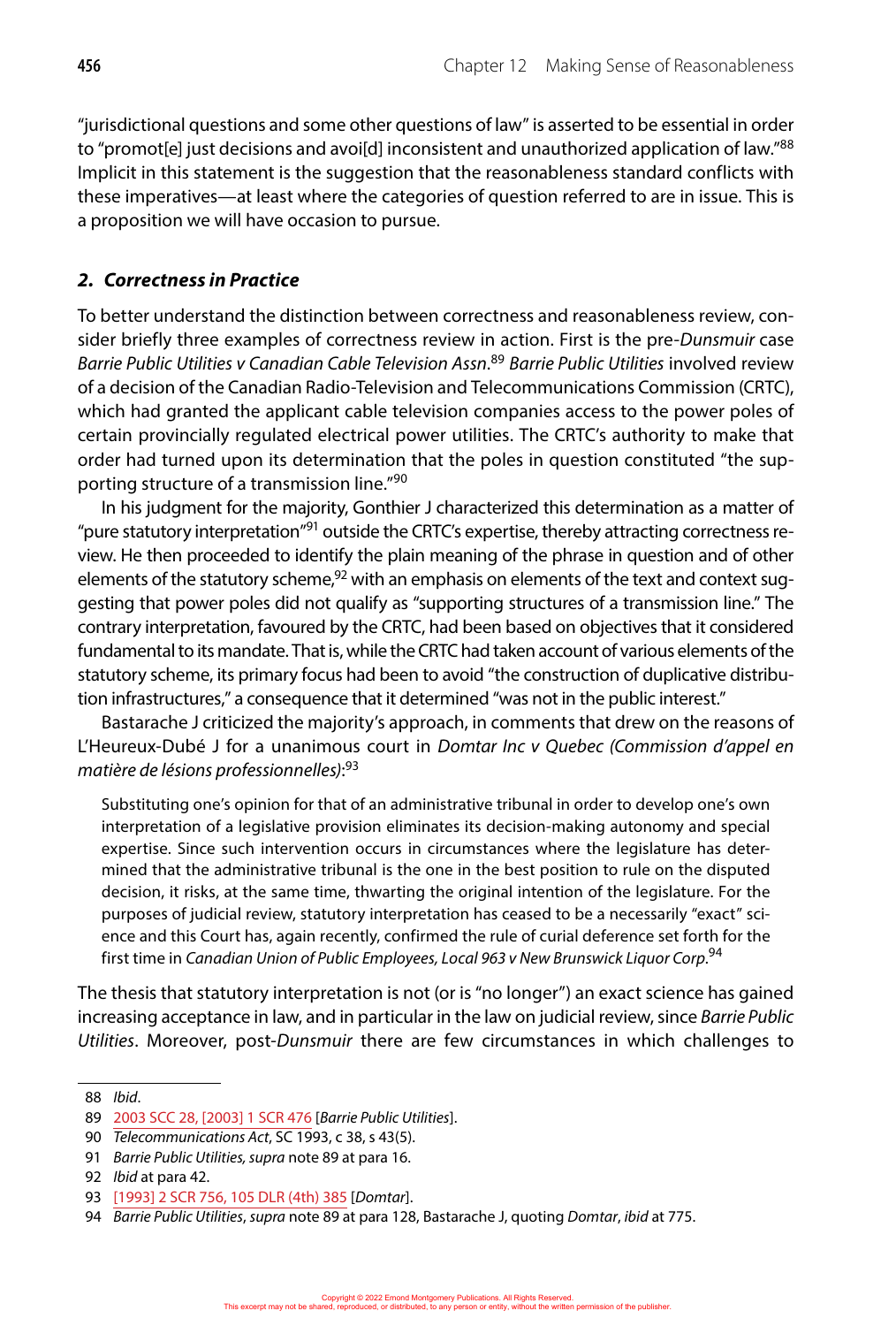decisions under the home statute will attract correctness review.<sup>95</sup> Yet correctness review may continue to apply to interpretation of the home statute in some circumstances (for instance, where the courts and decision-maker have concurrent jurisdiction over the question at first instance).<sup>96</sup> Moreover, correctness-style approaches to statutory interpretation may at times be discerned in instances of ostensible reasonableness review (a prospect discussed below). Therefore, it is important to remain alert to the sorts of deep disputes evident in a case like *Barrie Public Utilities*, on whether or in what circumstances it is appropriate to conclude that there is just one right answer to an interpretive dispute concerning the proper exercise of administrative powers—and whether or in what circumstances the courts should be confident in their ability to discover that answer in a manner that ignores, or otherwise departs starkly from, the reasoning and with this the value-laden priorities reflected in the decision on review.

A second notable case of correctness review—again, pre-*Dunsmuir*—is *Pushpanathan v Canada (Minister of Citizenship and Immigration)*. 97 In *Pushpanathan*, the court applied correctness review to a decision of the Convention Refugee Determination Division of the Immigration and Refugee Board. The board had determined that a provision of the *Immigration Act* excluding from refugee status persons who have "been guilty of acts contrary to the purposes and principles of the United Nations" functioned to exclude persons convicted of drug trafficking. Correctness review was justified on the basis that the decision engaged a "general legal principle," a characterization supported by the formal certification of the question in issue by the Federal Court (Trial Division) as a "serious question of general importance."98

Ultimately, the majority and dissent in *Pushpanathan* differed fundamentally on how best to assemble and prioritize the evidence and arguments concerning whether drug trafficking was contrary to the purposes and principles of the UN, and reached contradictory conclusions. Thus, *Pushpanathan* reminds us that application of the correctness standard does not necessarily mean that there is an obvious or uncontroversial answer to the interpretive dispute; rather, the standard may apply in situations in which the right or best answer is highly contested, even among the nation's top judges. In such cases, it is the need for finality and for system-wide normative and doctrinal coherence that appears to recommend the standard. The question is again whether or when it is defensible for reviewing courts to approach such matters without any engagement with the reasoning of the decision-maker—that is, simply asking what the right answer is, rather than inquiring specifically into the strength or justification of the decision-maker's approach.

Finally, *Mouvement laïque québécois v Saguenay (City)*<sup>99</sup> is a post-*Dunsmuir* example of correctness review that, like *Pushpanathan*, reflects rule of law imperatives that appear

99 *Supra* note 98.

<sup>95</sup> For empirical support for this claim, see Danay, *supra* note 7 at 595-97. However, there remain important exceptions—justified, for instance, by anomalous language in the statutory right of appeal (*Tervita Corp v Canada (Commissioner of Competition)*, [2015 SCC 3, \[2015\] 1 SCR 161\)](https://www.canlii.org/en/ca/scc/doc/2015/2015scc3/2015scc3.html?autocompleteStr=2015 SCC 3%2C 1 SCR 161&autocompletePos=1), concurrent jurisdiction as between the courts and tribunal at first instance (*Rogers Communications Inc v Society of Composers, Authors and Music Publishers of Canada*, [2012 SCC 35, \[2012\] 2 SCR 283](https://www.canlii.org/en/ca/scc/doc/2012/2012scc35/2012scc35.html?autocompleteStr=2012 SCC 35%2C %5B2012%5D 2 SCR &autocompletePos=1) [*Rogers*]), and/or classification of the matter on review as a question of general law of central importance to the legal system as a whole and outside the decision-maker's expertise (*Mouvement laïque québécois v Saguenay (City)*, [2015 SCC 16,](https://www.canlii.org/en/ca/scc/doc/2015/2015scc16/2015scc16.html?autocompleteStr=Mouvement la%C3%AFque qu%C3%A9b%C3%A9cois v Saguenay &autocompletePos=1)  [\[2015\] 2 SCR 3](https://www.canlii.org/en/ca/scc/doc/2015/2015scc16/2015scc16.html?autocompleteStr=Mouvement la%C3%AFque qu%C3%A9b%C3%A9cois v Saguenay &autocompletePos=1) [*Saguenay*].

<sup>96</sup> See *Rogers*, *supra* note 95.

<sup>97</sup> *Supra* note 40.

<sup>98</sup> Per s 83(1) of the then *Immigration Act*, RSC 1985, c I-2.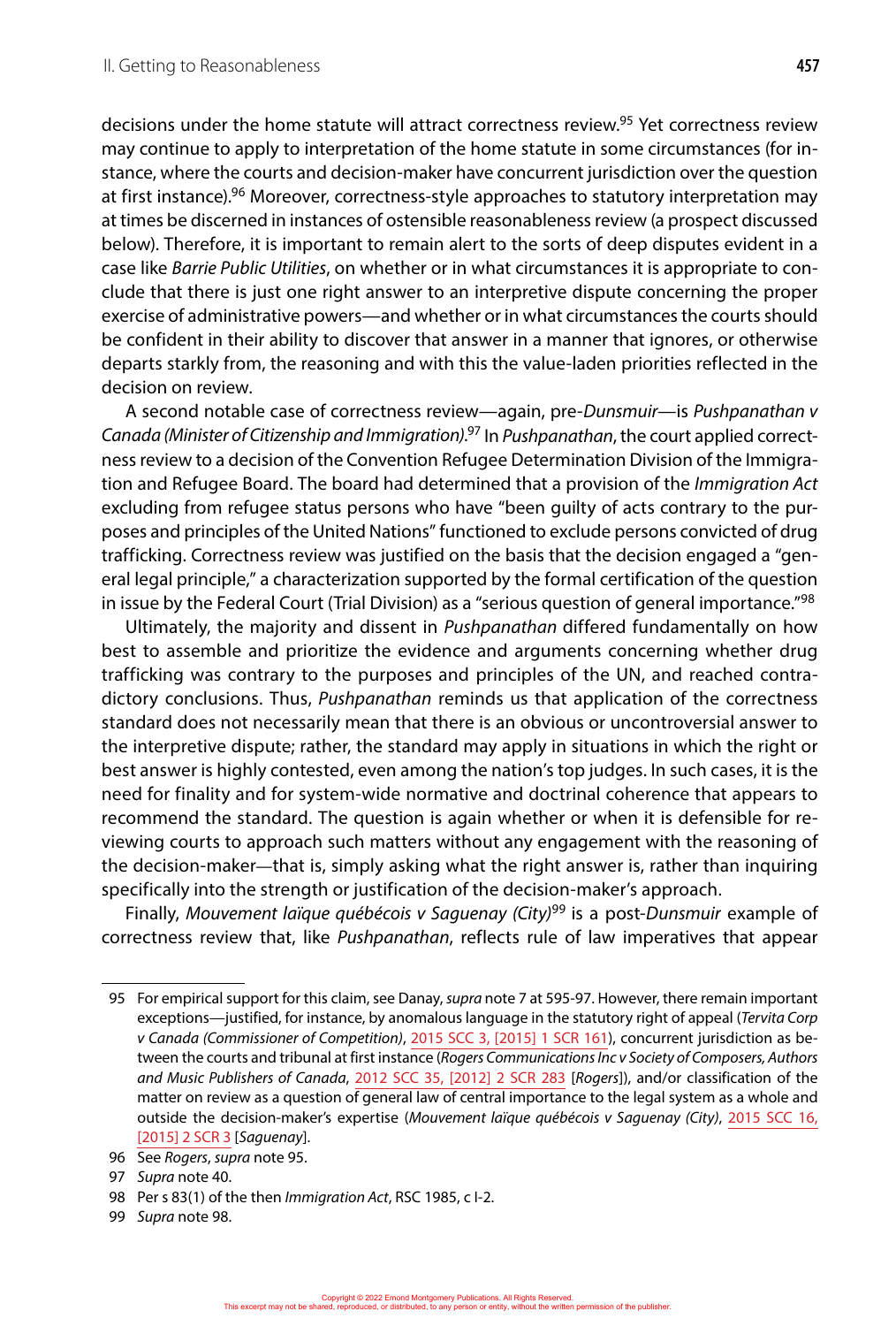to spring not from positivistic expectations that law interpretation necessarily yields clear and determinate answers, but rather from the institutional imperative that questions of system-wide legal importance yield consistent interpretations, informed by and coherent with the wider fabric of general or fundamental (system-wide) legal norms.

In *Saguenay*, the Supreme Court of Canada upheld a decision of the Quebec Human Rights Tribunal that a municipality's practice of reading a prayer prior to municipal council meetings (and its display of religious symbols in council chambers) constituted a discriminatory breach of freedom of religion and conscience, contrary to Quebec's *Charter of Human Rights and Freedoms*. The majority segmented the decision into a few discrete elements. It identified correctness review as appropriate to what it identified as the first step in the required analysis: ascertaining "the scope of the state's duty of religious neutrality that flows from the freedom of conscience and religion protected by the Quebec Charter."<sup>100</sup> Correctness review was adopted for this issue in light of its importance "to the legal system, its broad and general scope and the need to decide it in a uniform and consistent manner.<sup>"101</sup> Added to this was the argument that the tribunal's jurisdiction on this question was exercised concurrently with the first-instance jurisdiction of the courts.<sup>102</sup>

On applying the correctness standard, Gascon J, for the majority, drew on case law precedents as well as academic sources. He concluded that "the state's duty to protect every person's freedom of conscience and religion means that it may not use its powers in such a way as to promote the participation of certain believers or non-believers in public life to the detriment of others."103 Notably, this brought the court into full agreement with the tribunal: "The Tribunal was therefore correct in holding that the state's duty of neutrality means that a state authority cannot make use of its powers to promote or impose a religious belief."104 In contrast, the Court of Appeal, which had rejected the tribunal's conclusion as "excessively radical,"105 was deemed to have been incorrect.

In short, the majority in *Saguenay* indicated that, while Quebec's Human Rights Tribunal got it right on the scope of the state's duty of religious neutrality, its reasoning and conclusion were inessential and so superfluous to the reasoning and conclusion of the court. Audrey Macklin has discussed in Chapter 11 the historical controversy around whether human rights tribunals should be accorded deference, given the system-wide importance (and constitutional status) of human rights norms. The judgment in *Saguenay* serves as a reminder that even decision-makers with express authority to deal with system-wide norms may be susceptible to correctness review, and so to relegation of their reasoning to inconsequentiality on review. The question is: is this consistent with the purposes of judicial review—or with the proper institutional and constitutional relationships of judges and administrative decision-makers?

104 *Ibid*.

<sup>100</sup> *Ibid* at paras 23, 49.

<sup>101</sup> *Ibid* at para 51.

<sup>102</sup> *Ibid*.

<sup>103</sup> *Ibid* at para 76.

<sup>105</sup> *Ibid* at para 77, citing the Court of Appeal in 2013 QCCA 936 at paras 70, 74.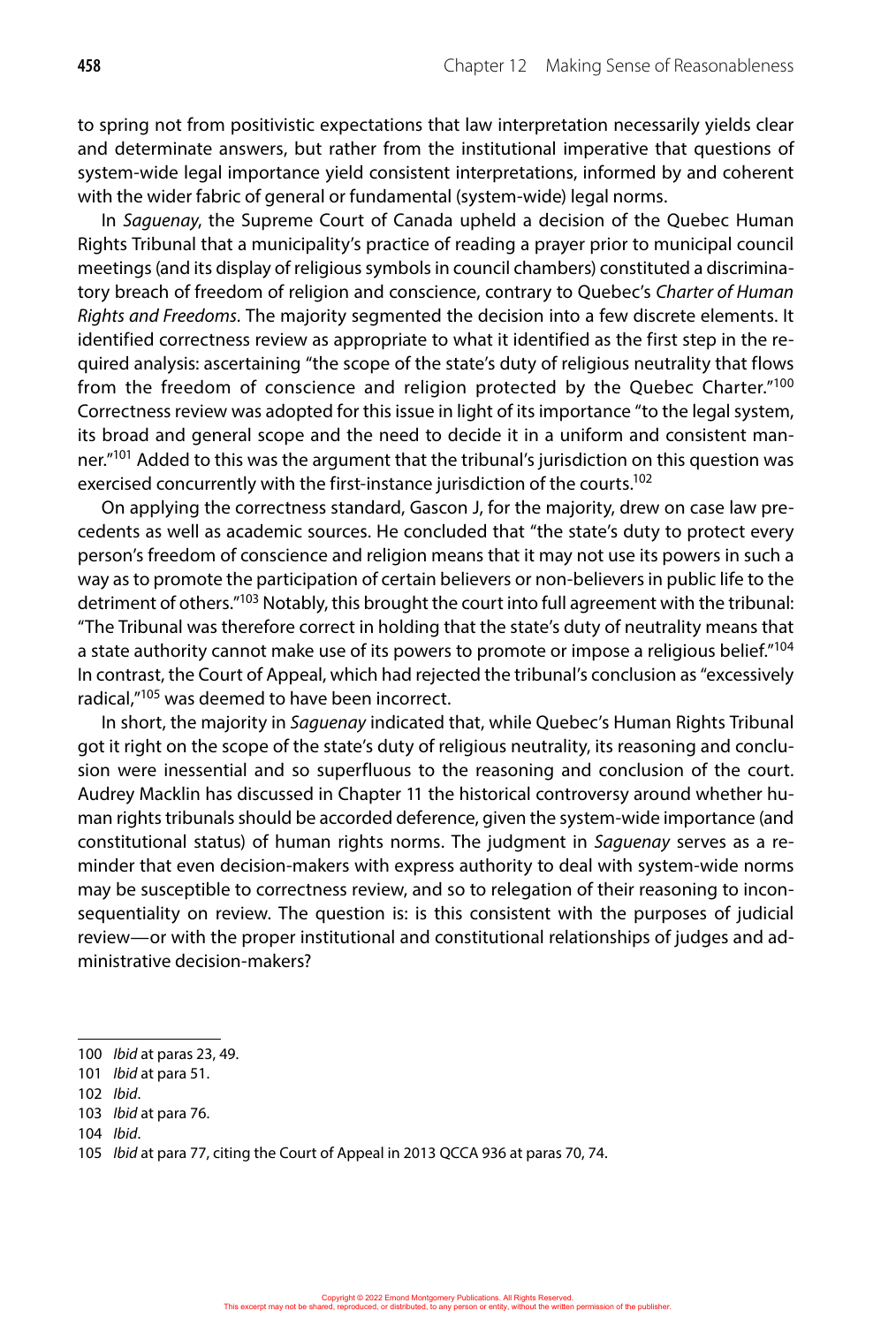#### *3. The Demise of Correctness Review?*

In *Wilson*, 106 Abella J made the bold suggestion that the correctness standard should be retired in favour of a single standard of reasonableness. She advanced two primary rationales in support of this proposal. First, parties and courts continue to spend too much time in disagreement over the standard of review. Second, Abella J suggested, once one grasps the proper nature and function of contemporary reasonableness review, it becomes clear that the correctness standard is redundant, or in any case that it "can live comfortably under a more broadly conceived understanding of reasonableness."<sup>107</sup> That is, reasonableness has become a big tent with "the ability to continue to protect both deference *and* the possibility of a single answer where the rule of law demands it, as in the four categories singled out for correctness review in *Dunsmuir*."108

To these arguments, Abella J added the fallback position that if the rest of the court rejected her proposal for a single (reasonableness) standard of review, it should nonetheless refrain from expanding the reach of correctness review beyond the preset categories of question expressly said to attract the standard in *Dunsmuir*. 109

What difference would a shift to a single standard make? While Abella J suggests that efficiency gains may accrue as there would be no need for argument on which standard to adopt, it is nonetheless likely that similar disputes would surface downstream in the form of efforts to adjust the expectations of reasonableness to the context at hand.<sup>110</sup>

Yet beyond the debatable efficiency gains, adoption of a single standard of (reasonableness) review holds out the possibility of extending the ethos of deference "as respect" (i.e., respectful attention to administrative reasoning and evaluation of administrative decisions against a presumption of reasonableness) to all administrative decisions, including those engaging system-wide norms. Such a shift would convey the expectation that administrative decision-makers function as both capable and responsible participants in the rule-oflaw project of public justification. The dangers, however, are twofold. On the one hand, (depending on the care taken reasonableness review to distinguish deference from submission), the approach may weaken fundamental legal protections.<sup>111</sup> On the other hand, the ethos of deference as respectful attention may itself be weakened by intensified incursions of correctness-style reasoning into a more sharply differentiated or "contextualized" reasonableness review. The question is: are there ways of conceiving of or applying big-tent reasonableness that are likely to avoid both these dangers while maintaining the commitment to deference "as respect"?

<sup>106</sup> *Wilson*, *supra* note 16.

<sup>107</sup> *Ibid* at para 24.

<sup>108</sup> *Ibid* at para 31.

<sup>109</sup> *Ibid* at para 38.

<sup>110</sup> See the discussion in Section III.C of this chapter.

<sup>111</sup> See the discussion of *Doré v Barreau du Québec*, [2012 SCC 12, \[2012\] 1 SCR 395](https://www.canlii.org/en/ca/scc/doc/2012/2012scc12/2012scc12.html?autocompleteStr=2012 SCC 12%2C %5B2012%5D 1 SCR 395 &autocompletePos=1) [*Doré*] in Section III.C of this chapter.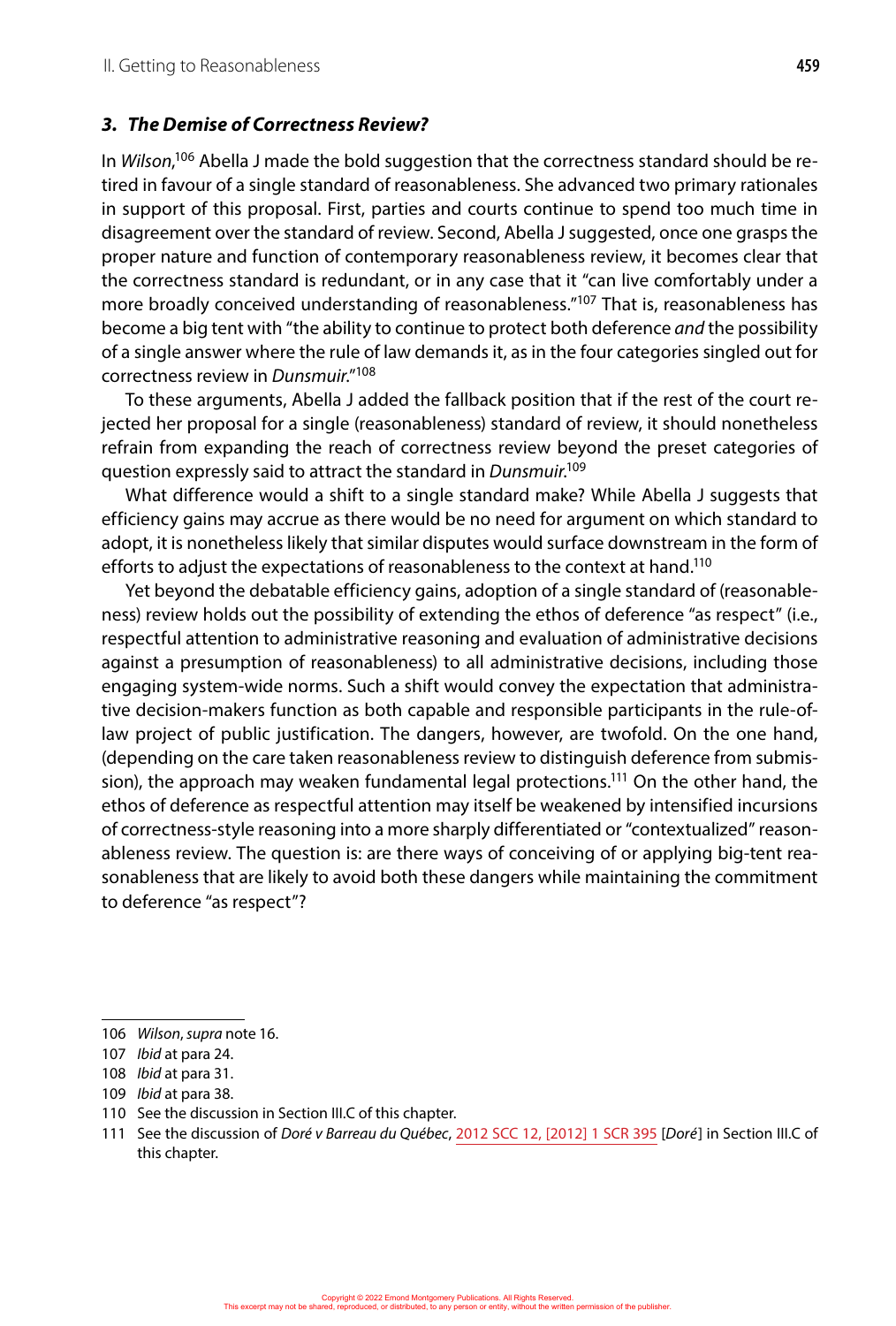#### *4. Conclusion—Correctness*

Examination of how correctness review has been described and applied reveals tensions between a positivist approach to statutory interpretation, which looks to statutory text (or perhaps text in historical context) as a closed system indicative of a determinate legislative intent, and a dynamic, normative approach, which views problems of statutory interpretation in light of shifting, contestable social facts and value-laden purposes. Arguably, the normative approach, taken seriously, begins to erode the idea that courts need not give any weight or respect to the justificatory efforts of tribunals on the matters traditionally reserved for correctness review.

This proposition is further supported by the observation that it may be difficult, if not impossible, ever to achieve a surgical separation of fact and law or policy and law. That is, if it is accepted that questions of law are unlikely ever to be fully disengaged from the factual as well as normative dimensions of interpretation—that is, from judgment calls about the likely effects of a given interpretive decision and the relative importance of the values and interests engaged by alternative interpretations—then it is unclear why the opinions of administrative decision-makers on these matters would ever be relegated to the status of legal irrelevance. That is, if one is prepared to recognize that administrative decision-makers are often likely, empirically speaking, to be uniquely attuned to the sectors in which they carry out their mandates, and, moreover, that they should be expected, normatively speaking, to strive to identify and implement the best ways of carrying out those mandates, then it does not make sense to dismiss administrative reasoning as superfluous to the deliberative work of law interpretation.

The implicit bedrock of correctness review remains the concept of jurisdiction, and the corresponding imperative that administrative decision-makers must not be permitted to exceed their legislatively conferred authority. Further, the correctness standard reflects the rule-of-law concern for stability in legal ordering, and moreover for impartial and even-handed justice, particularly in matters of general legal (including constitutional) significance. For all that, the standard sits uneasily with the democratic and rule-of-law aspiration of integrating the work of administrative tribunals more fully into the constitutional order. For signals that this is an aspiration that is central to the modern law on substantive review, we turn to the now-dominant standard: *Dunsmuir* reasonableness.

#### **III. DUNSMUIR REASONABLENESS**

The question at the heart of reasonableness review—indeed, one that has troubled the standard even in its pre-history as review for "patent unreasonableness"—is how the imperative of judicial deference and the expectation that administrative decisions must be reasonably justified may be integrated or reconciled. As described above, this question has driven successive transformations in this area of law over the past three decades, as courts have struggled to strike a principled understanding of the relationship between these imperatives. The question is whether *Dunsmuir*'s unified standard of reasonableness will assist in achieving equilibrium where prior doctrine has not.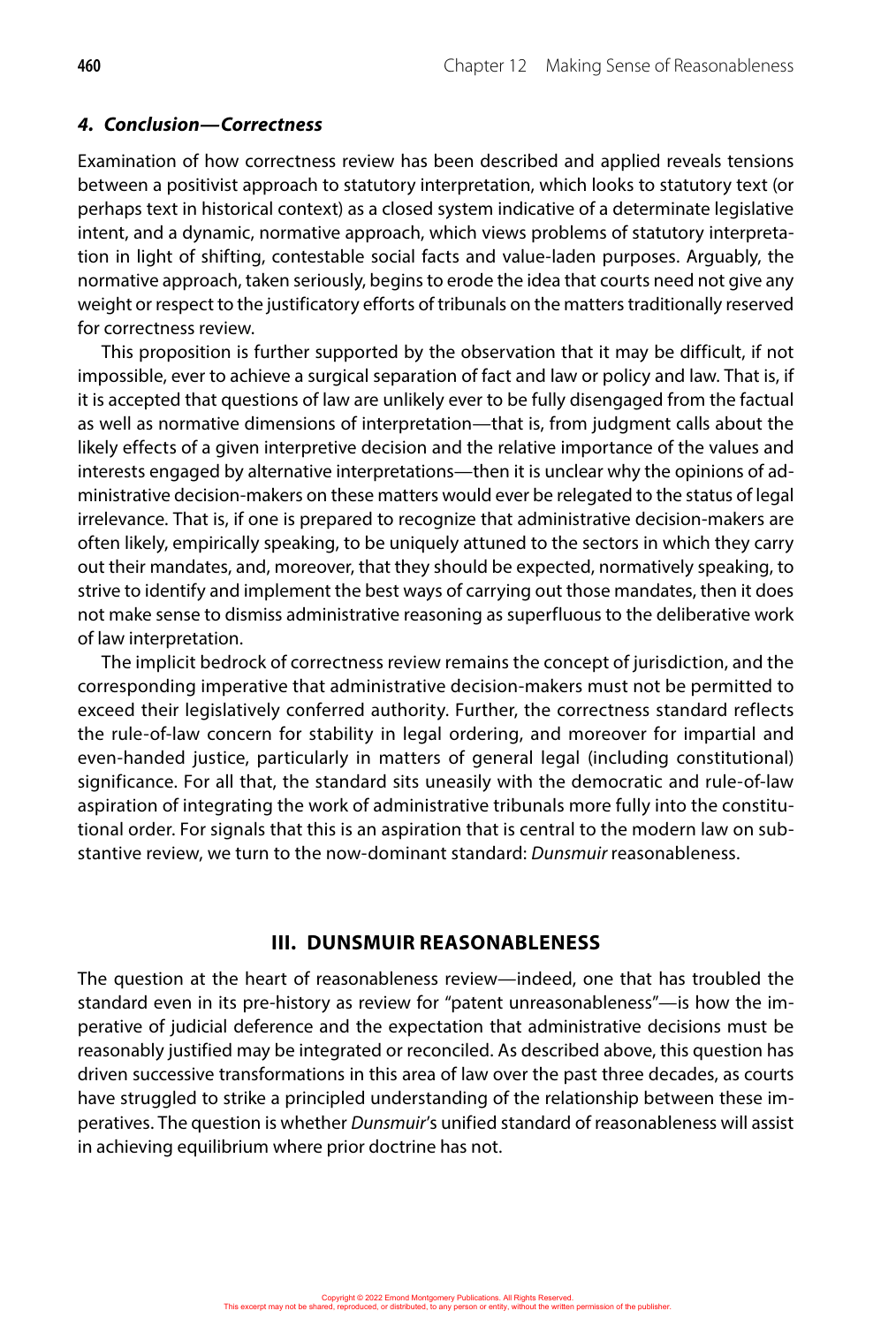# **A. Dunsmuir Reasonableness in Theory**

Having ousted patent unreasonableness from the menu of common law standards of review—on the basis that it lacked practical utility, conceptual coherence, and normative (rule of law-based) justification—the majority in *Dunsmuir* frames its discussion of the two remaining standards with reference to a fundamental tension in the principled foundations of judicial review. The model of judicial review the majority adopts is based on an understanding of constitutional democracy in which the rule of law (conceived in terms of the supervisory role of judges) is in tension with democracy (conceived as parliamentary supremacy).<sup>112</sup> The question is whether this endorsement of the Diceyan idea that democracy threatens the rule of law, and vice versa, is bound to perpetuate the historical pattern of courts veering between these ostensibly competing commitments, or whether, instead, the approach adopted in *Dunsmuir* or the ensuing case law offers a coherent and practicable means of reconciling them.

# *1. Expectations of Reasonableness: Reasoned Justification*

The *Dunsmuir* majority begins its discussion of reasonableness review with the oft-quoted lead-in to the oft-quoted 47th paragraph:

Reasonableness is a deferential standard animated by the principle that underlies the development of the two previous standards of reasonableness: certain questions that come before administrative tribunals do not lend themselves to one specific, particular result. Instead, they may give rise to a number of possible, reasonable conclusions. Tribunals have a margin of appreciation within the range of acceptable and rational solutions.

Recognition that the questions brought to administrative decision-makers do not necessarily yield a single right answer appears to support the proposition that reviewing courts should not oversee *all* decisions on a standard of correctness. It also invites speculation about which questions do and which do not lend themselves to one right answer. Relatedly, the statement invites speculation, and, potentially, dispute, about whether or how deference will inform the "margin of appreciation within the range of acceptable and rational solutions." Just how, one may ask, will establishing the margin of appreciation be distinguished from the traditional (manipulable, judge-centric) exercise of delimiting administrative "jurisdiction"?

## *a. Practising Reasonableness Review: Deference as Respect*

The passages in *Dunsmuir* offering guidance on the newly unified standard of reasonableness are constructed around the central imperative of judicial deference to administrative reasoning and decisions. More specifically, the majority affirms prior case law endorsing David Dyzenhaus's idea of deference "as respect"—or, to quote more fully from Dyzenhaus's

<sup>112</sup> *Dunsmuir*, *supra* note 1 at paras 27-32.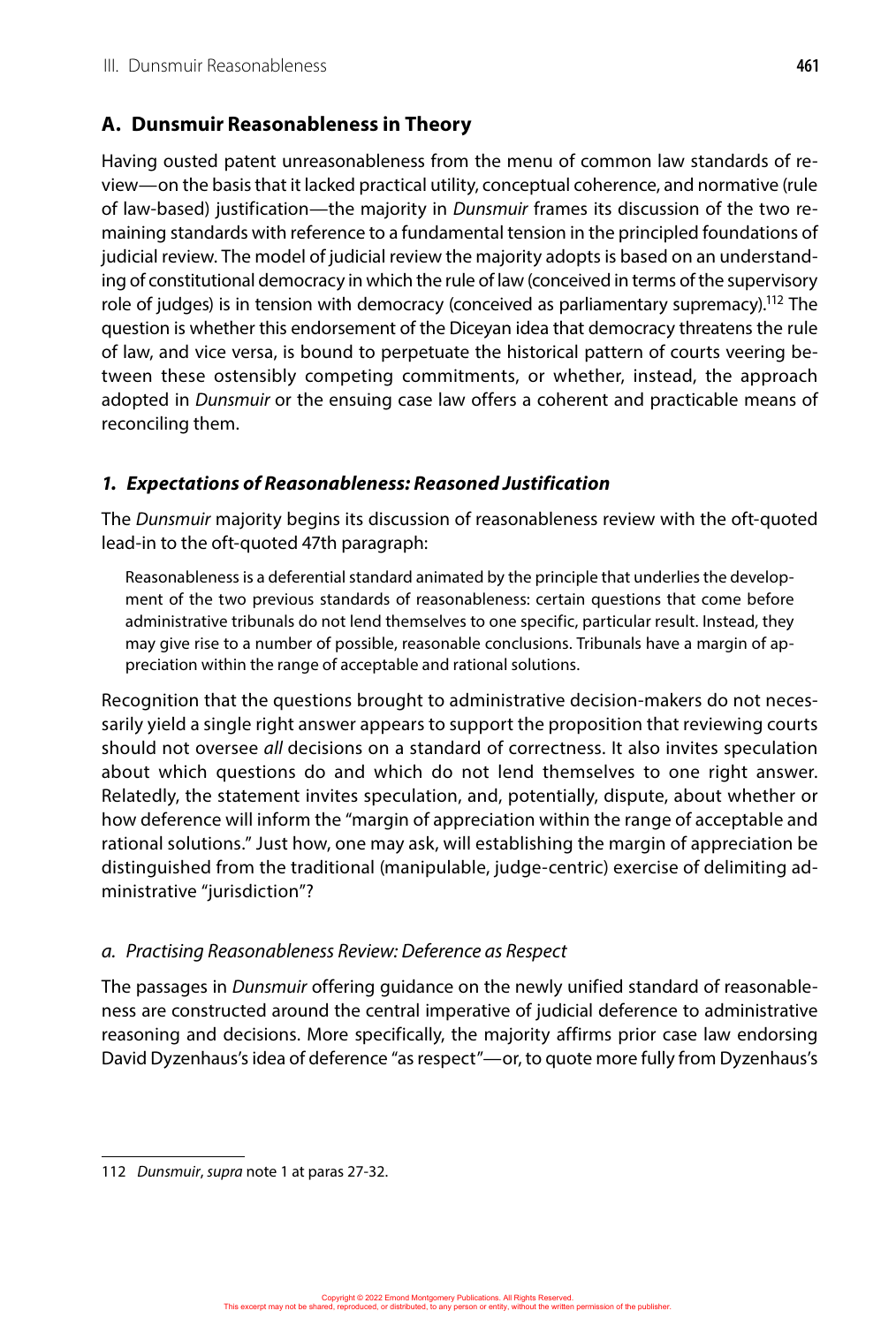statement on which the majority relies: deference as "not submission but a respectful attention to the reasons offered or which could be offered in support of a decision."113

Two key elements of Dyzenhaus's conception of deference as respect ("not submission") have been repeatedly affirmed: (1) reviewing courts must pay close (respectful) attention to the reasoning of administrative decision-makers (deference requires "respect"); and (2) administrative decision-makers must ensure their decisions are reasonably justified in light of the relevant law and facts (deference does not mean "submission").

The first imperative has been confirmed and elaborated in a few key cases. In *Ryan*, Iacobucci J urged judges to "stay close to the reasons" for an administrative decision, while searching for "a line of analysis within the given reasons that could reasonably lead the tribunal from the evidence before it to the conclusion at which it arrived."114 In *Egg Films Inc v Nova Scotia (Labour Board)*, Fichaud JA elaborated upon this statement:

Reasonableness isn't the judge's quest for truth with a margin of tolerable error around the judge's ideal outcome. Instead, the judge follows the tribunal's analytical path and decides whether the tribunal's outcome is reasonable. [*Law Society v Ryan* … .] That itinerary requires a "respectful attention" to the tribunal's reasons … .115

However, just what is required in order to meet the second imperative—justification—and relatedly, what is meant by deference to reasons that have not been but "could be offered" are questions that continue to attract significant controversy.

#### *b. Expectations Placed on Administrative Decision-Makers: Reasons and Outcomes*

The *Dunsmuir* majority devotes a brief discussion to "the qualities that make a decision reasonable, referring both to the process of articulating the reasons and to outcomes."<sup>116</sup> The majority states:

In judicial review, reasonableness is concerned mostly with the existence of justification, transparency, and intelligibility within the decision-making process. But it is also concerned with whether the decision falls within a range of possible, acceptable outcomes which are defensible in respect of the facts and law.<sup>117</sup>

This passage offers three conceptual touchstones for the assessment of administrative reasoning: "justification, transparency and intelligibility."<sup>118</sup> The first of these terms arguably falls more toward the substantive end of judicial review (even carrying connotations of s 1 of the Charter, and its allowance for limitations on Charter rights where these may be "demonstrably justified in a free and democratic society"). The second two terms are more suggestive of the procedural fairness side of judicial review. Together, these touchstones suggest a coordination of traditional process and substance values in support of reasoned justification.

- 117 *Ibid*.
- 118 *Ibid*.

<sup>113</sup> *Dunsmuir*, *supra* note 1 at para 48, citing Dyzenhaus, "The Politics of Deference," *supra* note 23 at 286. The passage is also cited with approval in *Baker*, *supra* note 19 at para 65.

<sup>114</sup> *Ryan, supra* note 46 at paras 49, 55

<sup>115</sup> *Egg Films Inc v Nova Scotia (Labour Board)*, [2014 NSCA 33](https://www.canlii.org/en/ns/nsca/doc/2014/2014nsca33/2014nsca33.html?autocompleteStr=Egg Films Inc v Nova Scotia &autocompletePos=1) at para 30.

<sup>116</sup> *Dunsmuir*, *supra* note 1 at para 47.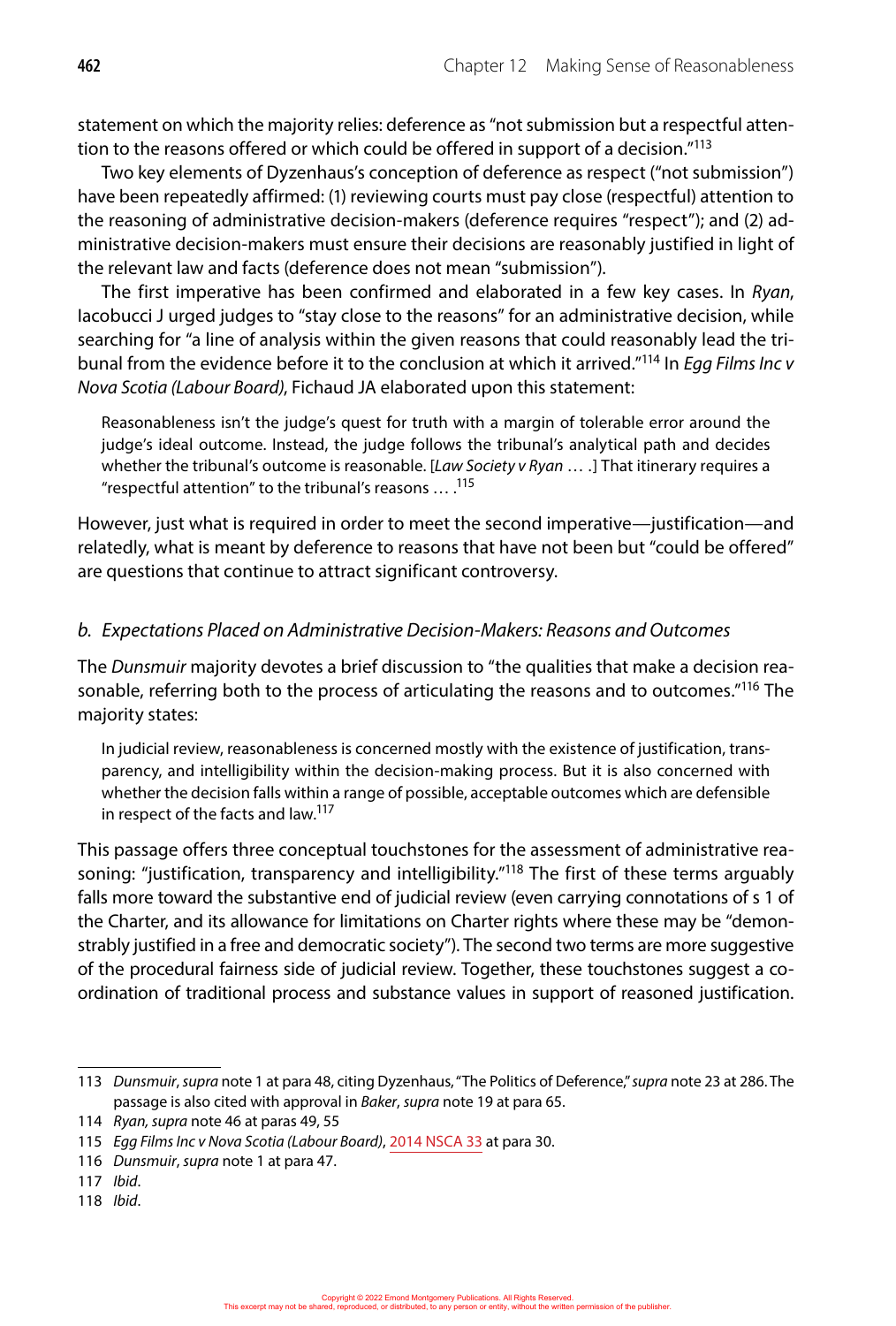However, the terms are stipulated rather than explained—and have, since *Dunsmuir*, received little to no elaboration.

Also more suggestive than elucidative is the way the statement aligns these three guiding concepts with the "process of reasoning" while apparently consigning the evaluation of administrative conclusions to a distinct analysis of the "possible, acceptable outcomes which are defensible in respect of the facts and the law." On this description, administrative conclusions are isolated from the strength or weakness of administrative reasoning rather than evaluated in light of that reasoning.<sup>119</sup>

Some provincial courts of appeal subsequently interpreted *Dunsmuir*'s statements on reasonableness as mandating a distinct, two-stage inquiry, first into the reasoning process and then into whether the decision falls into the range of reasonable outcomes.<sup>120</sup> But in 2011, Abella J, writing for a unanimous court in *Newfoundland and Labrador Nurses' Union v Newfoundland and Labrador (Treasury Board)*, 121 rejected the suggestion that *Dunsmuir* stood "for the proposition that a reviewing court undertake two discrete analyses—one for reasons and a separate one for the result."<sup>122</sup> Rather, the assessment of reasonableness was said to be "a more organic exercise—the reasons must be read together with the outcome and serve the purpose of showing whether the result falls within a range of possible outcomes."123

This is a sensible enough proposition: A reviewing court should inquire into whether the reasons and conclusion are mutually supportive. To this, the court in *Nurses' Union* added that "the 'adequacy' of reasons" is not "a stand-alone basis for quashing a decision." $124$  That is, judges on review should not fixate overly upon flaws (including apparent gaps) in reasoning, and should instead assess reasons in light of the wider decision-making context including the relevant law and the supporting evidence and arguments on the record.<sup>125</sup> All this is consistent with deference "as respect." However, in drawing back from the idea that administrative reasoning may serve as an independent basis for invalidation, *Nurses' Union* arguably risks weakening the expectations of reasoned justification articulated in *Dunsmuir*. This occurs through the judgment's emphasis on the imperative (drawn from the well-worn statement on deference from Dyzenhaus) that courts should "supplement" gaps in administrative reasoning.<sup>126</sup> This imperative has been applied in the ensuing case law in a manner that, as

<sup>119</sup> However, the application of all three criteria to both reasons and outcomes is suggested in the majority judgment in *Canada (Citizenship and Immigration) v Khosa*, [2009 SCC 12, \[2009\] 1 SCR 339](https://www.canlii.org/en/ca/scc/doc/2009/2009scc12/2009scc12.html?autocompleteStr=Canada (Citizenship and Immigration) v Khosa%2C 2009 SCC 12 &autocompletePos=1) [*Khosa*] in the statement that "as long as the process and the outcome fit comfortably with the principles of justification, transparency, and intelligibility, it is not open to a reviewing court to substitute its own view of a preferable outcome" (at para 59).

<sup>120</sup> See *Casino Nova Scotia v Nova Scotia (Labour Relations Board)*, [2009 NSCA 4, 307 DLR \(4th\) 99](https://www.canlii.org/en/ns/nsca/doc/2009/2009nsca4/2009nsca4.html?autocompleteStr=Casino Nova Scotia v Nova Scotia (Labour Relations Board)%2C &autocompletePos=1); *Communications, Energy and Paperworkers' Union, Local 1520 v Maritime Paper Products Ltd*, 2009 NSCA 60 [278 NSR \(2d\) 381](https://www.canlii.org/en/ns/nsca/doc/2009/2009nsca60/2009nsca60.html?autocompleteStr=Communications%2C Energy and Paperworkers%27 Union%2C Local 1520 &autocompletePos=1); *Taub v Investment Dealers Association of Canada*, [2009 ONCA 628, 311 DLR \(4th\) 389](https://www.canlii.org/en/on/onca/doc/2009/2009onca628/2009onca628.html?autocompleteStr=Taub v Investment Dealers &autocompletePos=1).

<sup>121</sup> *Newfoundland and Labrador Nurses' Union v Newfoundland and Labrador (Treasury Board)*, [2011 SCC 62,](https://www.canlii.org/en/ca/scc/doc/2011/2011scc62/2011scc62.html?autocompleteStr=2011 SCC 62.&autocompletePos=1) [\[2011\] 3 SCR 708](https://www.canlii.org/en/ca/scc/doc/2011/2011scc62/2011scc62.html?autocompleteStr=2011 SCC 62.&autocompletePos=1) [*Nurses' Union*].

<sup>122</sup> *Ibid* at para 14.

<sup>123</sup> *Ibid*.

<sup>124</sup> *Ibid* at para 27.

<sup>125</sup> See *Ryan*, *supra* note 46 at para 55. See also *Canadian Broadcasting Corp v Canada (Labour Relations Board)*, [\[1995\] 1 SCR 157](https://www.canlii.org/en/ca/scc/doc/1995/1995canlii148/1995canlii148.html?autocompleteStr= Canadian Broadcasting Corp. v Canada (Labour Relations Board)%2C &autocompletePos=1) at paras 48-49.

<sup>126</sup> *Nurses' Union*, *supra* note 121.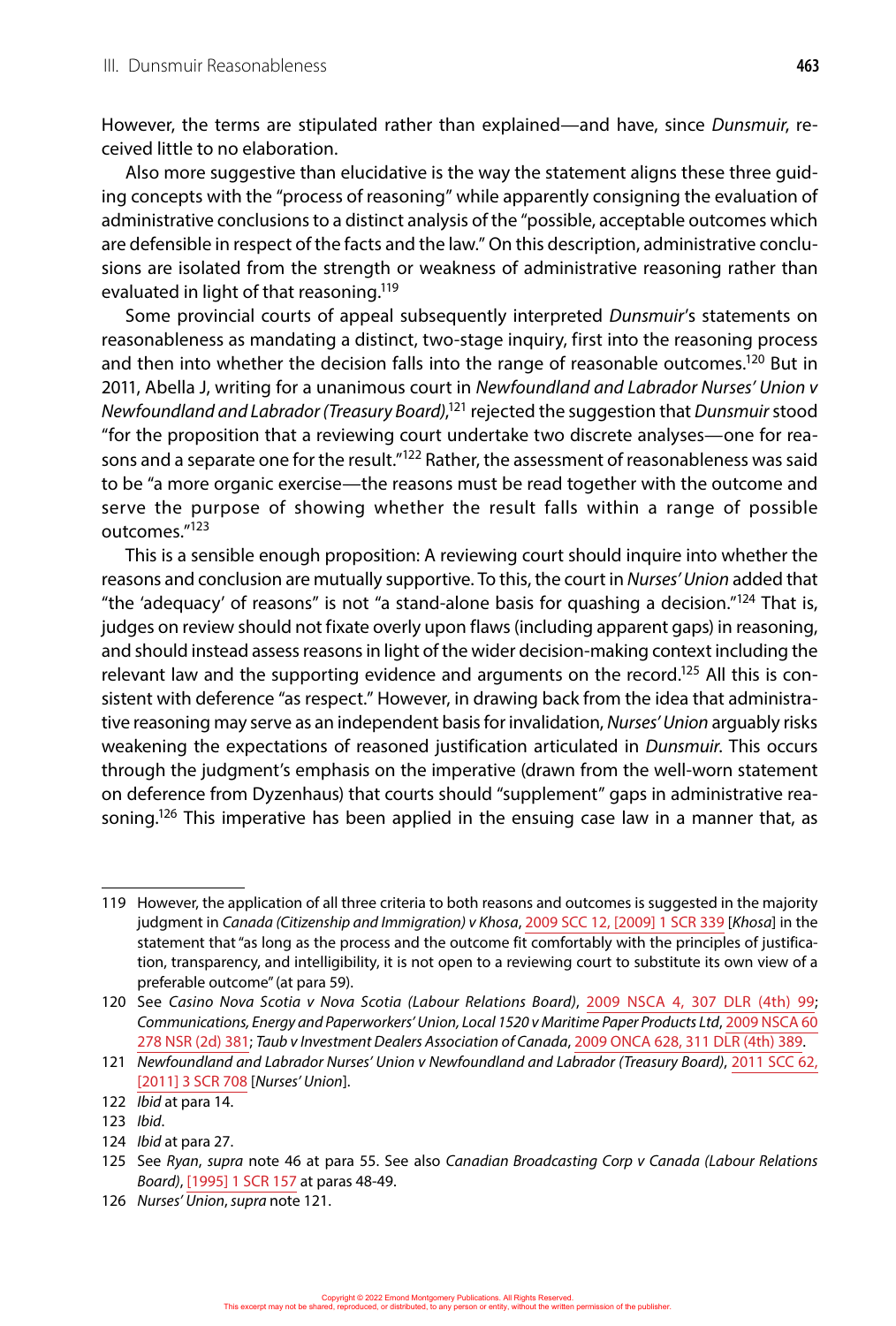explored in Section III.B, has arguably gone some distance to erode the expectation that administrative decision-makers justify their decisions in light of the relevant law and facts.

#### *c. Conclusion: Dunsmuir Reasonableness in Theory*

So far, a few principles of *Dunsmuir* reasonableness are clear. Courts should avoid an approach to judicial review that starts with the court's view of the right answer; instead, they should give respectful attention to administrative reasoning. Moreover, respectful attention is distinct from submission; that is, courts must evaluate administrative decisions and reasons and be prepared to invalidate these where they are unreasonable. But the central question remains: How may courts ensure that their evaluation of administrative decisions and reasons is consistent with deference? What exactly does it mean to give respectful attention (or as one judgment elaborates, "considerable weight"127) to those decisions and reasons while maintaining principled expectations of legality?

In what follows, it is argued that the principles from *Dunsmuir* have been extended and applied in the post-*Dunsmuir* case law in ways that conflict with the idea of deference "as respect." That idea, as described earlier, was plucked from a wider theory of constitutional legitimacy (most prominently advanced in the work of David Dyzenhaus), which centres upon the co-participation of all three branches, in interaction with legal subjects, in enacting a "culture of justification." The administrative branch plays a special role in this theory, functioning as a kind of constitutional feedback loop by informing the interpretation and application of law with the diverse interests and views of affected legal subjects. One of the themes in the following section is that the central expectation underpinning the deference owed by judges to administrative reasoning and decisions—namely, that administrative decision-makers *demonstrate* expertise, and so justify their decisions in ways that evince responsiveness to the relevant context including the significant interests of those directly affected—has as yet failed to find adequate traction in the law on reasonableness review.<sup>128</sup> Another related theme is that judges have failed to consistently pay respectful attention to administrative reasoning.

## **B. Dunsmuir Reasonableness in Practice**

While, in theory, *Dunsmuir* reasonableness aims at reconciling the imperatives of justification (identified with the rule of law) with the imperatives of judicial deference (identified with respect for the legislature's intent to confer significant decision-making powers on administrative decision-makers), in practice, review for *Dunsmuir* reasonableness has expressed the same contradictory impulses toward judicial supremacy and judicial abdication that have long marked the law on judicial review.

<sup>127</sup> See *Southam*, *supra* note 50 at para 62: "In the final result, the standard of reasonableness simply instructs reviewing courts to accord considerable weight to the views of tribunals about matters with respect to which they have significant expertise."

<sup>128</sup> See Walters, "Respecting Deference as Respect," *supra* note 79 at 417.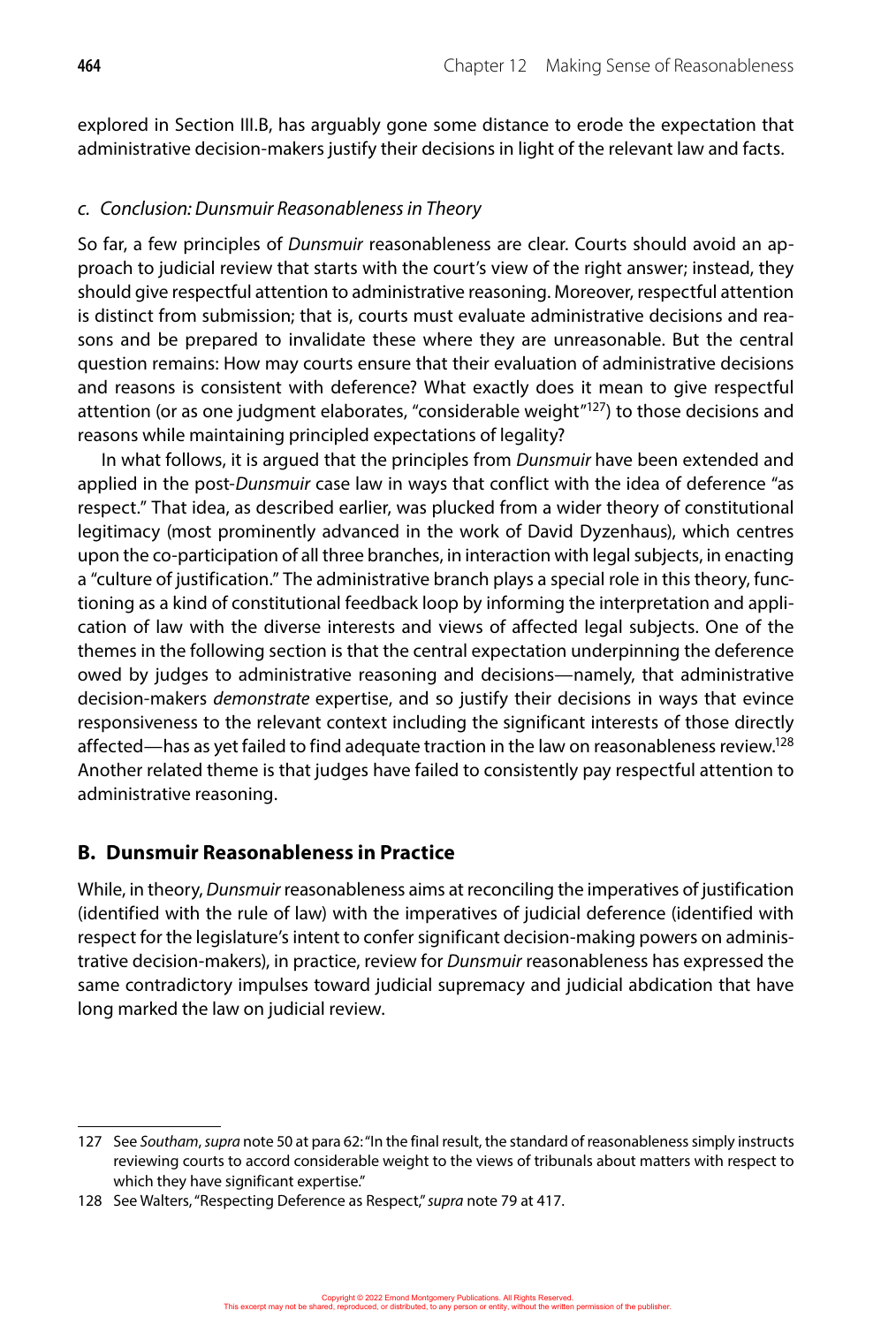#### *1. Deference as Supremacy? Disguised Correctness Review*

#### *a. Dunsmuir: Judicial Supremacy in Practice?*

A number of decisions issued post-*Dunsmuir* that ostensibly adopt a reasonableness standard have proven susceptible to the argument that they are better characterized as examples of "disguised correctness" review.<sup>129</sup> That is, they are said to be marked by a lack of concern for the reasoning of the decision-maker on review, and instead apply a standard of simple concordance with the court's favoured reasoning and conclusion. Two prominent examples of decisions vulnerable to this critique are *Dunsmuir* itself, and *Mowat*. 130

In Chapter 11, Audrey Macklin discussed the facts of *Dunsmuir*, along with the central question posed in that case. This was whether a labour arbitrator's interpretation of certain statutory provisions governing the employment relationship between public servants and the government of New Brunswick—provisions located primarily in two provincial statutes, the *Civil Service Act*131 and the *Public Service Labour Relations Act*132—was reasonable. Was the Supreme Court's unanimous conclusion that the decision was unreasonable a good example of *Dunsmuir* reasonableness in action?

The arbitrator in *Dunsmuir* determined that the two statutes could be read together so as to give a non-unionized public employee a right to inquire into whether ostensibly no-cause dismissal was in fact dismissal for cause, potentially triggering a greater range of remedies from government than would be available under the common law of employment. According to the Supreme Court, this interpretation was unsupportable. In coming to this conclusion, the majority judgment entered briefly into an analysis of the statutory scheme, focusing primarily on a term of the *Civil Service Act* preserving the common law of contract in the public employment relationship. The majority concluded that to allow a nonunionized employee to go behind no-cause dismissal would disrupt this statutory guarantee of an employment relationship structured in accordance with private law, in the absence of a clear statutory basis.<sup>133</sup>

Despite the *Dunsmuir* majority's stated commitment to deference to administrative decision-makers' field-sensitive interpretations of statutes they encounter on a frequent basis,<sup>134</sup> its application of a reasonableness standard to the arbitrator's decision proceeded quickly

<sup>129</sup> See Mullan, "The Top Fifteen!," *supra* note 15. And see P Daly, "Dunsmuir's Flaws Exposed: Recent Decisions on the Standard of Review" (2012) 58:2 McGill LJ 483 at 496-501 ["Dunsmuir's Flaws Exposed"]. Arguable "disguised correctness" cases include examples in which correctness-style reasoning ends up in agreement with the decision-maker: *Plourde v Wal-Mart Canada Corp*, [2009 SCC 54](https://www.canlii.org/en/ca/scc/doc/2009/2009scc54/2009scc54.html?autocompleteStr=Plourde v Wal-Mart Canada Corp &autocompletePos=1); *Agraira v Canada (Public Safety and Emergency Preparedness)*, [2013 SCC 36, \[2013\] 2 SCR 559](https://www.canlii.org/en/ca/scc/doc/2013/2013scc36/2013scc36.html?autocompleteStr=Agraira v Canada (Public Safety and &autocompletePos=1) [*Agraira*]; *ATCO Gas and Pipelines Ltd v Alberta (Utilities Commission)*, [2015 SCC 45.](https://www.canlii.org/en/ca/scc/doc/2015/2015scc45/2015scc45.html?autocompleteStr=ATCO Gas and Pipelines Ltd v Alberta (Utilities Commission)%2C 2015 SCC 45&autocompletePos=1) In other examples, correctness-style reasoning sets the court's opinion in opposition to that of the decision-maker: beyond *Dunsmuir* and *Mowat* (both discussed below), see *British Columbia (Workers' Compensation Board) v Figliola*, [2011 SCC 52;](https://www.canlii.org/en/ca/scc/doc/2011/2011scc52/2011scc52.html?autocompleteStr=British Columbia ( Workers%27 Compensation Board) v Figliola&autocompletePos=1) *Halifax (Regional Municipality) v Canada (Public Works and Government Services)*, [2012 SCC 29, \[2012\] 2 SCR](https://www.canlii.org/en/ca/scc/doc/2012/2012scc29/2012scc29.html?autocompleteStr=2012 SCC 29&autocompletePos=1) 108 [*Halifax*]; *John Doe v Ontario (Finance)*, [2014 SCC 36, \[2014\] 2 SCR 3](https://www.canlii.org/en/ca/scc/doc/2014/2014scc36/2014scc36.html?autocompleteStr=John Doe v Ontario (Finance)%2C &autocompletePos=1).

<sup>130</sup> *Canada (Canadian Human Rights Commission) v Canada (Attorney General)*, [2011 SCC 53, \[2011\] 3 SCR 471](https://www.canlii.org/en/ca/scc/doc/2011/2011scc53/2011scc53.html?autocompleteStr=2011 SCC 53%2C %5B2011%5D 3 SCR 471 &autocompletePos=1) [*Mowat*].

<sup>131</sup> SNB 1984, c C-5.1.

<sup>132</sup> RSNB 1973, c P-25.

<sup>133</sup> *Dunsmuir*, *supra* note 1 at paras 72-76, especially para 74.

<sup>134</sup> *Ibid* at para 54.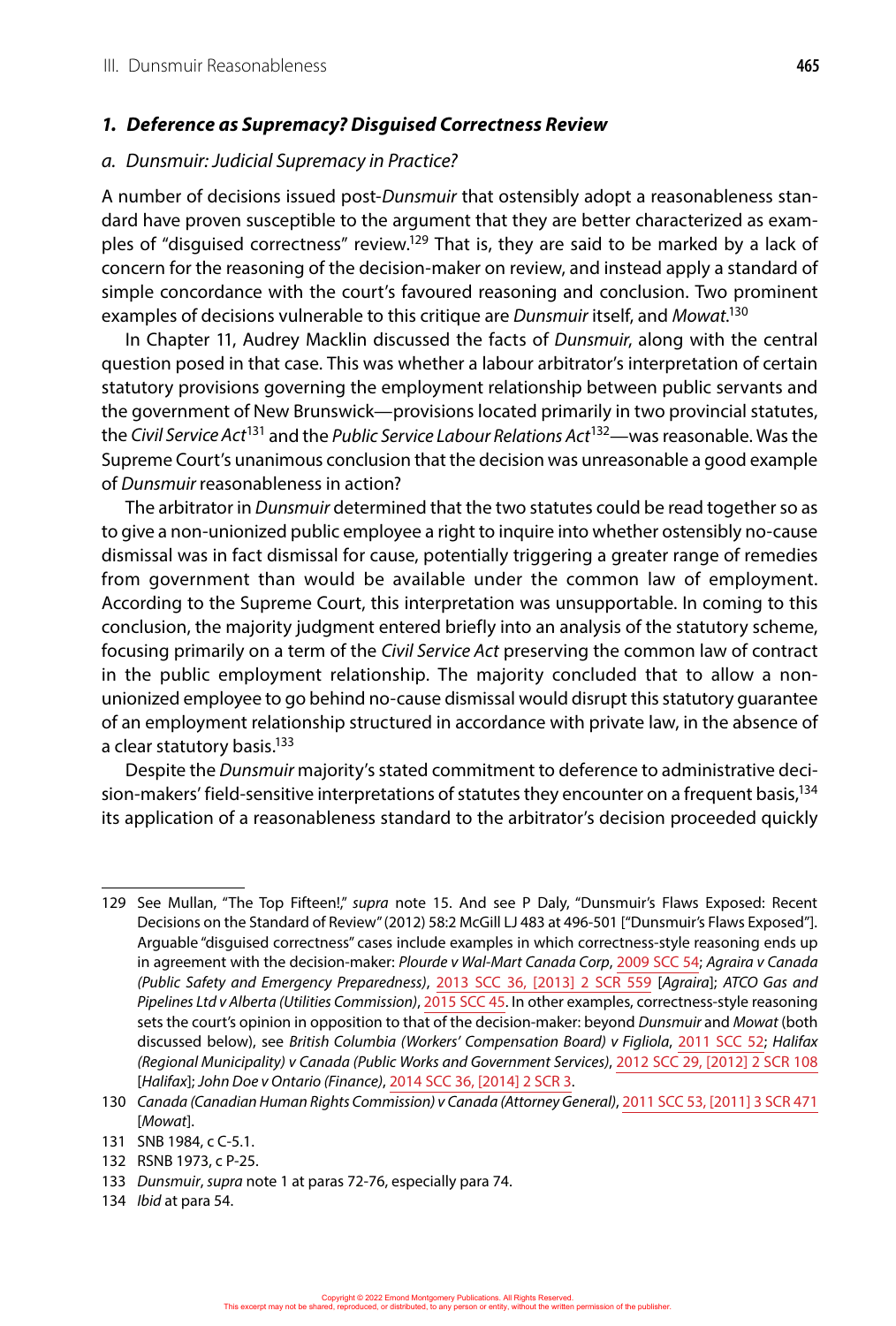to the conclusion above. What is most disturbing, according to David Mullan,<sup>135</sup> is that the majority's reasoning is seemingly driven by an automatic or reflexive prioritization of common law values (specifically, freedom of contract) over the competing remedial purposes (securing comparable protections for non-unionized civil servants to those afforded unionized civil servants) that the administrator appears to have privileged in his construction of the statutory regime.

Mullan asks: was the arbitrator's decision properly construed as outside the range of reasonableness?<sup>136</sup> Or did the decision instead fail to pass muster because of its starkly different weighting of the competing norms and interests engaged by this problem of law interpretation than was preferred by the Supreme Court?

Revisited in this manner, it is arguable that in *Dunsmuir* the court failed to adhere to the very expectations for reasonableness review (deference "as respect") it had just set out.

#### *b. Mowat: Displacing Purposive Reasoning in Favour of the "Right Answer"*

A second example of a Supreme Court of Canada decision that may be characterized as "disguised correctness review" is *Mowat*. 137 The case originated in a determination by the Canadian Human Rights Tribunal that it could order a respondent to pay the legal costs of a successful complainant. This turned upon interpretation of ss 53(2)(c) and (d) of the *Canadian*  Human Rights Act,<sup>138</sup> which granted the tribunal authority to "compensate the victim ... for any expenses incurred by the victim as a result of the discriminatory practice." In support of its interpretation, the tribunal canvased five Federal Court decisions, three of which had held that the sections in question empowered it to award costs and two of which had come to the opposite conclusion. The tribunal went with what was then the "predominance of authority from the Federal Court." More substantively, it adopted from these decisions the proposition that the absence of the term "legal costs" or "costs of counsel" in s 53(2)(c) was not determinative, and that the language of the section in the Act was broad enough to include the power to award costs. According to the tribunal, this conclusion was further supported by policy reasons; indeed, in its opinion, the contrary interpretation would defeat the remedial purposes of the Act.<sup>139</sup>

The unanimous decision of the Supreme Court of Canada on review adopted a reasonableness standard, as interpretation of the compensation clause was "inextricably intertwined with the tribunal's mandate and expertise to make factual findings relating to discrimination." That is, this was "a fact-intensive inquiry" that "afforded the Tribunal a certain margin of discretion."<sup>140</sup> LeBel and Cromwell JJ, for the court, further acknowledged that human rights legislation expresses fundamental values and pursues fundamental goals, and

140 *Ibid* at para 26.

<sup>135</sup> "Let's Try Again!," *supra* note 3 at 137-40.

<sup>136</sup> *Ibid* at 139.

<sup>137</sup> *Supra* note 130. Again, see the discussion in Mullan, "The Top Fifteen!," *supra* note 15; Daly, "Dunsmuir's Flaws Exposed," *supra* note 129 at 496-501.

<sup>138</sup> RSC 1985, c H-6.

<sup>139</sup> *Mowat*, *supra* note 130 at paras 22-23.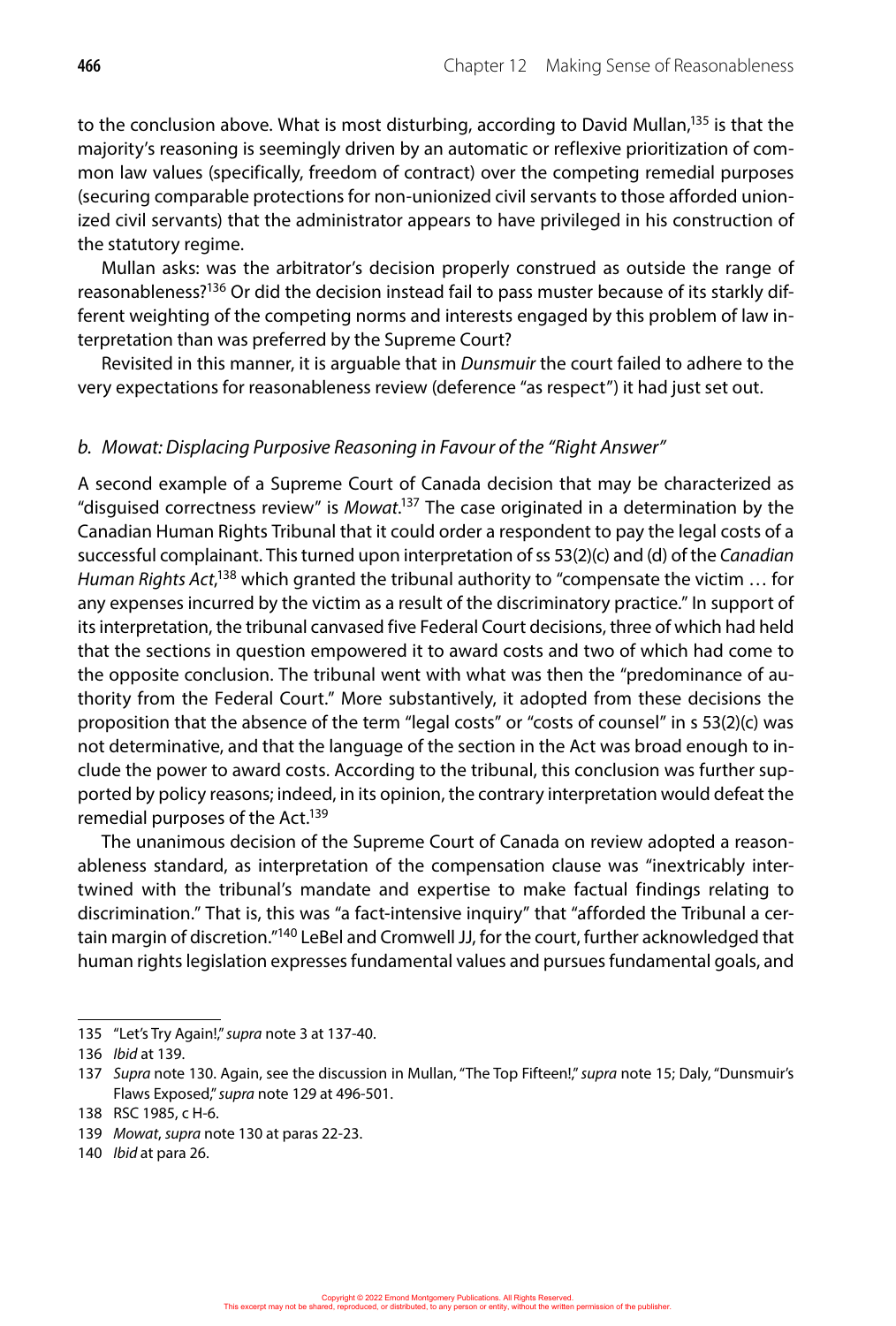"must therefore be interpreted liberally and purposively so that the rights enunciated are given their full recognition and effect."<sup>141</sup> However, they continued, it was essential to adopt "an interpretation of the text of the statute which respects the words chosen by Parliament."<sup>142</sup>

The judgment of LeBel and Cromwell JJ in *Mowat* then turned briefly to the tribunal's reasoning. In two sentences, the judges noted that the tribunal had relied in part on judicial precedents and in part on policy rationales "relating to access to the human rights adjudication process."<sup>143</sup> However, they stated: "[O]ur view is that these points do not reasonably support the conclusion that the Tribunal may award legal costs." The judges concluded, rather, that there was but one reasonable answer to this interpretive problem, taking account of the statutory text and the legislative–historical context, which together weighed against the purposive reasoning of the tribunal.

First, the judges reasoned, had Parliament intended to allow costs awards as part of compensation for expenses arising from discrimination, it would have included a clause expressly indicating this.<sup>144</sup> The logic flows as follows: typically, authority to award costs is expressly conferred; thus, if the legislature intended a departure from this convention, it would have done so expressly. However, a counterargument is available, rooted in the competing convention of broad, liberal, purposive interpretation of human rights statutes, and the complementary convention that where the legislature intends to circumscribe or limit human rights, it must do so expressly.145 A second argument raised by LeBel and Cromwell JJ focused on redundancy, as two separate sections of the Act (dealing respectively with employmentrelated and goods-and-services-related discrimination) referred to compensation for "expenses."146 Similar counterarguments (based on liberal, purposive interpretations) apply.

Perhaps the strongest argument offered in *Mowat* in support of the determination that there is but one reasonable conclusion to this interpretive problem is based on legislative history. LeBel and Cromwell JJ observe that the *Canadian Human Rights Act*, as originally drafted, included a provision contemplating costs awards to the successful party—but this was removed before the bill became law. This, they suggest, indicates an intention to preclude costs awards. Similarly, a later proposed amendment allowing the tribunal to award costs against the commission failed to be passed into law. And further, at another point, the commission itself recommended that the Act be reformed to give the tribunal the express power to award costs—and this recommendation, too, failed to be acted upon. However, none of these proposals was specifically focused on costs awards against respondents, or, therefore, on promotion of the interests of complainants. Moreover, failure of a recommended reform to become law does not settle the interpretive question, as the recommended reform may be understood to simply make explicit what was already implicit.

<sup>141</sup> *Ibid*, citing R Sullivan, *Sullivan on the Construction of Statutes,* 5th ed (Markham, Ont: LexisNexis, 2008) at 497-500.

<sup>142</sup> *Mowat, supra* note 130 at 497-500.

<sup>143</sup> *Ibid*.

<sup>144</sup> The discussion of *Mowat* in this section draws significantly on a note on the judgment written by Denise Réaume (on file with author). My thanks to Professor Réaume for sharing her work and permitting me to cite it here.

<sup>145</sup> See *Canada (Attorney General) v Mossop*, [\[1993\] 1 SCR 554](https://www.canlii.org/en/ca/scc/doc/1993/1993canlii164/1993canlii164.html?autocompleteStr=Canada (Attorney General) v. Mossop&autocompletePos=1), L'Heureux-Dubé J, in dissent.

<sup>146</sup> *Mowat*, *supra* note 130 at para 37.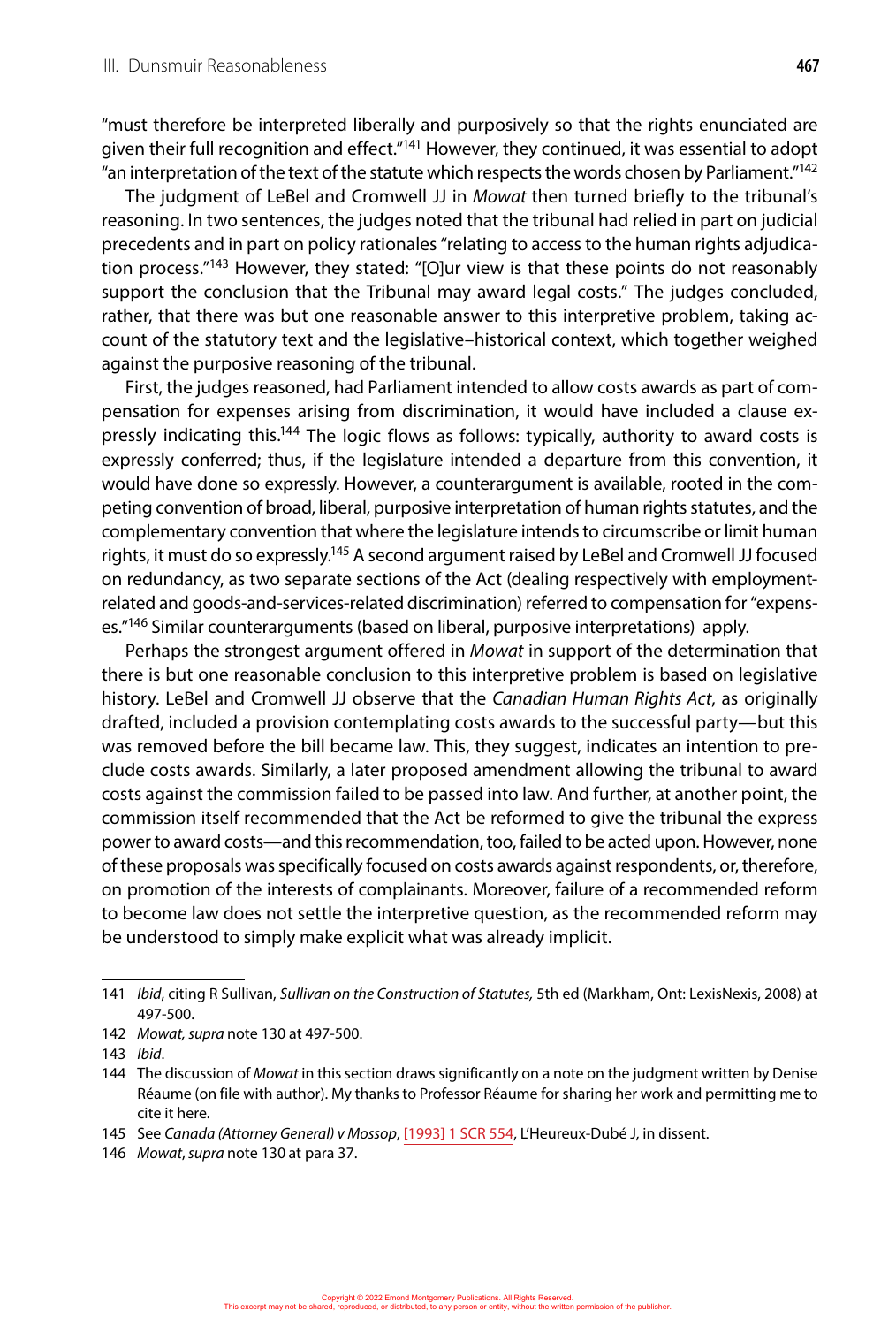A related argument accepted by the judges was that because the statute confers power on the commission to take carriage of complaints before the tribunal "in the public interest," interpretation of the Act should reflect a presumption that the commission will fulfill that function. Yet the Act does not require this of the commission; it confers a discretion. Denise Réaume comments:

In *Mowat*, the government, as respondent, argues that because Parliament intended that the Commission is supposed to play an active role (which it can't do because government, as government, doesn't provide sufficient funds), the Act should be read not to permit damage awards to be levied against respondents, mainly the government, that include legal fees. How does that honour the parliamentary intent behind the anticipated active role of the Commission?<sup>147</sup>

These counterarguments challenge the Supreme Court's conclusion that the tribunal's interpretation was unreasonable. As Réaume observes: "To uphold the Tribunal's decision, one does not need to show that it is right, or even better, just that it's reasonable."<sup>148</sup> Recent judgments of the Supreme Court have been clear in stating that there may in some cases be just one reasonable answer to an interpretive problem—a claim that has been specifically illustrated through reference to *Mowat*. And yet it is not at all clear that the reviewing court in *Mowat* accorded the kind of respectful attention or presumptive weight that is demanded on review for reasonableness. Rather, the judgment de-centres the tribunal's decision and reasoning in favour of a detailed accounting of controversial textual and contextual considerations. As a result, the judgment arguably not only fails to produce an indisputably right answer, it produces an unreasonable answer, one that defeats the human rights-promoting purposes of the Act.

## *2. Deference as Abdication?*

If one extreme of the post-*Dunsmuir* case law on reasonableness review has taken the form of disguised correctness, the other flirts with judicial abdication.

## *a. Review of Implicit Administrative Reasoning*

#### i. Nurses' Union: Deference or Abdication?

The Supreme Court judgment in *Nurses' Union*149 was noted above for the principle that reasonableness review is an organic exercise in which "the reasons must be read together with the outcome and serve the purpose of showing whether the result falls within a range of possible outcomes."150 This and other principles stated in the judgment were directed at how a court should proceed where it is alleged that administrative reasoning is fatally flawed. The allegation may be that the decision-maker has failed to address an issue potentially determinative of the outcome, or has otherwise failed to lay down a clear reasoning path from the relevant evidence or law to the conclusions reached. The guidance provided by Abella J for the court (and the application of this guidance in subsequent cases) aims to advance the

<sup>147</sup> Réaume, *supra* note 144 at 3.

<sup>148</sup> *Ibid*.

<sup>149</sup> *Supra* note 121.

<sup>150</sup> *Ibid* at para 14.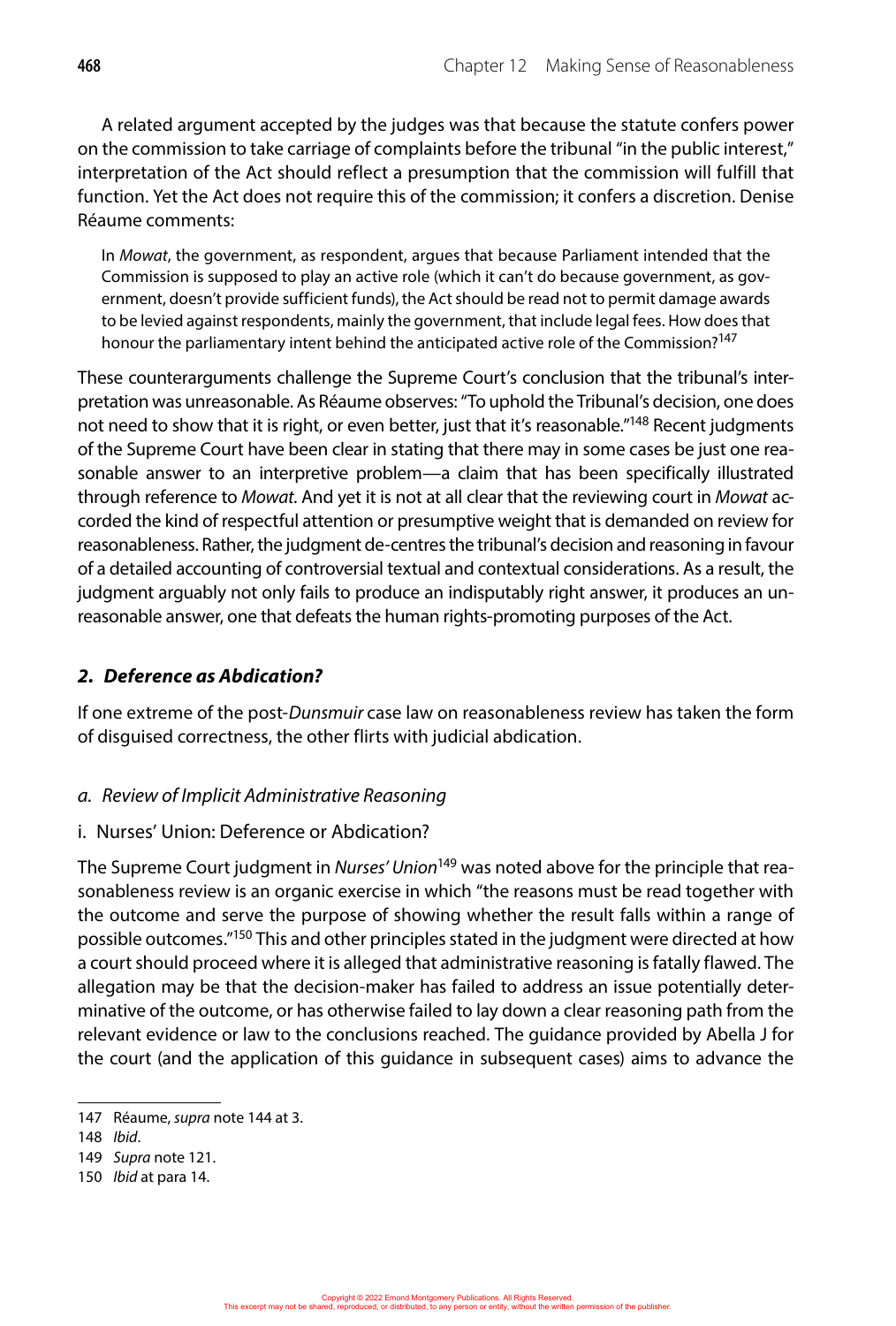cause of deference. However, the principles stated, which converge on the imperative that courts must attempt to "supplement" obscure or conspicuously absent administrative reasoning before arriving at a conclusion of unreasonableness, have spawned questions about whether the post-*Dunsmuir* case law has gone too far in downplaying the responsibility of courts on review to discipline failures on the part of administration to adhere to conventions of reasoned justification.

Writing on behalf of the court in *Nurses' Union*, Abella J first addressed whether allegations of incomplete or inadequate reasons should be decided through an inquiry into substantive reasonableness, or alternatively, an inquiry into whether the duty to provide reasons was met as a matter of procedural fairness. Abella J concluded that the question of whether any (as opposed to no) reasons have been given should be decided on procedural fairness grounds (i.e., the law on the duty to give reasons). But where questions arise about "the *quality*" of reasons, this is a matter for substantive review. This alleviates the prospect of inefficient doubling of efforts to address sufficiency of reasons on both procedural and substantive grounds. It also ensures that the imperatives of deference will not be subverted by review of tribunal reasoning under the head of procedural fairness, where the standard applied has conventionally been understood to be correctness.<sup>151</sup>

However, the approach gives rise to new questions. First, there will inevitably be borderline cases in which there is uncertainty about whether the appropriate allegation is that no reasons were given, or that the reasons, while given, are of very poor or overly perfunctory quality. For instance, what if the decision-writer simply states: "I have considered the evidence and arguments, and conclude that the application must fail"? Or what if reasons are given on some issues but not others? There is law suggesting that the right approach in such cases (or some subset of these) is to select reasonableness review.<sup>152</sup> A second question arises where the quality of reasons is indeed determined to be in issue, and reasonableness review is applied. What limits should the reviewing court place on deference to reasons that are incomplete, or difficult to follow, or that otherwise fail to fully or clearly support the conclusion reached? As we will see, this is the central question raised in the wake of *Nurses' Union*.

*Nurses' Union* arose out of a grievance decision challenged by the union on the basis that the arbitrator had failed to clearly articulate the reasoning path from certain agreed-upon statements of fact and law to the conclusion reached. The chambers judge agreed that the arbitrator had failed to directly address or resolve the central interpretive issue in dispute. In contrast, Abella J, writing for the Supreme Court, concurred with the Court of Appeal that "'a more comprehensive explanation' would have been preferable,"153 and affirmed that the decision was reasonable. According to Abella J, the reasoning could be discerned, when the passages in question were read in light of the background information the arbitrator had supplied (for instance, the relevant terms of the collective agreement and applicable interpretive principles), along with "a plain reading of the agreement itself."<sup>154</sup>

<sup>151</sup> See *Nurses' Union*, *supra* note 121 at para 21. And see Alice Woolley, "The Continued Complexity of Administrative Law Post-Dunsmuir" (14 December 2010), *ABlawg: The University of Calgary Faculty of Law Blog*, online: <[http://ablawg.ca/wp-content/uploads/2010/12/blog\\_aw\\_mitzel\\_dec2010.pdf>](http://ablawg.ca/wp-content/uploads/2010/12/blog_aw_mitzel_dec2010.pdf).

<sup>152</sup> See *Agraira*, *supra* note 129.

<sup>153</sup> *Nurses' Union, supra* note 121 at para 9.

<sup>154</sup> *Ibid* at para 7.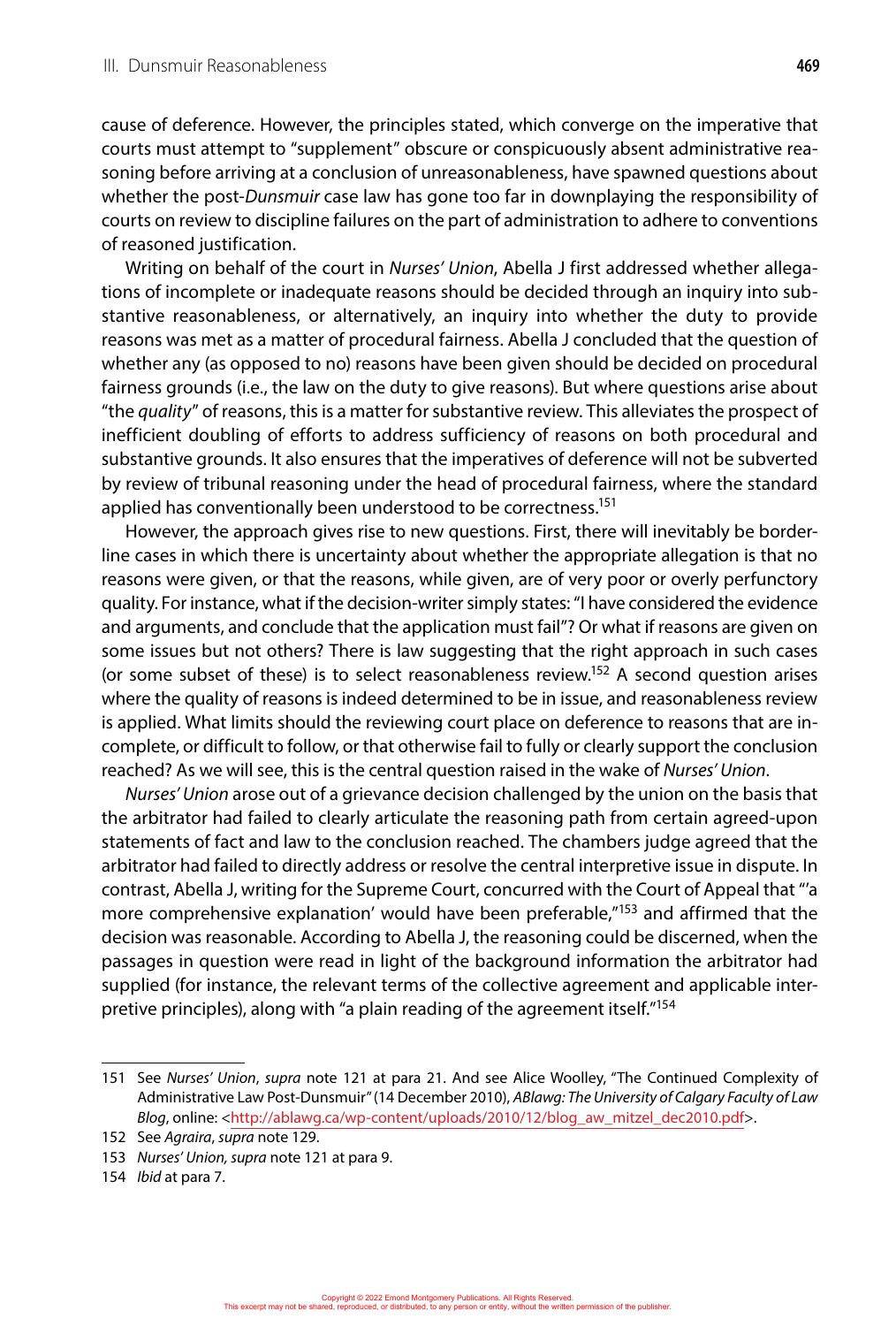Was this deference, or abdication? Importantly, Abella J in *Nurses' Union* gave particular attention both to efficiency concerns and to what the parties affected by the decision would have likely understood to be the basis for the decision. She stated: "[Labour arbitrators] are not writing for the courts, they are writing for the parties who have to live together for the duration of the agreement. Though not always easily realizable, the goal is to be as expeditious as possible."155

Thus, Abella J suggested that the chambers judge had focused overly myopically on a few passages in the written reasons, rather than asking whether the basis for the decision would have been apparent to the parties, viewed in light of the wider legal, institutional, and factual context, and the arguments on which the parties had relied.

Abella J uses this occasion to state some general principles on reading administrative reasons in context. She first affirms that reasons must, in order to meet the bar of reasonableness, "allow the reviewing court to understand why the tribunal made its decision and permit it to determine whether the conclusion is within the range of acceptable outcomes."<sup>156</sup> However, "[p]erfection is not the standard."<sup>157</sup> Here Abella J draws on the nowauthoritative statement from David Dyzenhaus on deference as respect, which indicates that the requisite respect must be directed at "the reasons offered *or which could be offered* in support of a decision."158 To this is appended an expectation (again rooted in Dyzenhaus's 1997 statement)159 that "[a] court must first seek to *supplement* [administrative reasons] before it seeks to subvert them."160 Abella J elaborates: "This means that courts *should not substitute their own reasons*, but they may, if they find it necessary, look to the record for the purpose of assessing the reasonableness of the outcome."161

More generally, Abella J adds, a reviewing court may (or, if no reasonable basis for the decision is otherwise apparent, should) situate the decision-maker's conclusions in "the context of the evidence, the parties' submissions and the process."<sup>162</sup> Thus, it is not simply reasons and conclusions that are to be read together on the organic approach to reasonableness review promoted in *Nurses' Union*, but reasons, conclusions, and other contextual information available from the record (and perhaps other contextual sources).

In sum, *Nurses' Union* affirms that reasons (read in context) must explain why the decisionmaker arrived at its conclusion, and affirms, moreover, that courts must refrain from substituting their reasoning for that required of decision-makers. However, the judgment—specifically, its emphasis on the duty of reviewing courts to supplement facially inadequate administrative reasons—lays the groundwork for an approach to reasonableness review that marginalizes (and potentially even renders obsolete) the expectation that decision-makers give reasons that meet the criteria of "justification, transparency, and intelligibility." Precisely this marginalizing effect may be discerned in the subsequent case law. However, to understand

- 161 *Nurses' Union, supra* note 121 at para 15 (emphasis added).
- 162 *Ibid* at para 44.

<sup>155</sup> *Ibid* at para 23.

<sup>156</sup> *Ibid* at para 16.

<sup>157</sup> *Ibid* at para 18, citing Evans JA in *Public Service Alliance of Canada v Canada Post Corporation*, [2010 FCA](https://www.canlii.org/en/ca/fca/doc/2010/2010fca56/2010fca56.html?autocompleteStr=2010 FCA 56%2C 2 FCR 221&autocompletePos=1)  [56, \[2011\] 2 FCR 221.](https://www.canlii.org/en/ca/fca/doc/2010/2010fca56/2010fca56.html?autocompleteStr=2010 FCA 56%2C 2 FCR 221&autocompletePos=1)

<sup>158</sup> *Ibid* at para 12 (emphasis added), citing Dyzenhaus, "The Politics of Deference" *supra* note 23.

<sup>159</sup> Dyzenhaus made this statement (on deference to reasons that "could be offered") prior to the Supreme Court of Canada's endorsement of a common law duty to give reasons.

<sup>160</sup> *Nurses' Union, supra* note 121 at para 12, citing Dyzenhaus, "The Politics of Deference," *supra* note 23.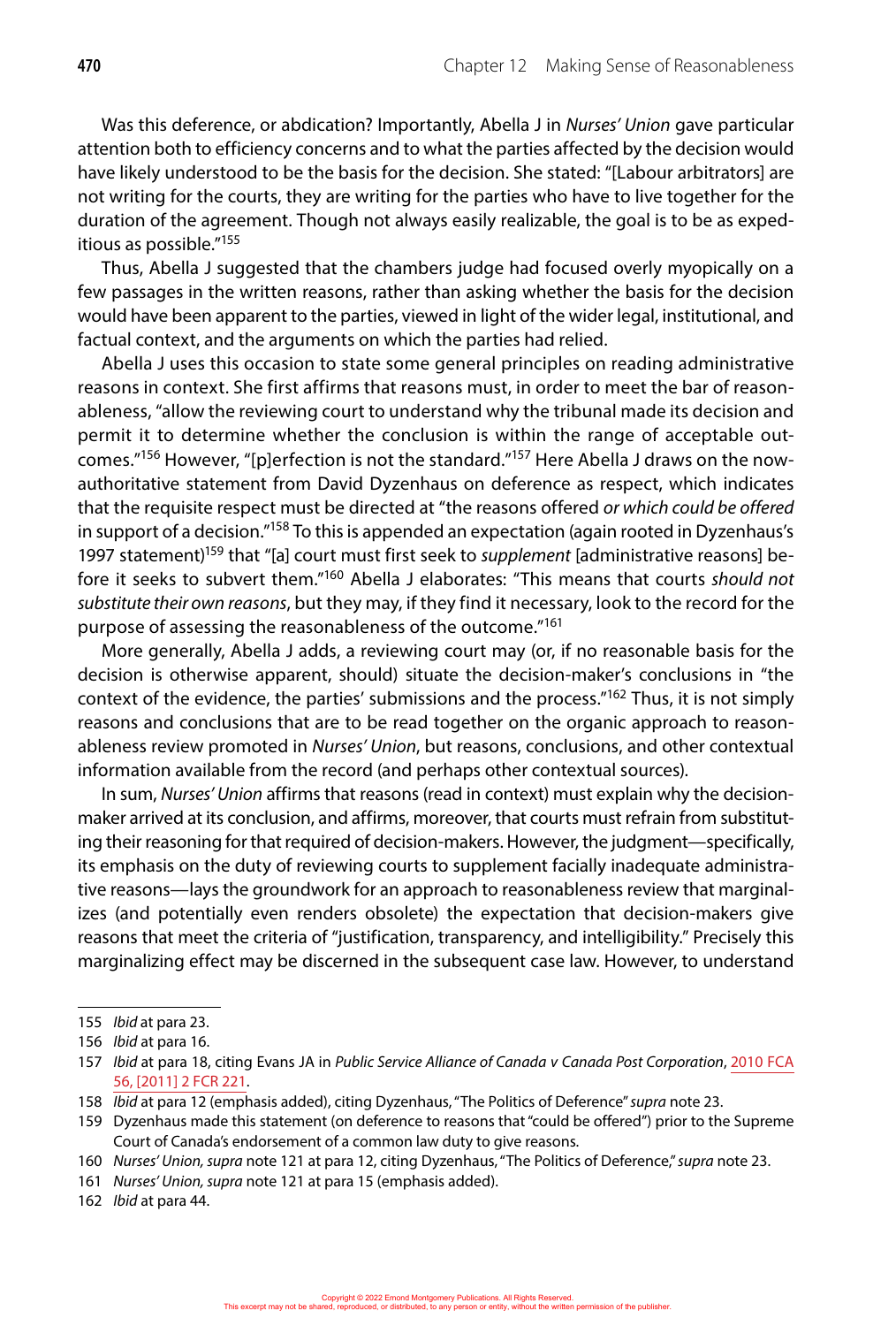these developments, one must also be apprised of the closely related yet distinct principles stated in *Alberta (Information and Privacy Commissioner) v Alberta Teachers' Association.*<sup>163</sup>

#### ii. Deference to Implicit Decisions

The judgment of Rothstein J for the majority in *ATA*, 164 released the day before *Nurses' Union*, offers a more delimited pronouncement on the sort of case in which judges may speculate on the reasons that "could be offered" in support of an administrative decision. At the same time, the judgment expands the set of supplementary sources that may be drawn upon by reviewing courts faced with an absence of or alleged gaps in tribunal reasoning.

The decision in issue in *ATA* involved interpretation of a section of Alberta's *Personal Information Protection Act* stating that an inquiry must be completed within 90 days unless the commissioner gives notice of an extension of time. The commissioner had not given notice until months after the 90-day period had expired. No arguments were raised concerning the commissioner's power to extend time in this fashion; however, such an argument was raised on review.

Thus, *ATA* presented a situation in which a question (here, involving law interpretation) that was potentially of determinative importance to the outcome of a wider administrative decision-making process was implicitly decided, but was not expressly addressed in reasons. Critically, the situation was moreover one in which the party raising the issue on review had failed to alert the decision-maker that the question was in dispute, and so failed to put the decision-maker on notice about the importance of taking account of the arguments on both sides, and of giving reasons on point.

In such cases, the reviewing judge has discretion concerning whether to deal with the issue.<sup>165</sup> Indeed, Rothstein J indicates that ordinarily, the judge should refuse to deal with such after-the-fact challenges,<sup>166</sup> for three reasons: (1) deference to the expertise of the tribunal, which should have an opportunity to address such matters in the first instance; (2) the potential for prejudice to other parties, who will not have had the opportunity to put relevant evidence or argument on the record; and (3) the related prospect that the matter raised on review will lack a sufficient evidentiary foundation.<sup>167</sup> Accompanying these rationales is disapproval of those who sleep on their rights, whether strategically or out of sheer lassitude or both.

However, Rothstein J recognized that exceptions may be made to the general principle of refusing to hear such challenges (raised for the first time on review). These exceptions arise where (1) there are alternative ways of ascertaining the decision-maker's reasoning on point, and (2) there is no prejudicial effect to other parties (e.g., where the issue is a "straightforward determination of law," not requiring a detailed evidentiary record).168 In *ATA*, Rothstein J determined that the interpretive issue raised was indeed a straightforward question of law, and moreover that there was an adequate alternative way of ascertaining

<sup>163</sup> *Supra* note 5.

<sup>164</sup> *Ibid*.

<sup>165</sup> *Ibid* at paras 22-28.

<sup>166</sup> *Ibid* at para 23.

<sup>167</sup> *Ibid* at paras 24-26.

<sup>168</sup> *Ibid* at paras 26-28.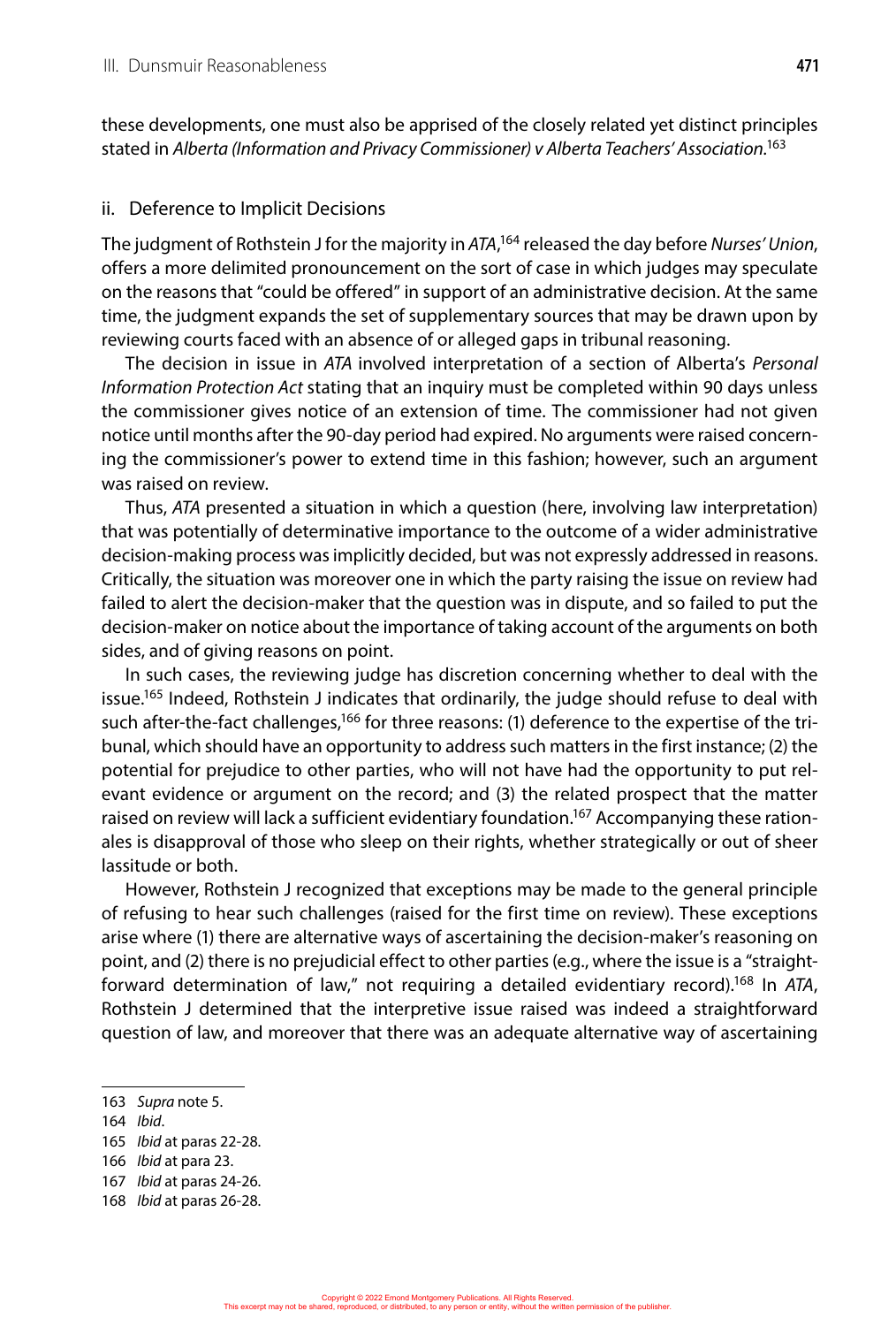the decision-maker's reasoning. Specifically, the court was supplied with past decisions of the commissioner and "his delegated adjudicators," dealing with the same interpretive question as it arose under the provision in issue and a similarly worded provision.<sup>169</sup> Rothstein J stated: "[I]n the circumstances here, it is safe to assume that the numerous and consistent reasons in these decisions would have been the reasons of the adjudicator in this case."<sup>170</sup> Those decisions "easily" established "that a reasonable basis exists for the adjudicator's implied decision."171

Justice Rothstein further emphasized that adverting to the reasons that "could be offered" in such cases must not collapse into submission to defective reasoning, or substitution of judicial for (again, defective) administrative reasoning.172 The question in *ATA* was rather how to deal with *absent* reasoning. Rothstein J acknowledged that "deference under the reasonableness standard is best given effect when administrative decision-makers provide intelligible and transparent justification for their decisions, and when courts ground their review of the decision in the reasons provided." $173$  But, he added, "[w]hen there is no duty to give reasons … or when only limited reasons are required, it is entirely appropriate for courts to consider the reasons that could be offered for the decision when conducting a reasonableness review."174 In *ATA*, only "limited reasons [were] required," it seems, specifically because of the failure of the applicant to raise the question before the decision-maker. One key issue emerging out of *ATA* is what other situations may give rise to the conclusion that only "limited reasons are required."

Rothstein J further indicates that where the exceptional conditions are met for review of an implied decision (on a question not argued before the decision-maker), the first question is whether "a reasonable basis for the decision is apparent to the reviewing court." If a reasonable basis is apparent—even if it is not certain that this would be the reasoning path of the decision-maker—reasonableness should generally be affirmed on that basis. For, Rothstein J adds, remitting for reasons may "undermine the goal of expedient and cost-efficient decision making."<sup>175</sup> However, where no such reasonable basis is apparent, it is more consistent with deference to remit the question to the decision-maker for reasons on the point in issue than to quash the decision and require a full redetermination.<sup>176</sup>

In sum, *ATA* addresses a situation in which administrative reasoning is not merely flawed, as in *Nurses' Union*, but rather is wholly absent in support of a decision (or subdecision) of potentially determinative relevance. The situation addressed is moreover one in which the applicant could have, but did not, make arguments on point to the administrative decision-maker. *ATA* responds with two important principles on the review of what it calls implicit decisions: one, on when such decisions may be heard despite a failure to raise the matter before the decision-maker, and the other, on the sources that may stand

171 *Ibid*.

174 *Ibid.*

176 *Ibid.*

<sup>169</sup> *Ibid* at para 56.

<sup>170</sup> *Ibid*.

<sup>172</sup> *Ibid* at para 54. See also *Khosa*, *supra* note 119 at para 63.

<sup>173</sup> *ATA, supra* note 4 at para 54.

<sup>175</sup> *Ibid* at para 55.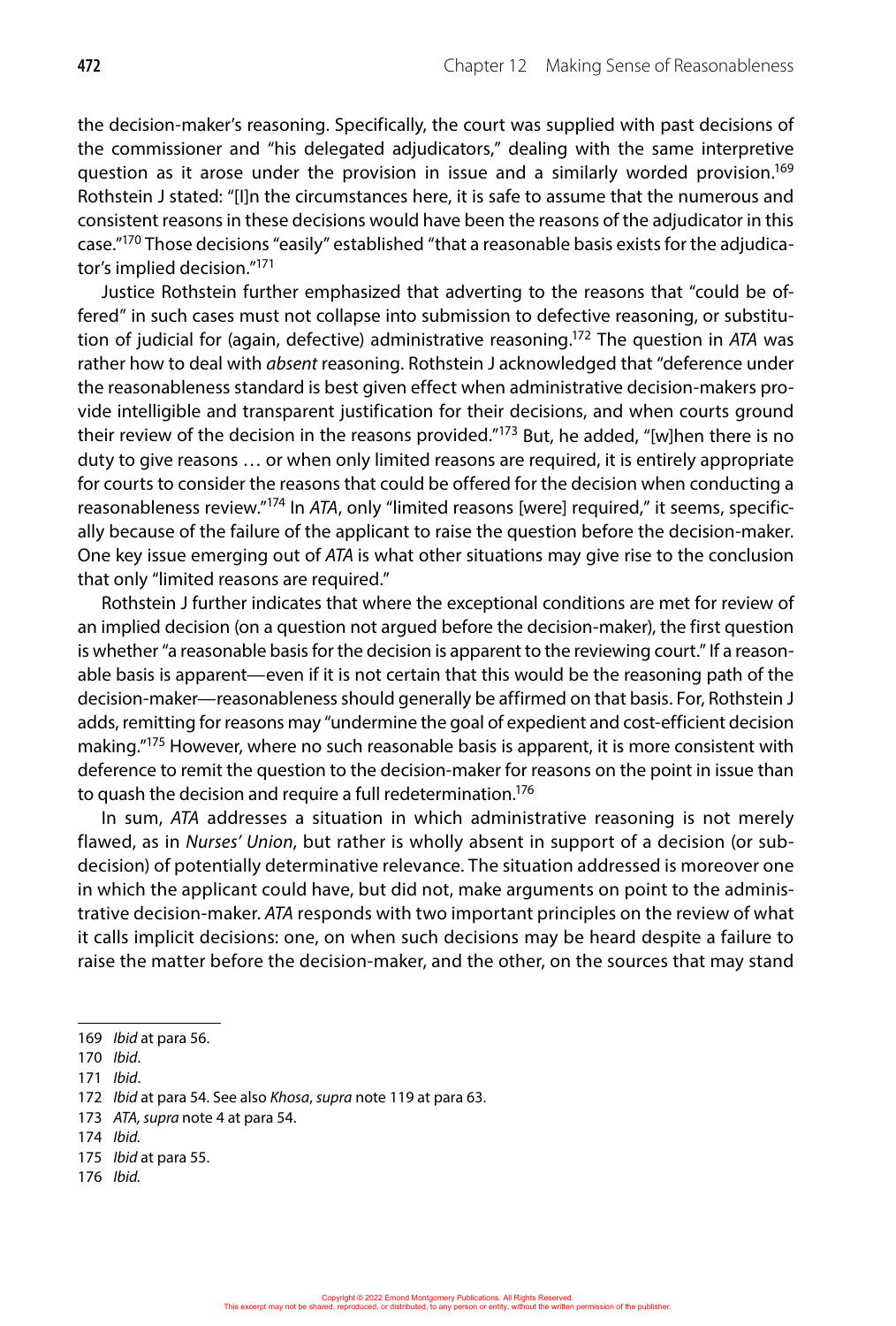in for or supplement the missing reasoning. These principles seek to rationalize review of implicit decisions in a manner that neither subverts deference nor abdicates the responsibilities of legal oversight. However, following the 2011 decisions in *ATA* and *Nurses' Union*, the cracks have begun to show in judicial efforts to express both deference and expectations of public justification in the review of implicit (or absent) decisions and reasons.

#### iii. Cracks in the Foundations: McLean, Agraira, and Tran

Briefly, three further decisions suggest that the principles out of *Nurses' Union* and *ATA* are susceptible to application in ways that are in tension with the duty of administrative decision-makers to publicly justify their decisions.

The dispute that gave rise to the 2013 Supreme Court judgment in *McLean v British Columbia (Securities Commission)*, 177 involved a fight about interpretation of a provision of the BC *Securities Act* stating a limitation period applicable to "secondary proceedings"—that is, proceedings commenced by the commission against persons who had entered into settlement agreements with securities regulators in other jurisdictions. The question was whether the limitation period stated in the Act was triggered by the misconduct giving rise to the proceedings or, alternatively, the individual's entry into such a settlement agreement. In contrast to the situation in *ATA*, arguments on the interpretive question raised on review had been put to the commission (indeed, these were the only arguments made by McLean at that stage). Therefore, the principles from *ATA* on when a court should exercise its discretion to refuse review of an implicit decision were not in issue. Rather, the question was whether the decision of the commission to commence secondary proceedings despite the arguments made—and with no express reasons given on point—should be upheld as reasonable.

Given that, as noted, the applicant in *McLean* had made arguments to the commission that the proceedings were time barred and received no reasons on point, there appears to have been justification for the court to quash the decision or remit for reasons.<sup>178</sup> However, the majority determined that the decision was reasonable (as did the concurrence of Karakatsanis J). This was informed in significant part by the interpretive reasoning advanced by the respondent executive director of the commission. Moldaver J commented:

Unlike *Alberta Teachers*, in the case at bar, we do not have the benefit of the Commission's reasoning from its decisions in other cases involving the same issue (see paras 56-57). However, a basis for the Commission's interpretation is apparent from the arguments advanced by the respondent, who is also empowered to make orders under (and thus to interpret) s 161(1) and (6). These arguments follow from established principles of statutory interpretation. Accordingly,

<sup>177</sup> *Supra* note 47.

<sup>178</sup> The Court of Appeal (2011 BCCA 455) had dismissed McLean's argument that the secondary proceedings in BC were time barred. In contrast, that court concluded that the question of whether BC's order against McLean was in the public interest (a question that McLean had not argued before the commission) should be remitted to the commission for a "brief explanation" (at para 31).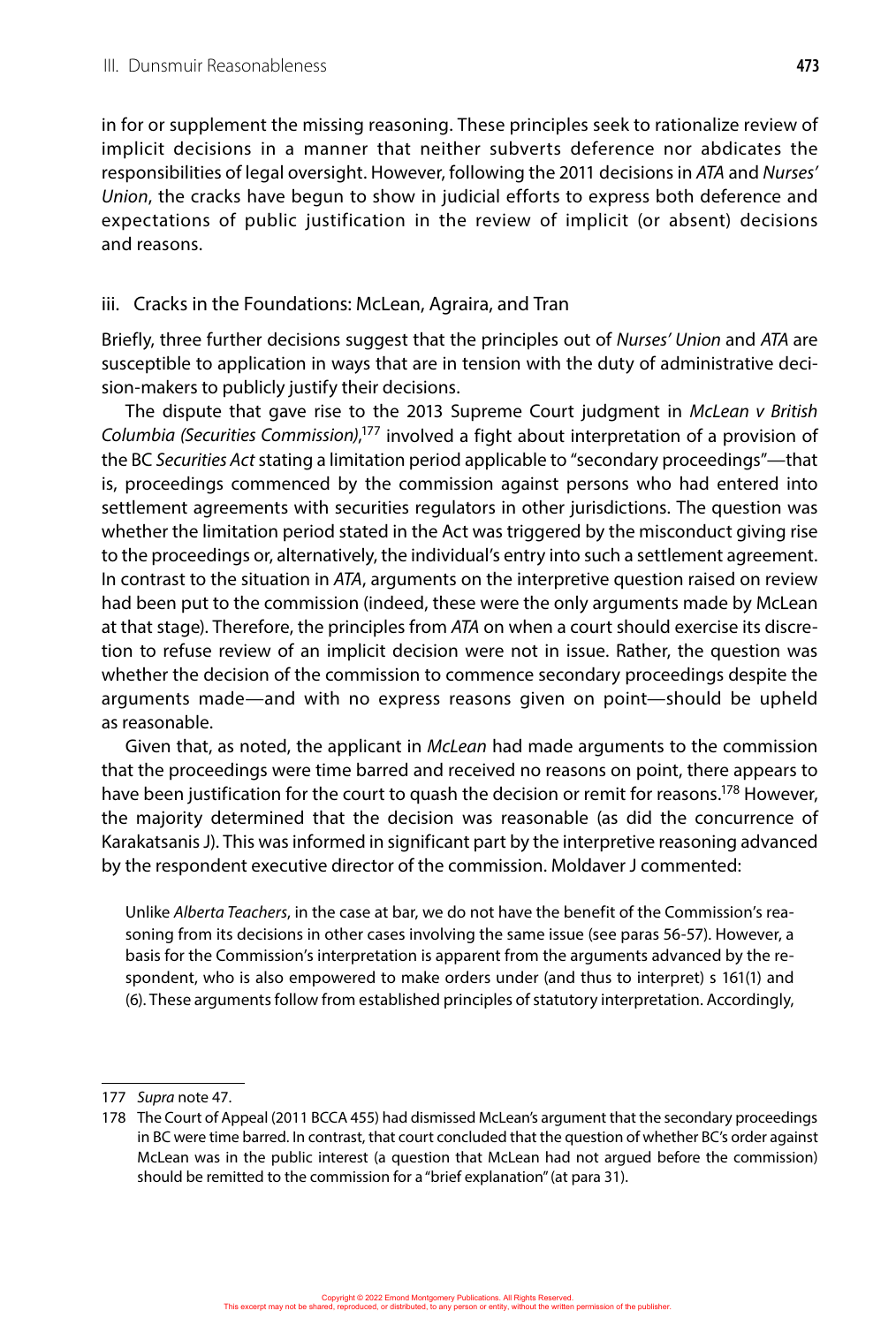though reasons would have been preferable, there is nothing to be gained here from requiring the Commission to explain on remand what is readily apparent now.<sup>179</sup>

Moldaver J here omits the distinguishing fact that McLean *had* made arguments on point to the commission. However, efficiency considerations appear to win out over the expectation that decision-makers give (reasonable) reasons for their decisions. There is "nothing to be gained" by remitting the question to the decision-maker for reasons, as it is anticipated that those reasons would simply mirror the arguments of the executive director on review. Yet it is important to note that the majority in *McLean* determined that *both* the interpretation advanced by the respondent and the contradictory interpretation advanced by McLean were "reasonable." That is, there was apparently room for policy choices in this interpretive field. Moreover, the decision was not the executive director's to make. Finally, what is missing from the statement above is consideration of the principle that agency representatives should not be permitted to shoehorn (or "bootstrap") after-the-fact reasons through arguments on review in this fashion. It is a practice that erodes the duty to give reasons.<sup>180</sup> In short, the approach taken to the review of implicit reasons in *McLean* arguably undermines the expectation from *Dunsmuir* that administrative reasoning be expressive of justification, transparency, and intelligibility.

A second example of post-*Dunsmuir* application of the law on implicit reasons and decisions is the 2013 Supreme Court of Canada decision in *Agraira v Canada (Public Safety and Emergency Preparedness*).181 This case involved a review of a ministerial decision under s 34(2) of Immigration and Refugee Protection Act,<sup>182</sup> which provides that "a permanent resident or a foreign national who satisfies the Minister that their presence in Canada would not be detrimental to the national interest"<sup>183</sup> may be treated as admissible, despite engagement of one or more grounds of inadmissibility. The minister rejected Agraira's application under s 34(2) on grounds that the Supreme Court characterized as resting primarily or exclusively on national security and public safety. The focus of review became the minister's implied interpretation of the term "national interest." While the minister had given no express reasons on this interpretive issue, and there were no prior ministerial decisions on point, LeBel J, writing for the court, read the minister's reasons in light of the applicable guidelines and drew the highly speculative conclusion that,

had the Minister expressly provided a definition of the term "national interest" in support of his decision on the merits, it would have been one which related predominantly to national security and public safety, but did not exclude the other important considerations outlined in the Guidelines or any analogous considerations.184

<sup>179</sup> *McLean*, *supra* note 47 at para 72.

<sup>180</sup> On the general condemnation of tribunal "bootstrapping" of reasons for decision—along with a canvassing of the rationales for granting standing to administrative decision-makers in certain circumstances see *Ontario (Energy Board) v Ontario Power Generation Inc*, [2015 SCC 44, \[2015\] 2 SCR 147](https://www.canlii.org/en/ca/scc/doc/2015/2015scc44/2015scc44.html?autocompleteStr=Ontario (Energy Board) v Ontario Power Generation In&autocompletePos=1). For further criticism of *McLean* along these lines, see Daly, "Scope and Meaning of Reasonableness Review," *supra* note 9 at 817-18.

<sup>181</sup> *Supra* note 129.

<sup>182</sup> SC 2001, c 27

<sup>183</sup> *Supra* note 129 at para 42.

<sup>184</sup> *Ibid* at para 62.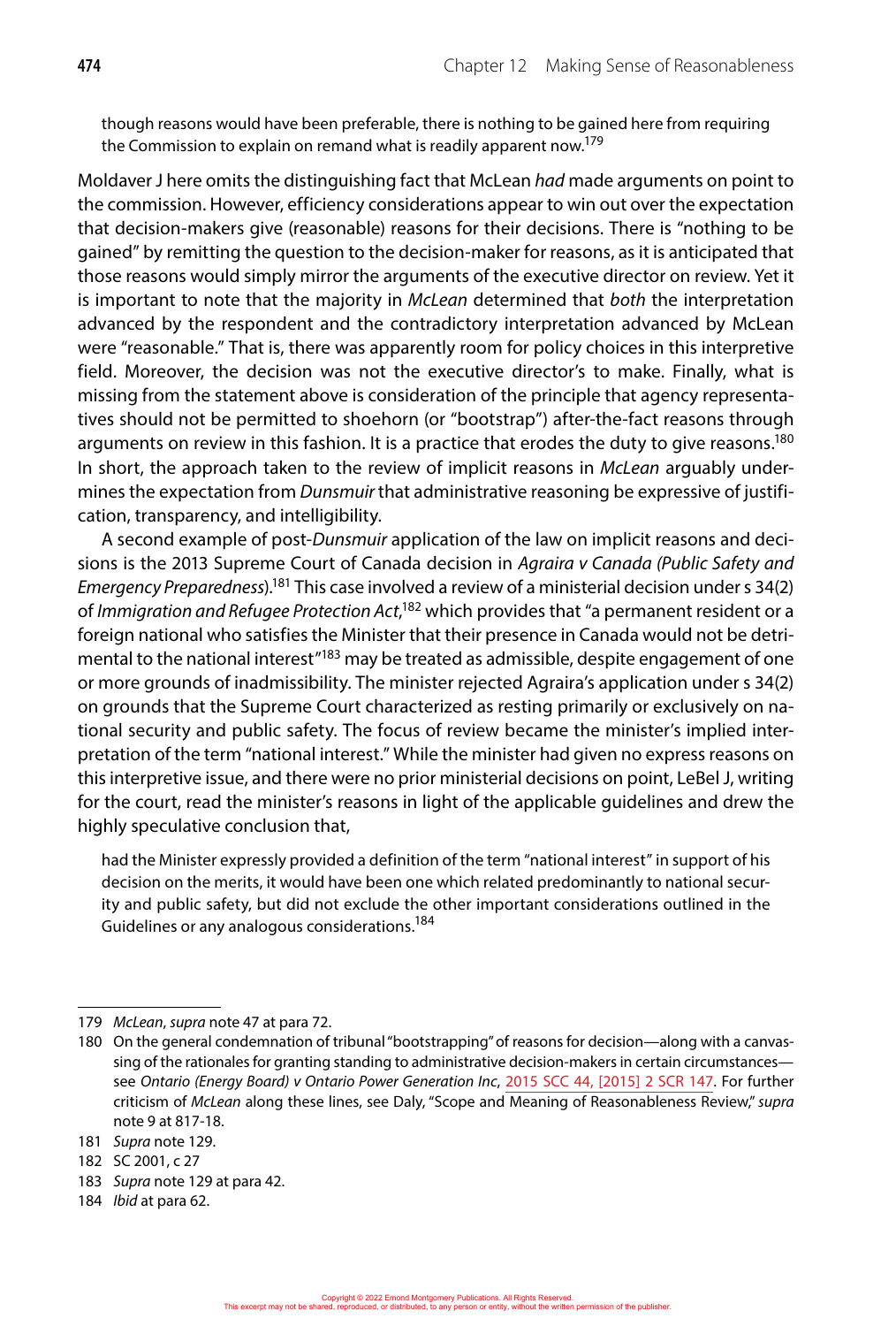In this way, LeBel J imputed to the minister an interpretation that accorded with the judge's own appraisal of the text, legislative history, "evident purpose," and statutory/soft law context.

As Paul Daly has observed, among the many surprising things about *Agraira* is that the interpretation imputed to the minister is contrary to that which the minister argued on review was the proper, or reasonable, interpretation.<sup>185</sup> That is, the court rejected the interpretation advanced by the minister in favour of an interpretation it first stipulated to have been the minister's and then relied upon to affirm the decision's reasonableness.

The line of case law on review of implicit decisions and reasoning in which *McLean* and *Agraira* participate puts reviewing courts in a difficult position when faced with decisions that lack express supporting interpretations of the relevant law. Consider the 2015 Federal Court of Appeal decision in *Canada (Public Safety and Emergency Preparedness) v Tran*, <sup>186</sup> heard on appeal at the Supreme Court of Canada in December of 2016 and discussed by Audrey Macklin in Chapter 11. In *Tran*, an officer with the Canadian Border Services Agency had refused to engage with key interpretive questions raised by the applicant (including questions involving the relevance of Charter values to the interpretive problem) on the basis that he lacked competence to address questions of law. Based in part on the officer's reasoning (and without further interpretive analysis), a ministerial delegate referred Tran's case to an admissibility hearing. Gauthier JA, who upheld the decision of the minister's delegate, commented on the difficulties presented to reviewing judges by the state of the law on deference to implicit reasons:

In cases, like this, where it is not evident that only one interpretation is defensible, it is quite difficult to do what the Supreme Court of Canada mandates us to do given the number of interpretative presumptions and principles that can be considered and applied. Some further guidance would certainly be welcomed in that respect, especially when the relative weight to be given to competing presumptions and interpretative tools has never been clearly dealt with by the Supreme Court of Canada.<sup>187</sup>

Daly argues that in a situation like *Tran*, the appropriate response must be to remit the matter to the decision-maker to squarely address the statutory and/or Charter arguments.<sup>188</sup> More generally, where the reasoning of a decision-maker is not clear to the reviewing court (and not likely to be clear to the parties) despite attentiveness to the evidence and argument on the record, the principles out of both *Nurses' Union* and *ATA* indicate that the court should remit the matter to the decision-maker for reasons—short of compelling counterarguments like those entertained in *ATA* (where no arguments were made on point in the first instance).189 This would be most consistent with "deference as respect." However, the examples above suggest a turn in the substantive review jurisprudence toward deference as abdication—or, rather, a concerning

<sup>185</sup> See Daly, "Scope and Meaning of Reasonableness Review," *supra* note 9 at 817-18.

<sup>186</sup> [2015 FCA 237, \[2015\] 2 FCR 459](https://www.canlii.org/en/ca/fca/doc/2015/2015fca237/2015fca237.html?autocompleteStr=Canada (Public Safety and Emergency Preparedness) v Tran&autocompletePos=1) [*Tran*]. The judgment of the Supreme Court of Canada in *Tran* was issued just as this chapter was going to press: 2017 SCC 50. Côté J for the court determines that "on either standard of review" the "assumed interpretation" of the minister's delegate could not be sustained. The court does not address the concerns about implicit reasons raised by Gauthier JA.

<sup>187</sup> *Tran, supra* note 186 at para 46.

<sup>188</sup> See Paul Daly, "A Snapshot of What's Wrong with Canadian Administrative Law: MPSEP v Tran, 2015 FCA 237" (13 November 2015), *Administrative Law Matters,* online: [<http://www.administrativelawmatters.com/](http://www.administrativelawmatters.com/blog/2015/11/13/a-snapshot-of-whats-wrong-with-canadian-administrative-law-mpsep-v-tran-2015-fca-237) [blog/2015/11/13/a-snapshot-of-whats-wrong-with-canadian-administrative-law-mpsep-v-tran-2015](http://www.administrativelawmatters.com/blog/2015/11/13/a-snapshot-of-whats-wrong-with-canadian-administrative-law-mpsep-v-tran-2015-fca-237) [-fca-237](http://www.administrativelawmatters.com/blog/2015/11/13/a-snapshot-of-whats-wrong-with-canadian-administrative-law-mpsep-v-tran-2015-fca-237)>.

<sup>189</sup> See Paul A Warchuk, "The Role of Administrative Reasons in Judicial Review: Adequacy and Reasonableness" (2016) 29 CJALP 87.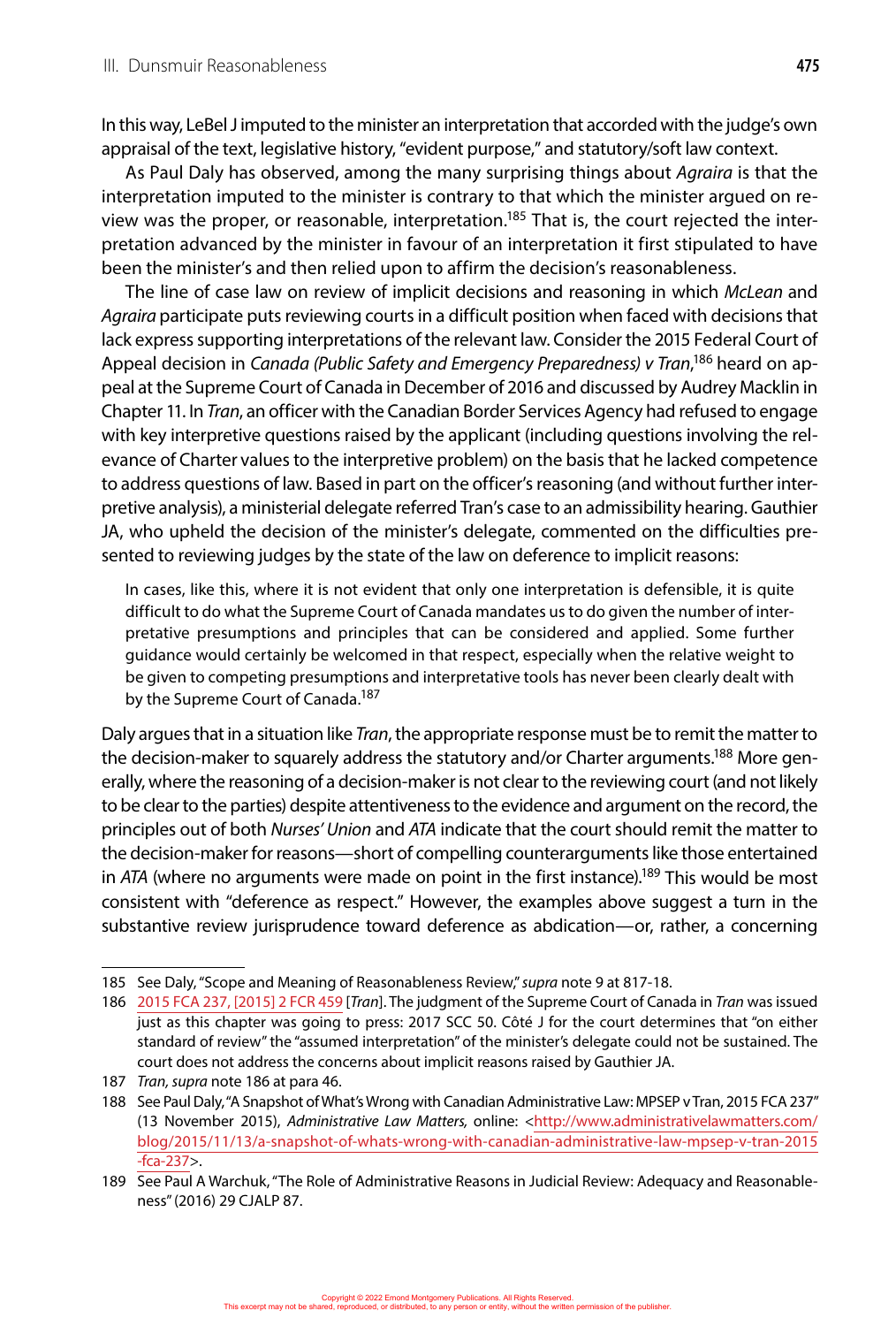confluence of abdication and supremacy, as judges absolve decision-makers of expectations of public justification while at the same time filling the void with their own reasoning on review.

#### *3. The Rule Against Revisiting the Weight Accorded Factors of Legal Relevance*

A more controversial claim regarding judicial abdication centres on reasonableness review of discretion: specifically, the principle that judges should not revisit the weight that administrative decision-makers place on the factors of legal relevance to discretion.<sup>190</sup> The question is: *should* judicial reassessment of the importance of factors relevant to discretion (including the significant interests of those affected by discretionary action) be discouraged as contrary to deference, or is this sort of evaluation required by a defensible conception of reasonableness?

The rule against revisiting the weight placed on factors of relevance sits uneasily with another line of case law, in which unreasonableness takes the form of unreasonable "failure *to consider*" a factor of legal relevance (an analysis ostensibly putting aside contestable questions of weight). The tension arises because it is not uncommon for the "failure to consider" analysis to be impugned, by commentators or dissenting judges, as a disguised reassessment of the weight or relative importance of the considerations said to have been (expressly and/or implicitly) ignored.191

The tension between the rule against revisiting the weight placed on factors relevant to discretion and the law on "failure to consider" came to a head in *Baker*—a case you have already encountered in this text. In *Baker*, the decision of an immigration officer to deny Mavis Baker humanitarian and compassionate grounds-based relief from imminent deportation was deemed unreasonable for "failure to give serious weight and consideration"<sup>192</sup> to the best interests of Baker's children. This ruling was presented as consistent with deference understood (in accordance with Dyzenhaus's phraseology) as requiring respectful attention, but not submission, to the reasons offered or that could be offered for the exercise of ministerial discretion.<sup>193</sup> At the same time, the ruling was based on the expectation that discretion be exercised consistent with "the values underlying the grant of discretion."194

In elaborating on what it means to defer to discretionary decisions, L'Heureux-Dubé J indicated that judges "may give substantial leeway to the discretionary decision-maker in determining the 'proper purposes' or 'relevant considerations' involved in making a given determination."195 This extends the parameters of deference to discretion beyond the traditional Diceyan division of labour, whereby judges were understood to have exclusive responsibility for identifying the legal limits on discretion (i.e., the considerations of mandatory legal relevance) while administrative decision-makers were given free rein within those limits. Attentiveness to the views of the decision-maker on the factors of mandatory relevance is

<sup>190</sup> See e.g. *Southam*, *supra* note 50 at para 43, and the cases discussed below.

<sup>191</sup> See e.g. the majority and dissenting reasons in *CUPE v Ontario (Minister of Labour)*, 2003 SCC 29.

<sup>192</sup> *Baker*, *supra* note 19 at para 65.

<sup>193</sup> *Ibid*.

<sup>194</sup> *Ibid*. The legal and factual background to the case, along with a more complete analysis, is provided by Geneviève Cartier in Chapter 11 of the second edition of this textbook, Administrative Discretion: Between Exercising Power and Conducting Dialogue, online: [<www.emond.ca/adminlaw3e](www.emond.ca/adminlaw3e)>.

<sup>195</sup> *Baker, supra* note 19 at para 56.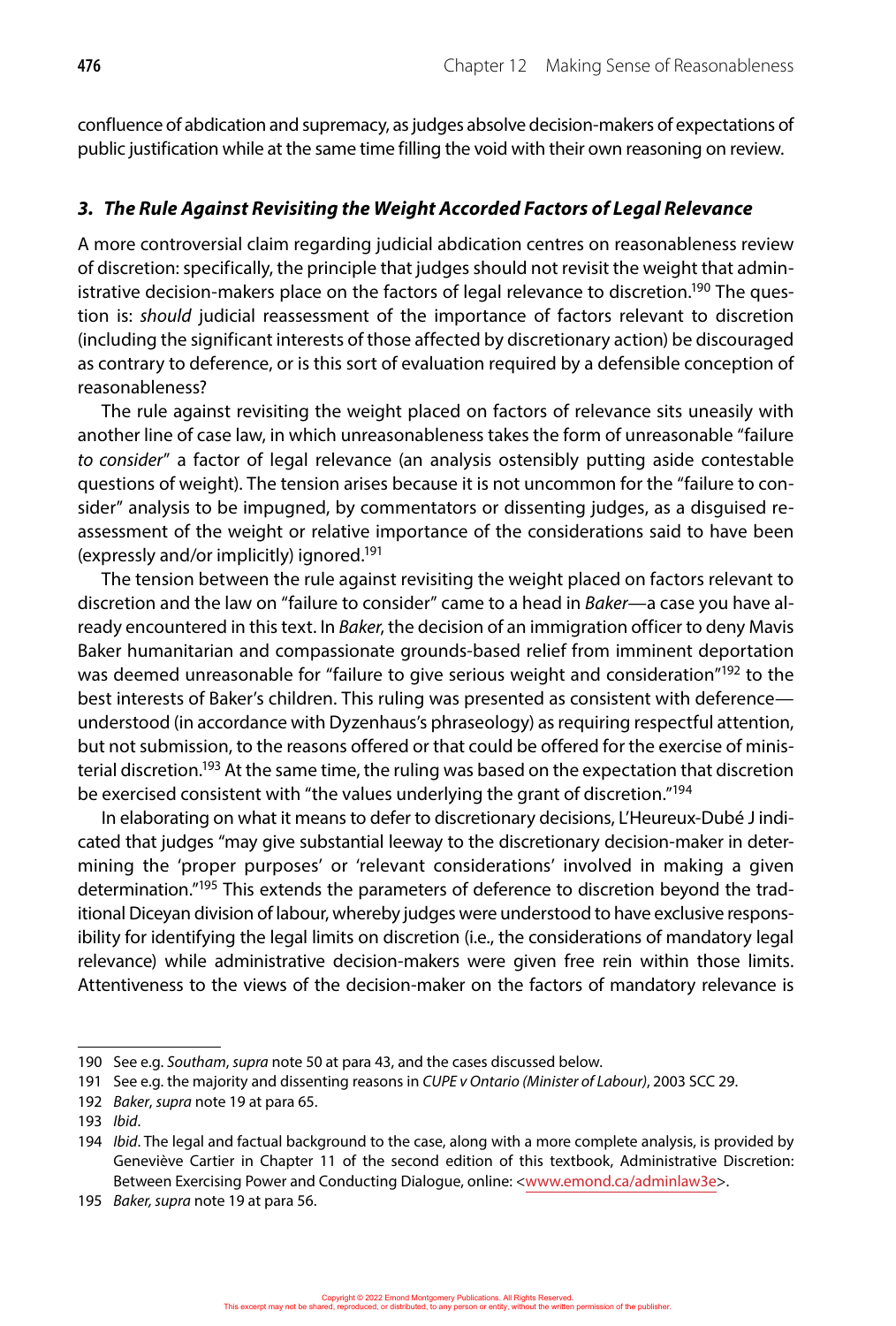exhibited in *Baker* through the special attentiveness given to ministerial guidelines—although the attention paid to those guidelines is as demanding as it is (respectfully) attentive.

In elaborating on where or how the "values underlying the grant of discretion" may be discerned, L'Heureux-Dubé J lists a formidable array of sources: the decision-maker's enabling legislation and associated regulations, instruments of soft law such as departmental policies and guidelines, the common law ("the principles of administrative law"), the Constitution ("the principles of the rule of law" and "the principles of the *Charter*"), international law, and the "fundamental values of Canadian society."<sup>196</sup> This list of sources of legal limits on discretion has arguably been under-interpreted and under-applied in the years since *Baker*—although, as we will see, the spirit behind it has been revived in some measure (in controversial and partial fashion) in *Doré*. 197

The values relevant to the grant of discretion exercised in *Baker* were inferred from the statute, an international convention ratified but not incorporated into domestic legislation, and the applicable ministerial guidelines. Together, held L'Heureux-Dubé J, these sources established that "the rights, interests, and needs of children and special attention to childhood are important values that should be considered in reasonably interpreting the 'humanitarian' and 'compassionate' considerations that guide the exercise of the discretion."198 Contrary to this principle, the officer's notes failed to reflect that the decision-maker was "alive, attentive, or sensitive to the interests of Ms. Baker's children," and moreover established that he "did not consider [those interests] an important factor in making the decision."199 Therefore, the decision failed to meet the standard of reasonableness *simpliciter*. Notably, L'Heureux-Dubé J added that "the reasons for decision failed to give sufficient weight or consideration to the hardship that a return to Jamaica might cause Ms Baker, given the fact that she had been in Canada for 12 years, was ill and might not be able to obtain treatment in Jamaica, and would necessarily be separated from at least some of her children."<sup>200</sup> That is, failure of the decision-maker to accord appropriate weight to Mavis Baker's lack of sociological attachment to Jamaica, her disability, and her interest in maintaining her relationship with her children constituted independent bases for deeming the exercise of discretion unreasonable. These considerations, however, are not typically brought out in the case law and commentary on *Baker*, which has tended to focus on failure to consider the best interests of the child.201

The judgment in *Baker* was followed by uncertainty in the case law and commentary as to whether this marked a radical departure from the reigning principles on review of

<sup>196</sup> *Ibid* at paras 56, 67.

<sup>197</sup> *Supra* note 111.

<sup>198</sup> *Baker, supra* note 19 at para 73.

<sup>199</sup> *Ibid*.

<sup>200</sup> *Ibid* at para 73.

<sup>201</sup> As Pless and Fox-Decent explain in Chapter 6, the Supreme Court expressly opted to deal with Baker's claim on administrative law bases rather than the Charter, despite the fact that Charter arguments had been raised by Mavis Baker and various interveners. Alyssa Clutterbuck argues that the judicial preferencing of administrative law analysis in *Baker* functioned to construct the claim as one of individualized arbitrariness—that is, a decision-making anomaly on the part of a single officer—thereby obscuring the structural violence of immigration norms that, as a matter of course, exclude applicants on intersecting bases of disability, poverty, race, and gender. See Alyssa Clutterbuck, "Rethinking Baker: A Critical Race Feminist Theory of Disability" (2015) 20 Appeal 51.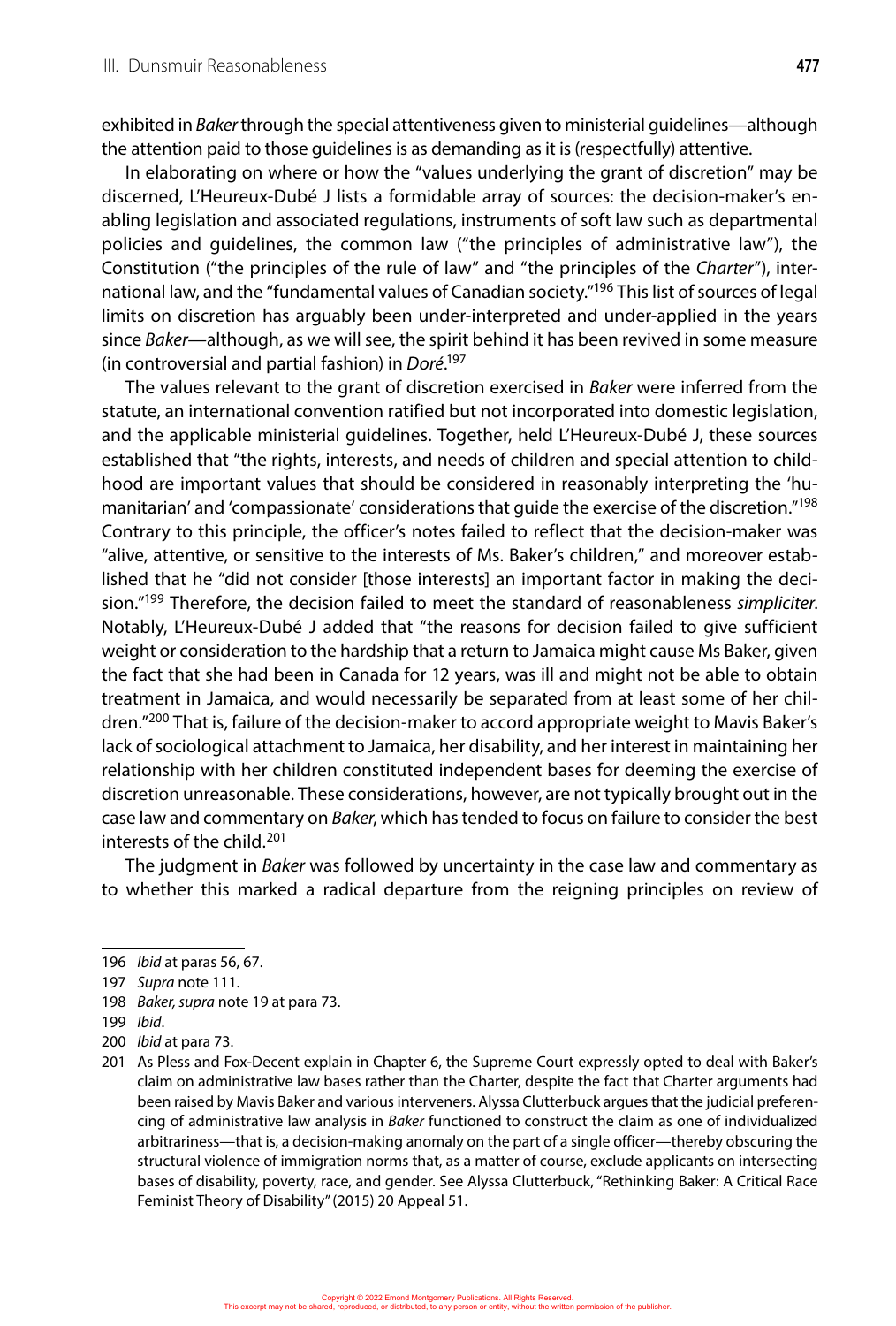discretion, or this was just an unusual application of those principles. In *Suresh v Canada (Minister of Citizenship and Immigration)*, 202 the court responded by stating that *Baker* "does not authorize courts reviewing decisions on the discretionary end of the spectrum to engage in a new weighing process." Rather, the majority in *Baker* had drawn "on an established line of cases concerning the failure of ministerial delegates to consider and weigh implied limitations or patently relevant factors."203 The court in *Suresh* added:

To the extent this Court reviewed the Minister's discretion in that case, its decision was based on the ministerial delegate's failure to comply with self-imposed ministerial guidelines, as reflected in the objectives of the Act, international treaty obligations and, most importantly, a set of published instructions to immigration officers.<sup>204</sup>

That is, the problem with the decision on review in *Baker* (according to the court in *Suresh*) was the decision-maker's *failure to consider* the best interests of the child, rather than a failure to accord that factor sufficient weight. Or if an element of weight was involved, this reflected the unusual nature of the consideration in issue: one that arguably carried inherent "elements of weight or degree"<sup>205</sup> and, moreover (apparently most important to the court in *Suresh*), one that was, after all, self-imposed (by way of "published instructions" to immigration officers).

In *Canada (Citizenship and Immigration) v Khosa*, 206 a majority of the court again confirmed the traditional prohibition. *Khosa* was a judicial review of a decision of the Immigration and Refugee Board (Immigration Appeal Division) to deny Sukhvir Singh Khosa's application for humanitarian and compassionate relief from deportation following completion of his sentence for criminal negligence causing death. The majority wrote: "The weight to be given the respondent's evidence of remorse and his prospects for rehabilitation [factors of mandatory relevance under the applicable legal test] depended on an assessment of his evidence in light of all the circumstances of the case."<sup>207</sup> This assessment was to be left to the tribunal.

In dissent, Fish J argued that the tribunal had placed irrational or inordinate weight on one consideration (Khosa's failure to admit that he had been street racing), which, Fish J argued, had caused it to ignore the importance of other legally relevant considerations that favoured granting the application.<sup>208</sup> Despite these strong objections, the traditional prohibition was held to apply: the majority refrained from second-guessing the tribunal's

206 *Supra* note 119 at para 61, Binnie J for the majority: "I do not believe that it is the function of the reviewing court to reweigh the evidence." And see para 64: "It seems evident that this is the sort of factual dispute which should be resolved by the IAD in the application of immigration policy, and not reweighed in the courts."

208 *Ibid* at para 159, Fish J: "To be sure, the majority at the IAD stated that even if it were to have found that Mr Khosa did not present a risk to the public 'in balancing all the relevant factors, I determine the scale does not tip in [Mr Khosa's] favour and decline to exercise favourable discretion' (para. 23). This sort of conclusory statement, however, cannot insulate the IAD's decision from review when the rest of its reasons demonstrate that its decision rests on an unreasonable determination of central importance, as in this case."

<sup>202</sup> [2002 SCC 1, \[2002\] 1 SCR 3](https://www.canlii.org/en/ca/scc/doc/2002/2002scc1/2002scc1.html?autocompleteStr=2002 SCC 1%2C 1 SCR 3 &autocompletePos=2) [*Suresh*].

<sup>203</sup> *Ibid* at para 37.

<sup>204</sup> *Ibid* at para 36.

<sup>205</sup> See David Mullan, "Deference from Baker to Suresh and Beyond—Interpreting the Conflicting Signals" in David Dyzenhaus, ed, *The Unity of Public Law* (Portland, OR: Hart Publishing, 2004) 21 at 31-37.

<sup>207</sup> *Ibid* at para 66.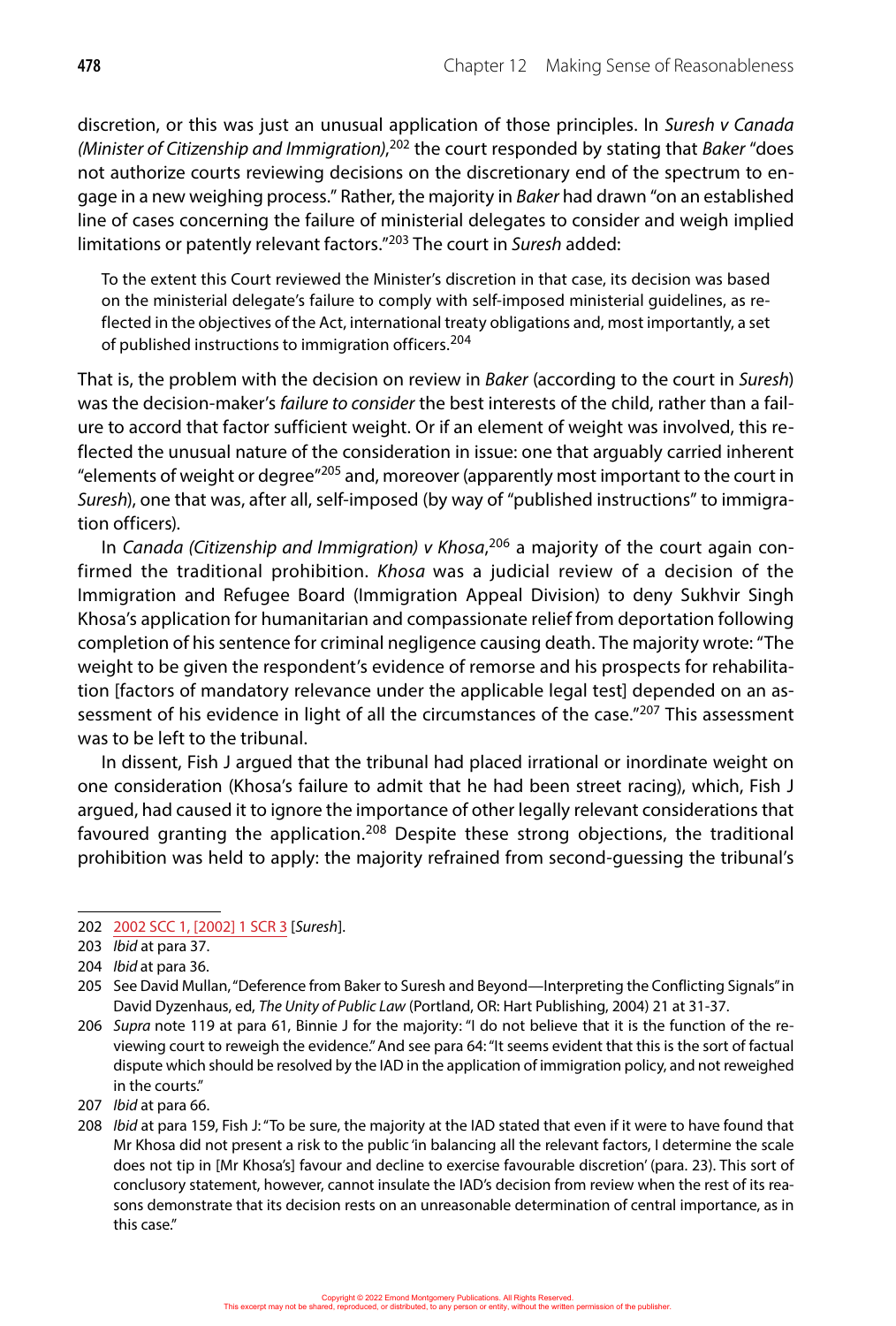assessment of the relative weight of the various considerations of legal relevance to the tribunal's decision.

The question raised by the dissent of Fish J in *Khosa*, and raised more generally under this line of case law, is whether the prohibition on revisiting the weight or importance placed on factors of relevance to discretion fits with the importance placed on justification in *Dunsmuir*—or, more broadly, in a political and legal order committed to a "culture of justification."

The tension is further illustrated by the 2015 judgment in *Kanthasamy v Canada (Citizenship and Immigration)*. 209 There, the decision on review again involved a humanitarian and compassionate grounds-based exemption under the *Immigration and Refugee Protection Act*. 210 The statutory grant of discretion (reformed since *Baker*) now expressly required that the decision-maker take "into account the best interests of a child directly affected." The applicant in *Kanthasamy* was a 17-year old Tamil from Sri Lanka who had come to Canada out of fear for his safety, following his arrest and questioning by Sri Lankan authorities. He had been unsuccessful in establishing a refugee claim, and again at the stage of pre-removal risk assessment. In his humanitarian and compassionate grounds application, he sought an exemption from the ordinary requirement to apply for permanent residency from outside Canada.

An immigration officer rejected the application. In this she expressly relied on factors set out in quidelines developed to assist in interpreting the  $Act^{211}$ —in particular, a section stating that humanitarian and compassionate grounds decisions require applicants to demonstrate either "unusual and undeserved" or "disproportionate" hardship.212

A majority of the Supreme Court of Canada held that the officer had unreasonably applied the guidelines as if they imposed "three new thresholds for relief," rather than being merely "descriptive" of the types of hardship qualifying for relief. The officer's fixation on these terms had diminished her "ability to consider and give weight to all relevant humanitarian and compassionate considerations in [the] particular case."<sup>213</sup> In particular, the officer had "failed to give sufficiently serious consideration to [the applicant's] youth, his mental health, and the evidence that he would suffer discrimination if he were returned to Sri Lanka."<sup>214</sup> All this supported the majority's conclusion that the decision was unreasonable, and in particular that it had failed to meet the requirement under s 25(1) of taking into account the best interests of a child directly affected.

<sup>209</sup> *Supra* note 20.

<sup>210</sup> The section provides:

<sup>25. (1)</sup> The Minister must, on request of a foreign national in Canada who is inadmissible or who does not meet the requirements of this Act, and may, on request of a foreign national outside Canada, examine the circumstances concerning the foreign national and may grant the foreign national permanent resident status or an exemption from any applicable criteria or obligations of this Act if the Minister is of the opinion that *it is justified by humanitarian and compassionate considerations relating to the foreign national, taking into account the best interests of a child directly affected*. [Emphasis added.]

<sup>211</sup> *Guidelines on International Protection No 8: Child Asylum Claims under Articles 1(A)2 and 1(F) of the 1951 Convention and/or 1967 Protocol relating to the Status of Refugees*, HCR/GIP/09/08, 22 December 2009.

<sup>212</sup> *Ibid*, s 5.10. See also s 5.11, cited in *Kanthasamy, supra* note 20 at para 27.

<sup>213</sup> *Kanthasamy, supra* note 20 at para 33.

<sup>214</sup> *Ibid* at para 45.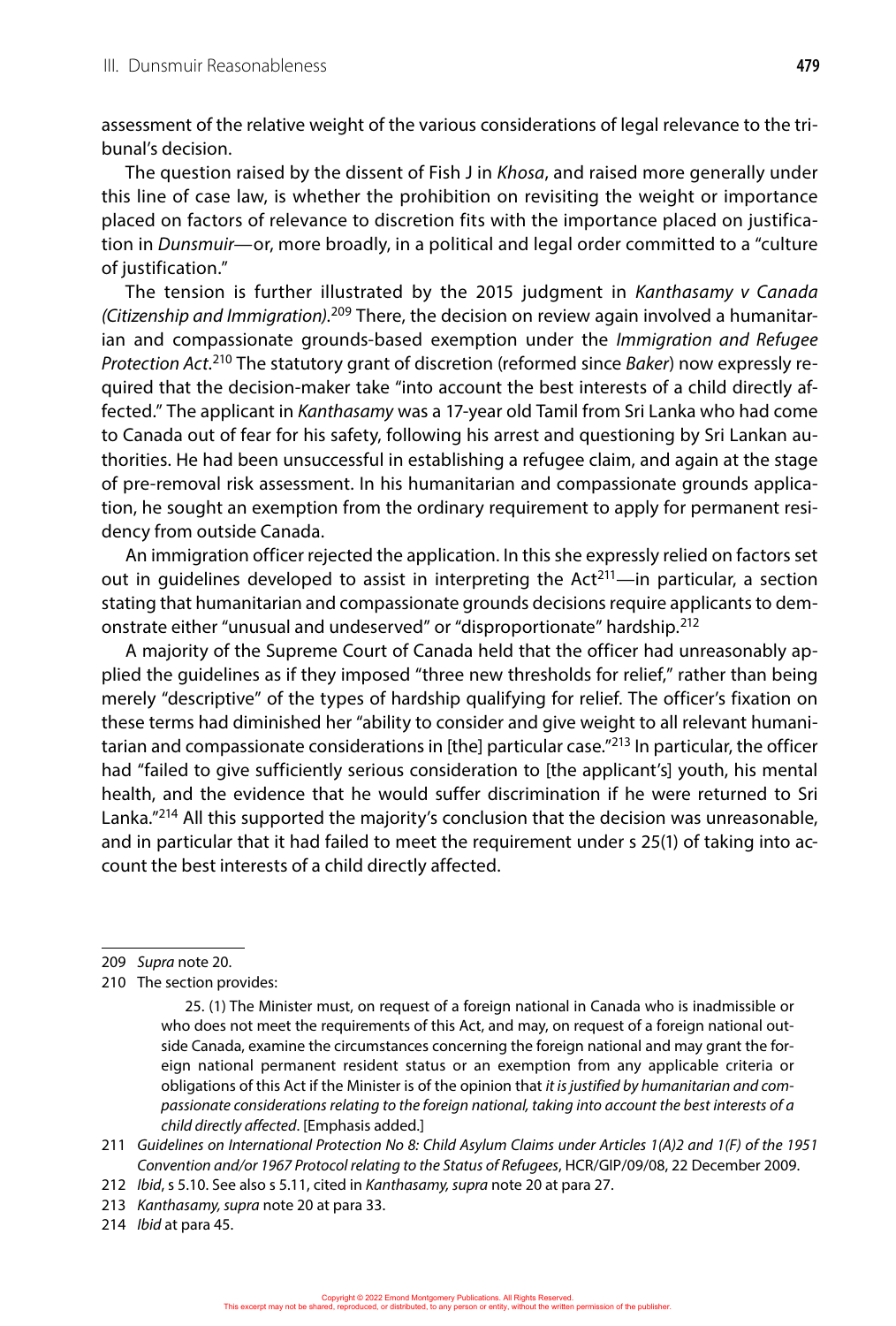The dissent in *Kanthasamy* argued that the majority had failed to accord the officer's decision the requisite deference.<sup>215</sup> According to the dissent, the majority "parse[d] the Officer's decision for legal errors, resolve[d] ambiguities against the officer, and reweigh[ed] the evidence." The dissent added:

Lest we be accused of adopting a "do as we say, not what we do" approach to reasonableness review, this approach fails to heed the admonition in *Newfoundland and Labrador Nurses*—that reviewing courts must be cautious about substituting their own view of the proper outcome by designating certain omissions in the reasons to be fatal (para 17). As is the case with every other court, this Court has no licence to find an officer's decision unreasonable simply because it considers the result unpalatable and would itself have come to a different result.<sup>216</sup>

*Kanthasamy* raises important questions. Is the majority judgment a good example of "deference as respect"? Or is it disguised correctness? The difficulty one may have in answering this arguably reflects the instability in the law on reasonableness review concerning whether courts should revisit the weight placed by decision-makers on factors of legal relevance. The Diceyan approach classes the attribution of weight or importance as a function of policy, not law. But is that approach coherent with the purposes or ambitions of reasonableness review, as the dominant tool in administrative law for ensuring that the exercise of public power is justified?

Two recent judgments of appellate and lower courts have attempted in different ways to walk the line between *Baker*'s insistence that administrative decision-makers exercising discretion take account of fundamental legal values and the caution stated in *Suresh* and *Khosa* that reviewing courts not revisit the weight accorded considerations of legal relevance to discretion. They also walk the line between constitutional and administrative law. That is, one employs "failure to consider a relevant factor" to support a determination of unreasonableness, while the other employs a variant of the "failure to consider" analysis (given specific expression in the law on the obligations of government in its relations with Indigenous Peoples) to support a determination of unconstitutionality.

The first case is *Kainaiwa/Blood Tribe v Alberta (Energy*),217 a decision of the Alberta Court of Queen's Bench. This was a judicial review of a ministerial refusal to transfer to the Kainaiwa/Blood Tribe Band subsurface rights to lands the band had previously acquired through a settlement with the Crown, pursuant to the Specific Claims process. Justice Jeffrey held that the Crown was under no legal duty to transfer the subsurface rights; moreover, given the absence of express statutory limits on the minister's discretion and the hands-off approach of the courts to rights in property, the discretion was deemed so broad as to be "almost unfettered."218 Yet the decision was nonetheless invalidated as unreasonable.

<sup>215</sup> *Ibid* at para 111.

<sup>216</sup> *Ibid* at para 112. The dissent adds, in response to the conclusion of the majority that the officer fettered her discretion by overly meticulously focusing on the considerations set out in the guidelines: [H]ad the Officer *failed* to discuss each factor individually, and instead simply listed the facts and stated her conclusion on the evidence as a whole, this appeal might well have been before us on the basis of insufficient reasons [at para 114].

<sup>217</sup> [2017 ABQB 107](https://www.canlii.org/en/ab/abqb/doc/2017/2017abqb107/2017abqb107.html?autocompleteStr=Kainaiwa%2FBlood Tribe v Alberta (Energy&autocompletePos=1) [*Kainaiwa*]. I thank Janna Promislow for bringing this decision to my attention. Nigel Bankes provides a useful summary and reflections in his blog post "Reasons, Respect and Reconciliation" (3 March 2017), *ABlawg: The University of Calgary Faculty of Law Blog,* online: <[https://ablawg.ca/2017/03/03/](https://ablawg.ca/2017/03/03/reasons-respect-and-reconciliation/) [reasons-respect-and-reconciliation/](https://ablawg.ca/2017/03/03/reasons-respect-and-reconciliation/)>.

<sup>218</sup> *Kainaiwa, supra* note 217 at paras 109, 130.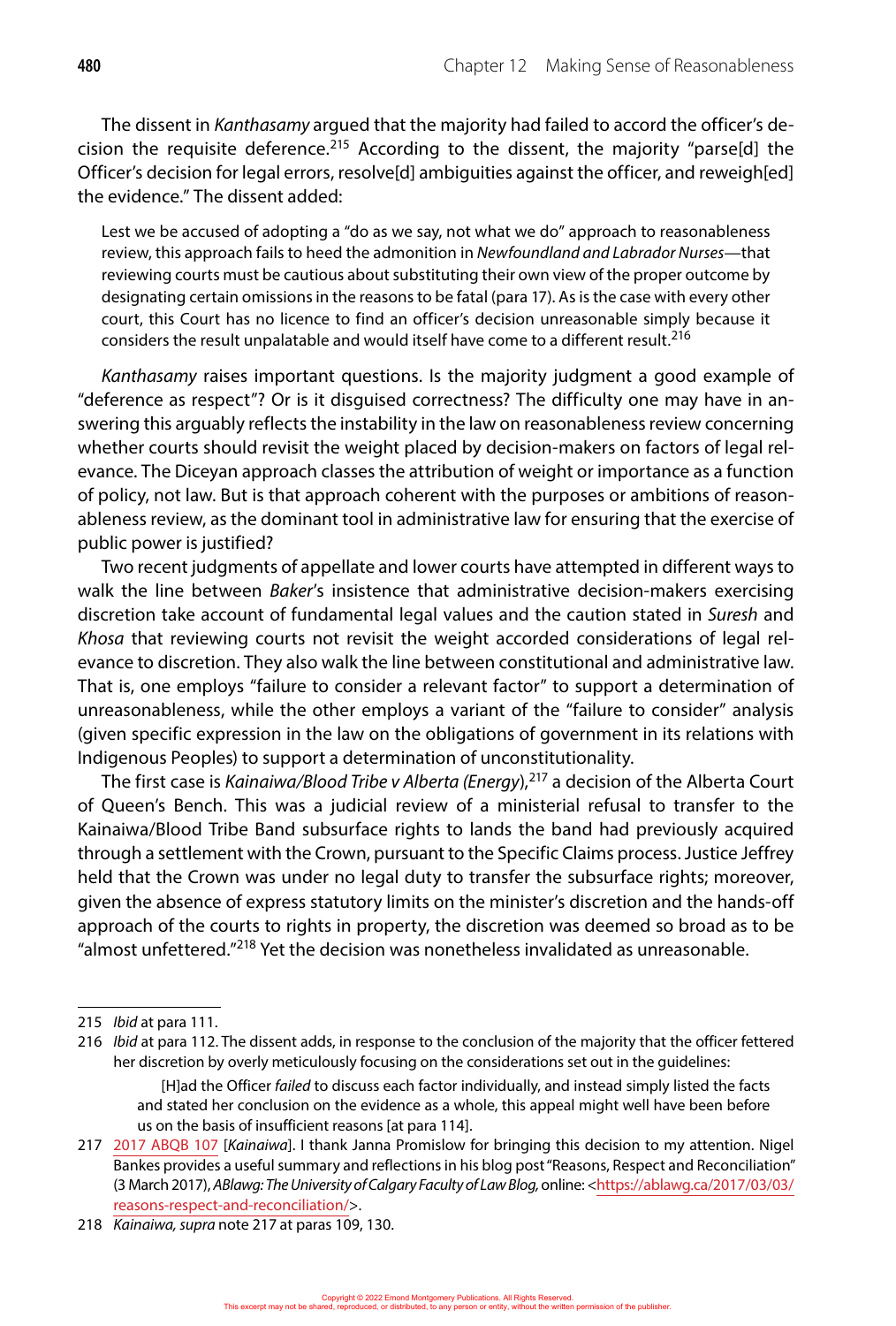That determination was based in part on the minister's failure to give intelligible and transparent reasons (express or implicit) for the decision.<sup>219</sup> The minister's position had been inconsistent over time, and the communications on the record failed to evince a rational connection between the reasons given and the outcome.<sup>220</sup> Moreover, while failure to meet the duty to give reasons had not been argued as a basis for quashing the decision on procedural fairness grounds, the duty to give reasons in a manner and form expressive of *respect* was suggested by the judge to have been heightened by the special context of this decision, which engaged the constitutional principle of the honour of the Crown.<sup>221</sup> That is, this principle had the effect of informing and so enhancing the expectations of reasonableness intelligibility, transparency, justifiction—applied to the minister's decision. That said, the reasons that could be ascertained from the record were deemed to be so flawed as to dash even low expectations.

The determination of unreasonableness in *Kainaiwa* also rested more specifically—in what was arguably the boldest element of the judgment—on the minister's *failure to consider* the constitutionally mandated objective of reconciliation between Aboriginal peoples and the Crown.222 More specifically, the minister failed to consider "the importance his decision might play in promoting the process of reconciliation with the Band."<sup>223</sup> Just how the objective of reconciliation should be weighed against competing considerations was a matter that, according to the judge, fell within the minister's discretion; thus, the judge remitted the matter to the minister for redetermination.<sup>224</sup> But the narrowness of the range of reasonable options (even the potential that that range might include expectations of proportionality)

221 *Ibid* at para 117:

 The statements of Jeffrey J on the importance of reason-giving where the Crown makes decisions affecting First Nations is affirmed in the recent decision of the Supreme Court of Canada in *Chippewas of the Thames First Nation v Enbridge Pipelines Inc*, [2017 SCC 41 a](https://www.canlii.org/en/ca/scc/doc/2017/2017scc41/2017scc41.html?autocompleteStr=Chippewas of the Thames First Nation v Enbridge Pipelines Inc%2C &autocompletePos=2)t para 62.

222 *Kainaiwa, supra* note 217 at para 129:

Opportunities to advance and promote this "process of reconciliation" warrant attention and consideration with that in mind. It is constitutionally mandated by Section 35 of the Constitution Act, 1982: *Taku River Tlingit First Nation v British Columbia (Project Assessment Director)*, [2004 SCC](https://www.canlii.org/en/ca/scc/doc/2004/2004scc74/2004scc74.html)  [74 a](https://www.canlii.org/en/ca/scc/doc/2004/2004scc74/2004scc74.html)t para 24. At paragraph 42 of that decision the Court states:

The purpose of s. 35(1) of the Constitution Act, 1982 is to facilitate the ultimate reconciliation of prior Aboriginal occupation with *de facto* Crown sovereignty.

- 223 *Supra* note 217 at para 130: "His considering that possibility might not have changed the outcome, but it was a mandatory consideration given the circumstances presented."
- 224 *Ibid* at paras 130, 133.

<sup>219</sup> *Ibid* at paras 115, 122-25, 128, 131. It seems the band did not argue that the honour of the Crown supported a duty to give reasons or more specifically that failure to do so in this case was a breach of procedural fairness.

<sup>220</sup> *Ibid* at para 128.

Even though the honour of the Crown does not require that the Minister grant the Band's request, it does extend to the nature and manner of the Minister's communications with the Band. Communicating reasons to the Band is a sign of respect. Providing reasons displays the requisite comity and courtesy becoming the Crown as Sovereign toward a prior occupying nation. Providing reasons is also important for a decision holding such significance to the Band as does this one. Of course there are also here the more common benefits from proper reasons, of revealing to the losing party whether they were properly understood, of the losing party learning why their thinking was not persuasive, and of enabling the losing party to consider whether to challenge the decision by legal process.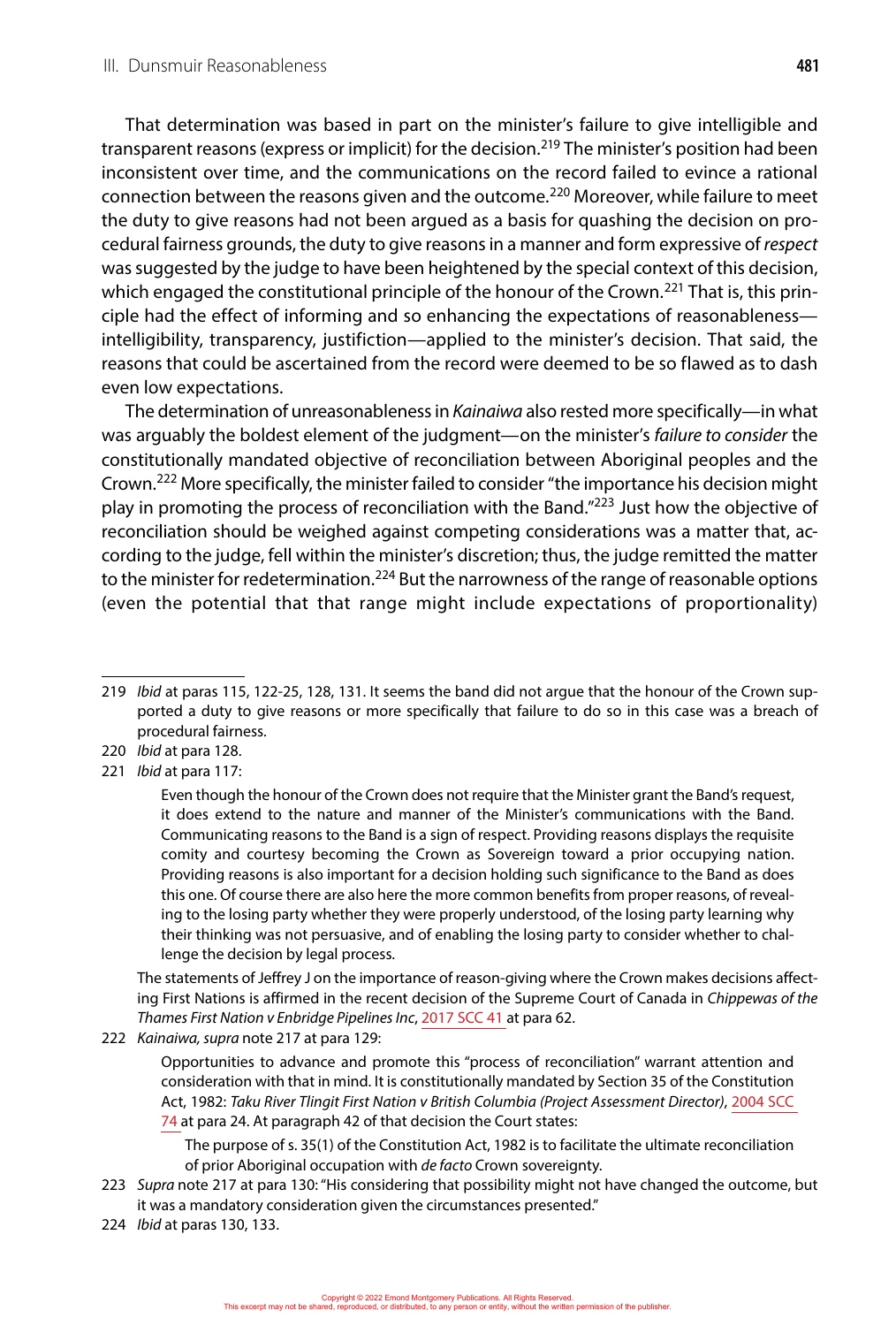was suggested by the judge's observation that transfer of the subsurface rights would have "at most [a] nominal adverse impact" on the province's interests.

In keeping with this volume's case study on pipelines, consider the additional example of the Federal Court of Appeal's decision in *Gitxaala Nation v Canada*. 225 This was a judicial review of a decision of the federal governor in council (by way of order in council) to approve the Northern Gateway Pipeline project.<sup>226</sup> That decision marked the final stage of a complex, multi-phased process of consultation and deliberation informed, *inter alia*, by constitutional obligations to affected Indigenous groups. The process had included oral hearings convened by a joint review panel acting under authority of the *Canadian Environmental Assessment Act* and the *National Energy Board Act*, submission of a report and recommendations from the joint review panel to the governor in council, and ultimately the decision of the governor in council on whether to accept the recommendations. The application for judicial review rested on a number of bases, including failure of the Crown to meet its constitutional obligations to consult and accommodate Indigenous communities, and alleged unreasonableness of the governor in council's decision.

In dealing with the common law administrative law issue of unreasonableness, the majority focused on the polycentric nature of the decision. It observed: "[T]he Governor in Council's discretionary decision was based on the widest considerations of policy and public interest assessed on the basis of polycentric, subjective or indistinct criteria and shaped by its view of economics, cultural considerations, environmental considerations, and the broader public interest."<sup>227</sup> Thus, the majority concluded that a "very broad margin of appreciation $"^{228}$  was due. Correspondingly, after devoting much of its judgment to the complex multi-staged processes through which the proposed project was evaluated, the majority dealt with the decision's reasonableness in remarkably light-touch fashion: in two brief paragraphs that in the main pointed back to the preceding discussion of the scope and complexity of the project approval process, thus reinforcing the rationales for deference (or, for refraining from closely scrutinizing the governor in council's reasoning or the joint review report on which it relied).<sup>229</sup>

However, the majority dealt quite differently with the arguments that government had breached its constitutionally grounded responsibilities. Here, "failure to consider" was determinative. More properly there were two main bases for invalidation. On the one hand, government officials had failed to satisfy their constitutionally mandated duty to consult, specifically during the final phase of the process.<sup>230</sup> On the other hand, the governor in council's reasons (even when read in light of the joint review panel's report and the record of communications from Canadian officials) had failed to address the core question of whether the Crown's duty to consult had been fulfilled. In these circumstances—where the rights and interests of affected Indigenous communities were significant enough to require a duty of "deep consultation"—reasons responsive to those communities' affected rights

<sup>225</sup> *Supra* note 21 leave to appeal to the SCC refused (21 September 2016), File 37201.

<sup>226</sup> Subsequently, the government under Justin Trudeau withdrew Cabinet support in November of 2016.

<sup>227</sup> *Gitxaala, supra* note 21 at para 154.

<sup>228</sup> *Ibid* at para 152. On contextual analysis of the "margin of appreciation" or "range of reasonable outcomes," see Section III.C, below.

<sup>229</sup> *Ibid* at paras 156-57.

<sup>230</sup> *Ibid* at para 279.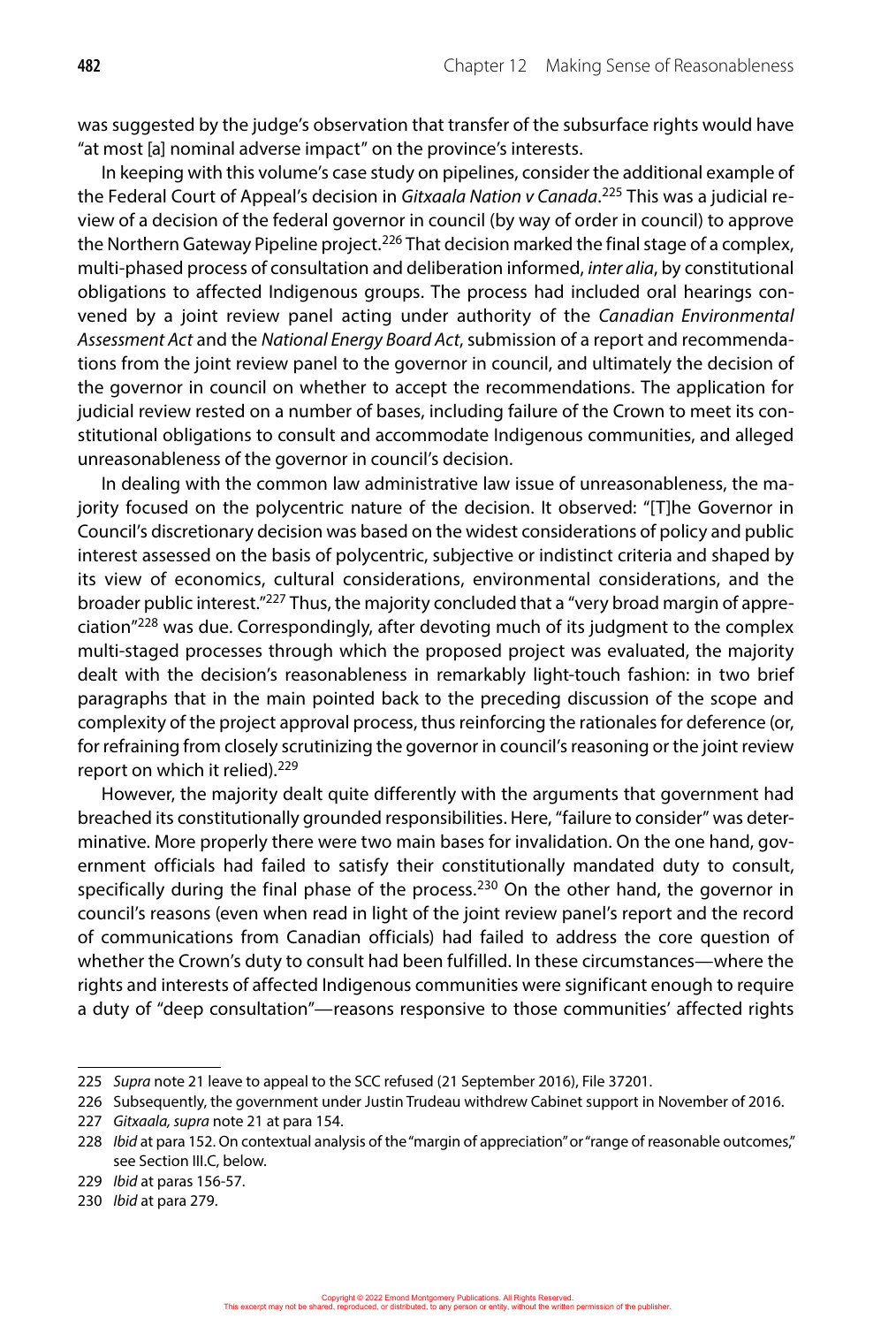and interests and to their concerns about the consultation process were constitutionally required. That duty was enhanced, rather than diminished, by the polycentric nature of the decision; that is, "where, as in this case, the Crown must balance multiple interests, a safeguard requiring the Crown to set out the impacts of Aboriginal concerns on decision-making becomes more important. In the absence of this safeguard, other issues may overshadow or displace the issue of the impacts on Aboriginal rights."231

Both *Kainaiwa* and *Gitxaala* thus reflect special, constitutionally grounded expectations imposed on the Crown in its relationship with Indigenous Peoples.232 Yet in *Kainaiwa*, the constitutional obligation of the Crown to advance reconciliation is integrated into an administrative law analysis of the minister's broad ("almost unfettered") discretionary powers, such that failure to consider this constitutionally mandated objective takes on special normative force, even as the reviewing court leaves the common law prohibition against revisiting the importance or weight of factors relevant to discretion formally undisturbed. In *Gitxaala*, the discretion of the governor in council is, for the purpose of common law administrative law, so broad as to be *de facto* unfettered; unlike the situation in *Kainaiwa*, the analysis of reasonableness is not informed or delimited by constitutional values or objectives. Accordingly, that analysis refrains from overt scrutiny of the reasoning offered or whether it justifies the conclusion. Yet on switching gears to constitutional obligations, the expectations placed on the governor in council's reasoning, both express and implicit, are comparatively robust.

Is it appropriate that expectations of public justification are bifurcated across constitutional and administrative law in the manner illustrated in *Gitxaala*? Is it better or worse for constitutionally mandated norms<sup>233</sup> to expect that they be integrated into common law administrative law reasoning? This question goes to the implications of the *Baker* judgment or its core principle that discretion must be exercised in accordance with "the values underlying the grant of discretion." How should this principle inform strategies of argumentation and justification in administrative law—or the relationship between administrative and constitutional law?

## **C. Dunsmuir Reasonableness in Context**

So far, this chapter's discussion of the theory and practice of reasonableness review has focused mostly on the frequency with which theory and practice diverge. This final section inquires into recent and evolving developments in the case law and commentary that reflect efforts to give more structure, predictability, and coherence to reasonableness review. The first development builds on the idea that reasonableness takes its "colour from context" by using contextual analysis to inform the "range of reasonable outcomes." The second

<sup>231</sup> *Ibid* at para 315. See further Chapter 3 by Janna Promislow and Naiomi Metallic in this text.

<sup>232</sup> Another important recent example is *Twins v Canada (Attorney General)*, [2016 FC 537, \[2017\] 1 FCR 79](https://www.canlii.org/en/ca/fct/doc/2016/2016fc537/2016fc537.html?autocompleteStr=Twins v Canada (Attorney General) 2016 &autocompletePos=1) [*Twins*]. There, Southcott J overturned a decision of the Parole Board of Canada revoking an Indigenous woman's parole on the basis that the board failed to take into account principles derived from *R v Gladue* [\[1999\] 1 SCR 688](https://www.canlii.org/en/ca/scc/doc/1999/1999canlii679/1999canlii679.html?autocompleteStr=R v Gladue%2C %5B1999%5D 1 SCR 688&autocompletePos=1). Those principles require consideration of the effects of colonialism and systemic discrimination in producing the overrepresentation of Indigenous Peoples in Canada's prisons and jails, and consideration of how alternatives to incarceration may be promoted in the case at hand.

<sup>233</sup> It is also worth carefully considering the proposition that the *constitutional* expectations placed on reason-giving in *Gitxaala* (and the related case law) are unduly informed by the minimalist common law expectation that fundamental rights and values must simply be "considered."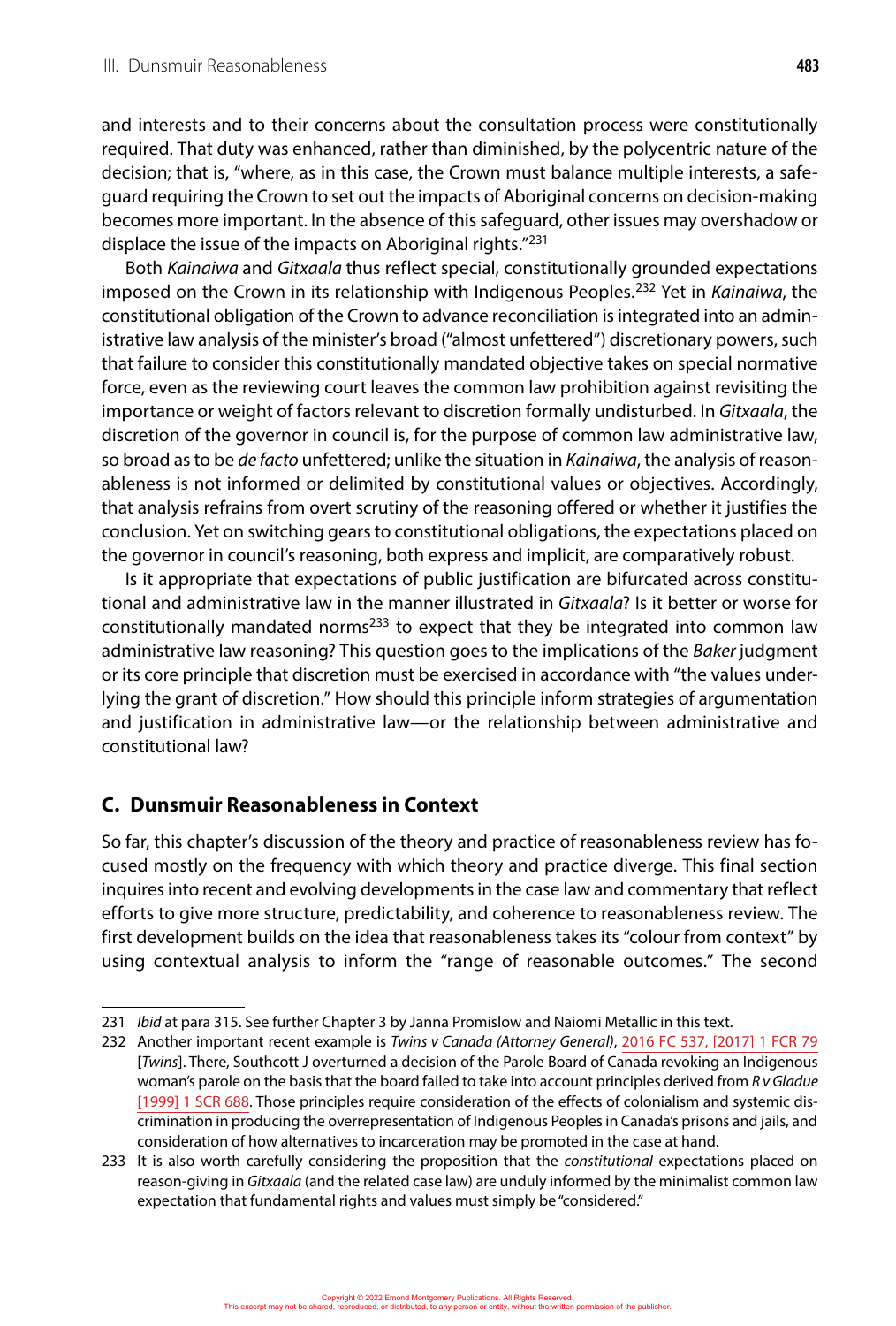(related) development, formally endorsed by the Supreme Court but attracting increasing critical scrutiny in the case law and commentary, contextualizes reasonableness specifically by imposing an expectation of proportionality where discretion engages Charter values. The third development, reflected in case law at the Federal Court of Appeal and in academic commentary, $234$  seeks to add a dash more formalism to reasonableness review by articulating discrete indicia or markers of unreasonableness, in order to guide and in some respects standardize the analysis.

## *1. Assessing the "Range of Possible, Acceptable Outcomes Which Are Defensible in Respect of the Facts and Law"*

A subject of growing controversy in the post-*Dunsmuir* case law is what should be expected of courts by way of contextual analysis in order to set the expectations of reasonableness for the decision at hand. In what sense (if any) are courts supposed to operationalize the idea that reasonableness "takes its colour from context,"<sup>235</sup> or that each decision carries a variable, context-sensitive "range of reasonable outcomes" marking off acceptable from unacceptable decisions? Should these and other statements be taken to support a dedicated pragmatic and functional-type inquiry at the outset of reasonableness review? And is there a danger that an analysis of this sort may conflict with the imperative of deference (as respect)?

## *a. Degrees of Deference, Scope of Authority: What's the Difference?*

Binnie J, in his concurring reasons in *Dunsmuir*, suggested that adoption of a single standard of reasonableness would require context-sensitive adjustment of the level of deference appropriate to the specific decision on review.<sup>236</sup> He added that the considerations likely to be of relevance would include those that had informed the pragmatic and functional analysis for selecting the standard of review. To these, Binnie J added the significance of the interests affected (not historically entertained among the pragmatic and functional factors), which in certain circumstances, he said, should attract an expectation of "proportionality."237

Binnie J's position in this regard was rejected in the majority reasons of Rothstein J in *ATA*. Rothstein J wrote:

Once it is determined that a review is to be conducted on a reasonableness standard, there is no second assessment of how intensely the review is to be conducted. The judicial review is simply concerned with the question at issue. A review of a question of statutory interpretation is different from a review of the exercise of discretion. Each will be governed by the context. But there is no determination of the intensity of the review with some reviews closer to a correctness review and others not.<sup>238</sup>

<sup>234</sup> See the sources in note 15 (particularly the work of Stratas JA and Paul Daly). See also *Canada (Minister of Transport, Infrastructure and Communities) v Farwaha*, [2014 FCA 56, \[2015\] 2 FCR 1006](http://canlii.ca/t/g61tm) at para 100 [*Farwaha*]; and *Workplace Health, Safety and Compensation Commission v Allen*, [2014 NLCA 42](https://www.canlii.org/en/nl/nlca/doc/2014/2014nlca42/2014nlca42.html?autocompleteStr=Workplace Health%2C Safety and Compensation Commission v Allen&autocompletePos=1) at para 67.

<sup>235</sup> *Khosa*, *supra* note 119.

<sup>236</sup> *Dunsmuir*, *supra* note 1 at para 139.

<sup>237</sup> *Ibid* at para 151, Binnie J. And see L Sossin & CM Flood, "The Contextual Turn: Iacobucci's Legacy and the Standard of Review in Administrative Law" (2007) 57 UTLJ 581 at 596.

<sup>238</sup> *ATA*, *supra* note 5 at para 47.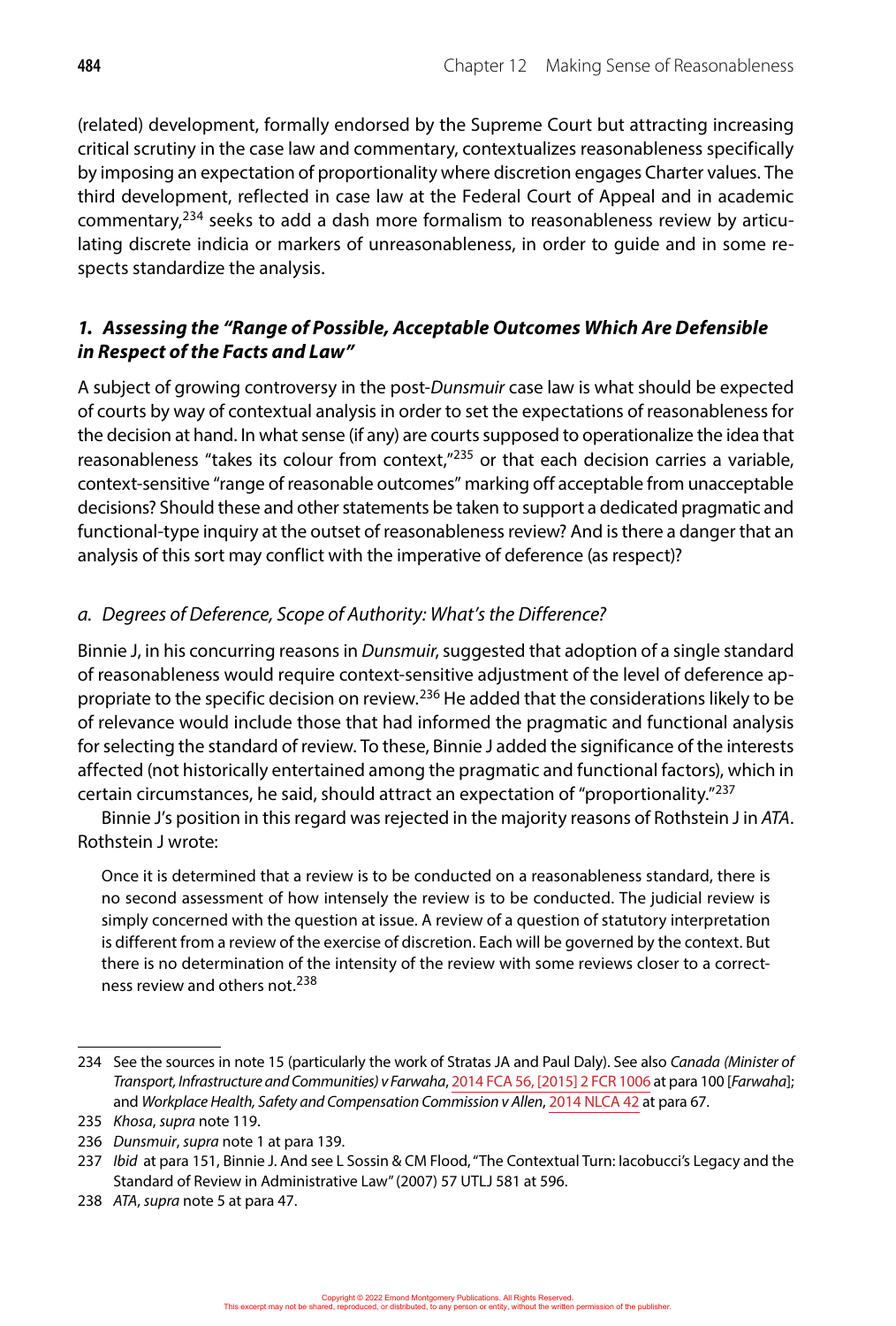Rothstein J's rejection of the idea of degrees of deference reaches back to the dual thesis of conceptual incoherence and practical unworkability relied upon by the *Dunsmuir* majority in rejecting two separate reasonableness standards. In short, if it was not possible to distinguish between patent unreasonableness and reasonableness review without sending courts on fruitless quests to adjust for the allowable "depth of probing" or "magnitude of error," then further attempts to fine-tune deference into infinite degrees are likely to be of little use—and worse, may distract courts from the central work of explaining why the decision on review is or is not reasonable.<sup>239</sup>

Rothstein J's comments were recently echoed in the judgments of Abella and Cromwell JJ in *Wilson*. 240 Their disapproval of the idea of variable degrees of deference was provoked by the observation of Stratas JA in the Court of Appeal decision below that the statutory interpretation problem in issue had involved "relatively little specialized labour insight beyond the means the courts have at hand," such that, were a reasonableness standard to be applied, it would afford "only a narrow margin of appreciation."<sup>241</sup> The disapproving comments of Abella and Cromwell JJ appear to be informed at least in part by the worry that judicial reappraisal of such factors as relative expertise subsequent to settling on reasonableness review will undercut the commitment to deference.

Yet Abella J simultaneously gave strong support, in *Wilson*, to the notion that reasonableness review does and should include context-sensitive evaluation of the range of reasonable outcomes supportable on the law and facts. Indeed that proposition (which, after all, was endorsed in *Dunsmuir*) was at the heart of Abella J's proposal in *Wilson* to retire the correctness standard. As explored earlier, that proposal was grounded in the idea that the expectations of reasonableness may be adjusted to reflect the legitimate scope of the decision-maker's authority in any particular case—and, in some cases, will admit of only one reasonable interpretation or outcome.

Even if we accept, for the sake of argument, that contextualization of reasonableness review aims at illuminating the scope of authority and not adjusting the degree of deference (setting aside the question of whether this is a meaningful distinction), questions remain. For one: what considerations or contextual factors are relevant to the analysis of the "range"? And second: in what sense, if any, is this analysis to reflect the imperative of deference "as respect"?

#### *b. What Context? And Whither Deference?*

The statements above from members of the Supreme Court in rejecting the idea of degrees of deference suggest that contextual assessment of the range or scope of authority is to be guided primarily or perhaps exclusively by the nature of the question—its classification as law, discretion, fact-finding, or application of law to fact. However, as explored below, there is also Supreme Court precedent supportive of the proposition that other contextual factors, relating, for instance, to relative institutional capacities as well as (at least in the case of Charter-protected interests or "Charter values") the significance of the interest at stake, may play an important role in informing the expectations of reasonableness appropriate to the

<sup>239</sup> *Ryan*, *supra* note 46 at para 46.

<sup>240</sup> *Supra* note 16.

<sup>241</sup> *Wilson v Atomic Energy of Canada Ltd*, 2015 FCA 17 at para 58, Stratas JA.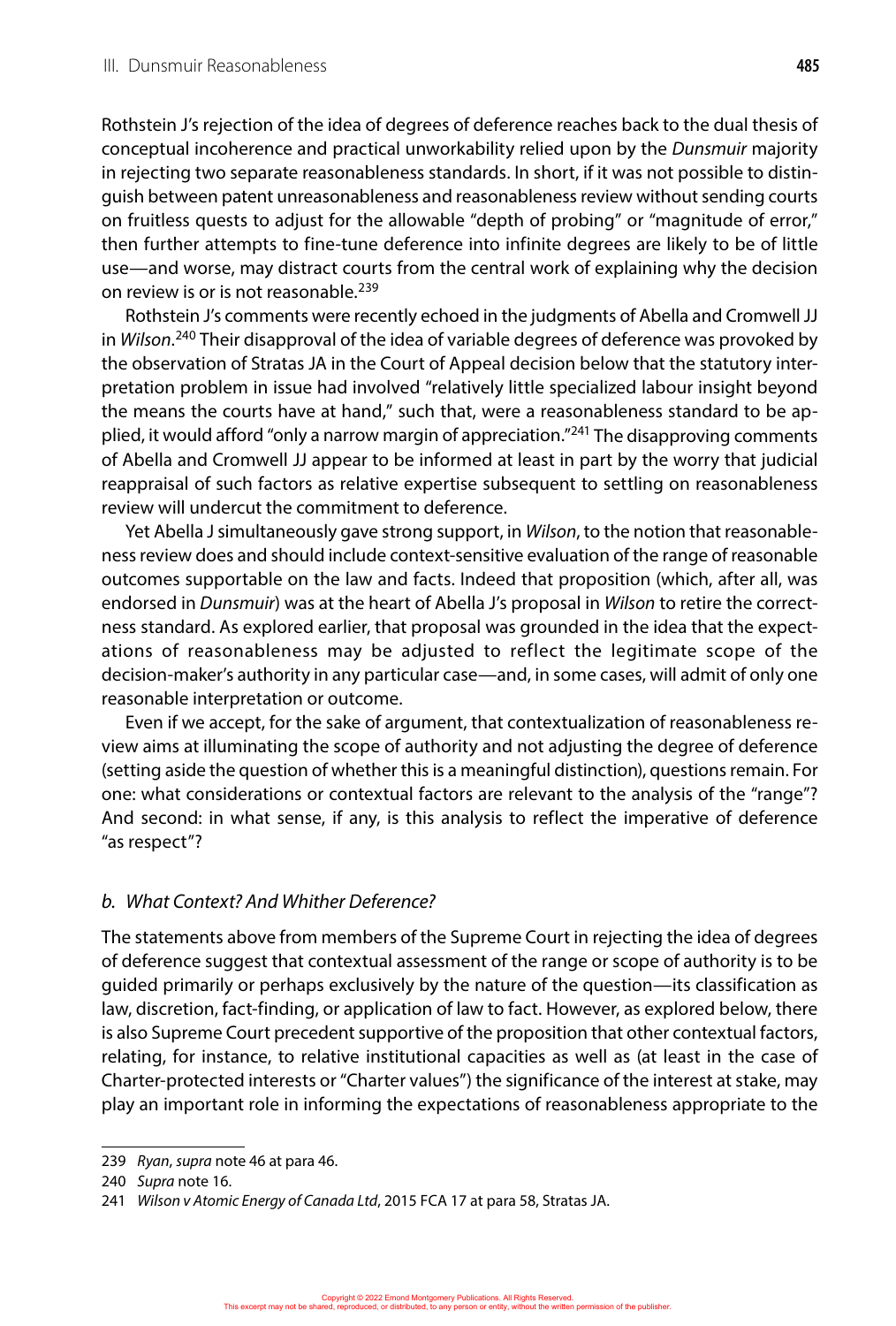case at hand. The Federal Court of Appeal has gone the farthest to formalize the contextual factors informing the range of reasonableness (or margin of appreciation), taking account of the significance of the interest at stake (including non-Charter-protected interests such as the interest in employment) as well as relative expertise, in addition to the nature of the question, in order to orient the court to the breadth or narrowness of acceptable or justified approaches to the decision on review.<sup>242</sup> Given the support of a powerful four-judge dissent in *Edmonton (City) v Edmonton East (Capilano) Shopping Centres Ltd* 243 for recognizing the full set of pragmatic and functional factors as relevant to contextualizing reasonableness review, this is a debate that one should continue to watch.

#### *c. Discretion and the Range of Reasonable Outcomes: Catalyst Paper*

Where a decision is classed as *discretionary*, it appears that analysis of the contextual factors or signals informing the range of reasonable outcomes should take account of factors that are not (or not as obviously) engaged where the question is classed as law or law interpretation—where (as noted below) the range appears to be set through application of the "ordinary" tools of statutory interpretation.<sup>244</sup> (Of course, this turns on a bright-line distinction between law and discretion, which, as suggested earlier, is under increasing attack in and beyond administrative law.)

A key Supreme Court precedent illustrating contextualized reasonableness review of discretion is *Catalyst Paper Corp v North Cowichan (District)*. 245 This case involved review of a municipal by-law that imposed a markedly higher rate of property tax on industrial ratepayers in comparison with residents. McLachlin CJ, writing for the court, affirmed that a review for reasonableness "must be assessed in the context of the particular type of decision making involved and all relevant factors," and is therefore "an essentially contextual inquiry."<sup>246</sup>

 The dissent relies heavily (as have other courts on this point) on the work of Paul Daly, specifically "Struggling Towards Coherence," *supra* note 15. See also the contribution of Jonathan M Coady on this issue: "The Time Has Come: Standard of Review in Canadian Administrative Law" (2017) 68 UNBLJ 79 especially at 104-5 (suggesting that the contextual factors giving content to a single standard of (reasonableness) review should address: (1) "[t]he nature of the decision-maker"; (2) the nature of the question; (3) "[t]he content of the statutory scheme" (including statutory purposes as well as existence of a privative clause or right of appeal); and (4) relative expertise). Just how, and why, institutional considerations like relative expertise should inform substantive expectations of reasoned justification is a question that requires further attention in the Canadian case law and commentary.

<sup>242</sup> See *Farwaha*, *supra* note 234.

<sup>243</sup> [2016 SCC 47, \[2016\] 2 SCR 293.](http://canlii.ca/t/gvjqr) The four-judge dissent wrote at para 89:

<sup>[</sup>C]ontext does not cease to be relevant once the standard of review is selected. Even if the applicable standard of review were reasonableness, it is a contextual analysis—guided by the principles of legislative supremacy and the rule of law—that defines the range of reasonable outcomes in any given case …. In short, "context simply cannot be eliminated from judicial review."

<sup>244</sup> The phrase is from Moldaver J in *McLean*, *supra* note 49, and is used to describe the approach to be taken to assessing the range of reasonable outcomes where the question centres upon statutory interpretation.

<sup>245</sup> [2012 SCC 2, \[2012\] 1 SCR 5](https://www.canlii.org/en/ca/scc/doc/2012/2012scc2/2012scc2.html?autocompleteStr=Catalyst Paper &autocompletePos=1) [*Catalyst Paper*].

<sup>246</sup> *Ibid* at para 18.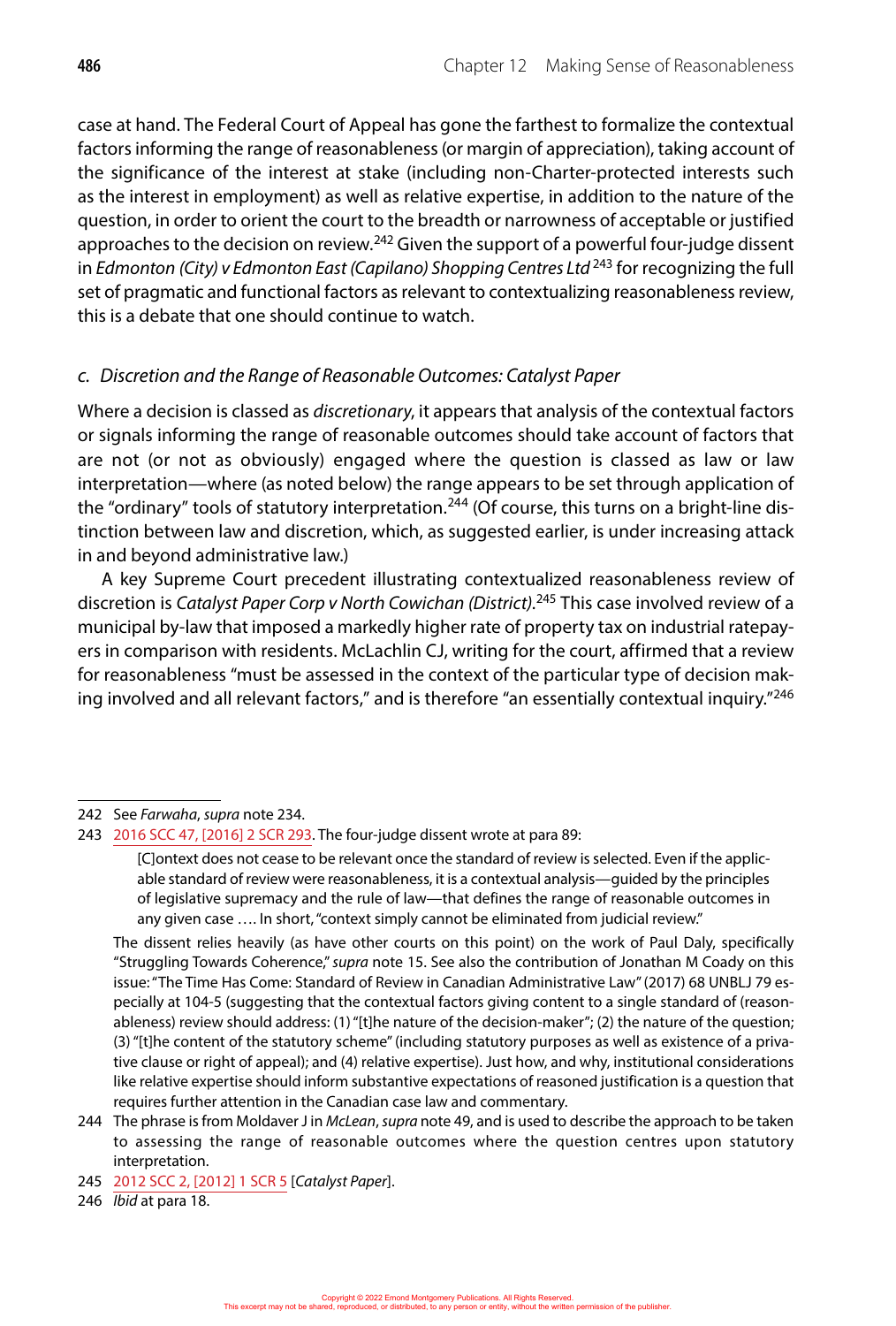To this she added: "The fundamental question is the scope of decision-making power conferred on the decision-maker by the governing legislation."<sup>247</sup>

The contextual factors that came together to inform recognition of a broad "range of reasonable outcomes"248 (and permissible considerations)249 in *Catalyst Paper* included:

- 1. the nature of the decision (an exercise of discretionary authority lacking express statutory constraints, indeed described as "virtually unfettered");<sup>250</sup>
- 2. the statutory purpose or function of the decision-maker (characterized as "legislative" and as allowing for consideration of "an array of social, economic, political and other non-legal considerations"); and
- 3. the municipality's democratic legitimacy or more specifically electoral accountability. 251

These contextual considerations informed the approach taken by the court to the process as well as the substance of the municipality's decision. On process, McLachlin CJ observed that municipal by-law-making need not be supported by formal reasons; rather, reasons may be reconstructed through attention to the record of municipal debates and any ensuing policy statements.<sup>252</sup> On substance, the chief justice articulated a sub-species of reasonableness review that drew expressly on the English judgment *Associated Provincial Picture Houses, Ltd v Wednesbury Corp*, 253 and its highly forgiving concept of "Wednesbury unreasonableness."254 In *Wednesbury*, Lord Greene stated that the decision of a public authority on a matter within its competence should be upheld unless it is "so unreasonable that no reasonable authority could ever have come to it"—demonstration of which, he further indicated, "would require something overwhelming."255 Following this approach, McLachlin CJ stated (modifying the test slightly, in light of "the wide variety of factors that elected municipal councillors may legitimately consider in enacting bylaws"):<sup>256</sup> "The applicable test is this: only if the by-law is one no reasonable body informed by these factors could have taken will the by-law be set aside."<sup>257</sup> Thus, the expectations of reasonableness are adjusted to reflect the particular nature (and institutional context) of this highly political, quasi-legislative decision.

249 *Ibid* at paras 17, 19.

- 251 *Ibid* at para 19.
- 252 *Ibid* at para 28.
- 253 [1948] 1 KB 223 (CA) [*Wednesbury*].
- 254 For contrasting accounts of the nature and cogency of (variegated) *Wednesbury* analysis, compare Paul Daly, "Wednesbury's Reason and Structure" (2011) Pub L 238 with Andrew Le Sueur, "The Rise and Ruin of Unreasonableness?" (2005) 10 Jud Rev 32 at 32-33. Daly follows in the tradition of Jowell and the other editors of De Smith's *Judicial Review*, 7th ed (London: Sweet & Maxwell, 2013) in identifying implicit structuring principles or forms of unreasonableness in *Wednesbury* unreasonableness. In contrast, Le Sueur states the major criticisms of and proposals for common law reform of *Wednesbury* unreasonableness. Dyzenhaus subjects the judgment of Lord Greene to critique of a form similar to that raised to patent unreasonableness review in *Dunsmuir* in "Formalism's Hollow Victory," *supra* note 38 at 542-48.
- 255 *Wednesbury*, *supra* note 253 at 230, Lord Greene.

<sup>247</sup> *Ibid* at para 18.

<sup>248</sup> *Ibid* at para 25.

<sup>250</sup> *Ibid* at para 26.

<sup>256</sup> *Catalyst Paper*, *supra* note 245 at para 24.

<sup>257</sup> *Ibid*.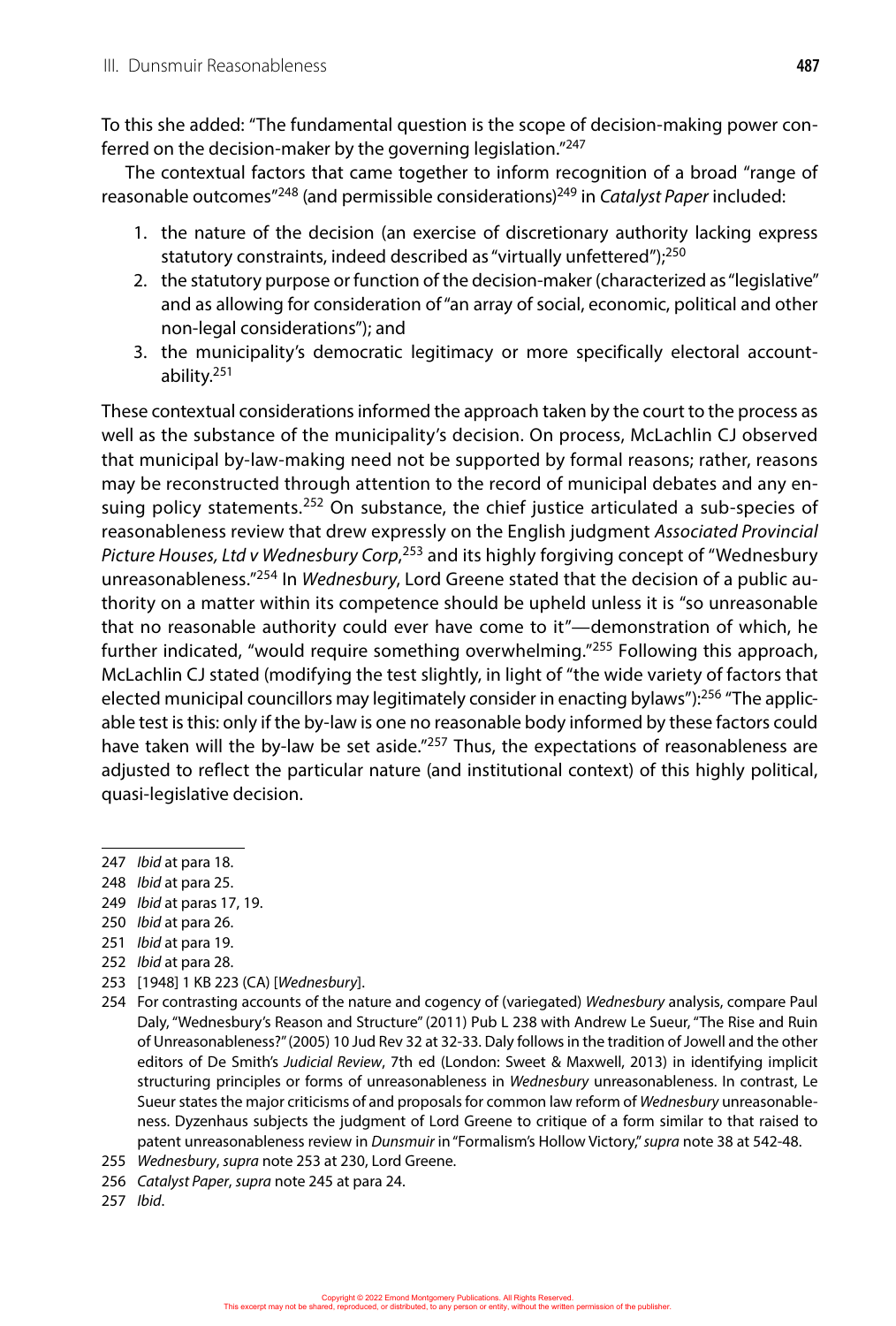McLachlin CJ was quick to add that the discretionary power of municipalities to make by-laws is not wholly untrammelled. Indeed, she built in further traditional common law parameters, drawing now on the nominate grounds of review for abuse of discretion:

If, for instance, [by-laws] were found to be partial and unequal in their operation as between different classes; if they were manifestly unjust; if they disclosed bad faith; if they involved such oppressive or gratuitous interference with the rights of those subject to them as could find no justification in the minds of reasonable men, the court might well say, "Parliament never intended to give authority to make such rules; they are unreasonable and ultra vires."<sup>258</sup>

If it was surprising to unearth *Wednesbury* unreasonableness to inform review of municipal by-law-making in *Catalyst Paper*, it is perhaps even more surprising to reprise the nominate grounds from English law, traditionally applied without concern for deference.

Yet for all its casting lines back to old English precedents, the judgment in *Catalyst Paper* is arguably a good example of deference "as respect." First, it confirms that there are always legal limits on the decision-making powers of statutory decision-makers—regardless of whether those decision-makers are democratically accountable, or their decisions are deemed policyrich.<sup>259</sup> Second, it carefully and respectfully explores the rationales for the decision (reconstructed from the municipal debates), and, in accordance with the relatively recent principle that courts should show deference to a discretionary decision-maker's opinions on what considerations are relevant, $2^{60}$  confirms the relevance of the array of social, economic, and political considerations that the municipality identified as critically important. Finally, rather than moving to correct the property tax differential on the basis of intuitive perceptions of injustice, or disproportionality, the judgment affirmed the distributive justice rationale relied on by the municipality: its concern to ensure that long-time residents on fixed incomes were not forced out of their homes by steeply rising property taxes. It took account, as well, of the municipality's efforts to gradually reduce the burdens placed on the industrial class.<sup>261</sup> These elements of deferential reasoning are arguably informed by the earlier contextual analysis through which the court was apprised of the municipality's legitimate role and function.

## *d. Law Interpretation and the Range of Reasonable Outcomes: Return of the Jurisdictional Zombie?*

If *Catalyst Paper* approaches analysis of the range of reasonable outcomes in a manner that aims to be fit for discretion (or, more specifically, for municipal by-law-making), Moldaver J in *McLean*262 articulates an approach that aims to be fit for law, or law interpretation. The

<sup>258</sup> *Kruse v Johnson* (1898), 2 QB 91 at 99-100 (Div Ct), Lord Russell CJ, cited in *Catalyst Paper*, *supra* note 245 at para 21 (emphasis in original).

<sup>259</sup> The judgment in *Catalyst Paper* importantly rejects the principle from *Thorne's Hardware Ltd v The Queen*, [\[1983\] 1 SCR 106](https://www.canlii.org/en/ca/scc/doc/1983/1983canlii20/1983canlii20.html?autocompleteStr=Thorne%27s Hardware Ltd v The Queen %5B&autocompletePos=1) at 115 that matters of municipal policy-making are not subject to judicial review. *Catalyst Paper*, *supra* note 245 at paras 14-15.

<sup>260</sup> See *Baker*, *supra* note 19 at para 56. And see *Canada* (*National Revenue) v JP Morgan Asset Management (Canada) Inc*, [2013 FCA 250](https://www.canlii.org/en/ca/fca/doc/2013/2013fca250/2013fca250.html?autocompleteStr=JP Morgan Asset Management&autocompletePos=1) at para 74 [*JP Morgan*].

<sup>261</sup> So perhaps there is an analysis of proportionality in the background, after all. I would argue that the decision centres upon this principle—and exemplifies its context-sensitive and deferential application. This is supported by McLachlin CJ's affirmation of the nominate grounds from *Kruse v Johnson*.

<sup>262</sup> *Supra* note 49.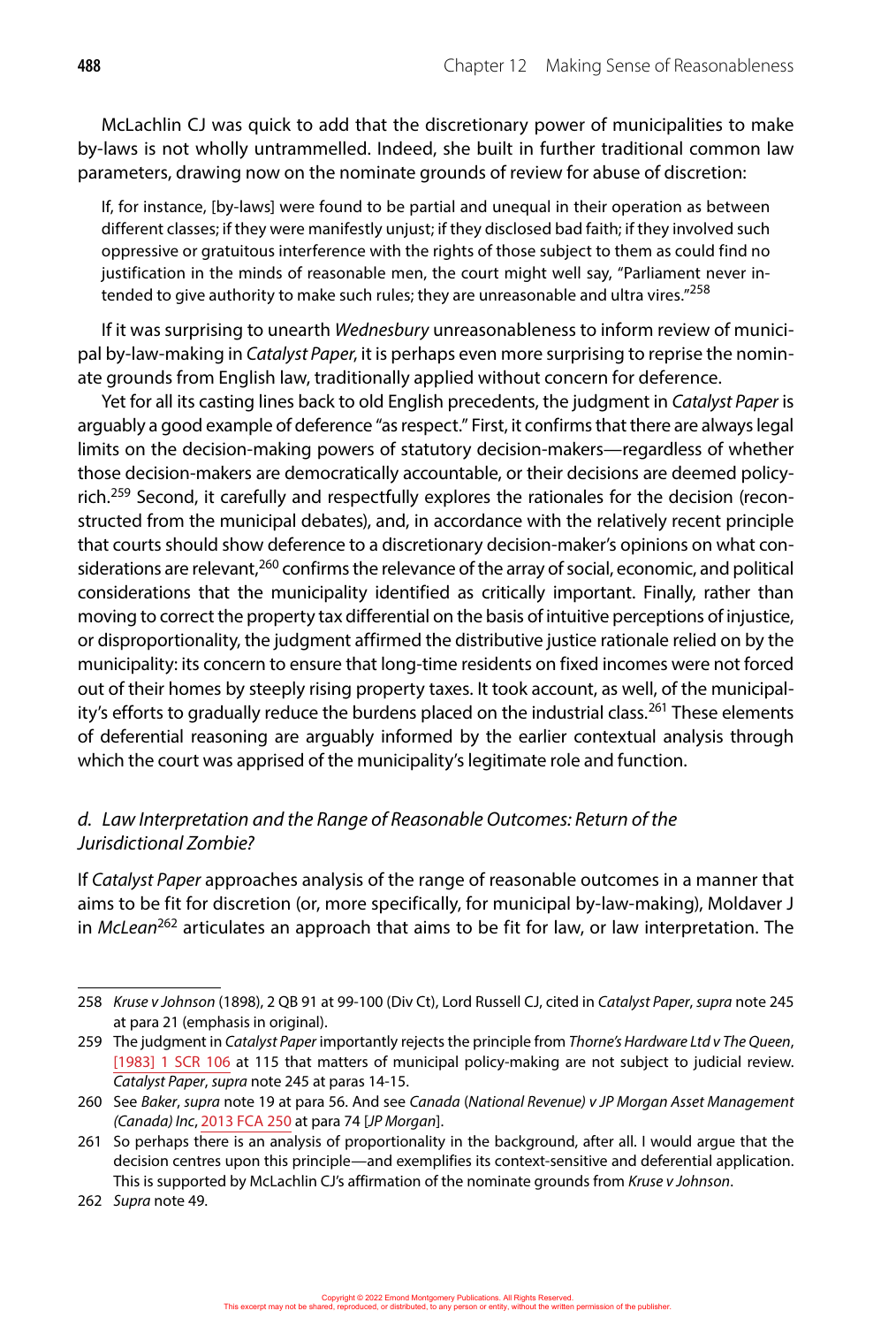question is whether the approach advanced moves beyond the old habits of shuttling between supremacy and abdication.

Moldaver J, writing for the majority in *McLean*, devotes his judgment in part to offering general guidance on analysis of the "range of reasonable outcomes" in cases involving law interpretation. He frames these statements by recalling from *Dunsmuir* the possibility that some interpretive problems engaged by administrative decisions may admit of multiple reasonable interpretations. However, he takes pains to convey that instances in which multiple interpretations are supportable in law are rare (statute law, he says, "will on occasion be susceptible to multiple *reasonable* interpretations"263). Against this background, Moldaver J states:

Where the ordinary tools of statutory interpretation lead to a single reasonable interpretation and the administrative decision-maker adopts a different interpretation, its interpretation will necessarily be unreasonable—no degree of deference can justify its acceptance . . . . In those cases, the "range of reasonable outcomes" … will necessarily be limited to a single reasonable interpretation—and the administrative decision-maker must adopt it.<sup>264</sup>

On this approach, the "ordinary tools of statutory interpretation" are what circumscribe the range of reasonable outcomes; no other contextual factors are in view. Moldaver J cites *Mowat* as exemplary of the form of analysis he has in mind.265 As we have seen, in *Mowat*, the process of narrowing the range of reasonable outcomes to just one was effected primarily, if not exclusively, though statutory interpretation principles and strategies.<sup>266</sup> However, what was not apparent in the court's approach was adherence to the imperative of deference. That is, the court made little to no discernible effort to supplement the tribunal's framework of reasoning, or to entertain counterarguments to the court's preferred reasoning—or otherwise to position the decision in its best light.

As Paul Daly has suggested, $267$  the approach to questions of law interpretation counselled by Moldaver J in *McLean* arguably marks the introduction into Canadian law of the approach adopted in the US in *Chevron USA Ltd v Natural Resources Defence Council Inc*. 268 Under that doctrine, courts reviewing an administrative interpretation of law must first determine whether a disputed statutory provision is or is not ambiguous (i.e., whether there are two or more "plausible" interpretations). Only if ambiguity is established do they move on to adopt the posture of deference, specifically by asking whether the administrative interpretation falls among the plausible options. This approach to deference, that is, first ascertaining whether there is one "right answer" and then moving to a posture of deference

<sup>263</sup> *Ibid* at para 32 (emphasis on "reasonable" in original, emphasis on "on occasion" added).

<sup>264</sup> *Ibid* at para 38.

<sup>265</sup> *Ibid*.

<sup>266</sup> See *Mowat*, *supra* note 130 at para 34. The use of statutory interpretation principles to identify the existence of just one reasonable interpretation was also in play in *Wilson v British Columbia (Superintendent of Motor Vehicles)*, [2015 SCC 47, \[2015\] 3 SCR 300—](https://www.canlii.org/en/ca/scc/doc/2015/2015scc47/2015scc47.html?autocompleteStr=2015 SCC 47 &autocompletePos=1)although in a manner that confirmed the interpretation taken by the decision-maker.

<sup>267</sup> Paul Daly, "Deference and Reasonablenes" (23 March 2013), *Administrative Law Matters* online: <[http://](http://administrativelawmatters.blogspot.ca/2013/03/deference-and-reasonableness.html) [administrativelawmatters.blogspot.ca/2013/03/deference-and-reasonableness.html>](http://administrativelawmatters.blogspot.ca/2013/03/deference-and-reasonableness.html). See also Daly, "Scope and Meaning of Reasonableness Review," *supra* note 9 at 824-25.

<sup>268</sup> 467 US 837 at 842-43 (1984).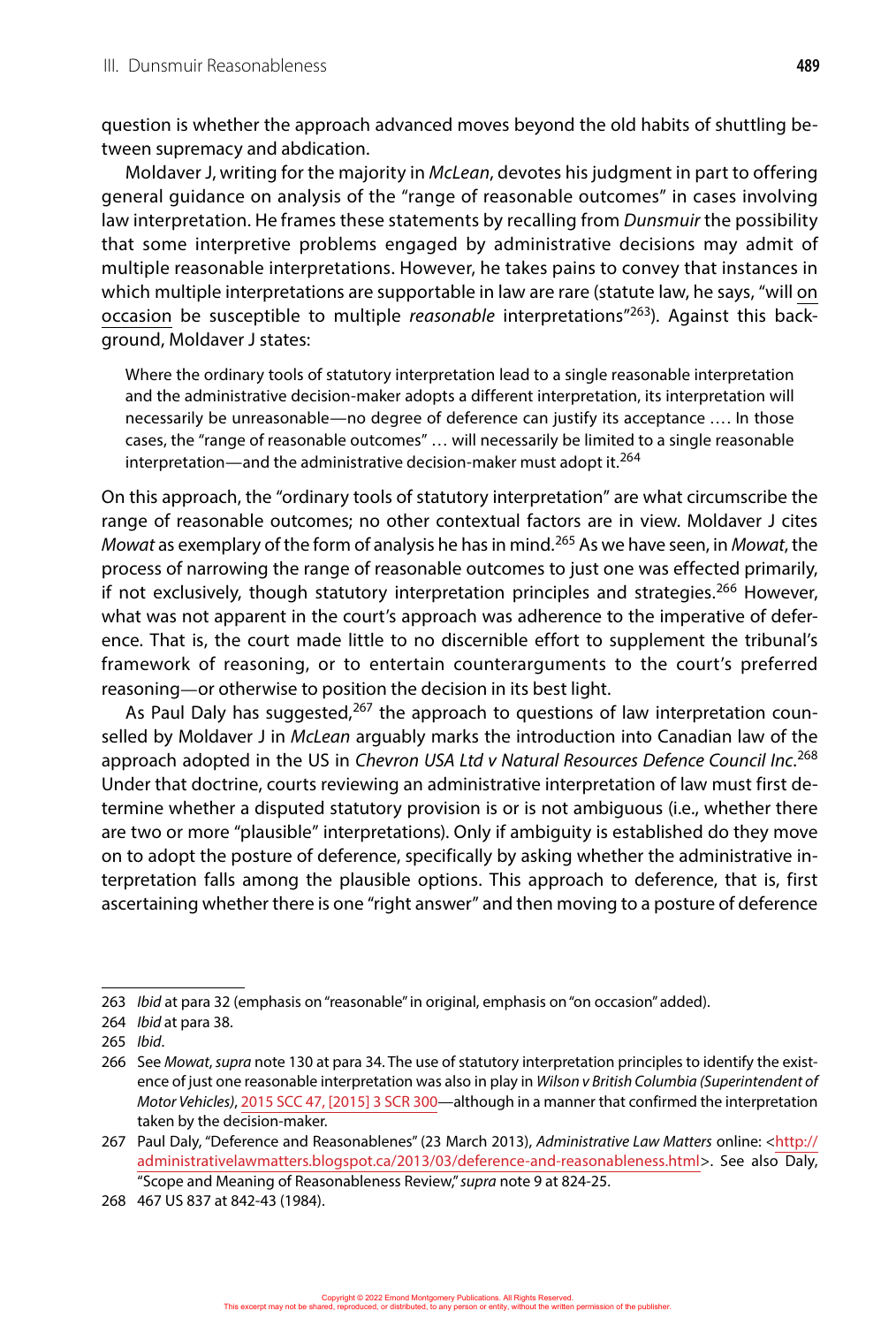only if there is not, is similar in key respects to the position of Sopinka J in *Paccar,*269 an approach widely condemned in the case law and commentary as overly judge-centric.

Yet while the approach to setting the range of reasonable outcomes counselled in *McLean* veers on the one hand toward judicial supremacy, it arguably also veers on the other toward judicial abdication. Specifically, Moldaver J indicates that where the framing analysis of the range of reasonable outcomes suggests that there is *more than one* plausible interpretation that is, that more than one interpretation has "*some* support in the text, context, and purpose of the statute"<sup>270</sup>—and the tribunal's interpretation is among those, then deference requires that the court simply affirm the decision's reasonableness: the tribunal wins by default. What the court should not do is inquire into whether the interpretation favoured by the tribunal (or some competing interpretation) was the best.<sup>271</sup> This reflects the concern, pervasive in judicial review and especially in substantive review, to ensure that courts do not bump aside the field-sensitive interpretations of democratically mandated administrative decision-makers in favour of their own policy preferences. The question is whether the baseline criterion of merely having "some support" in the statutory text, context, and purposes is sufficient to govern the evaluation of reasonableness. For instance, is an interpretation that fails to reflect Charter values or values at international law (and yet meets the baseline requirement of "plausibility") "as reasonable" as an interpretation that accords with those values? Here it is worth recalling that one of the dominant principles of statutory interpretation states that statutory ambiguity (and so baseline "plausibility") is to be assessed without reference to Charter values or the values reflected in international human rights law.272

Further concerns arise where competing interpretations (recognized as reasonable on a minimalist assessment of interpretive plausibility) produce contradictory conclusions and result in differential treatment of similarly situated individuals. For instance, in *Tran*, 273 (which, as discussed above, involved review of a decision to refer Tran's case to an admissibility hearing on grounds of "serious criminality"), one of the interpretive questions was whether the phrase "a term of imprisonment" $274$  included a conditional sentence (i.e., a sentence with no jail time). Was it appropriate—or concordant with a defensible understanding of reasonableness review—that the Federal Court of Appeal deemed the officer's (implicit)275 interpretation, whereby Tran's 12-month conditional sentence did so

<sup>269</sup> *Supra* note 45. (And see the discussion above.)

<sup>270</sup> *McLean*, *supra* note 47 at para 39.

<sup>271</sup> See *ibid* at paras 38-41.

<sup>272</sup> See *Bell ExpressVu*, *supra* note 63 at para 62; *Gitxaala Nation v Canada*, [2015 FCA 73](https://www.canlii.org/en/ca/fca/doc/2015/2015fca73/2015fca73.html?autocompleteStr=Gitxaala Nation v Canada%2C 2015 FCA 73 &autocompletePos=1) at para 17 ("As a practical matter, this canon of construction [the principle that interpretation should be consistent with Canada's obligations at international law] is seldom applied because most legislative provisions do not suffer from ambiguity and, thus, 'must be followed even if they are contrary to international law': *Daniels v White*, [\[1968\] SCR 517](https://www.canlii.org/en/ca/scc/doc/1968/1968canlii67/1968canlii67.html?autocompleteStr=%5B1968%5D SCR 51&autocompletePos=1) at 541, 2 DLR (3d) 1.") For critical commentary on the requisite determination of "ambiguity" prior to informing interpretation with wider legal and constitutional values (including those at international law), see Sullivan, "Statutory Interpretation in Canada," *supra* note 60 at 119-21.

<sup>273</sup> *Supra* note 186.

<sup>274</sup> Per s 36(1)(a) of the IRPA.

<sup>275</sup> On the separate difficulties raised by *Tran* in connection with review of implicit decisions, see Section III.B.2.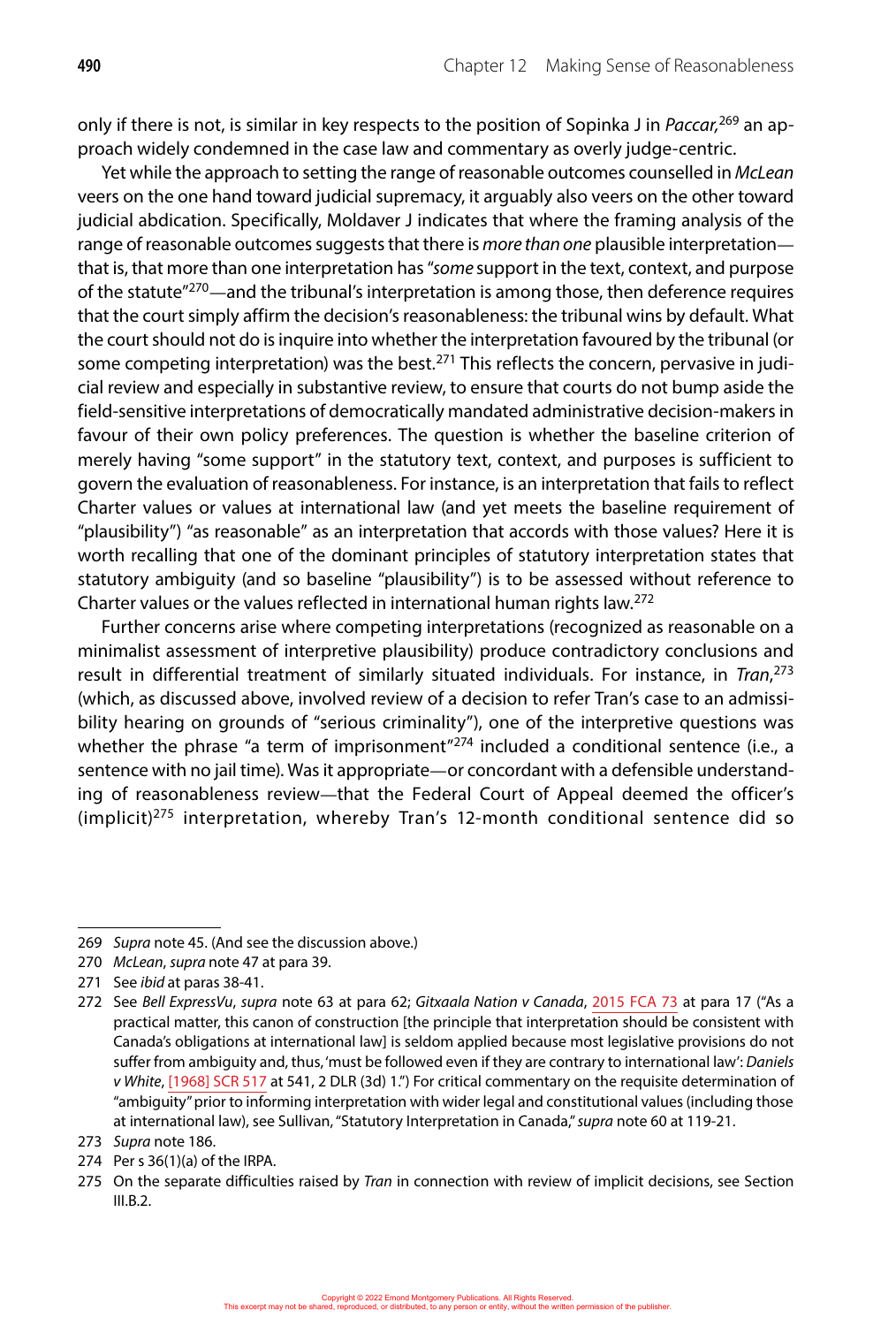qualify, *as reasonable as* the alternative interpretation argued by Tran?276 Or would it be more appropriate in such a case for the court to weigh in—in light of Charter values, say—on the *best* interpretation?

In *McLean*, the competing interpretations before the court also produced inconsistent conclusions. The statutory limitation period for commencing secondary proceedings was triggered either by the underlying misconduct, or by the person's entering into a settlement agreement with another provincial securities commission. The majority recognized that the commission's approach (using the settlement agreement as the baseline) clearly advanced the statutory purpose of interprovincial cooperation of securities regulators. It added that the appellant's competing approach, while not clearly "inconsistent with" this purpose, was less clearly supportive of it. Karakatsanis J, in her concurrence, disagreed: she argued that the appellant's approach was inconsistent with the statutory purpose and so was unreasonable. She added that the majority's legitimizing both interpretations had produced a result that was itself counterproductive to the fundamental statutory purpose of interjurisdictional cooperation. That is, the majority's conclusion served to exacerbate the uncertainty and so lack of coordination around when secondary proceedings may be launched.

It is important to note that the Supreme Court has repeatedly rejected arguments for the imposition of correctness review on the basis of alleged inconsistency among administrative decisions.<sup>277</sup> The concern is that this would fundamentally undercut deference.<sup>278</sup> That is, it would allow judges to sidestep deference by finding inconsistency or threatened inconsistency under every interpretive dispute. Moreover, it would undercut the institutional objective of ensuring that administrative decision-makers have "flexibility to adjust to new arguments and circumstances<sup>"279</sup>—indeed, in some settings, to adjust to the shifting policy objectives of the governments of the day.

Notably, however, recent developments in the appellate case law have been more circumspect about inconsistency among administrative decisions. These judgments advance the principle that the presence of "directly conflicting"280 tribunal precedents may *narrow the range of reasonable outcomes*. That is, in such circumstances, the courts will inquire into "whether both interpretations can reasonably stand together under the principles of

<sup>276</sup> *Tran*, *supra* note 186 at para 87: "In the circumstances, considering the current teachings of the Supreme Court of Canada and although there may clearly be other defensible interpretations, I cannot conclude that the interpretation adopted by the Minister's delegate in this case is unreasonable. Obviously the deference granted to administrative decision-makers is in part meant to give them flexibility to adjust to new arguments and circumstances." On the response of the Supreme Court of Canada, see *supra* note 189.

<sup>277</sup> *Domtar*, *supra* note 93; *Wilson*, *supra* note 16.

<sup>278</sup> *Domtar*, *supra* note 93. The court in *Domtar* also makes the important observation that "internal mechanisms developed by administrative tribunals to ensure the consistency of their own decisions" may be employed as an alternative to judges' having the last word. However, as pointed out by the dissents in *Wilson*, *supra* note 16 at para 82, and in *Edmonton (City) v Edmonton East (Capilano) Shopping Centres Ltd*, *supra* note 243 at para 80, this is not a possibility in all administrative decision-making regimes. For further discussion, see Paul Daly's blog, "Threats to Stare Decisis: The Consistency Problem" (19 May 2015), Administrative Law Matters, online: <[http://www.administrativelawmatters.com/blog/2015/05/19/](http://www.administrativelawmatters.com/blog/2015/05/19/threats-to-stare-decisis-the-consistency-problem/) [threats-to-stare-decisis-the-consistency-problem/>](http://www.administrativelawmatters.com/blog/2015/05/19/threats-to-stare-decisis-the-consistency-problem/).

<sup>279</sup> *Tran*, *supra* note 186 at para 87.

<sup>280</sup> *Altus Group*, *supra* note 14 at para 31.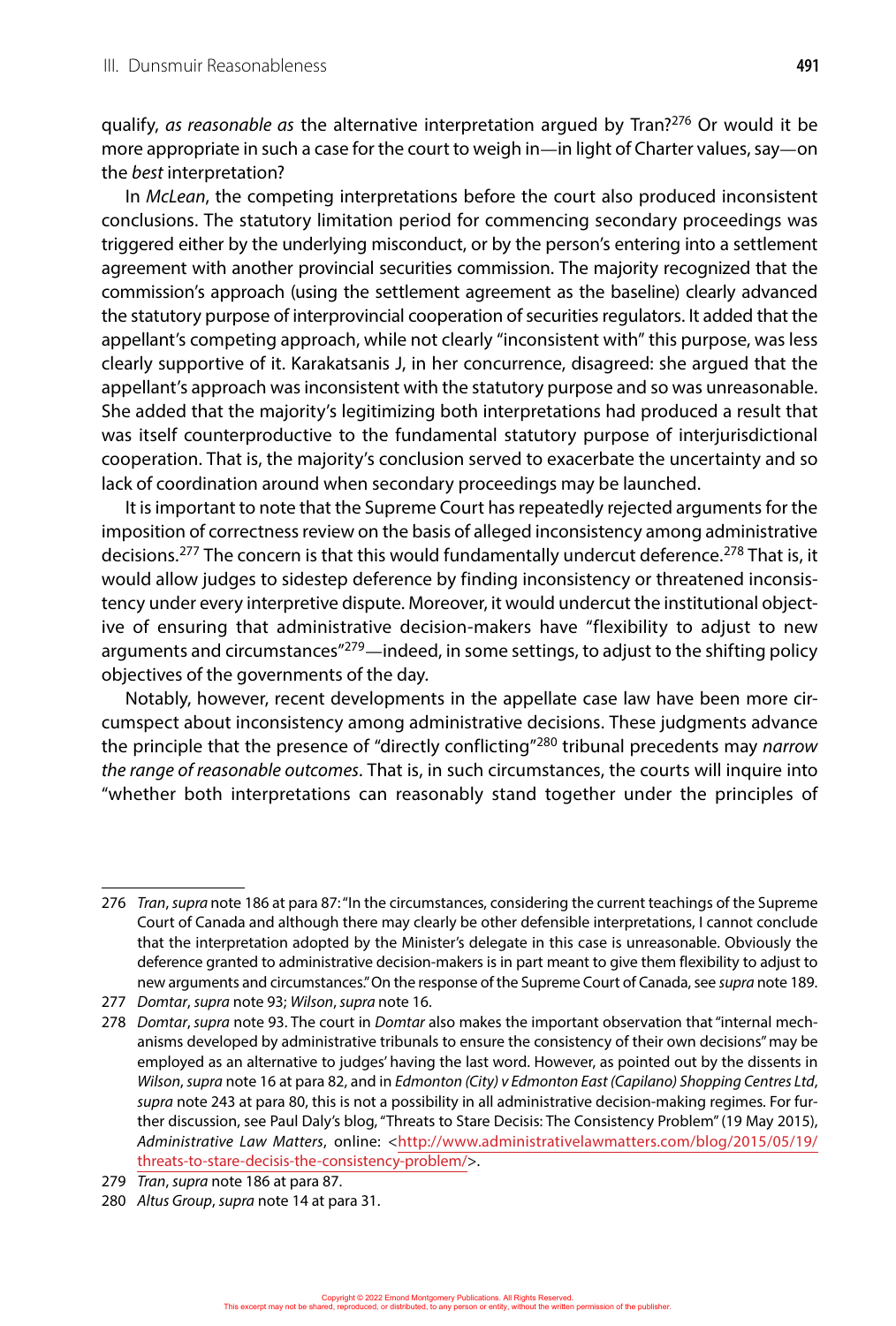statutory interpretation and the rule of law."<sup>281</sup> Is this any different from correctness review? Assuming that the reviewing court gives respectful attention to the reasoning informing the competing interpretive approaches, does it instead represent a defensible way of reconciling deference with the rule of law?

The approach to inconsistency above among administrative decisions has yet to be confirmed at the Supreme Court. Indeed, it arguably runs against the grain of key precedents282—including the judgment of Moldaver J in *McLean*. For, again, on that approach, once vying (including inconsistent) interpretations have attained the minimal status of plausibility, they are to be treated as so many policy choices, immune from assessment on a standard of better or worse.

Arguably, the principles stated by Moldaver J on evaluating the range of reasonable interpretations of law straddle both poles of the Diceyan dialectic: supremacy and abdication. On the one side (in particular, at the stage of determining whether or not there is "ambiguity") is an affirmation of the judge's supremacy in relation to law. On the other (following a judge's discerning ambiguity) is an understanding of the role of administrative decision-makers as one of making choices within a relatively undifferentiated field of policy preferences. Does this approach to review of law interpretation strengthen, or weaken, the system-wide commitment to a "culture of justification"? Is it the best we can make of deference?

#### *e. Conclusion: Home on the Range?*

Whether or how deference may be reconciled with (or may perhaps require) a discrete contextual analysis within reasonableness review aimed at setting the expectations of reasonableness, or the range of reasonable outcomes, has yet to be firmly settled at the Supreme Court.

But as long as reviewing courts prioritize respectful attention to the reasoning of administrative decision-makers,<sup>283</sup> it is arguably perfectly appropriate to inform the expectations of reasonableness with attention to contextual factors, including not only the nature of the question, but also the decision-maker's function viewed in light of the statutory purposes and wider statutory scheme, and the nature and significance of the affected interests. Such an analysis amounts to methodically taking account of the legal and factual context in light of which the decision must be evaluated. The more difficult question is how a court may legitimately, and so consistent with deference "as respect," distinguish (in light of these and/ or other factors) questions that give rise to just one reasonable conclusion from those that support more than one; that is, how to ensure that courts do not simply substitute their own

<sup>281</sup> *Ibid* at para 31. Contrary to this proposition, see *McLean*, *supra* note 47 at para 39. See also *Communications, Energy and Paperworkers Union of Canada, Local 30 v Irving Pulp & Paper, Ltd*, [2013 SCC 34, \[2013\] 2](https://www.canlii.org/en/ca/scc/doc/2013/2013scc34/2013scc34.html?autocompleteStr=Irving Pulp %26 Paper Ltd v &autocompletePos=1)  [SCR 458](https://www.canlii.org/en/ca/scc/doc/2013/2013scc34/2013scc34.html?autocompleteStr=Irving Pulp %26 Paper Ltd v &autocompletePos=1) at para 79, per the dissent. See also LJ Wihak, "Wither the Correctness Standard of Review? Dunsmuir, Six Years Later" (2014) 27 Can J Admin L & Prac 173; Evans, "Triumph of Reasonableness," *supra* note 9 at 105.

<sup>282</sup> See *Domtar*, *supra* note 93, and see also *McLean*, *supra* note 47 at para 39.

<sup>283</sup> See Fichaud JA's integrating the dicta on the range of reasonableness from McLean with the law mandating a deferential approach (prioritizing the decision-maker's reasoning) in *Ghosn v Halifax (Regional Municipality)*, [2016 NSCA 90](https://www.canlii.org/en/ns/nsca/doc/2016/2016nsca90/2016nsca90.html?autocompleteStr=Ghosn v Halifax (Regional Municipality&autocompletePos=1) especially at paras 22-23.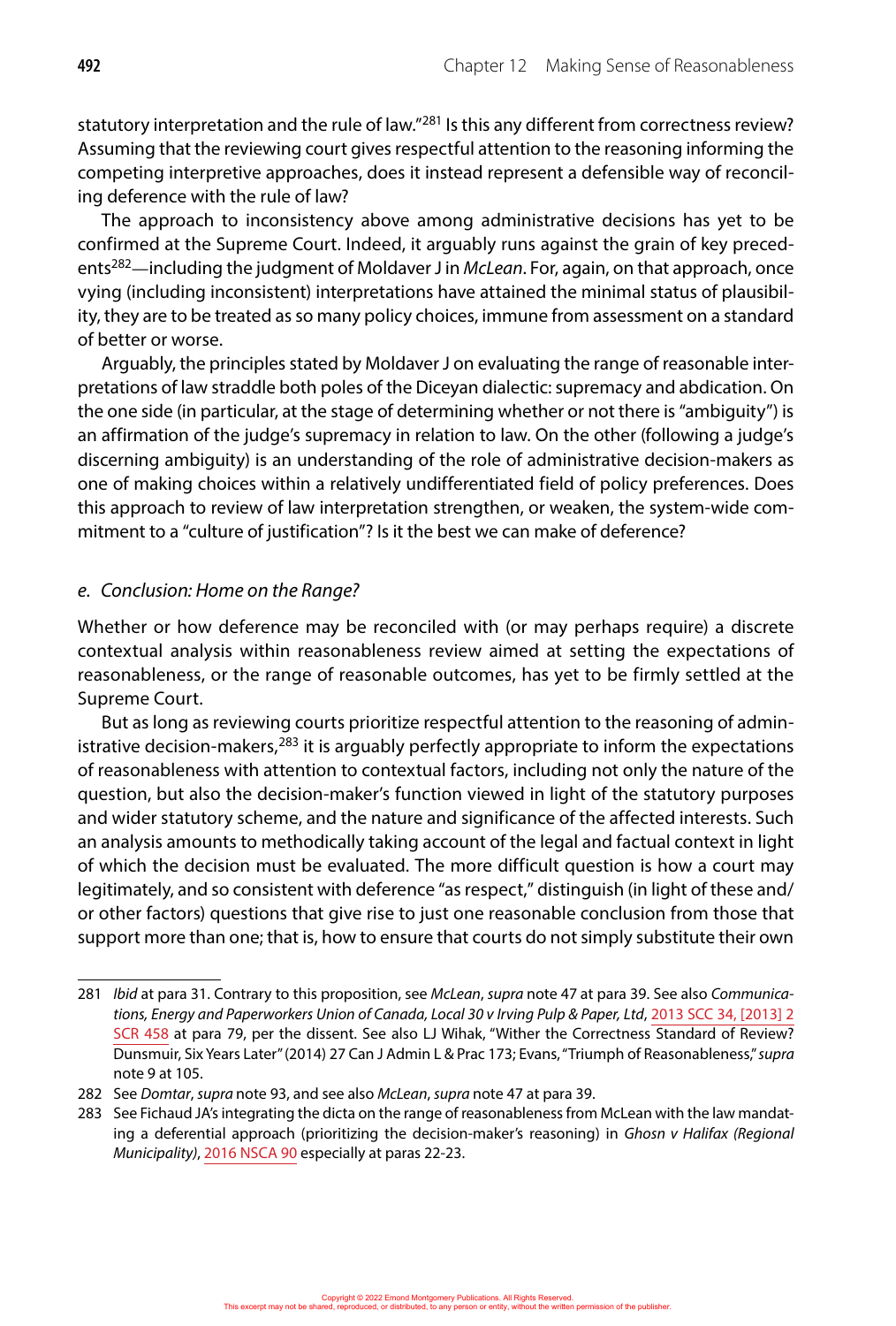preferred interpretations and conclusions for those of administrators, while ensuring that they (and those whose decisions they review) follow through on their responsibility to uphold the rule of law.

# *2. Reasonableness, Proportionality, and "The Charter Context"*

An alternative approach to contextualizing reasonableness counters the dominant spatial metaphors that have had such a hold on the judicial imagination for so long ("range," "scope," "margin," "jurisdiction") with the "balancing" metaphor of proportionality. Yet recent limited moves of the Supreme Court to inform reasonableness review with proportionality analysis have so far produced more questions than answers.

## *a. Background*

For over two decades, common law jurisdictions throughout the world have debated whether or how proportionality has a place in common law judicial review.<sup>284</sup> Should the analysis be reserved for evaluating state action under dedicated human rights instruments? Or should it be integrated into common law judicial review to deal with a special subset of rights, values, or interests deemed "fundamental"?<sup>285</sup> Or, on yet another alternative, should proportionality analysis be introduced more pervasively into common law judicial review, to deal with a wider range of decisions and interests, beyond those associated with fundamental rights?<sup>286</sup> Further, if some form of proportionality analysis is admitted, what form should it take?287 A simple "balancing" test? Or a more structured inquiry, along the lines of Canada's *Oakes* test<sup>288</sup>—that is, taking account of the importance of state purposes, means-end rationality, and minimal impairment, in addition to the relative weight of salutary and deleterious effects?

<sup>284</sup> See e.g. David Dyzenhaus, M Hunt, & M Taggart, "The Principle of Legality in Administrative Law: Internationalisation as Constitutionalisation" (2001) 1 Oxford University Commonwealth Law Journal; M Taggart, "Proportionality, Deference, Wednesbury" (2008) NZL Rev 423 ["Proportionality, Deference, Wednesbury"]. In the Canadian context, the thesis that proportionality is an essential component of the legal expectations internal to reasonableness review was advanced by some scholars prior to the Supreme Court's decision in *Doré*. See Guy Régimbald, "Correctness, Reasonableness and Proportionality: A New Standard of Judicial Review" (2005) 31 Man LJ 239 ["A New Standard"]; Mullan, "A Proportionate Response?," *supra* note 38; Evan Fox-Decent, "The Internal Morality of Administration" in *The Unity of Public Law*, *supra* note 78 at 143 ["The Internal Morality"]; Cartier, "The Baker Effect," *supra* note 81. Also see Dyzenhaus, "The Politics of Deference," *supra* note 23 and "Constituting the Rule of Law," *supra* note 25.

<sup>285</sup> See Taggart, "Proportionality, Deference, Wednesbury," *supra* note 284.

<sup>286</sup> See Mark Elliott & Hanna Wilberg, "Modern Extensions of Substantive Review: A Survey of Themes in Taggart's Work and in the Wider Literature" in Wilbert & Elliott, eds, *The Scope and Intensity of Substantive Review*, *supra* note 31 at 24-30.

<sup>287</sup> See Sir Jeffrey Jowell, "Proportionality and Unreasonableness: Neither Merger nor Takeover" in Wilberg & Elliott, eds, *The Scope and Intensity of Substantive Review*, *supra* note 31 at 54-55.

<sup>288</sup> Section 1 of the Charter has been the subject of extensive case law elaboration, beginning with Dickson J's 1986 judgment in *R v Oakes*, [\[1986\] 1 SCR 103](https://www.canlii.org/en/ca/scc/doc/1986/1986canlii46/1986canlii46.html?autocompleteStr=R v Oakes%2C &autocompletePos=1) [*Oakes*]. See further Chapter 6 by Evan Fox-Decent and Alexander Pless.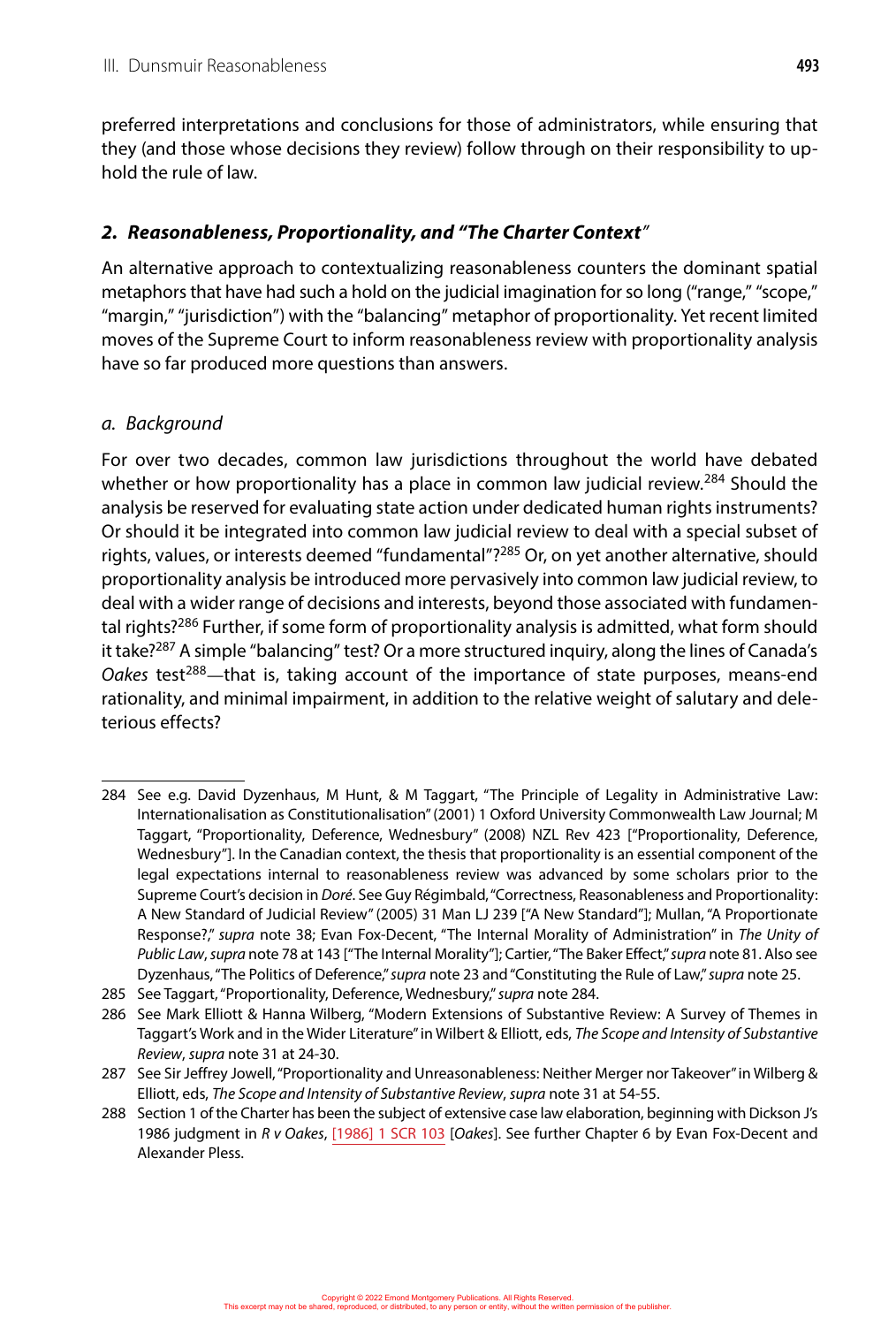In the United Kingdom, where proportionality analysis has been used for some time to deal with matters arising under the *Human Rights Act 1998*<sup>289</sup> and the *European Convention*  on Human Rights,<sup>290</sup> the law remains unsettled on whether proportionality has a place in common law judicial review; however, there is increasing support for the idea at the UK Supreme Court.<sup>291</sup> In Canada, proportionality analysis has for some time been applied at the s 1 justification stage of Charter rights claims. But it has not, until recently, been endorsed as part of common law judicial review.

Some commentators in the United Kingdom and Canada argue that expectations of proportionality are already implicit in common law (reasonableness) review—for example, in cases concerned with the onerousness of a decision's effects, or with whether certain considerations in a multifactor balancing test have been given disproportionate weight.<sup>292</sup> Yet the deeper conflict is less about the kind of reasoning that already informs reasonableness review and more about the kind of reasoning that should inform it.<sup>293</sup>

The core purposive rationale in favour of integrating proportionality analysis into common law reasonableness review complements that which animates the idea of deference "as respect"—that is, the goal of fostering a culture of justification.<sup>294</sup> In this, the proposal reflects the thesis that public law, and with it law's administration, is not just about getting the job of governing done: it is a central mechanism for promoting the moral relationship of reciprocity that marks legitimate governance.<sup>295</sup> More concretely, the proposal reflects the view that administrative law should be sensitive to the moral relevance of the interests of those affected by administrative decisions. That view, or aspiration, was at least part of what moved the Supreme Court to recognize a place for proportionality review in administrative law, in *Doré*. <sup>296</sup> As Abella J remarked, referencing *Baker*: empowering administrative decision-makers to interpret and apply fundamental values, while at the same time holding them to account in light of those values, "allows the [Charter](https://zoupio.lexum.com/calegis/schedule-b-to-the-canada-act-1982-uk-1982-c-11-en) to 'nurture' administrative law, by emphasizing that [Charter v](https://zoupio.lexum.com/calegis/schedule-b-to-the-canada-act-1982-uk-1982-c-11-en)alues infuse the inquiry."297

However, once again the rift between aspiration (or the integration of the Charter and administrative law in theory) and reality (the many institutional and constitutional puzzles produced by *Doré*) is painfully in evidence.

Copyright © 2022 Emond Montgomery Publications. All Rights Reserved. This excerpt may not be shared, reproduced, or distributed, to any person or entity, without the written permission of the publisher.

<sup>289</sup> 1998, c 42.

<sup>290</sup> ETS 5; 213 UNTS 221.

<sup>291</sup> *Kennedy v Charity Commission (Secretary of State for Justice intervening)*, [2014] UKSC 20, per Lord Mance; *Pham v Home Secretary,* [2015] 1 WLR 1591.

<sup>292</sup> See e.g. Jeffrey Jowell, *supra* note 287, especially at 52-57; Mullan, "A Proportionate Response?," *supra* note 38 at 254; Régimbald, "A New Standard," *supra* note 284 at para 80; Evan Fox-Decent, "The Internal Morality," *supra* note 284; Geneviève Cartier, "The Baker Effect," *supra* note 81. But see also *Khosa*, *supra* note 119.

<sup>293</sup> See e.g. Paul Craig, "The Nature of Reasonableness" (2013) 66 CLP 131.

<sup>294</sup> See the sources cited in note 25 (on the concept or ideal of a "culture of justification").

<sup>295</sup> Dyzenhaus, "Constituting the Rule of Law," *supra* note 25.

<sup>296</sup> *Doré*, *supra* note 111.

<sup>297</sup> *Doré*, *supra* note 111 at para 29, citing Dyzenhaus and Fox-Decent, "Process/Substance," *supra* note 25 at 240.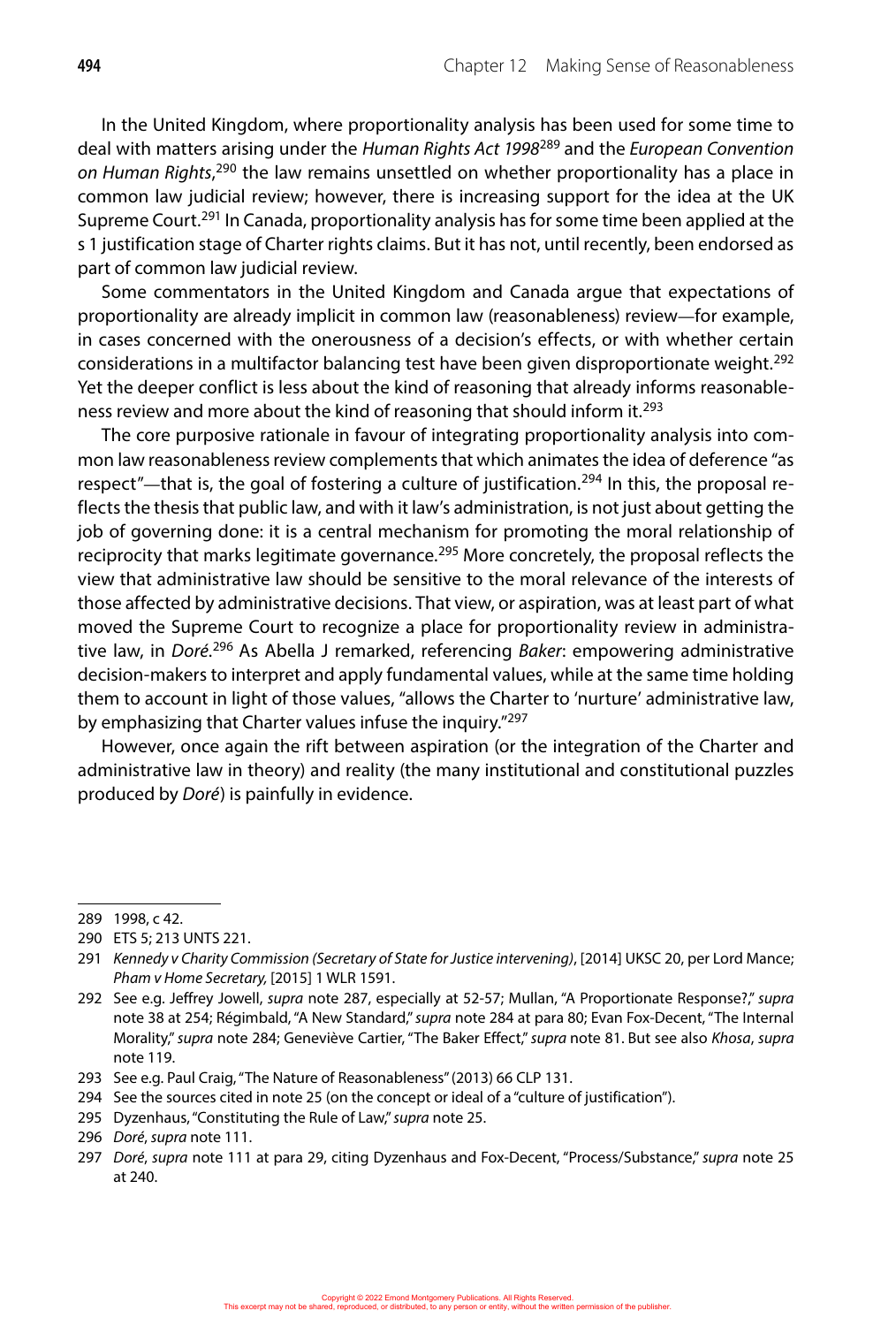#### *b. Doré Proportionality*

In Chapter 6, Evan Fox-Decent and Alexander Pless situate *Doré* within a wider set of doctrinal developments on the interaction of the Charter and administrative law. They offer a critical foundation on which to assess the increasingly prominent arguments that the approach advanced in *Doré* weakens or disrupts the normative, institutional, and doctrinal coherence of Charter law. Here, I briefly assess the implications of the decision for reasonableness review.

First, a few basics. In *Doré*, Abella J, writing for a unanimous court, took the opportunity to revisit the principles that apply to judicial review of discretionary decisions where these engage, or limit, Charter guarantees.<sup>298</sup> Inquiry into whether such limitations are justified, indicates Abella J, is from *Doré* forward to be analyzed not by way of application of s 1 of the Charter (with its attendant *Oakes* test), but rather application of common law reasonableness review.

More specifically, Abella J states that where administrative decisions engage Charter values, "the reasonableness analysis is one that centres on proportionality, that is, on ensuring that the decision interferes with the relevant *Charter* guarantee no more than is necessary given the statutory objectives." She adds: "If the decision is disproportionately impairing of the guarantee, it is unreasonable. If, on the other hand, it reflects a proper balance of the mandate with *Charter* protection, it is a reasonable one."299 Requiring proportionality analysis in such cases, Abella J observes, is merely an expression of the principle recognized in *Catalyst Paper* that the nature of the reasonableness analysis is always contingent on its context—the context here being "the *Charter* context."300

But what is a "proper balance" and how is disproportionate impairment to be ascertained? Abella J offers a little further guidance—here speaking directly to the work of administrative decision-makers, and the critical question of how they are to avoid illegal intrusions on Charter-protected interests in the first place. Decision-makers, she states, are to "balanc[e] the *Charter* values with the statutory objectives." She continues: "In effecting this balancing, the decision-maker should first consider the statutory objectives."<sup>301</sup> Next, the decisionmaker "should ask how the *Charter* value at issue will best be protected in view of the statutory objectives." Abella J adds: "This is at the core of the proportionality exercise, and requires the decision-maker to balance the severity of the interference of the *Charter* protection with the statutory objectives."302

<sup>298</sup> Abella J refers a few times to Charter guarantees, but more commonly refers to the Charter-based triggers for proportionality analysis as *Charter values*. Just what is a Charter value, and whether or how it relates to a Charter right, is addressed in Lorne Sossin & Mark Friedman, "Charter Values and Administrative Justice" (2014) 67 SCLR (2d) 391. See also Peter Hogg, "Equality as Charter Value in Constitutional Interpretation" (2003) 20 SCLR 113 at 116-17.

<sup>299</sup> *Doré*, *supra* note 111 at para 7.

<sup>300</sup> *Ibid* at para 7, citing *Catalyst Paper*, *supra* note 245.

<sup>301</sup> *Doré*, *supra* note 111 at para 55.

<sup>302</sup> *Ibid* at para 56. Note the phrasing: the severity of the interference "of" (not "with") the Charter protection. The premise appears to be that the Charter interferes with the discretionary decision, rather than vice versa.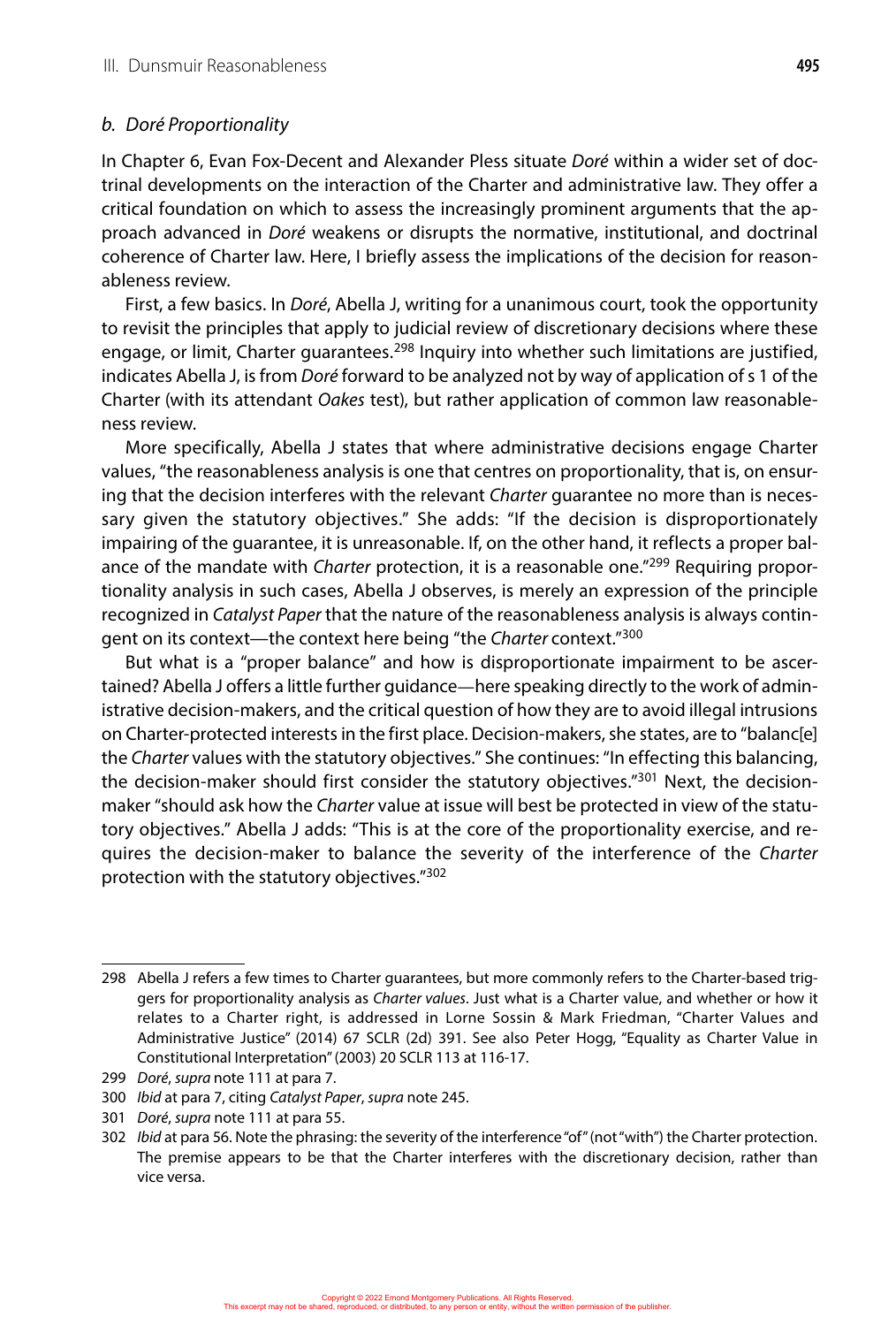Abella J then addresses the role of the court on review, stating that where a court applies a reasonableness standard to decisions of this sort, "the question becomes whether, in assessing the impact of the relevant *Charter* protection and given the nature of the decision and the statutory and factual contexts, the decision reflects a proportionate balancing of the *Charter* protections at play."303 Here we arrive at the issue of deference. Abella J states that just as, in the review of impugned laws for justification under s 1, courts must accord some leeway to the legislator (such that the proportionality test will be satisfied if the measure "falls within a range of reasonable alternatives"),<sup>304</sup> so, in common law review of discretionary decisions engaging Charter values, decision-makers are entitled to a measure of deference so long as the decision (in the words of *Dunsmuir*) "falls within a range of possible, acceptable outcomes."305

Extending deference to discretionary decisions that engage Charter values is suggested by Abella J to reflect a rationale similar to that supporting deference to administrative interpretations of law: "An administrative decision-maker exercising a discretionary power under his or her home statute, has, by virtue of expertise and specialization, particular familiarity with the competing considerations at play in weighing *Charter* values."306 The counterargument, however, is that government and state-appointed actors may be too embedded in sector-specific values or majoritarian interests to warrant deference on matters involving fundamental human rights. $307$  The question is whether such concerns may be met, in the context of reasonableness review, through an approach to deference as "respect," not "submission." That is, is reasonableness review able to meaningfully incorporate the heightened expectations of justification appropriate to the seriousness of Charter rights?<sup>308</sup>

Abella J attempts to stave off the anticipated concern that the deference accorded on reasonableness review will compromise Charter rights through an appeal to parity with the analysis under s 1 of the Charter, which, as noted, also contemplates "giving a 'margin of appreciation'" to government.<sup>309</sup> But there are at least four reasons for doubting the claimed parity:

1. The s 1 analysis involves a shift in onus to government following the applicant's establishing rights infringement, while the reasonableness analysis does not (indeed, *Doré* does not even clearly make rights infringement analytically prior to the analysis of "balancing");

<sup>303</sup> *Ibid* at para 57.

<sup>304</sup> *Ibid* at para 56, citing *RJR-MacDonald Inc v Canada (Attorney General)*, [\[1995\] 3 SCR 199](https://www.canlii.org/en/ca/scc/doc/1995/1995canlii64/1995canlii64.html?autocompleteStr=RJR-MacDonald Inc v Canada (Attorney General)%2C &autocompletePos=2) at para 160.

<sup>305</sup> *Doré, supra* note 111 at para 56, citing *Dunsmuir*, *supra* note 1 at para 47.

<sup>306</sup> *Doré, supra* note 111 at para 47.

<sup>307</sup> See Ruth Sullivan, *Sullivan on the Construction of Statutes*, 5th ed (Markham, Ont: LexisNexis, 2009) at 625: Most "non-judicial interpreters have little training in legal interpretation. Their focus tends to be narrow and coloured by the concerns and possibly by the biases of their own professional culture. They may have particular interests to promote on behalf of their department or agency, or they may have strong views respecting the groups or problems regulated by their legislation. This may put them into an adversarial position with other interested parties."

<sup>308</sup> Audrey Macklin answers with a resounding "no" (or at least, not without major repairs). See Audrey Macklin, "Charter Right or Charter-Lite? Administrative Discretion and the Charter" (2014) 67 SCLR (2d) 561 ["Charter Right or Charter-Lite?"].

<sup>309</sup> *Doré*, *supra* note 111 at para 56.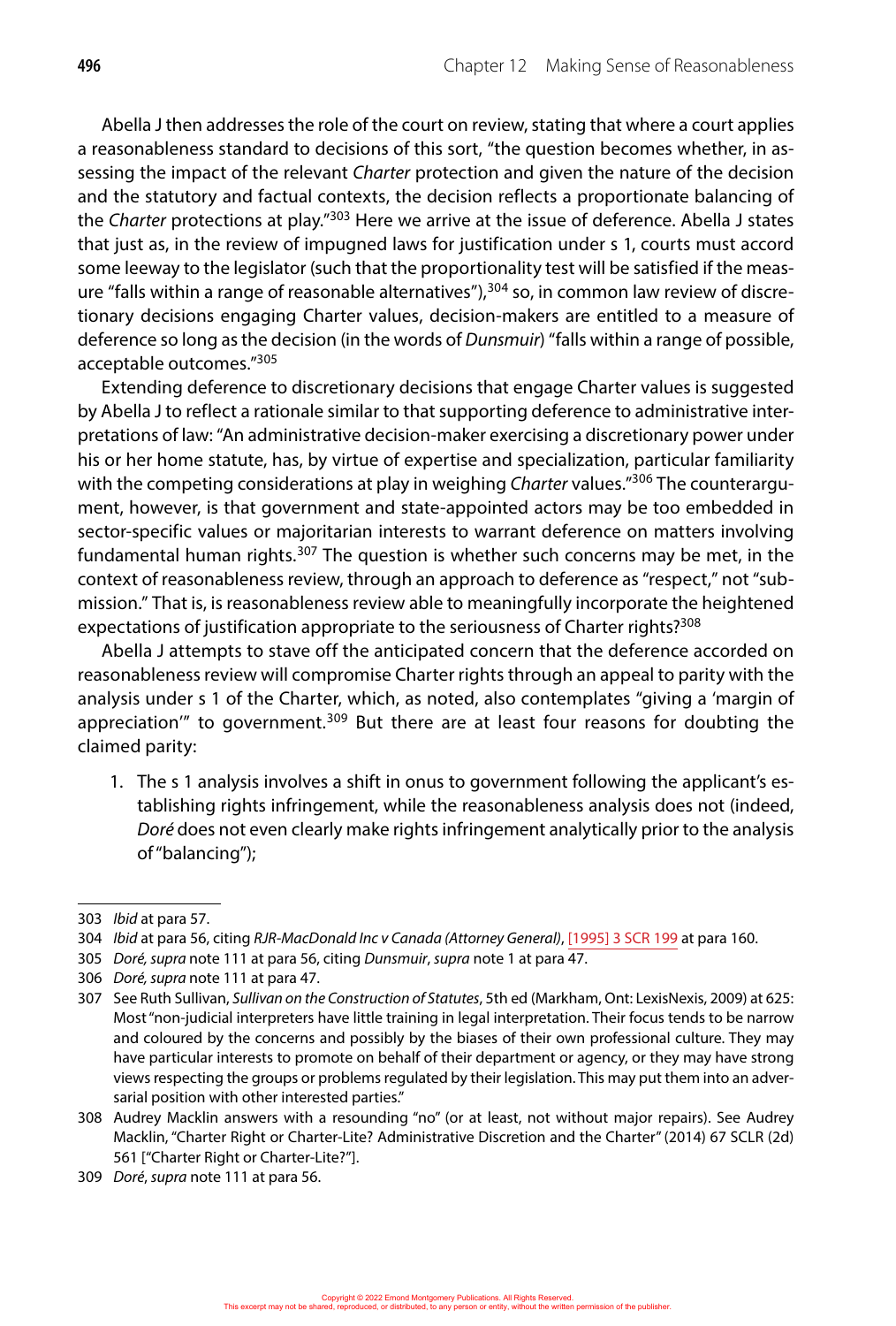- 2. Significant weight is conventionally accorded to public or regulatory purposes in administrative law, a phenomenon arguably distinct from but adding to the hurdles (for applicants) posed by the doctrine of deference and bearing of the burden;
- 3. Common law judicial review has (as discussed above) traditionally prohibited judges from revisiting the weight placed by administrative decision-makers on factors of relevance to their discretionary decisions, including the significant interests of legal subjects. *Doré* runs against that grain; and
- 4. Moving from breach to remedy, it is not clear that administrative law remedies are as flexible or as responsive to Charter rights infringements as those available under s 24(1) of the Charter.<sup>310</sup>

These concerns represent just a few of the deep institutional and constitutional worries raised in the wake of *Doré*. 311

# *c. A Future Together?*

I conclude with a note on the prospect (signalled, for instance, in the way the minority in *Loyola High School v Quebec (Attorney General)*312 simply ignored *Doré* in favour of a more conventional Charter analysis) that reasonableness and proportionality may not have much of a future together. Acknowledging that there may be good reasons for maintaining distinct institutional pathways to vindicating Charter rights claims and claims in common law judicial review (similar to the parallel options of statutory and Charter-based discrimination claims), there arguably remain good reasons, too, for persisting with (and even extending) the integration of proportionality analysis into common law reasonableness review.

That proposition turns upon the claim that the most compelling reason for integrating proportionality analysis into reasonableness review in *Doré* was not, as Abella J suggested, the doctrinal incoherence of Charter*-*based review of discretion. Rather, it was the importance of enhancing, or "nurturing"—or addressing the moral vacuum at the heart of reasonableness review. It is the stark contrast between the respect accorded the significant interests of legal subjects in human rights law and the lack of any equivalent in common law

<sup>310</sup> On the remedies question, see Hoi Kong, "Doré, Proportionality and the Virtues of Judicial Craft" (2013) 63 SCLR (2d) at 517-18. On the required responsiveness of s 24(1) Charter remedies to a Charter breach, see *Doucet-Boudreau v Nova Scotia (Minister of Education)*, [2003 SCC 62, \[2003\] 3 SCR 3](https://www.canlii.org/en/ca/scc/doc/2003/2003scc62/2003scc62.html?autocompleteStr=Doucet-Boudreau v Nova Scotia (Minister of Education)%2C &autocompletePos=1) at paras 55-59. See also *Vancouver (City) v Ward*, [2010 SCC 27, \[2010\] 2 SCR 28.](https://www.canlii.org/en/ca/scc/doc/2010/2010scc27/2010scc27.html?autocompleteStr=Vancouver (City) v Ward%2C 2010 &autocompletePos=1)

<sup>311</sup> Important critical discussions of the reasoning in and implications of *Doré*, beyond the work of Fox-Decent and Pless in this text, include Hoi Kong, *supra* note 310. See also the general arguments against collapsing human rights-based proportionality analysis into common law judicial review in Jason NE Varuhas, "Against Unification" in Wilbert & Elliott, eds, *The Scope and Intensity of Substantive Review*, *supra*  note 31 at 92. For a guardedly positive reception of *Doré*, see Matthew Lewans, "Administrative Law, Judicial Deference, and the Charter" Constitutional Forum at 29; and Lorne Sossin & Mark Friedman, "Charter Values and Administrative Justice," *supra* note 298.

<sup>312</sup> [2015 SCC 12, \[2015\] 1 SCR 613](https://www.canlii.org/en/ca/scc/doc/2015/2015scc12/2015scc12.html?autocompleteStr=2015 SCC 12%2C %5B2015%5D 1 SCR 613 (&autocompletePos=1) [*Loyola*] (the minority adopts a conventional Charter analysis and fails even to advert to the *Doré* principles applied by the majority). For a highly critical judicial appraisal of *Doré*, see the reasons of Lauwers and Miller JJA in *Gehl v Canada (Attorney General)*, [2017 ONCA 319.](https://www.canlii.org/en/on/onca/doc/2017/2017onca319/2017onca319.html?autocompleteStr=Gehl v Canada (Attorney General)%2C 2017 ONCA 319. &autocompletePos=1)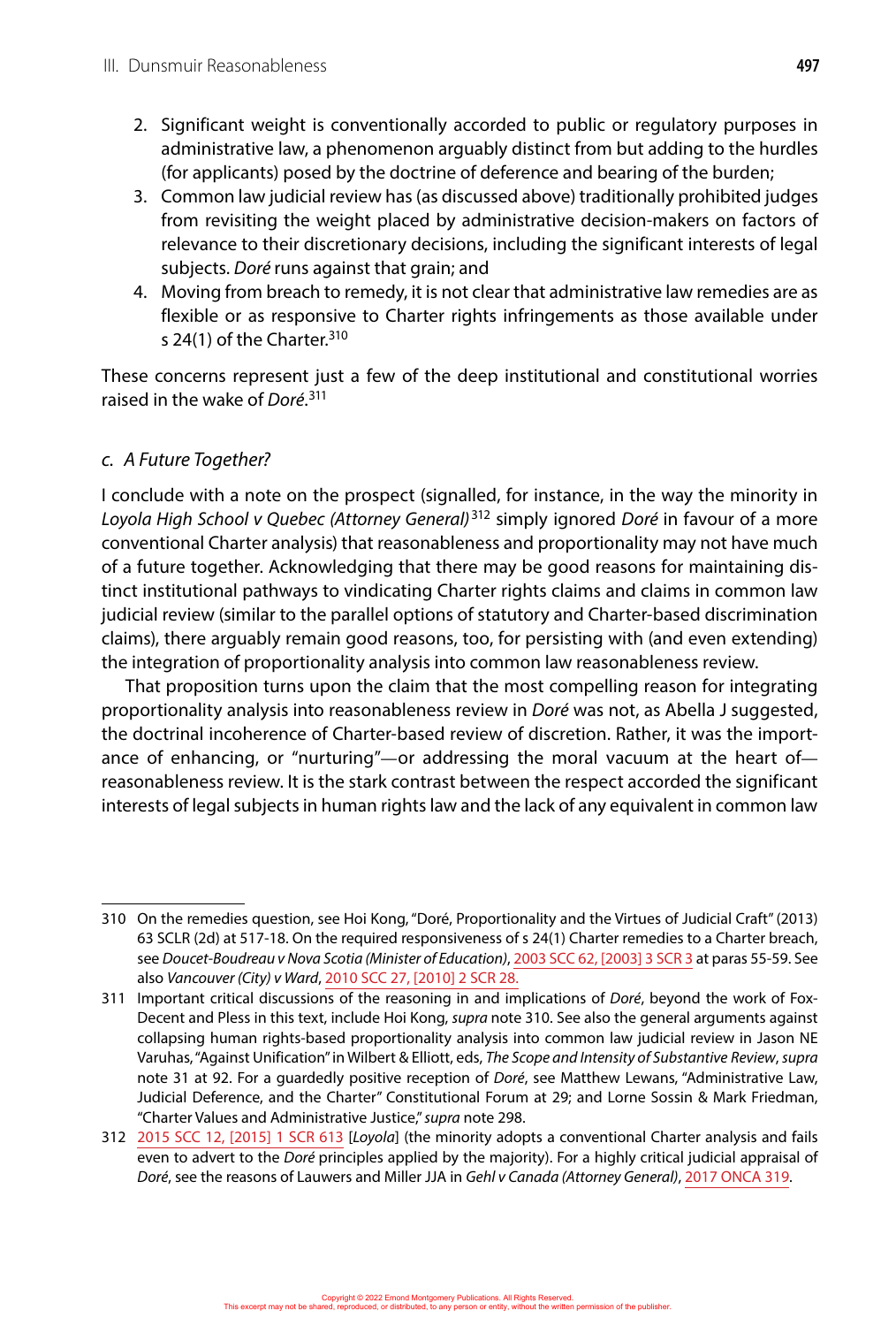judicial review that has fuelled the debates in common law countries around bringing proportionality into administrative law. At the same time, carving out an explicit place (or places) for proportionality analysis in reasonableness review promises to bring the values already informing the judgments of administrators and judges alike to the surface, where they may be publicly contemplated (and challenged).

The problem with *Doré* is that it functions (or threatens to function) to subordinate Charter-based judicial review to a relatively unrehabilitated model of common law judicial review.<sup>313</sup> One way to strengthen the normative resources of reasonableness review may be to extend proportionality, as an expectation of reasonableness, beyond Charter rights (or their shadowy cousin, Charter values) to become a generalized expectation in all cases in which administrative action (or specifically, discretion) affects the significant interests of legal subjects. As Mullan suggests, the analysis may also sensibly apply to cases in which it is alleged that disproportionate weight has been placed on one or more factors in a multifactor balancing test.314

This need not mean reducing all rights and interests to an undifferentiated sea of values. Rather, as both Mullan and Macklin have argued, proportionality analysis in administrative law may be and should be adjusted to context, including (most obviously) the significance of the interest at stake. Macklin adds to this the compelling suggestion that the expectations placed on administrative decision-makers to justify their decisions on reasonableness review should be especially heightened where the decision engages Charter rights, and, moreover, the decision-maker lacks independence—effectively standing with government in an adversarial relationship with the affected party. $315$  That is, the harnessing of decision-makers to majoritarian impulses should arguably narrow the range of reasonableness where the decision affects the rights or significant interests of a marginalized individual or group.

In short, the claim is that contextualizing reasonableness review should be about more than assembling background information about the statutory text and context, or, for that matter, about comparative institutional competencies potentially supplying prudential reasons for judges to back off (or not). It should (also) be about ensuring that the weight assigned to the important values and interests engaged by administrative action is reasonably justified. In this, common law proportionality review need not wholly displace the option of pursuing Charter remedies by way of a formal Charter challenge to administrative discretion. Yet neither should existence of the Charter route wholly displace or diminish common law reasonableness-as-proportionality.

#### *3. Indicia of Unreasonableness*

Last in this survey of developments oriented to contextualizing reasonableness is a proposal (most prominent as yet in the commentary, but gaining some traction in the appellate case law) to add structure to reasonableness review by formally identifying certain indicia or markers of *un*reasonableness.

The concern that judges post-*Dunsmuir* have been falling prey both to the mistake of judicial supremacy (whereby judges illegitimately substitute their opinions for those of

<sup>313</sup> See Walters, "Respecting Deference as Respect," *supra* note 79 at 422.

<sup>314</sup> Mullan, "A Proportionate Response," *supra* note 38.

<sup>315</sup> Macklin, "Charter Right or Charter-Lite?," *supra* note 308 at 587.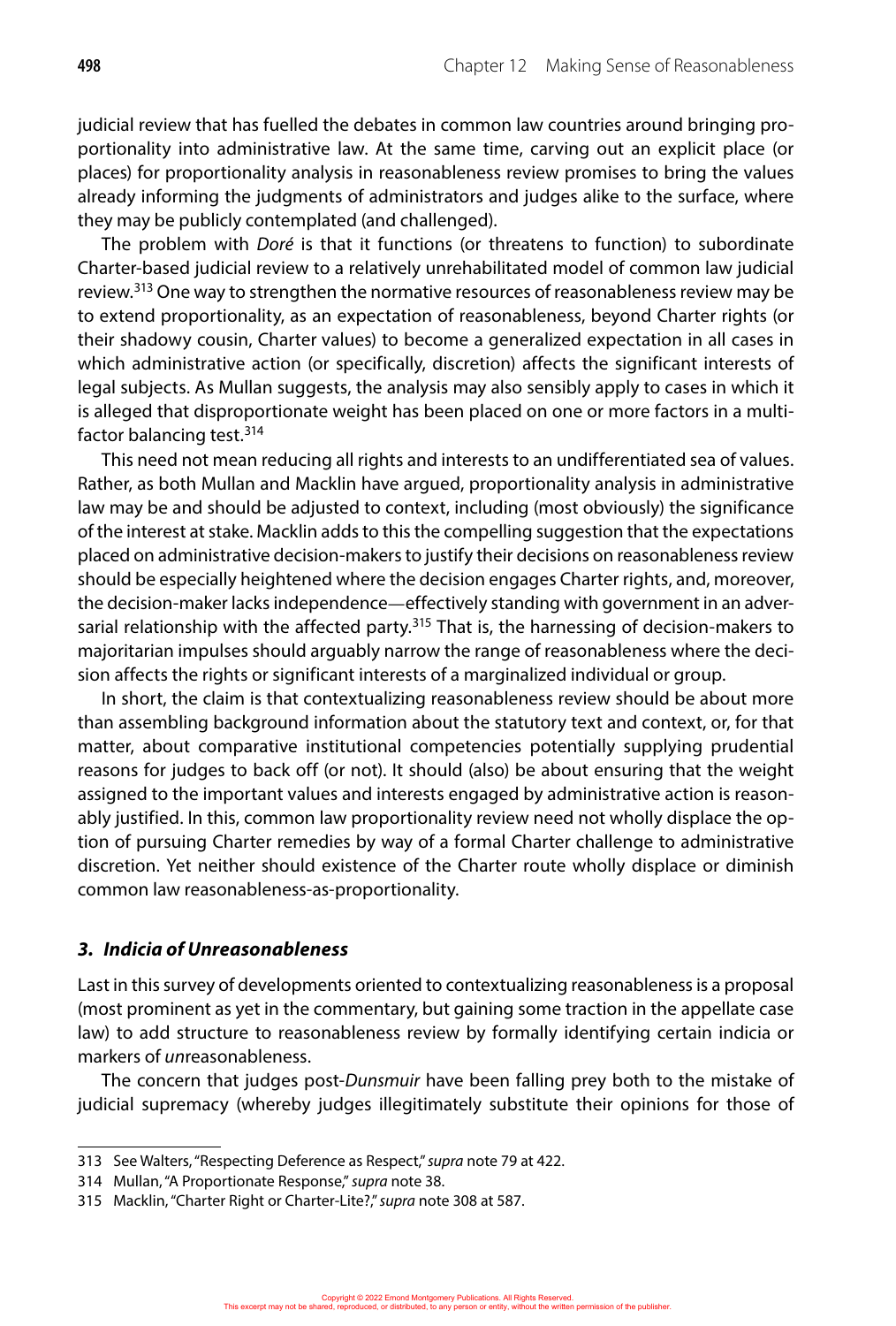administrative decision-makers) and to the mistake of judicial abdication (whereby judges illegitimately refrain from holding administrative decision-makers to expectations of reasoned justification) has led a few commentators to propose consolidation of certain indicia316 (or "badges"317—or markers) of unreasonableness. The idea is to pull together some common bases on which unreasonableness has been discerned in the precedents, and designate these as *prima facie* indicators of unreasonableness, identification of which should trigger further inquiry into whether the reasons taken in context overcome the suspicions raised.

The point is to give more structure, and so consistency and predictability, to reasonableness review.<sup>318</sup> At the same time, it is argued that inquiry quided by designated indicia of unreasonableness may avoid the errors of formalism through an emphasis, both in articulating the indicia and in their application, on the deep values animating judicial review: the values of democracy and the rule of law.<sup>319</sup>

Justice Stratas summarizes the approach in one of a few recent decisions in which it has been applied at the Federal Court of Appeal:

For example, a decision whose effects appear to conflict with the purpose of the provision under which the administrator is operating may well raise an apprehension of unreasonableness … . In that sort of case, the quality of the explanations given by the administrator in its reasons on that point may matter a great deal. Another badge of unreasonableness is the making of key factual findings with no rational basis or entirely at odds with the evidence. But care must be taken not to allow acceptability and defensibility in the administrative law sense to reduce itself to the application of rules founded upon badges. Acceptability and defensibility is a nuanced concept informed by the real-life problems and solutions recounted in the administrative law cases, not a jumble of rough-and-ready, hard-and-fast rules.<sup>320</sup>

The following list consolidates a few common forms of—or, to follow this line of analysis, indicia of—unreasonableness. Some have featured already in this chapter; consequently, this assembling of indicia affords an opportunity for review. Others are suggested, for instance, in the work of Paul Daly, Justice David Stratas, and Sir Jeffrey Jowell.<sup>321</sup> As Stratas JA cautions, it is important to emphasize that these are not self-executing heads of error, but rather aids for context-sensitive inquiry into justification, to be applied in a way that reflects deference "as respect."322

<sup>316</sup> See Paul Daly, *A Theory of Deference in Administrative Law: Basis, Application and Scope* (Cambridge: Cambridge University Press, 2012), ch 4.

<sup>317</sup> See Mullan, "A Proportionate Response?" *supra* note 38.

<sup>318</sup> See Stratas JA in *Farwaha*, *supra* note 234 at para 100; *Delios v Canada (Attorney General)*, [2015 FCA 117](https://www.canlii.org/en/ca/fca/doc/2015/2015fca117/2015fca117.html?autocompleteStr=Delios v Canada &autocompletePos=1) at para 37 [*Delios*].

<sup>319</sup> See Daly, "Struggling Toward Coherence," *supra* note 15.

<sup>320</sup> *Delios*, *supra* note 318 at para 27.

<sup>321</sup> Daly, *A Theory of Deference*, *supra* note 316; Daly, "Struggling Towards Coherence," *supra* note 15 at 557-58; Stratas, "A Plea for Doctrinal Coherence," *supra* note 15 at 63-67; *Delios*, *supra* note 318; *Farwaha*, *supra* note 234.

<sup>322</sup> As Stratas JA states, the analysis is to be subordinated to the principle that the reviewing court must focus on the reasoning of the decision-maker, rather than "developing, asserting and enforcing its own view of the matter" (*Delios, ibid* at para 28).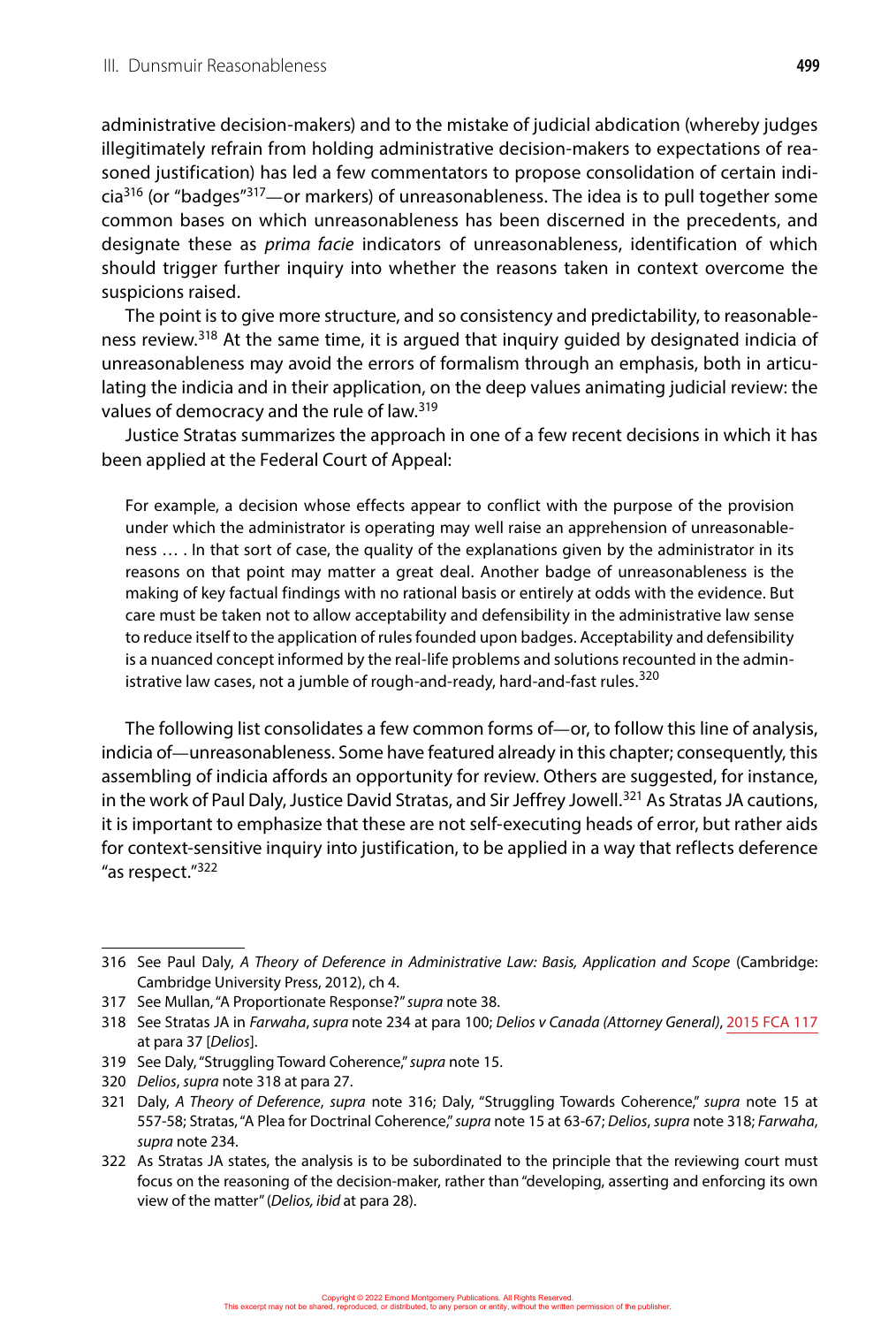## *4. Indicia or Markers of Unreasonableness: A Few Examples to Consider*

**1. Unintelligibility**: "Unintelligibility" may be understood to describe situations in which it is not clear why or how the decision-maker arrived at the decision it did. It may take the form of incoherent or illogical reasoning, $323$  gaps in reasoning (i.e., missing inferences or logical links), $324$  or other situations in which it is simply not clear how the decision-maker intended to support its conclusions of fact or law.<sup>325</sup> In review of discretion, unintelligibility may include failure to explain how competing factors of relevance were weighed against each other, where it is not otherwise clear how the decision was supported on the law and facts.<sup>326</sup>

As explored in Section III.B (on review of implicit reasoning and decisions), evaluation of alleged unintelligibility once a legitimate basis (i.e., a *prima facie* case) for the allegation has been established requires the reviewing court to supplement express reasons (if any) through attention to the record<sup>327</sup> or other sources, including other decisions from within the administrative regime on the same issue.<sup>328</sup> However, such efforts should not extend to substituting judicial for defective administrative reason $ing.<sup>329</sup>$  (For tensions in the case law on this principle, see the discussion in Section III.B, above). Query whether the reviewing court should supplement (or backfill) absent reasoning where it is not clear which of a few alternative reasoning paths the decision-maker would have taken.<sup>330</sup>

**2. Inconsistency:** Where an administrative decision-maker fails to explain inconsistency with the decision of an internal administrative appeal body that has remitted a matter to the decision-maker for reconsideration, $331$  or inconsistency with advice of a designated adviser,332 this may give rise to an apprehension of (or *prima facie* case of) unreasonableness. Again, this should spur further inquiry into the administrator's reasoning, viewed in light of the wider legal and factual context, in order to determine whether the decision is nonetheless justified.

<sup>323</sup> See *Reed v Nova Scotia (Human Rights Commission)*, [2017 NSSC 85](https://www.canlii.org/en/ns/nssc/doc/2017/2017nssc85/2017nssc85.html?autocompleteStr=Reed v Nova Scotia (Human Rights Commission)%2C &autocompletePos=1) at para 13 [*Reed*]: "[T]he second HRO's decision letter offers eloquent reasons why the first HRO was in error; (while stating the opposite—that she was correct?? [*sic*])."

<sup>324</sup> This was the allegation in *Nurses' Union*, *supra* note 121, discussed in Section III.A.1.

<sup>325</sup> An illustration of review oriented to analysis of gaps in reasoning is *Canada v Kabul Farms Inc*, [2016 FCA](https://www.canlii.org/en/ca/fca/doc/2016/2016fca143/2016fca143.html?autocompleteStr=Canada v Kabul Farms Inc%2C 2016 FCA 14&autocompletePos=1) [143](https://www.canlii.org/en/ca/fca/doc/2016/2016fca143/2016fca143.html?autocompleteStr=Canada v Kabul Farms Inc%2C 2016 FCA 14&autocompletePos=1) at para 34:

Here, the Director has provided no rationale for the base amounts or reductions he chose [in imposing an administrative monetary penalty]. The evidentiary record before the Director also sheds no light on the matter. To conduct reasonableness review here, we would have to simply assume or trust that the Director had good reasons for the numbers he chose. As this Court said in *Leahy* (at para 137), that "is inconsistent with our role on judicial review." We are to review, not trust or assume.

<sup>326</sup> *LeBon v Canada (Attorney General)*, [2012 FCA 132](https://www.canlii.org/en/ca/fca/doc/2012/2012fca132/2012fca132.html?autocompleteStr=LeBon v Canada (Attorney General)%2C 2012 FCA 132 &autocompletePos=1) at para 25 [*LeBon*]; *Canada (Public Safety and Emergency Preparedness) v LeBon*, [2013 FCA 55.](https://www.canlii.org/en/ca/fca/doc/2013/2013fca55/2013fca55.html?resultIndex=1)

<sup>327</sup> *Nurses' Union*, *supra* note 121.

<sup>328</sup> *ATA*, *supra* note 5.

<sup>329</sup> *Nurses' Union*, *supra* note 121 and *ATA*, *supra* note 5.

<sup>330</sup> See the discussion of *Tran*, *supra* note 186.

<sup>331</sup> *RP v Alberta (Director of Child, Youth and Family Enhancement)*, [2015 ABCA 171](https://www.canlii.org/en/ab/abca/doc/2015/2015abca171/2015abca171.html?autocompleteStr=RP v Alberta (Director of Child%2C Youth and Family Enhancement)%2C 2015 ABCA 171. &autocompletePos=1).

<sup>332</sup> See *LeBon*, *supra* note 326.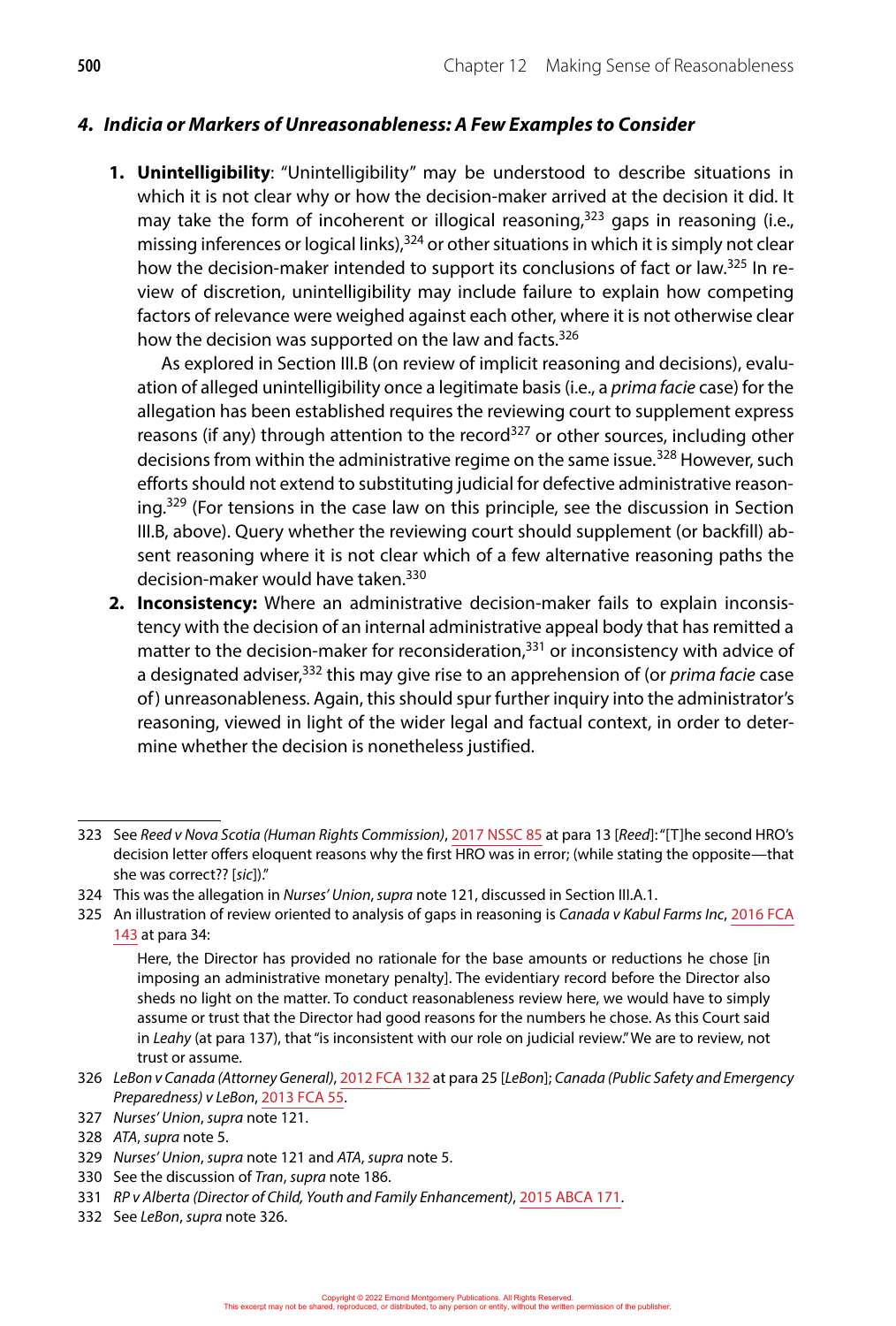As discussed in Section III.C.1, above, more controversial is inconsistency among administrative decisions made under the same statutory grant of authority, resulting in differential treatment of similarly situated subjects. Despite rule of law concerns about consistency, predictability, and even-handedness in the administration of law, the courts will not impose a standard of correctness based solely on the alleged prospect of inconsistency.<sup>333</sup> However, as noted above, recent appellate case law has recognized inconsistency as a factor that may narrow the range of reasonable outcomes, raising the question of "whether both interpretations can reasonably stand together under the principles of statutory interpretation and the rule of law."<sup>334</sup> This line of authority has yet to receive approval from the Supreme Court.

- **3. No evidence (lack of a reasonable basis in the evidence):** Reasonableness review of questions of fact or fact-finding is typically framed as an inquiry into whether there was "some" or alternatively "no evidence" (or no legally probative evidence) in support of the conclusion of fact.<sup>335</sup> This is also the standard adopted on patent unreasonableness review where that standard applies by operation of statute.<sup>336</sup> There is some support for the proposition that reasonableness review imposes the more demanding expectation that conclusions of fact require a *sufficient* basis in the evidence.337 However, the Supreme Court has repeatedly confirmed that it is not "the function of the reviewing court to reweigh the evidence.<sup>"338</sup> On a separate but important note, decision-makers are precluded from immunizing themselves from review by withholding material evidence.<sup>339</sup>
- **4. Unreasonable interpretations or applications of law—defeating the purpose:**  Perhaps the deepest challenge presented to reasonableness review (and so deference) is that of overseeing the consistency of administrative decision-making with statutory purposes and/or wider legal norms. Courts cannot be understood to fulfill their constitutional role, whether as guardians of the rule of law or as partners in a culture of justification, unless judicial review is guided by expectations of concordance with statutory purposes.<sup>340</sup> At the same time, in view of the imperative of deference ("as respect"), courts must inquire into suspected lack of concordance in a

<sup>333</sup> *Domtar Inc*, *supra* note 93; *Wilson*, *supra* note 16.

<sup>334</sup> *Altus Group*, *supra* note 14.

<sup>335</sup> *Dr Q v College of Physicians and Surgeons of British Columbia*, [2003 SCC 19, \[2003\] 1 SCR 226 \[Dr Q\].](https://www.canlii.org/en/ca/scc/doc/2003/2003scc19/2003scc19.html) See also *Quebec (Commission des droits de la personne et des droits de la jeunesse) v Bombardier Inc (Bombardier Aerospace Training Center)*, [2015 SCC 39, \[2015\] 2 SCR 789](https://www.canlii.org/en/ca/scc/doc/2015/2015scc39/2015scc39.html?autocompleteStr=Quebec (Commission des droits de la personne et des droits de la jeunesse) v Bombardier Inc (Bombardier Aerospace Training Center)%2C 2015 SCC 39 &autocompletePos=1) at paras 72-99

<sup>336</sup> *British Columbia (Workers' Compensation Appeal Tribunal) v Fraser Health Authority*, [2016 SCC 25, \[2016\] 1](https://www.canlii.org/en/ca/scc/doc/2016/2016scc25/2016scc25.html?autocompleteStr=British Columbia (Workers%E2%80%99 Compensation Appeal Tribunal) v Fraser Health Authority%2C 2016 SCC 25%2C &autocompletePos=1)  [SCR 587;](https://www.canlii.org/en/ca/scc/doc/2016/2016scc25/2016scc25.html?autocompleteStr=British Columbia (Workers%E2%80%99 Compensation Appeal Tribunal) v Fraser Health Authority%2C 2016 SCC 25%2C &autocompletePos=1) *Toronto (City) Board of Education v Ontario Secondary School Teachers' Federation, District 15*, [\[1997\] 1 SCR 487.](https://www.canlii.org/en/ca/scc/doc/1997/1997canlii378/1997canlii378.html?autocompleteStr=%5B1997%5D 1 SCR 487&autocompletePos=1)

<sup>337</sup> *Hartwig v Saskatoon (City) Police Assn*, [2007 SKCA 74](https://www.canlii.org/en/sk/skca/doc/2007/2007skca74/2007skca74.html) at paras 27-29. For counterargument, see *142445 Ontario Limited (Utilities Kingston) v International Brotherhood of Electrical Workers, Local 636*, [2009 CanLII](https://www.canlii.org/en/on/onscdc/doc/2009/2009canlii24643/2009canlii24643.html?autocompleteStr=142445 Ontario Limited (Utilities Kingston) v International Brotherhood of Electrical Workers&autocompletePos=1) [24643](https://www.canlii.org/en/on/onscdc/doc/2009/2009canlii24643/2009canlii24643.html?autocompleteStr=142445 Ontario Limited (Utilities Kingston) v International Brotherhood of Electrical Workers&autocompletePos=1) (Ont Sup Ct J (Div Ct)): "Generally speaking, in the absence of a statutory right of appeal, the courts are confined to ensuring that the findings on which the decision is based are supported by some logically probative evidence on which the decision-maker may lawfully rely," citing Brown & Evans, *Judicial Review of Administrative Action in Canada* at 12:3100.

<sup>338</sup> *Khosa*, *supra* note 119 at para 61.

<sup>339</sup> *Tsleil-Waututh Nation v Canada (Attorney General)*, [2017 FCA 128](https://www.canlii.org/en/ca/fca/doc/2017/2017fca128/2017fca128.html?autocompleteStr=Tsleil-Waututh Nation v Canada &autocompletePos=2) at paras 77-78.

<sup>340</sup> See e.g. the reasoning of L'Heureux-Dubé J in dissent in *Paccar, supra* note 47 (discussed in Section II.A, above).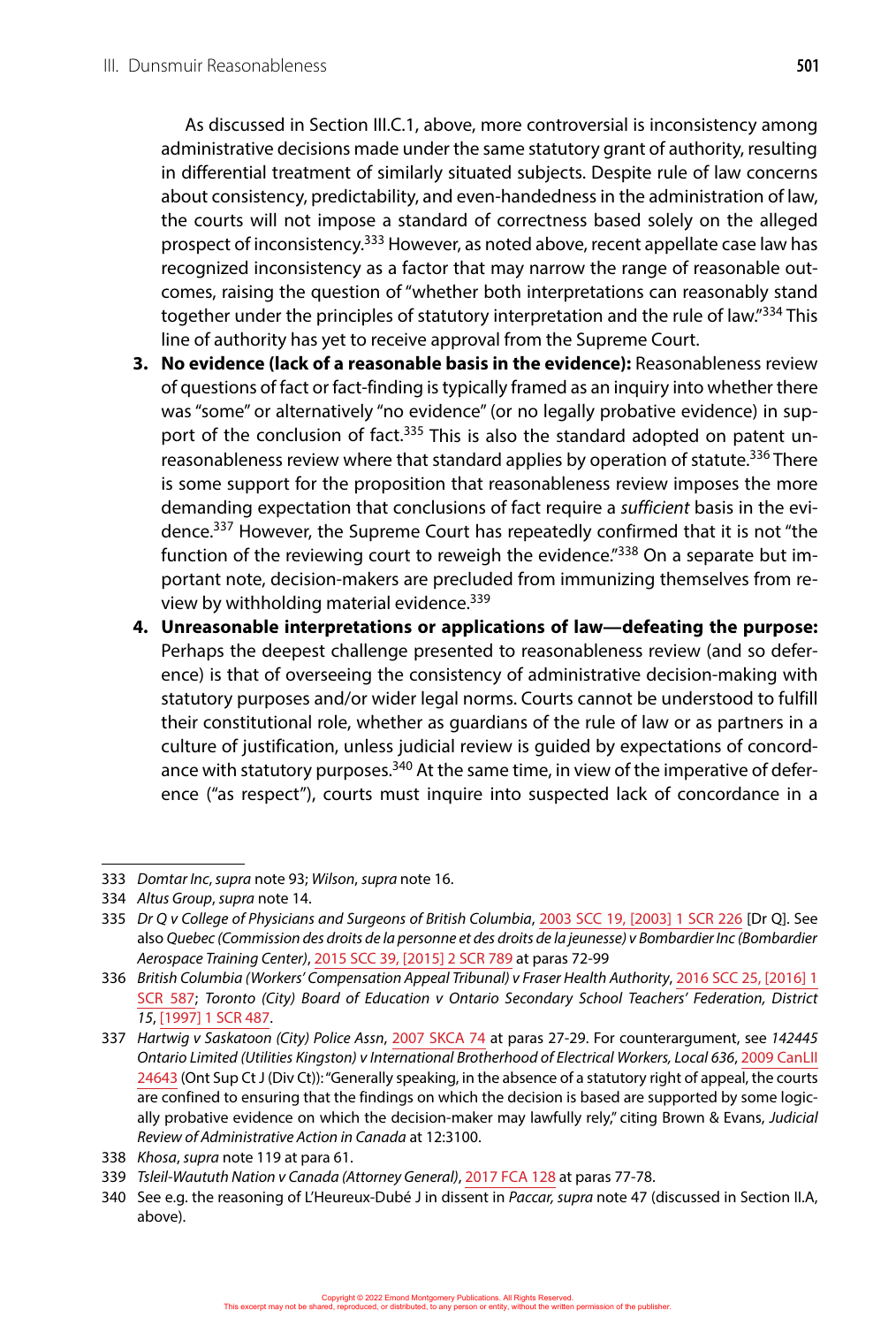manner that is led by tribunal reasoning. Courts must not simply displace the purposive reasoning of decision-makers for their own preferred interpretations.

So long as the principles of deferential review are adhered to, unreasonableness may be established on the basis that the decision-maker's interpretation or application of the law was inconsistent with, or defeated, statutory purposes.<sup>341</sup>

- **5. Lack of reasonable support in the legislative text/context:** Where purposive reasoning is argued to stretch interpretation of the legislative text beyond its plausible meaning (taking account of the wider statutory scheme and legislative–historical context), this too raises an apprehension of unreasonableness.<sup>342</sup> Again, the ensuing inquiry should pay respectful attention to the tribunal's reasoning, supplementing that reasoning through efforts to place it in its best, purposive light.
- **6. (Unreasonable) failure to consider a relevant factor:** There is a line of appellate authority indicating that this and other traditional or nominate grounds of review for abuse of discretion have been integrated into reasonableness review.<sup>343</sup> Where a (*prima facie*) case is made that a factor of potentially determinative relevance to the decision was not considered—whether the consideration in question involves evidence, law, or a legal argument put to the decision-maker—this should trigger (deferential) inquiry into whether the factor was indeed expressly or implicitly considered, and whether failure to consider the factor in question would be unreasonable.

It is important to note, however, that the principles out of *Newfoundland Nurses' Union* (on supplementing reasons before subverting them) conflict with automatic correctness-style invalidation for failure to expressly address the factors deemed by the reviewing court to be of mandatory legal relevance.<sup>344</sup>

Examples of "failure to consider" that may give rise to an apprehension of unreasonableness include: (1) failure to consider or address evidence or argument of potentially determinative legal importance;<sup>345</sup> (2) failure to apply a legal test of mandatory relevance (traditionally dealt with on a correctness standard);<sup>346</sup> and (3) failure

<sup>341</sup> Again, see the reasoning of L'Heureux-Dubé J in dissent in *Paccar, ibid*. An example in which a decisionmaker's interpretation was deemed contrary to statutory purposes (indeed, contrary to "plain and grammatical meaning of the words; statutory and international contexts; and legislative intent" (at para 76)) is *B010 v Canada (Citizenship and Immigration)*, [2015 SCC 58, \[2015\] 3 SCR 704](https://www.canlii.org/en/ca/scc/doc/2015/2015scc58/2015scc58.html?autocompleteStr=%5B2015%5D 3 SCR 704%2C 2015 SCC&autocompletePos=1). However, it is debatable whether the process of reasoning that the court adopts on review in that case is consistent with deference "as respect." See also *Montréal (City) v Montreal Port Authority*, [2010 SCC 14, \[2010\] 1 SCR](https://www.canlii.org/en/ca/scc/doc/2010/2010scc14/2010scc14.html?autocompleteStr=Montr%C3%A9al (City) v Montreal Port Authority &autocompletePos=1)  [427](https://www.canlii.org/en/ca/scc/doc/2010/2010scc14/2010scc14.html?autocompleteStr=Montr%C3%A9al (City) v Montreal Port Authority &autocompletePos=1). A recent Nova Scotia decision that focused in part on unintelligibility (or lack of coherence in the reasoning) and in part on defiance of the statutory mandate is *Reed*, *supra* note 323.

<sup>342</sup> See *Mowat*, *supra* note 130 at para 33; *Wilson v British Columbia (Superintendent of Motor Vehicles)*, *supra* note 266 at paras 26-29; *Izaak Walton Killam Health Centre v Nova Scotia (Human Rights Commission)*, [2014](https://www.canlii.org/en/ns/nsca/doc/2014/2014nsca18/2014nsca18.html?autocompleteStr=Izaak Walton Killam Health Centre v Nova Scotia (&autocompletePos=1) [NSCA 18.](https://www.canlii.org/en/ns/nsca/doc/2014/2014nsca18/2014nsca18.html?autocompleteStr=Izaak Walton Killam Health Centre v Nova Scotia (&autocompletePos=1)

<sup>343</sup> See *Dr Q*, *supra* note 335 at paras 22, 24; *Baker*, *supra* note 19 at para 56; *JP Morgan*, *supra* note 260 at para 74.

<sup>344</sup> *Nurses' Union*, *supra* note 121. See also *Agraira*, *supra* note 129 at paras 18, 60-61; *Antrim Truck Centre Ltd v Ontario (Transportation)*, [2013 SCC 13, \[2013\] 1 SCR 594](https://www.canlii.org/en/ca/scc/doc/2013/2013scc13/2013scc13.html?autocompleteStr=Antrim Truck Centre Ltd v Ontario (Transportation)%2C 2013 SCC 13 &autocompletePos=1) [*Antrim Truck Centre*].

<sup>345</sup> *Turner v Canada (Attorney General)*, [2012 FCA 159](https://www.canlii.org/en/ca/fca/doc/2012/2012fca159/2012fca159.html?autocompleteStr=Turner v Canada (Attorney General)%2C 2012 FCA 159 &autocompletePos=1) [*Turner*] (Human Rights Tribunal failed to consider one of the grounds of discrimination alleged*)*; *Lemus v Canada (Citizenship and Immigration)*, [2014 FCA 114](https://www.canlii.org/en/ca/fca/doc/2014/2014fca114/2014fca114.html?autocompleteStr=Lemus v Canada%2C 2014 FCA &autocompletePos=1) (officer deciding application for humanitarian and compassionate grounds exemption determined that she lacked jurisdiction to consider evidence and argument properly before her and of central importance to the application).

<sup>346</sup> *Halifax*, *supra* note 129 at para 43; *Lake v Canada (Minister of Justice)*, [2008 SCC 23, \[2008\] 1 SCR 761](https://www.canlii.org/en/ca/scc/doc/2008/2008scc23/2008scc23.html?autocompleteStr=Lake v Canada (Minister of Justice)%2C 2008 SCC &autocompletePos=1) at para 41.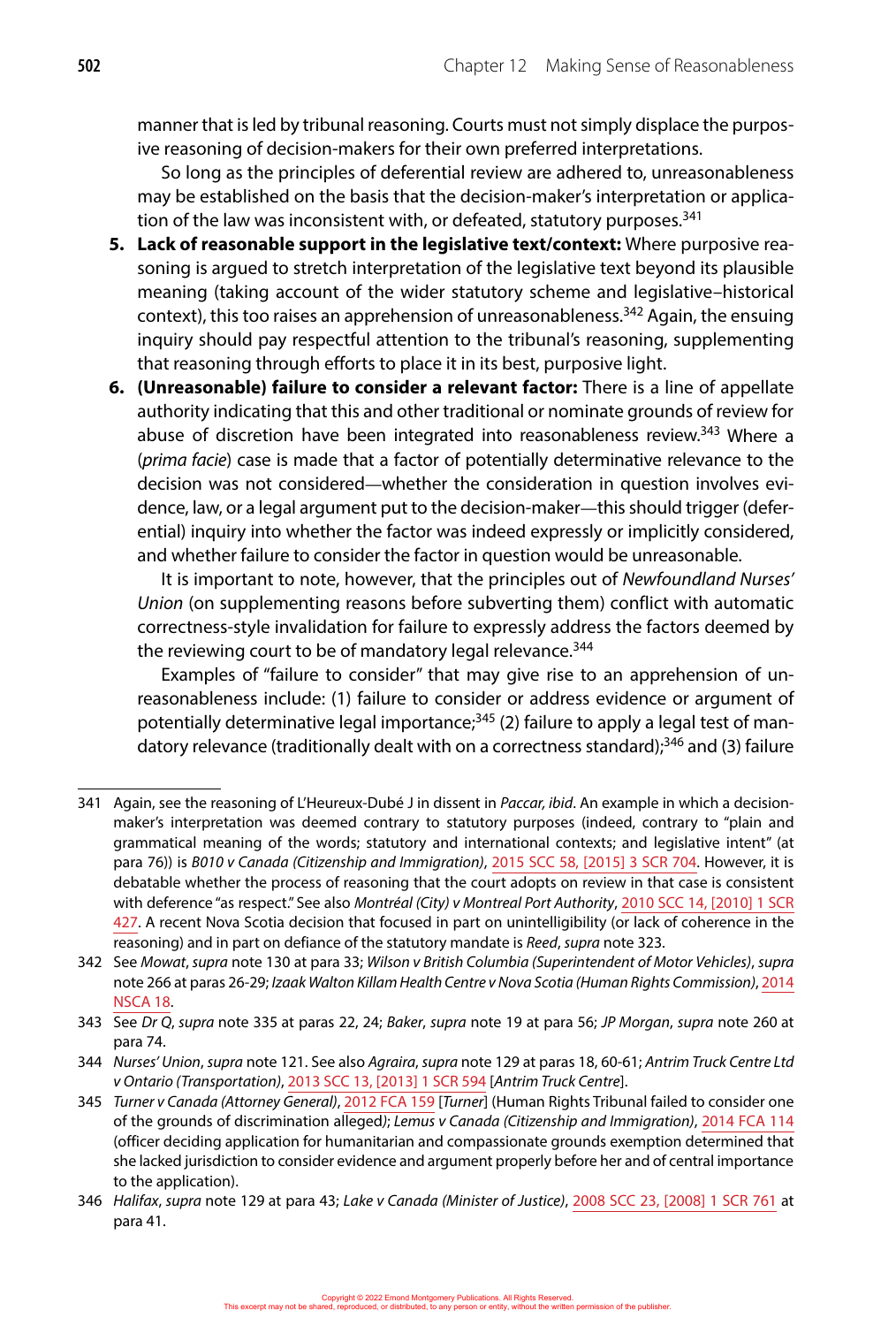to take account of an element of a multifactor balancing test. But, again, see the law on deference to implicit reasoning, which joins with the traditional prohibition on revisiting the weight accorded factors of relevance to present significant challenges to establishing unreasonableness on this basis.<sup>347</sup>

Discretion may also be challenged on the basis of failure to take account of a fundamental legal value or principle (including those reflected in the Constitution or in international law) argued to be of mandatory relevance to a decision.<sup>348</sup> In such cases, the principles from *ATA* on the expectation that the issue must have been raised before the decision-maker may apply;<sup>349</sup> however, query whether or in what circumstances the decision-maker is expected to take account of such factors regardless of whether they are raised in argument, on the basis that they are "values underlying the grant of discretion" that administrative decisions must "always" consider.<sup>350</sup> The argument may be strengthened where the value or principle in question is reflected in applicable policies or quidelines.<sup>351</sup>

- **7. Consideration of an irrelevant factor:** Here "the appropriate question will be: 'Was it reasonable for the tribunal to treat this factor as relevant?"<sup>352</sup> This ground (along with bad faith) was engaged in *Roncarelli v Duplessis*, although the challenge was formally framed as an action for damages at civil law.353 Even where a decision-maker has taken account of a consideration deemed to be irrelevant, the reviewing court must adopt a holistic analysis and assure itself that the consideration was potentially determinative of the result.<sup>354</sup>
- **8. Disproportionality:** See the discussion of *Doré* proportionality in Section III.C.2, above. Where an "adjudicated," "individual" discretionary discretion engages "Charter values," reasonableness requires proportionality as between pursuit of the statutory mandate and harm to the relevant Charter right or value. The applicant may argue that the decision was not minimally impairing of a Charter right or value, and/or that it failed to reflect a proportionate balancing of the purposes informing the decision and the effects on the Charter quarantee.<sup>355</sup> Query whether proportionality analysis should be engaged also in cases where administrative decisions affect significant interests that are not plausibly constructed as engaging Charter rights or values (e.g., interests in employment), or where it is alleged that undue weight was placed on one or more factors in a multifactor balancing test.

<sup>347</sup> See the principles stated by Mainville JA in *Turner*, *supra* note 345 at paras 41, 42; see also *Agraira*, *supra* note 129 at para 18; *Antrim Truck Centre*, *supra* note 345 at paras 53-54.

<sup>348</sup> See the discussion of *Baker*, *supra* note 19; *Kainaiwa*, *supra* note 217; *Twins*, *supra* note 232.

<sup>349</sup> See e.g. *Mikail v Canada (Attorney General)*, [2012 FC 940](https://www.canlii.org/en/ca/fct/doc/2012/2012fc940/2012fc940.html?autocompleteStr=Mikail v Canada (Attorney General)%2C 2012 FC 940&autocompletePos=1) at para 34.

<sup>350</sup> See *Baker*, *supra* note 19 at para 56; *Doré*, *supra* note 111 at para 35.

<sup>351</sup> *Baker*, *supra* note 19 (taking account of the fact that the value placed on the best interests of the child was reflected in the Act as well as the minister's own guidelines); *Suresh*, *supra* note 202.

<sup>352</sup> Mullan, "The Top Fifteen!," *supra* note 15 at 58.

<sup>353</sup> See David Mullan, "Roncarelli v Duplessis and Damages for Abuse of Power: For What Did It Stand in 1959 and For What Does It Stand in 2009?" (2010) 53 McGill LJ 587.

<sup>354</sup> *Canadian Association of Regulated Importers v Canada (Attorney General)*, [\[1994\] 2 FC 247](https://www.canlii.org/en/ca/fca/doc/1994/1994canlii3460/1994canlii3460.html?autocompleteStr=Canadian Association of Regulated Importers v Canada &autocompletePos=1) at 260 (CA).

<sup>355</sup> Doré, *supra* note 111; *Loyola*, *supra* note 312 at para 40.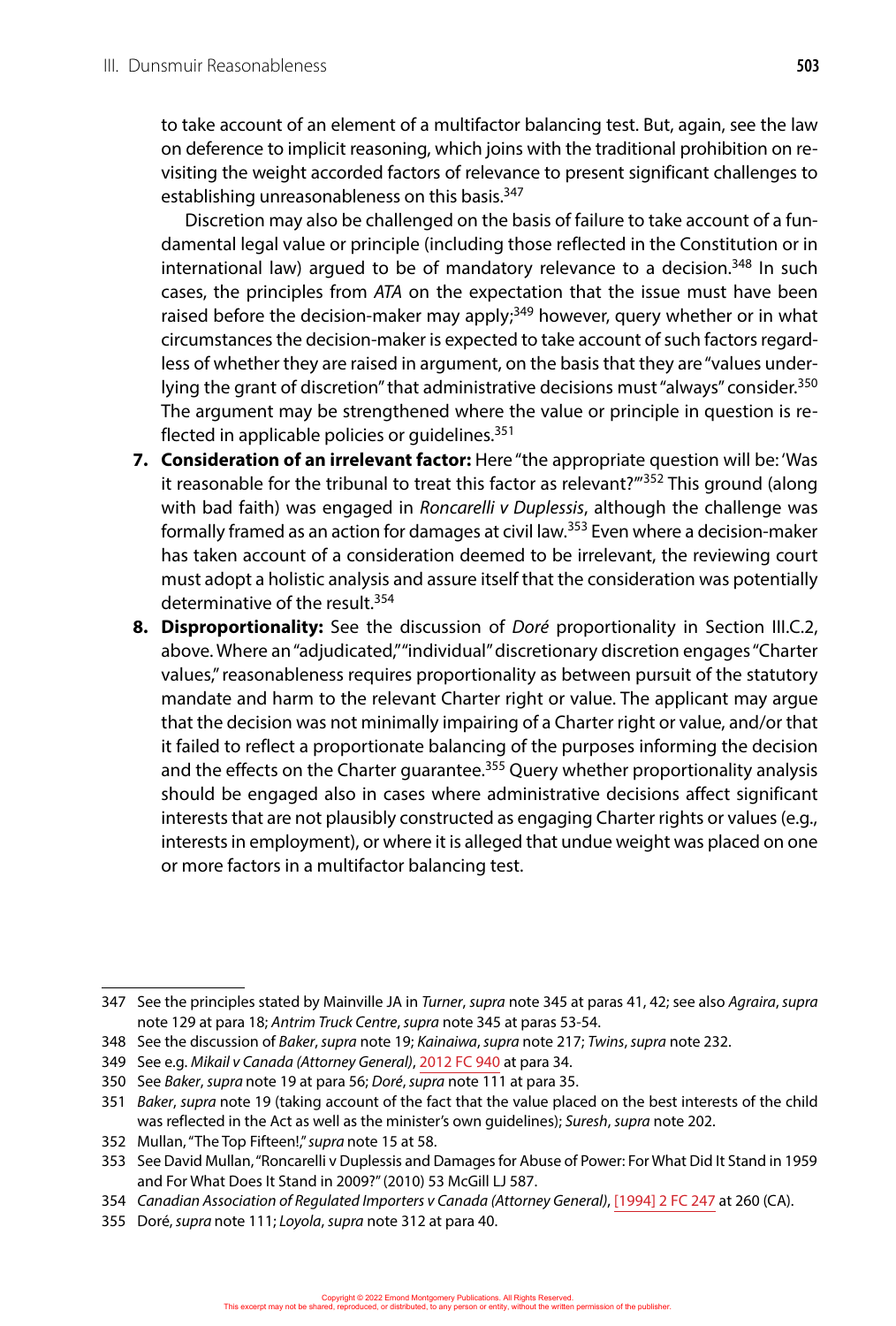#### **IV. CONCLUSION: MAKING SENSE OF REASONABLENESS**

This chapter has explored the contemporary doctrine on reasonableness review, approaching that body of law as an effort, over time and across frequent changes of the judicial guard, to meet the challenge of reconciling the imperative of deference to administrative decisions with the expectation that those decisions be justified. The success of the efforts in *Dunsmuir* to simplify the standard of review analysis have placed this challenge at the forefront of contemporary debates on judicial review. And yet, as we have seen, the case law following *Dunsmuir* has exhibited many of the tendencies common to judicial review since the start of the 20th century—tendencies to revert on the one side to the posture of judicial supremacy, and on the other, the posture of judicial abdication. Is there a middle way? Or rather, is there a way to ensure robust protections for those affected by administrative action, while leaving room for the important work of state regulation and governance in the public interest?

The developments discussed in Section III.C under the theme of contextualizing reasonableness may assist in giving more determinate and so predictable shape to the expectations of reasoned justification appropriate to specific administrative contexts. These developments arguably reinforce the proposal made by Abella J in *Wilson* to finally retire the correctness standard of review. Yet it is essential not to simply build correctness-style review back into the reasonableness standard; rather, the question is how deference "as respect" would or should transform review of matters now attracting that standard. It is essential, more broadly, not to lose sight either of the imperative of deference (and its underlying ethic of respectful attention to administrative decisions and reasons) or of the expectation that those decisions be justified. It is only through a constant effort to demonstrate the mutually reinforcing nature of these imperatives, and with them, the values of democracy and the rule of law, that judges and administrative decision-makers may effectively join forces in creating a culture of justification.

In this regard, among the most important developments in the law on reasonableness review since *Dunsmuir* are those that assert the legitimacy of the expectation on review and at the front lines of administration—that decision-makers take account of the legal values that express the fundamental commitments of constitutional democracy. As Mary Liston has stated, the expectation that decision-makers identify and give appropriate weight to those fundamental values expresses a shift from a "command-and-control"<sup>356</sup> model of administrative law to a model based on reasoned dialogue about the values that make the legal order worth protecting. Here constitutional law and administrative law meet.

In recent years, the decision in *Doré* has been the most prominent and prominently critiqued expression of the Supreme Court of Canada's commitment to the idea that administrative law is an integral part of, and should not be dislocated from, the deep values of the legal order. That decision, for all the important criticisms it has elicited on its institutional destabilization and common law-ification of Charter rights, should nonetheless be regarded as the start of further conversations aimed at ensuring the integrity and protection of fundamental rights under the Charter *and* under common law administrative law—even if these paths are maintained as distinct institutional options. It should be regarded, more concretely, as an effort to invite legal subjects to assert the relevance and indeed central

<sup>356</sup> Liston, as cited in *Doré*, *supra* note 111.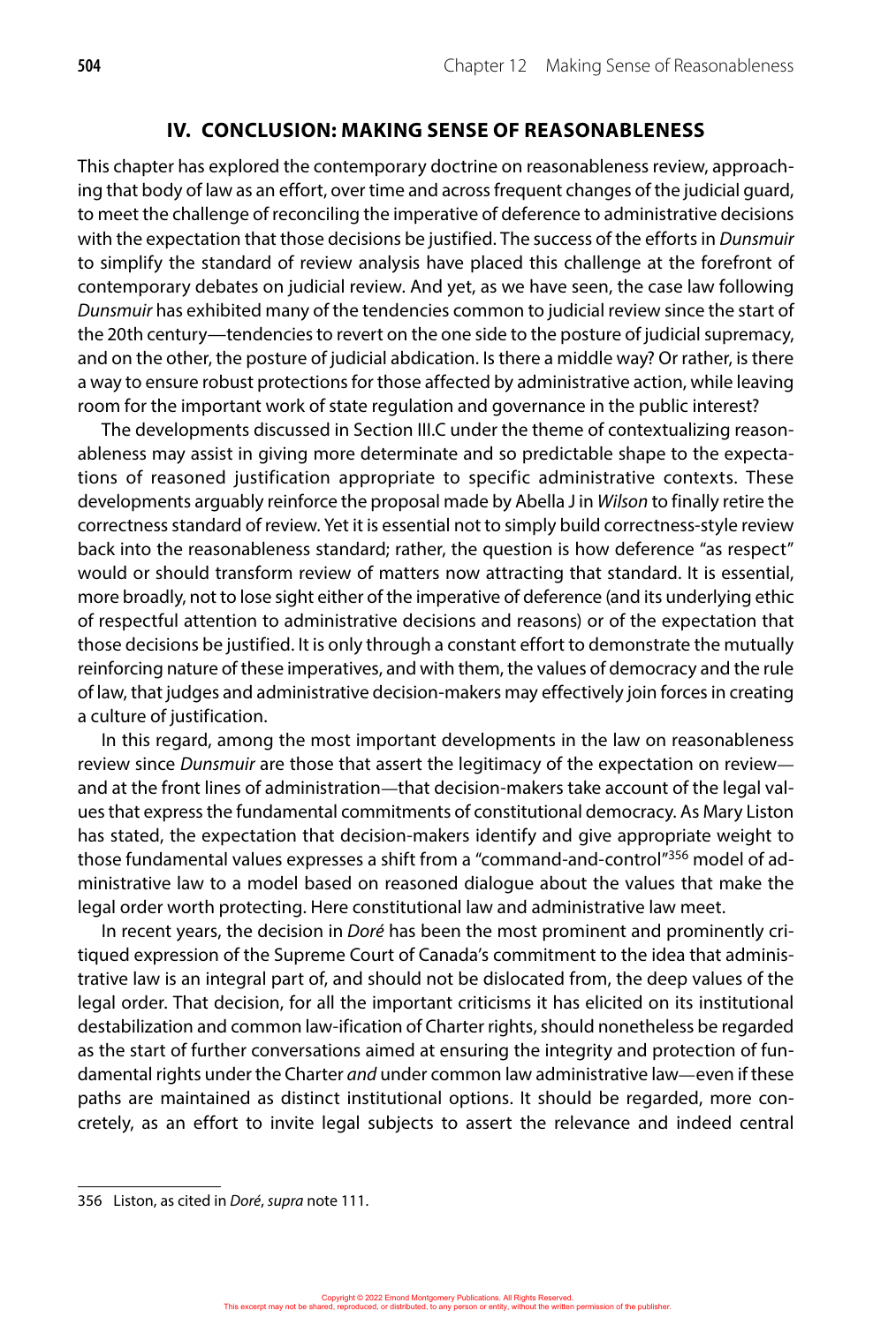importance of Charter guarantees (and, arguably, other morally significant interests) in the context of "ordinary" administrative processes. Ensuring that Charter guarantees, along with other constitutional guarantees and principles such as the duty of the Crown to promote reconciliation with Indigenous Peoples, are identified and given protection in administrative settings while at the same time ensuring that the public purposes of regulatory regimes are also respected is arguably the greatest challenge of contemporary administrative law.

In the end, you may not be satisfied that the shifting approaches to substantive review in judicial review doctrine over the past 40 years—and with this, the veering of courts between attitudes of judicial supremacy and judicial abdication—are best chalked up to a problem at the level of constitutional theory, that is, a failure to settle upon a coherent model of the proper roles of Parliament, the judiciary, and the executive/administrative state in securing the rule of law. You may find more convincing the thesis that the phenomenon of wave after wave of successive substantive review doctrines and unpredictable applications of those doctrines is instead an elaborate cover for the hard truth that substantive review is only ever end-driven reasoning, through which the reviewing court reaches the conclusion it thinks is right—a working out of the "inarticulate first premises" that Oliver Wendell Holmes suggested spring from sources outside law. Alternatively, the doctrinal niceties of substantive review may be argued to be but shifting tactics in an ongoing array of institutional power struggles: struggles for supremacy around who has the last word on the proper exercise of state power, with judges ingeniously couching their bids for dominance in the language of respect for the other two branches.

There is likely to be some truth in all these hypotheses. But it is important to be clear not only about your favoured diagnoses of administrative law's various pathologies, but also about your favoured prescriptions: your views on the proper aspirations of the constitutional order and how these should inform administrative law. That is how to start making sense of reasonableness review, and, more generally, the project of substantive review in administrative law.

## **SUGGESTED ADDITIONAL READINGS**

#### **ARTICLES**

- Daly, Paul, "Struggling Towards Coherence in Canadian Administrative Law? Recent Cases on Standard of Review and Reasonableness" (2016) 62:2 McGill LJ 527.
- Dyzenhaus, David, "The Politics of Deference: Judicial Review and Democracy" in M Taggart, ed, *The Province of Administrative Law* (Oxford: Hart Publishing, 1997) 279.
- Fox-Decent, Evan, "The Internal Morality of Administration: The Form and Structure of Reasonableness" in David Dyzenhaus, ed, *The Unity of Public Law* (Oxford: Hart Publishing, 2004) 143.
- Stratas, The Hon David W, "The Canadian Law of Judicial Review: A Plea for Doctrinal Coherence and Consistency" (2016) 42:1 Queen's LJ 27.
- Walters, Mark D, "Respecting Deference as Respect: Rights, Reasonableness and Proportionality in Canadian Administrative Law" in Mark Elliott & Hanna Wilberg eds, *The*